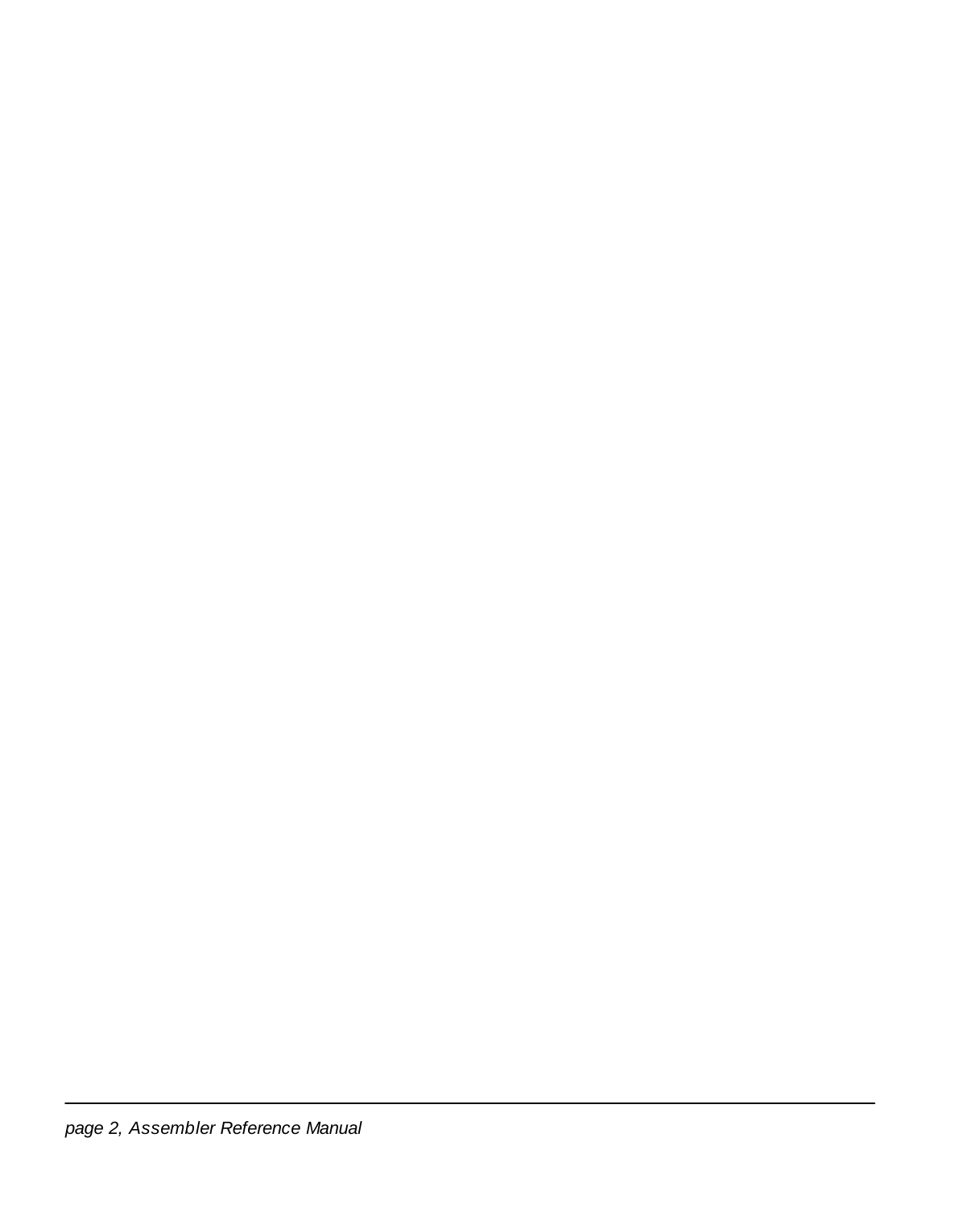# **Table of Contents**

|      | <b>Foreword</b>                      | 9  |
|------|--------------------------------------|----|
|      | Part 1 Introduction                  | 11 |
|      | <b>Part 2 Command Line Options</b>   | 13 |
|      |                                      |    |
|      |                                      |    |
|      | Part 3  Preprocessing and Directives | 21 |
| 3.1  |                                      |    |
| 3.2  |                                      |    |
| 3.3  |                                      |    |
| 3.4  |                                      |    |
| 3.5  |                                      |    |
| 3.6  |                                      |    |
| 3.7  |                                      |    |
| 3.8  |                                      |    |
| 3.9  |                                      |    |
| 3.10 |                                      |    |
| 3.11 |                                      |    |
|      |                                      |    |
|      |                                      |    |
|      |                                      |    |
| 3.15 |                                      |    |
|      |                                      |    |
|      |                                      |    |
|      |                                      |    |
| 3.18 |                                      |    |
|      |                                      |    |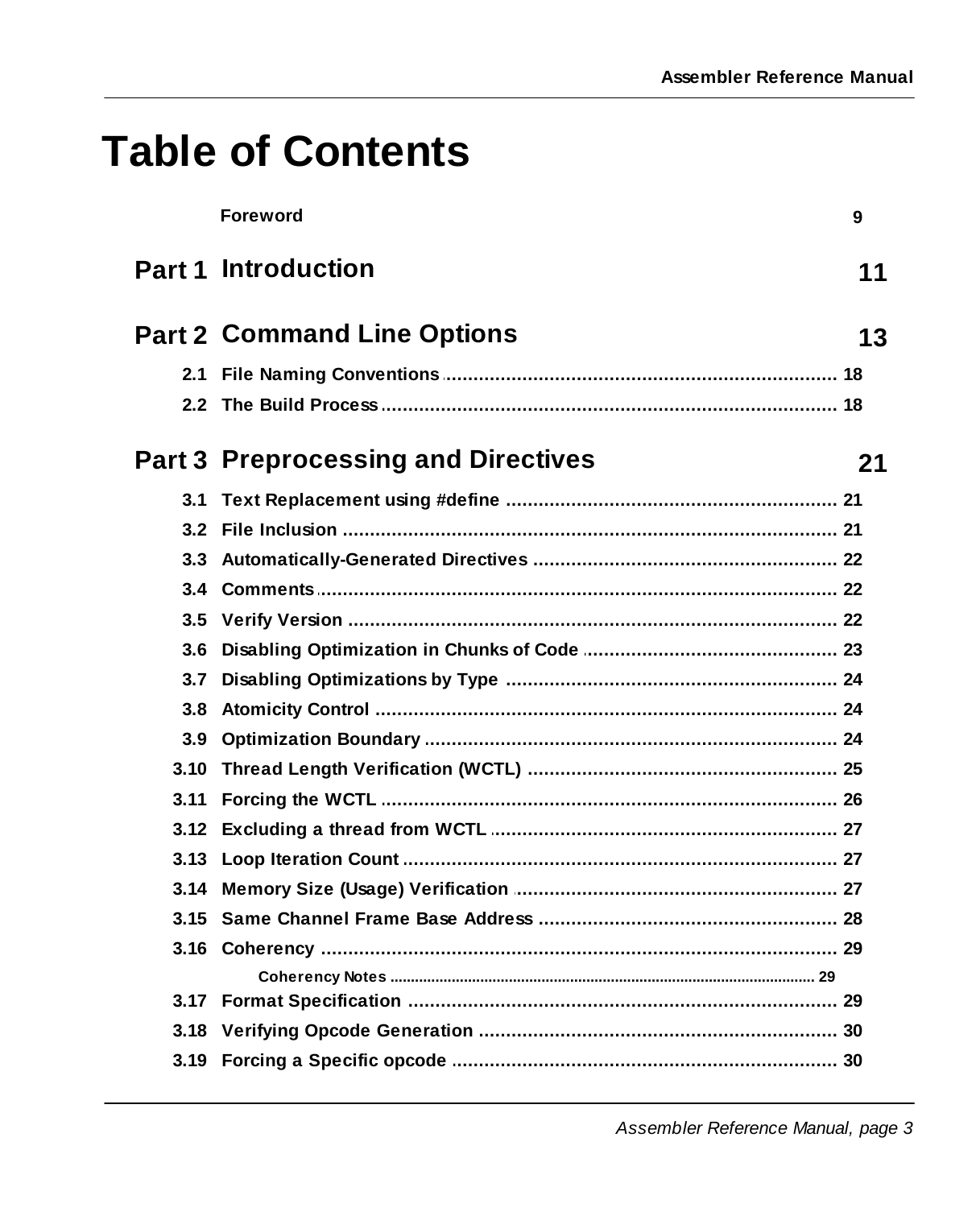| 3.20 |                                                              |    |
|------|--------------------------------------------------------------|----|
| 3.21 |                                                              |    |
| 3.22 |                                                              |    |
|      | <b>Part 4 Notation and Syntax</b>                            | 35 |
|      | <b>Part 5 Data Memory Packing</b>                            | 37 |
|      | <b>Part 6 The Register Set</b>                               | 39 |
|      |                                                              |    |
| 6.2  |                                                              |    |
| 6.3  |                                                              |    |
| 6.4  |                                                              |    |
| 6.5  |                                                              |    |
| 6.6  |                                                              |    |
| 6.7  |                                                              |    |
| 6.8  |                                                              |    |
|      |                                                              |    |
| 6.10 |                                                              |    |
| 6.11 |                                                              |    |
|      |                                                              |    |
|      | <b>Part 7 Opcode and Sub-Instruction</b><br><b>Structure</b> | 45 |
|      |                                                              |    |
|      |                                                              |    |
|      | 7.3 Opcode Termination                                       | 46 |
|      |                                                              |    |
|      | <b>Part 8 Parameter RAM Accesses</b>                         | 47 |
| 8.1  |                                                              |    |
|      |                                                              |    |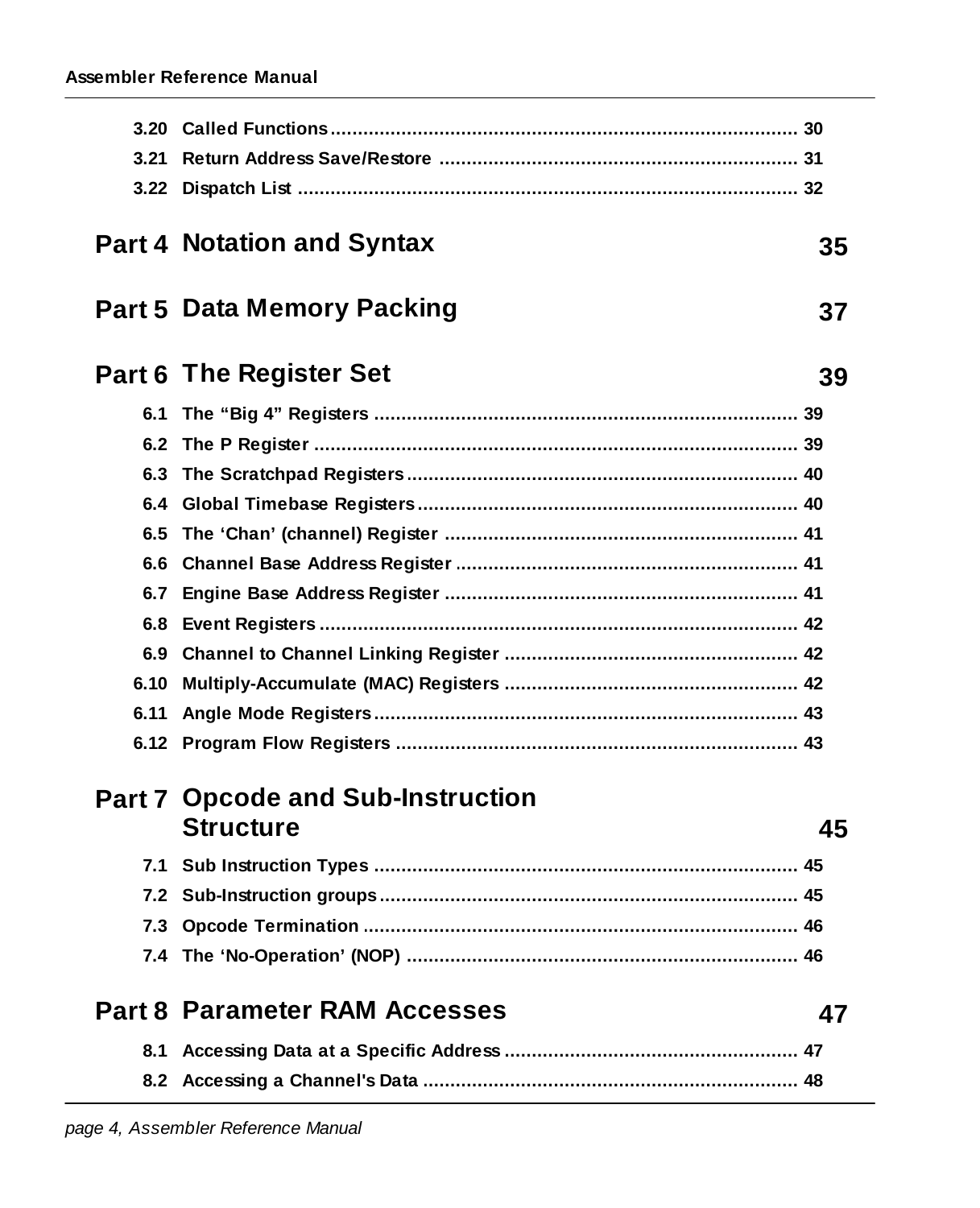53

## Part 9 Arithmetic Logic Unit (alu)

| 9.1           |  |
|---------------|--|
| $9.2^{\circ}$ |  |
|               |  |
|               |  |
|               |  |
|               |  |
|               |  |
|               |  |
|               |  |
|               |  |
| 9.5           |  |
| 9.6           |  |
|               |  |
|               |  |
|               |  |
| 9.7           |  |
|               |  |
|               |  |
| 9.8           |  |
|               |  |
|               |  |
| 9.9           |  |
|               |  |
| 9.10          |  |
|               |  |
|               |  |
|               |  |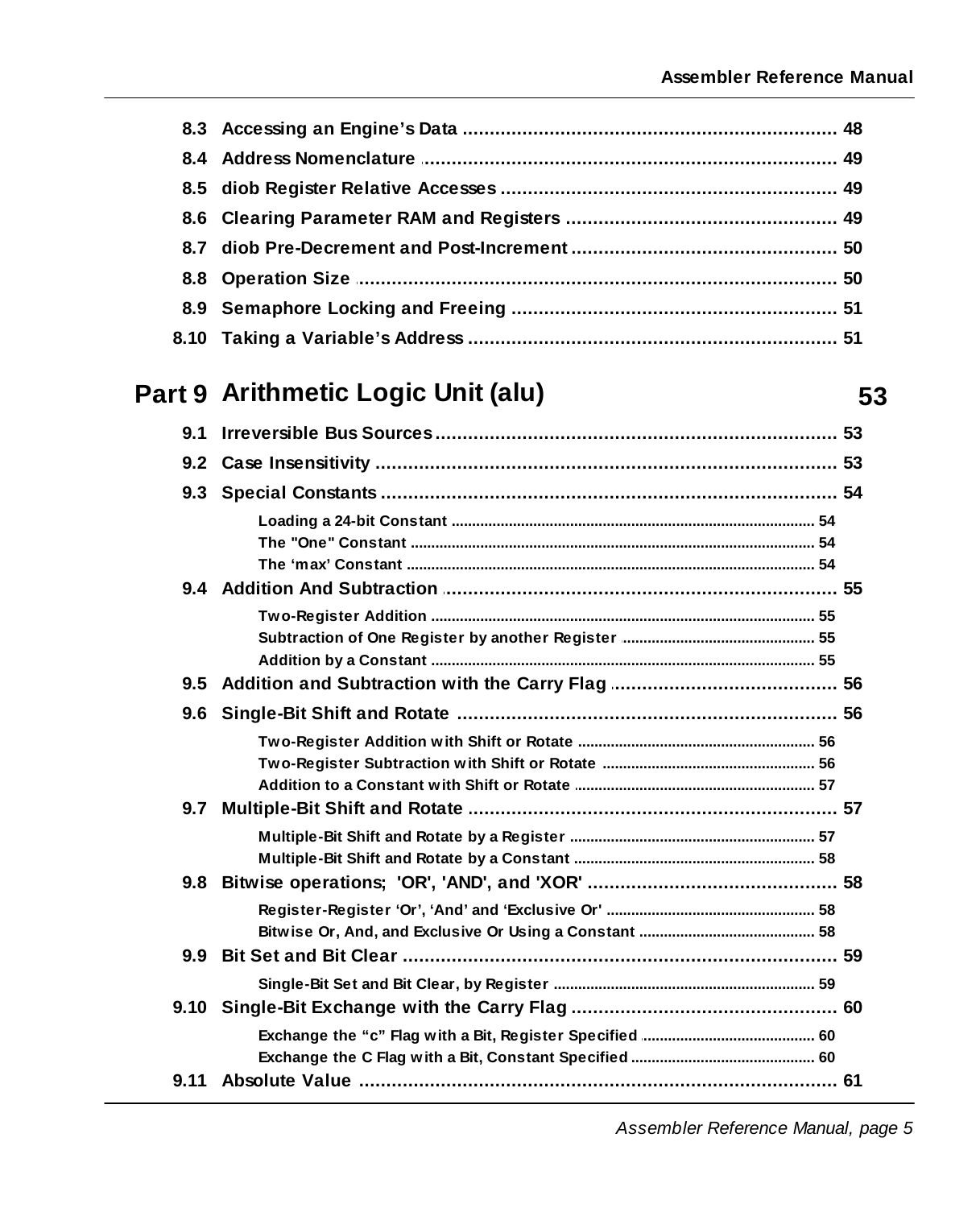## Part 10 The Multiply Divide Unit

65

 $71$ 

#### **Part 11 Channel Hardware Sub-Instructions**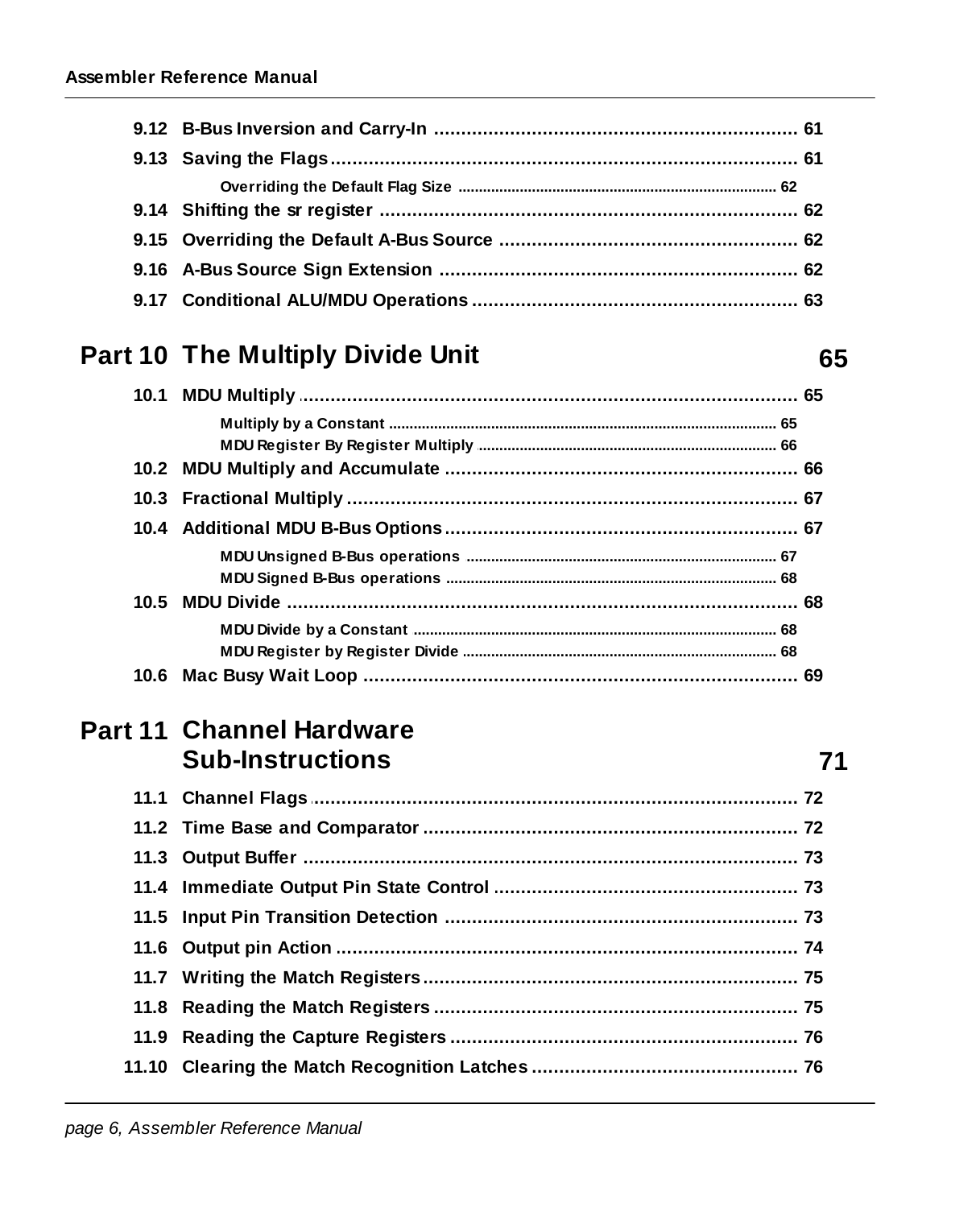#### **Part 12 Sequencer Sub Instructions**

### Part 13 Linking to other channels

**Part 14 Structured Programming** 

# 93

91

83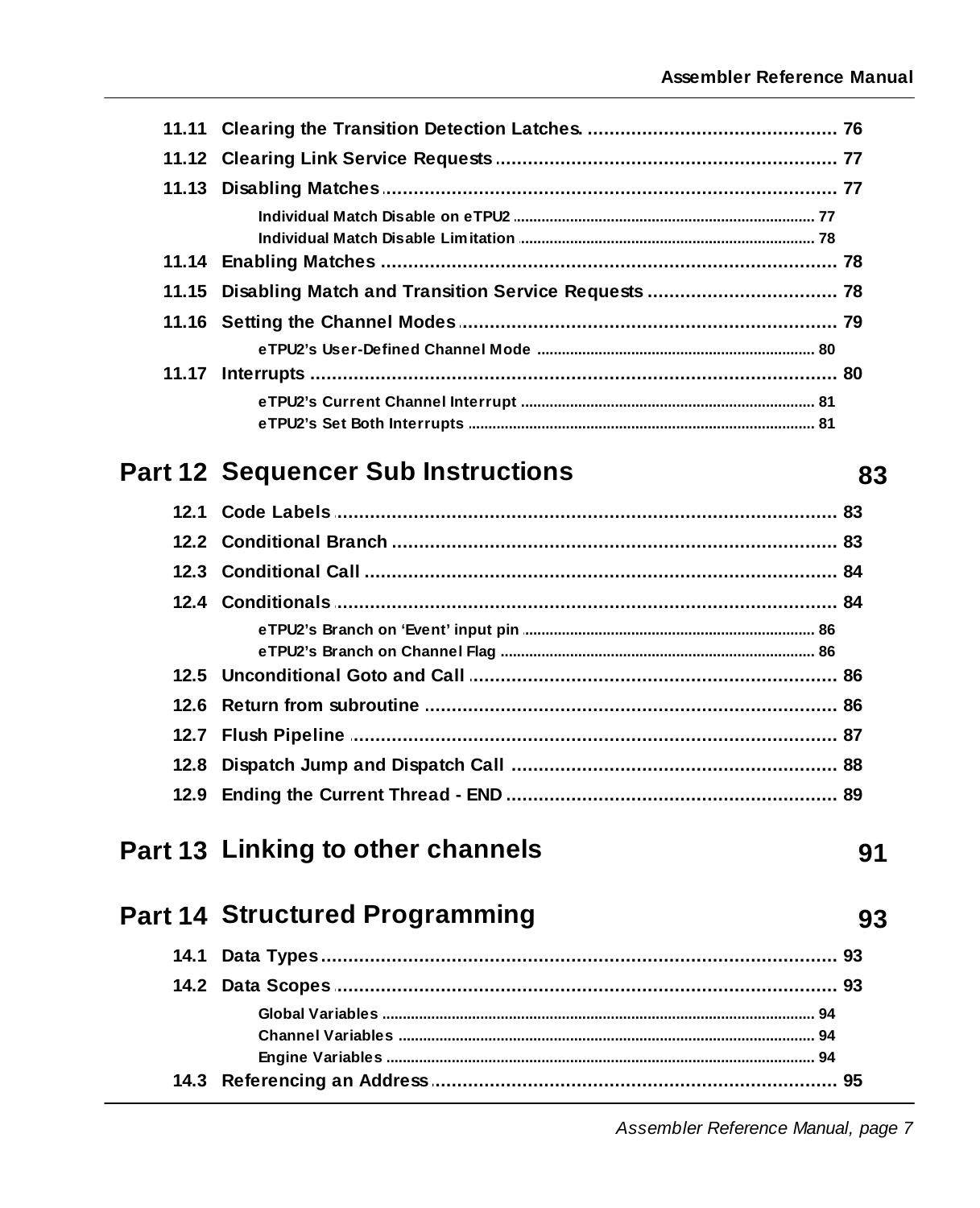## Part 15 Entry Table

| 15.3 Mapping Threads to Event/Conditional Combinations  106 |  |
|-------------------------------------------------------------|--|
|                                                             |  |
|                                                             |  |
|                                                             |  |

## Part 16 Writing Optimize-Able Assembly

#### 105

111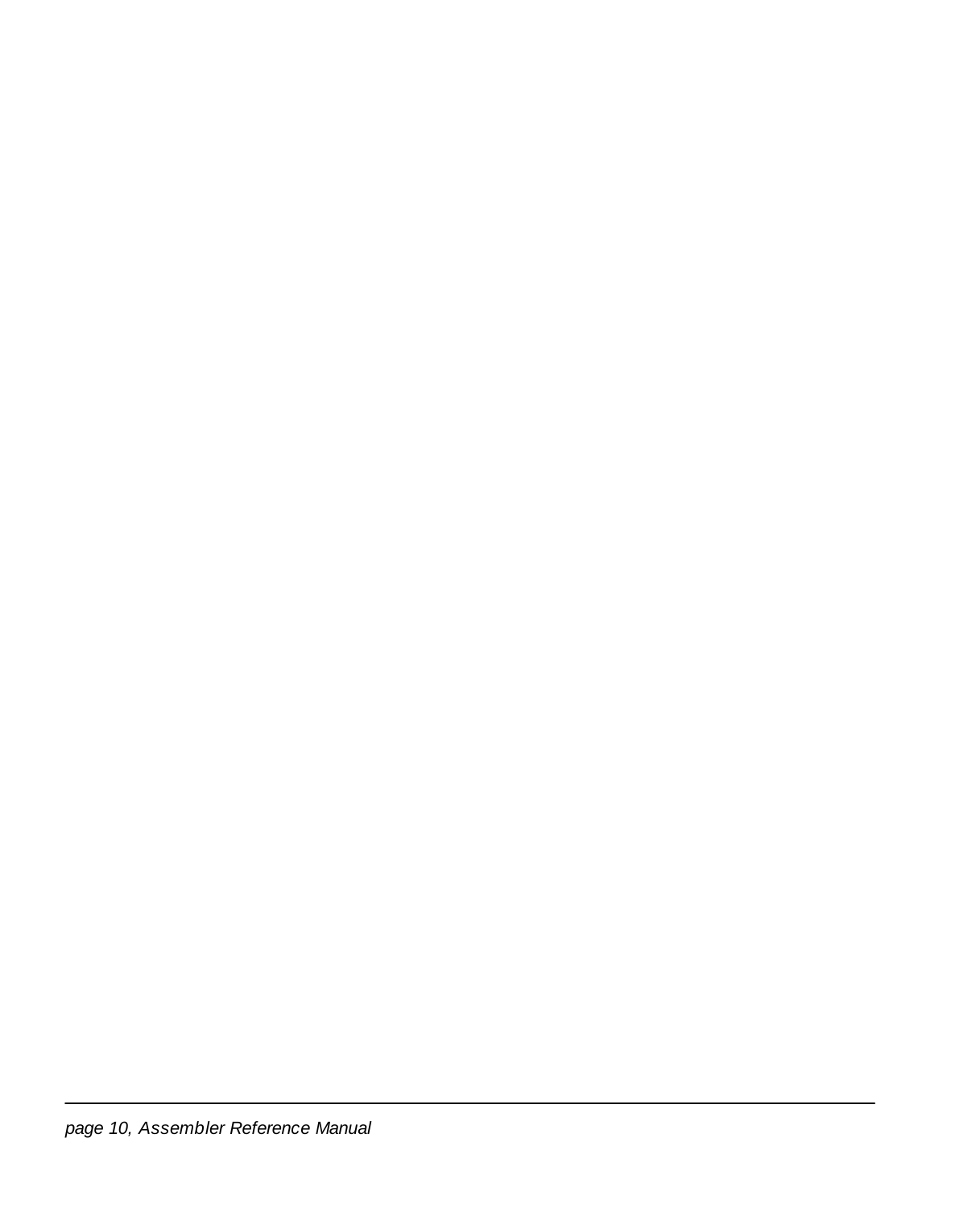# **1 Introduction**

<span id="page-10-0"></span>The story of this ETEC Assembler is long and convoluted. The original TPU developed by Motorola back in the late 1980's employed an unusualsyntax that was difficult to write and difficult to understand.

The 'legacy' eTPU syntax was developed along with the eTPU itself in the early 2000's and is based on that original TPU syntax.

ASH WARE developed a 'Verbose' syntax in which the primary motivation was readability. The thinking was that eTPU coders would develop their code in 'C' and would neither use nor learn NXP's rather obtuse 'Legacy' assembly language syntax. The 'verbose' syntax was developed primarily to be readable so that the 'C' coder could view and understand the syntax from within the Simulator's source code window (in mixed 'C'/Assembly mode).

Quite a bit of eTPU assembly has been written using the 'Legacy' syntax. A small number of these applications have been written entirely in assembly and the rest employ a mix of regular 'C' with some inline assembly.

In developing it's ETEC compiler ASH WARE needed to support this existing code base, and therefore decided to support the 'Legacy' assembly syntax instead of it's own 'Verbose' syntax.

A significant barrier to support of the existing 'Legacy' syntax is its lack of documentation and inconstancy over time. The task of supporting the existing syntax is extremely difficult and (to say the least) far from satisfying.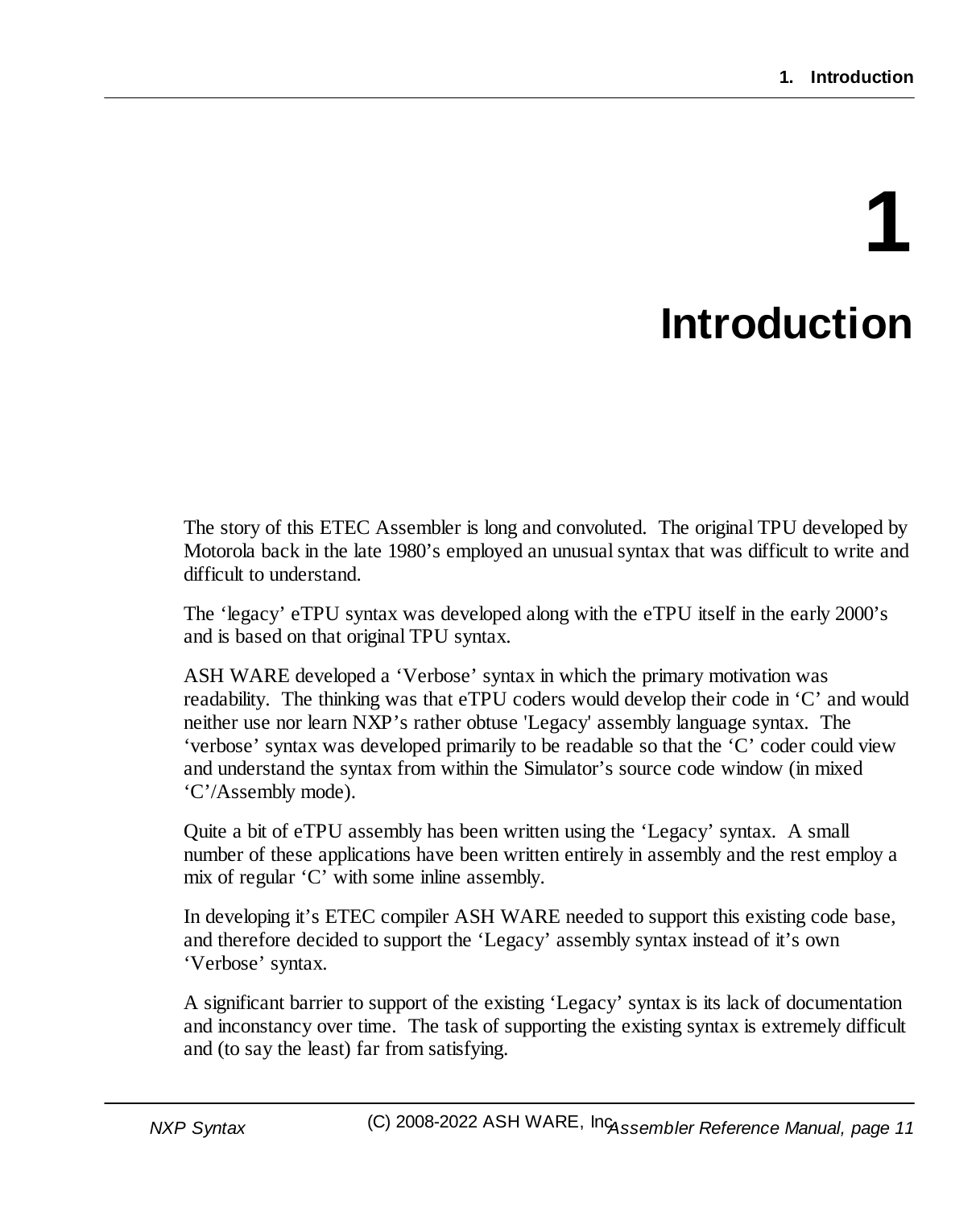Having said that, ASH WARE's strong bias towards supporting a strict syntax has been tempered by our requirement to support the existing code base. We have therefore chosen the following approach. We have chosen to support and document a single consistent syntax both in this manual and in the assembler itself. This syntax has been chosen such that it is supported both by our own assembler and (as far as we can determine) by more recent versions of the 'Legacy' syntax.

In the one or two cases where the existing syntax is flat-out wrong, it is simply not supported. Instead, a new and correct syntax has been developed, and use of the wrong syntax results in an error message in which the new and correct syntax is shown.

But in some cases ASH WARE supports additionalsyntax varieties where the syntax variation has broad use. We generally discourage use of these syntax variations and wherever possible generate warnings when this non-standard syntax is encountered. It is strongly recommended that users migrate their assembly to the syntax documented within this manual.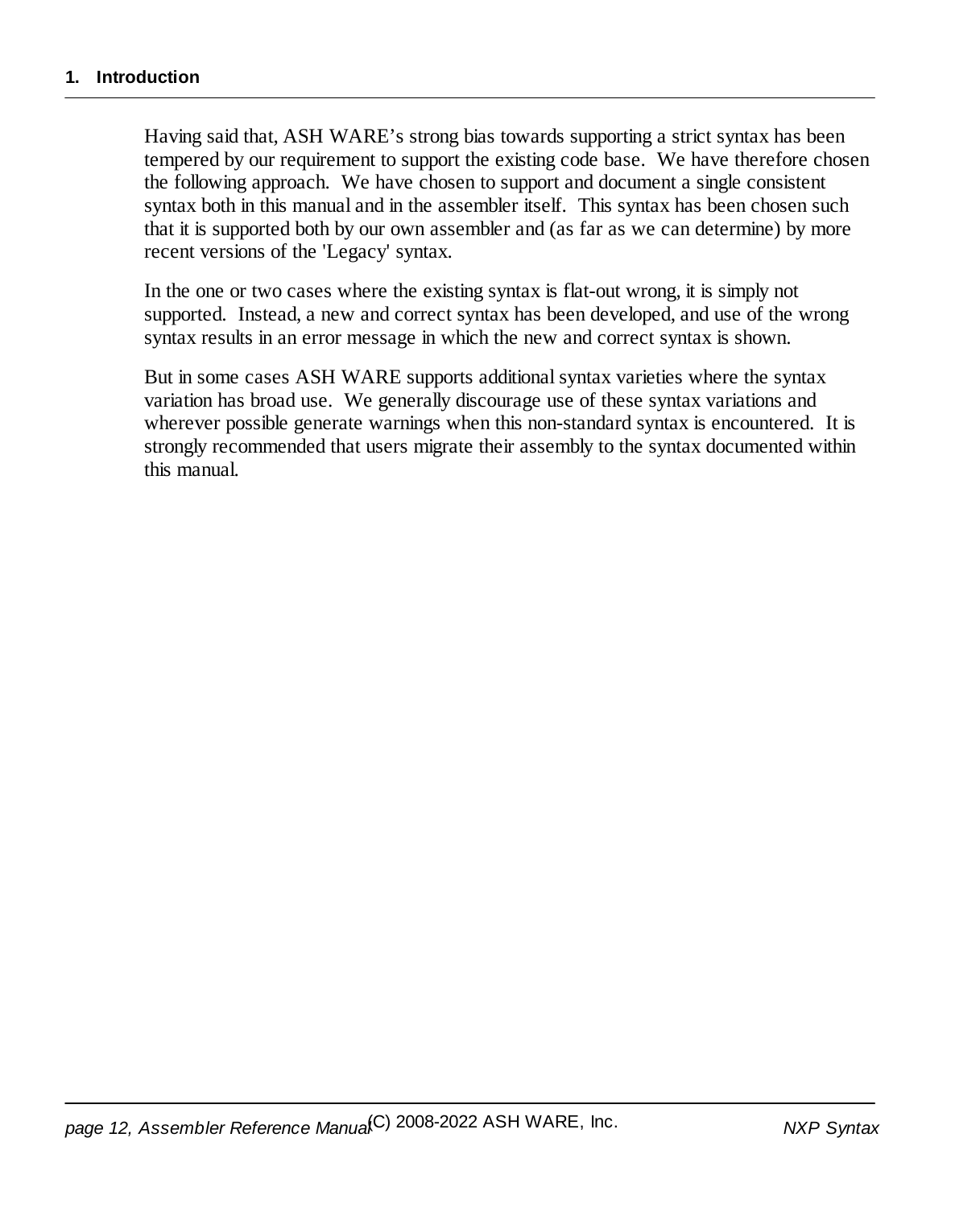# **2**

# <span id="page-12-0"></span>**Command Line Options**

Type the executable name with the -h command line parameter to generate a list of the available options.

**ETEC\_asm.exe –h**

The assembler is called ETEC\_asm.exe, and it has the following format:

```
ETEC_asm.exe <options> <AssemblyFile>
```
The following table is a complete listing of allsupported command line options.

| <b>Setting</b>                                                                                             | <b>Option</b> | <b>Default</b> | <b>Example</b> |
|------------------------------------------------------------------------------------------------------------|---------------|----------------|----------------|
| Display Help<br>This option overrides<br>all others and when it<br>exists no assembly is<br>actually done. | -h            | Off            | -h             |
| Open Manual<br>Opens the electronic<br>version of this<br>Assembler Reference<br>Manual.                   | -man          | Off            | -man           |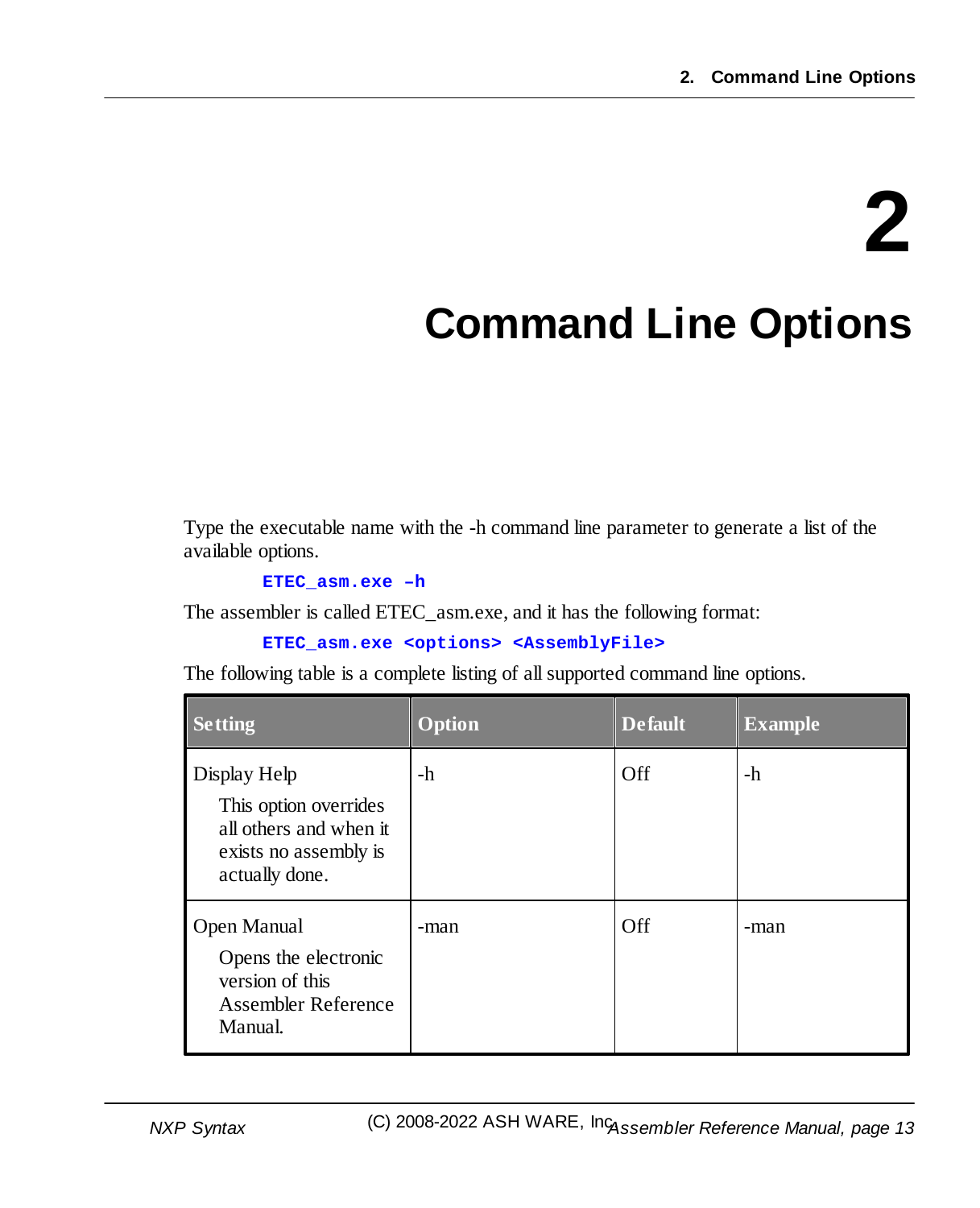| <b>Setting</b>                                                                       | Option                                                                                                                                                                                                                                                                                                                                                                                                                                                                                                                                                                                                                                              | <b>Default</b> | <b>Example</b> |
|--------------------------------------------------------------------------------------|-----------------------------------------------------------------------------------------------------------------------------------------------------------------------------------------------------------------------------------------------------------------------------------------------------------------------------------------------------------------------------------------------------------------------------------------------------------------------------------------------------------------------------------------------------------------------------------------------------------------------------------------------------|----------------|----------------|
| Open a Specific Manual<br>Opens an electronic<br>version of the specified<br>manual. | -man= <manual><br/>where MANUAL is<br/>one of the following:<br/><b>TOOLKIT: Toolkit</b><br/><b>User Manual.</b><br/>COMP: Compiler<br/>Reference Manual<br/>LINK: Linker<br/>Reference Manual.<br/><b>ASMFS: eTPU</b><br/>Assembler<br/>Reference Manual -<br/>NXP Syntax.<br/><b>ASMAW: eTPU</b><br/>Assembler<br/>Reference Manual -<br/><b>ASH WARE</b><br/>Syntax.<br/>ETPUSIM: Stand-<br/>Alone eTpu<br/><b>Simulator Reference</b><br/>Manual.<br/>MTDT: Common<br/>reference manual<br/>covering all<br/>simulator/debugger<br/>products EXCEPT<br/>the eTPU Stand-<br/>Alone simulator.<br/>LICENSE: License<br/>reference manual</manual> | Off            | -man=ETPUCIM   |
| Display Version                                                                      | -version                                                                                                                                                                                                                                                                                                                                                                                                                                                                                                                                                                                                                                            | Off            | -version       |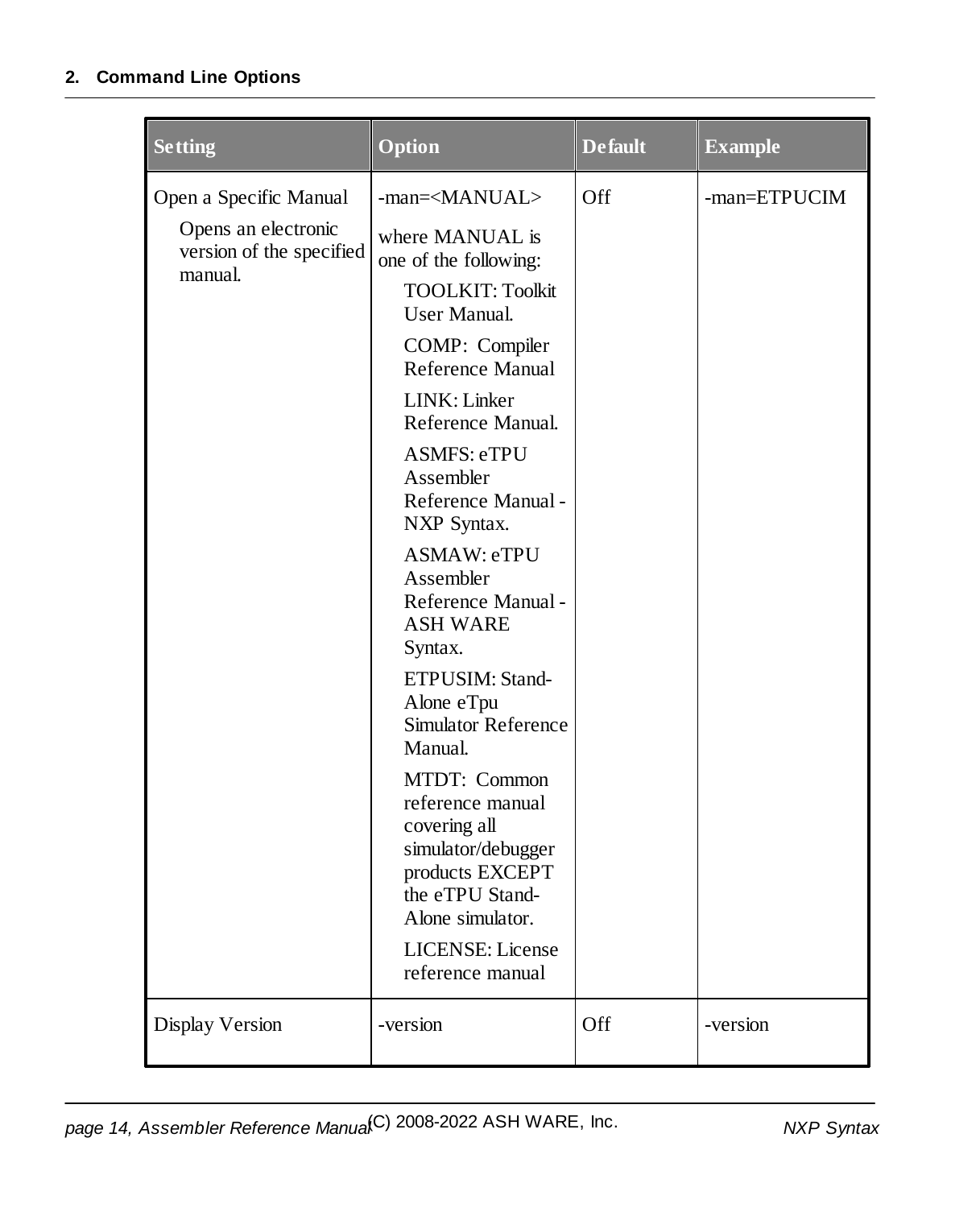| <b>Setting</b>                                                                                                                                                                 | Option                                                                                                                                                                                                                                                                                                                     | <b>Default</b> | <b>Example</b>                   |
|--------------------------------------------------------------------------------------------------------------------------------------------------------------------------------|----------------------------------------------------------------------------------------------------------------------------------------------------------------------------------------------------------------------------------------------------------------------------------------------------------------------------|----------------|----------------------------------|
| Displays the tool name<br>and version number<br>and exits with a non-<br>zero exit code without<br>assembling.                                                                 |                                                                                                                                                                                                                                                                                                                            |                |                                  |
| Display Licensing Info<br>Outputs the licensing<br>information for this<br>tool.                                                                                               | -license                                                                                                                                                                                                                                                                                                                   | Off            | -license                         |
| <b>Console Message</b><br>Verbosity<br>Control the verbosity<br>of the message output.                                                                                         | $-verb=$<br>where N can be in the<br>range of 0 (no console<br>output) to 9 (verbose<br>message output).                                                                                                                                                                                                                   | 5              | $-verb=9$                        |
| <b>Console Message</b><br>Suppression<br>Suppress console<br>messages by their<br>type/class. Multiple<br>types can be specified<br>with multiple $-$<br>verbSuppress options. | verbSuppress= <type><br/>where TYPE can be:<br/><b>BANNER</b>: the<br/>ETEC version &amp;<br/>copyright banner.<br/>SUMMARY: the<br/>success/failure<br/>warning/error count<br/>summary line<br/>WARNING: all<br/>warning messages<br/>ERROR : all error<br/>messages (does not<br/>affect the tool exit<br/>code)</type> | Off            | -verbSuppress=<br><b>SUMMARY</b> |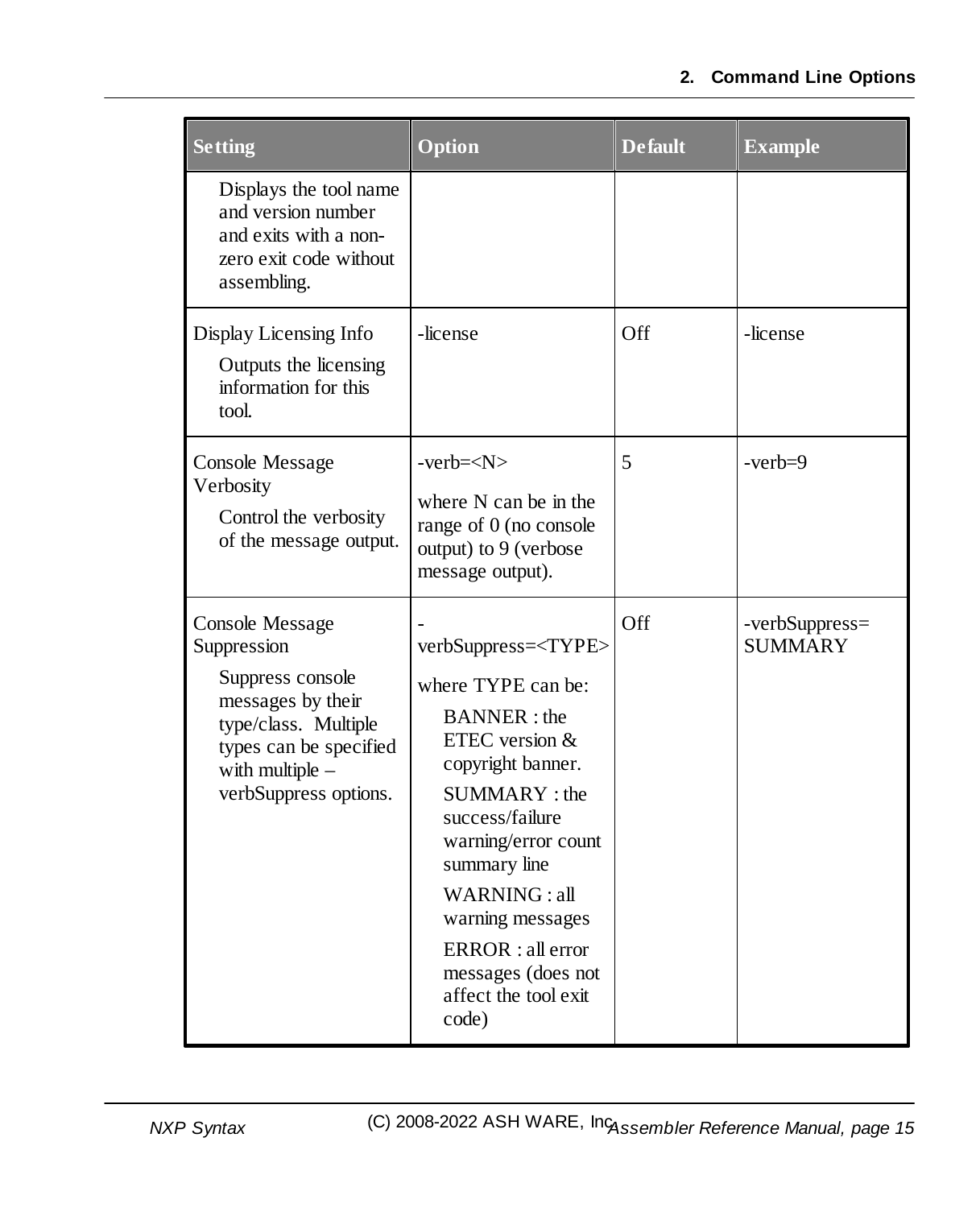| <b>Setting</b>                                                                                                                    | <b>Option</b>             | <b>Default</b> | <b>Example</b> |
|-----------------------------------------------------------------------------------------------------------------------------------|---------------------------|----------------|----------------|
| Console Message Style<br>Controls the style of<br>the error/warning<br>output messages,<br>primarily for integration<br>with IDEs | msgStyle= <style></style> |                |                |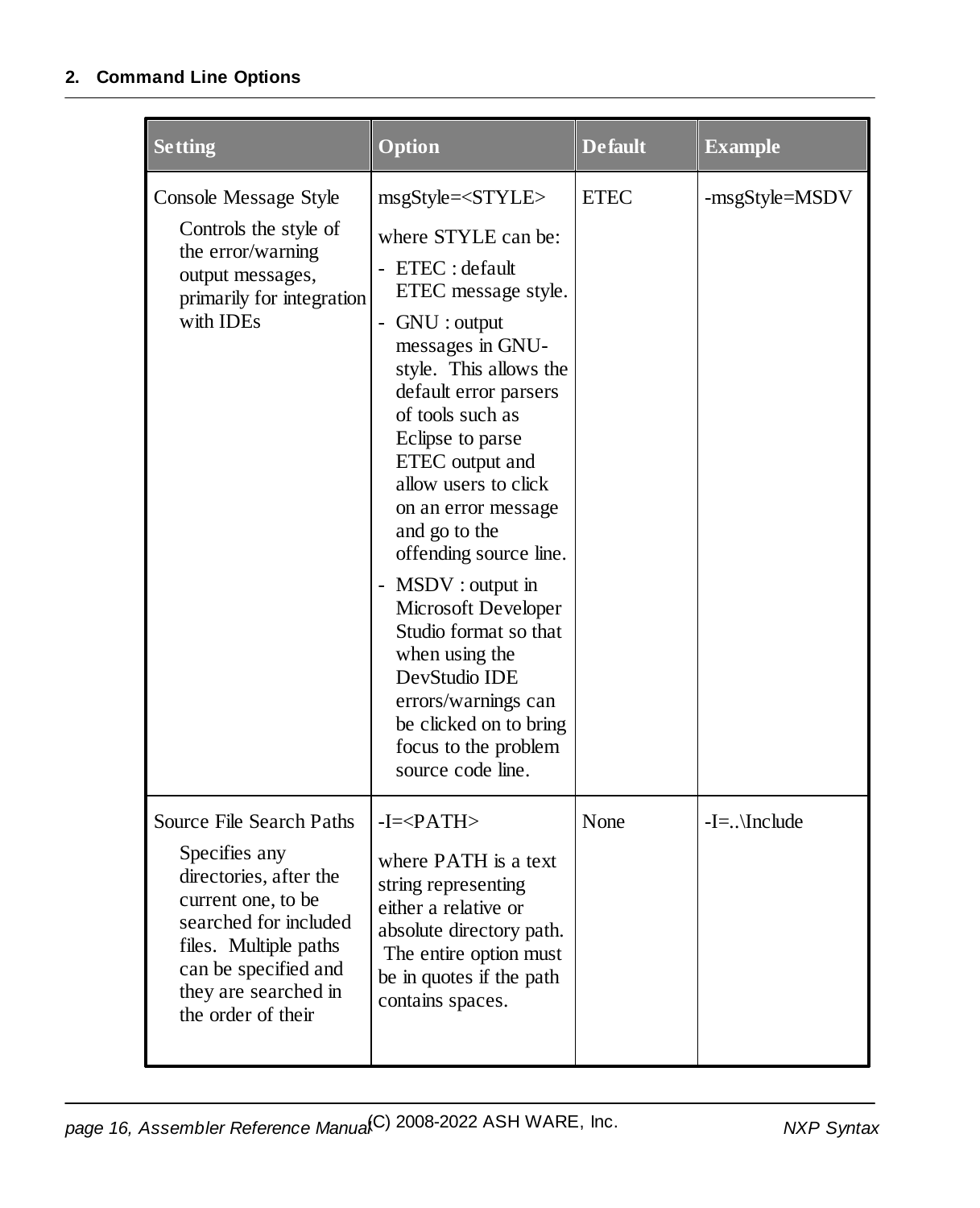| <b>Setting</b>                                                                                               | Option                                                                                                                                                                                                                         | <b>Default</b>                   | <b>Example</b>    |
|--------------------------------------------------------------------------------------------------------------|--------------------------------------------------------------------------------------------------------------------------------------------------------------------------------------------------------------------------------|----------------------------------|-------------------|
| appearance in the<br>command line.                                                                           |                                                                                                                                                                                                                                |                                  |                   |
| <b>Macro Definition</b><br>Supplies a macro<br>definition to the pre-<br>processing stage of<br>compilation. | $-d=\times$ MACRO><br>where if MACRO is an<br>identifier than it is pre-<br>defined to a value of 1,<br>otherwise it can be of<br>the form<br>macro=definition,<br>where macro gets the<br>value specified in<br>'definition'. | None                             | -d=DBG_BUILD      |
| <b>Warning Disable</b><br>Disable a specific<br>assembly warning via<br>its numerical identifier.            | -warnDis= <warnid></warnid>                                                                                                                                                                                                    | Off (all<br>warnings<br>enabled) | $-warnDis=33243$  |
| Error on Warning<br>Turn any warning into<br>an assembly error.                                              | -strict<br>Note that this<br>changed from -<br>warnError which is<br>being deprecated                                                                                                                                          | Off                              | -strict           |
| $<$ AsmFile>                                                                                                 | Name of the assembly<br>file to assemble                                                                                                                                                                                       | None                             |                   |
| <b>Output File To Produce</b><br>Object file name                                                            | -out= <basefilename></basefilename>                                                                                                                                                                                            | <asmfile>.e<br/>ao</asmfile>     | -out=MyOutputFile |
| <b>Assembly Syntax</b>                                                                                       | $-syntax = $                                                                                                                                                                                                                   | <b>FS</b>                        | $-out=AW$         |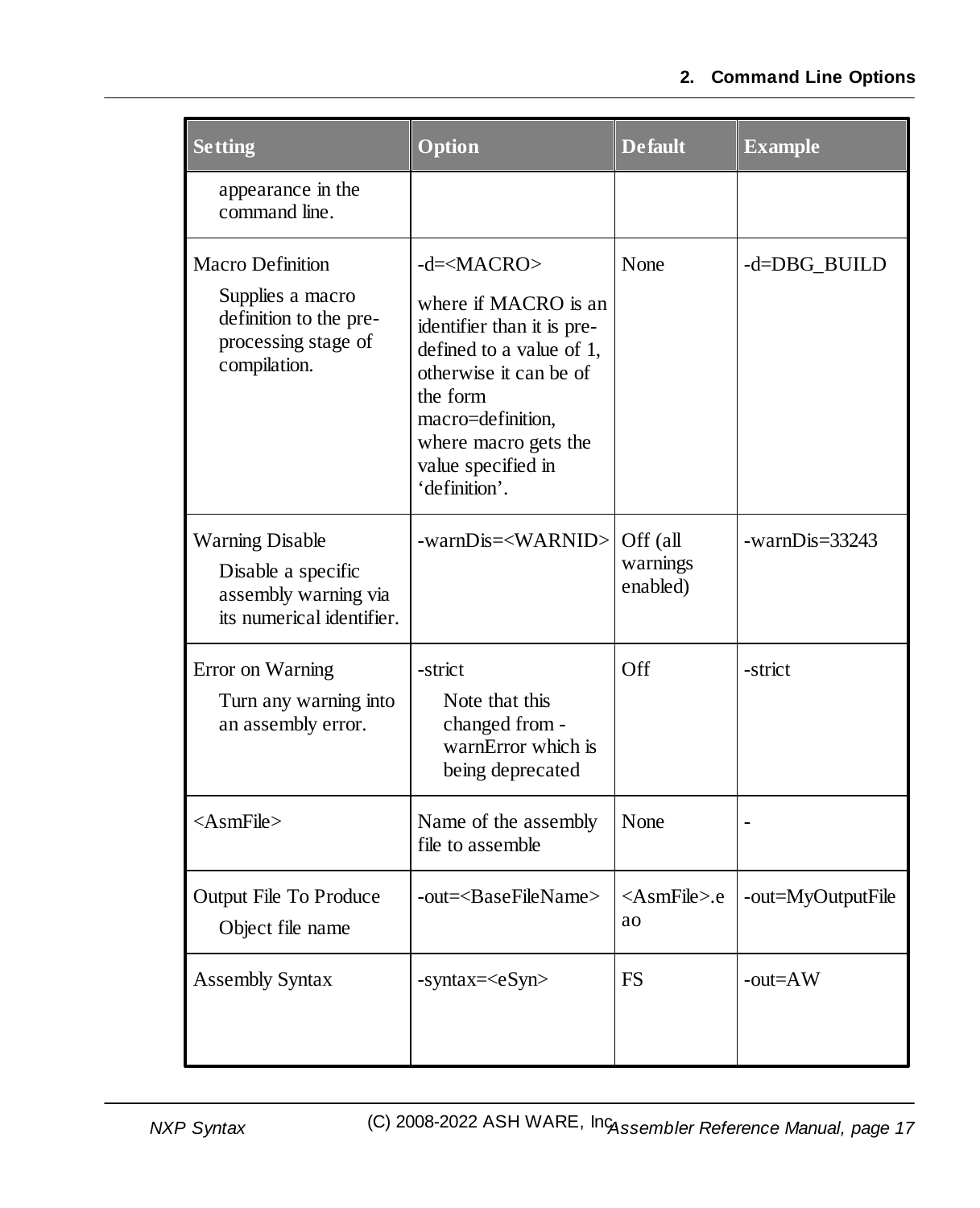| <b>Setting</b>                                                                         | <b>Option</b>                                                                                                                                                                                 | <b>Default</b> | <b>Example</b>    |
|----------------------------------------------------------------------------------------|-----------------------------------------------------------------------------------------------------------------------------------------------------------------------------------------------|----------------|-------------------|
|                                                                                        | where eSyn is the<br>assembly syntax which<br>can be either AW<br>(ASH WARE) or FS<br>(Legacy.)                                                                                               |                |                   |
| <b>Target Selection</b><br>Select the destination<br>processor for the<br>compilation. | -target= <target><br/>where TARGET can<br/>be:<br/>ETPU1 : compile for<br/>the baseline eTPU<br/>processor.<br/><math>ETPU2:</math> compile for<br/>the eTPU2<br/>processor version.</target> | ETPU1          | $-target = ETPU2$ |

#### <span id="page-17-0"></span>**2.1 File Naming Conventions**

**.STA Structured eTPU assembly file suffix .EAO eTPU Annotate Object file suffix .ELF Elf/Dwarf file suffix .h "C" language style header file suffix**

#### <span id="page-17-1"></span>**2.2 The Build Process**

An assembly file is assembled to create an eTPU Annotated Object file.

```
ETEC_asm.exe MyAsmFile.sta
```
If the assembly fails then no object file is created, and any pre-existing object file with that name is deleted.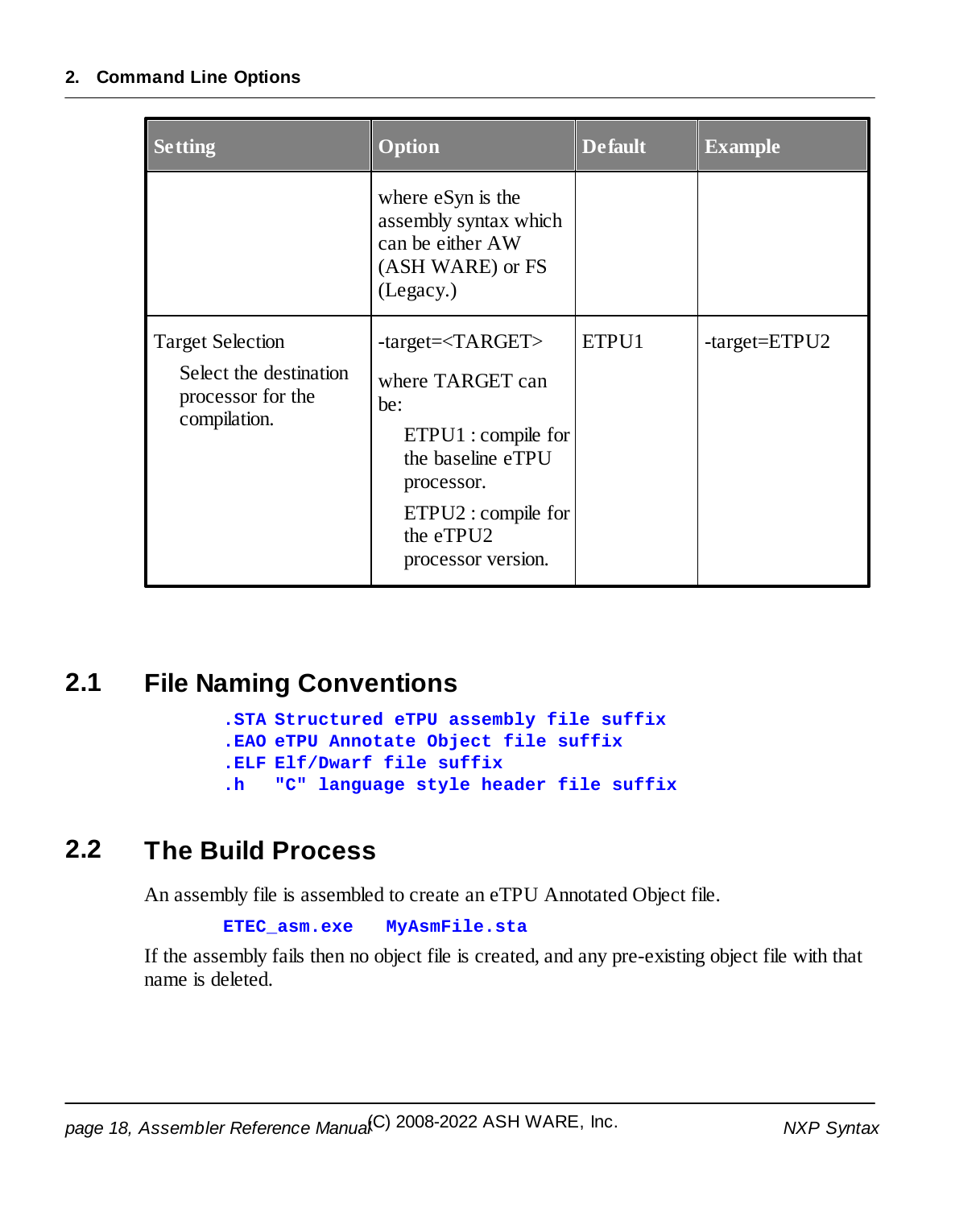On or more object files are linked to generate a generic executable image file. The following shows linking two object files together, one of which was generated by the assembler and one of which was generated by the compiler.

```
ETEC_link.exe MyAsmFile.eao MyAsmC.eao
```
If the linking fails then no executable file is created and any pre-existing executable file is deleted.

See the ETEC reference manual for a complete listing of all the Compiler, Assembler, and Linker command line options.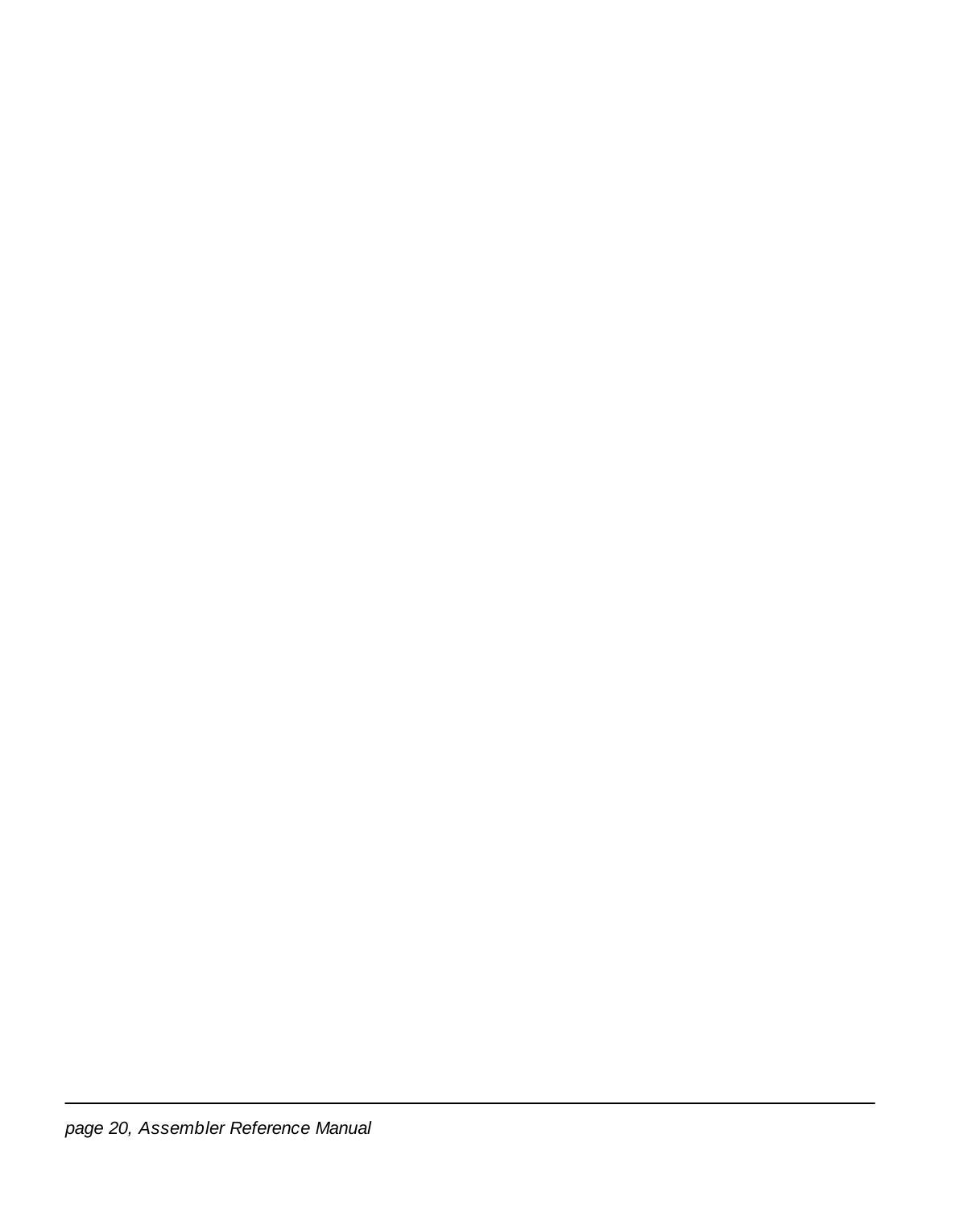# **3**

# <span id="page-20-0"></span>**Preprocessing and Directives**

This section covers preprocessing and directives.

### <span id="page-20-1"></span>**3.1 Text Replacement using #define**

Simple text replacement is supported via a C-style #define as follows.

**#define SOME\_ADDRESS sprm0x41 ram diob <- SOME\_ADDRESS. // This is the same as the following ram diob <- sprm0x41.**

The text replacement can span multiple lines using the continuation character,  $\langle \cdot \rangle$ , as follows.

```
#define A_ValuE 10 \
      + 2 \
      - 3;
```
### <span id="page-20-2"></span>**3.2 File Inclusion**

One file can include another file using the C-style #include directive as follows.

```
#include "MyHeaderFile.h"
```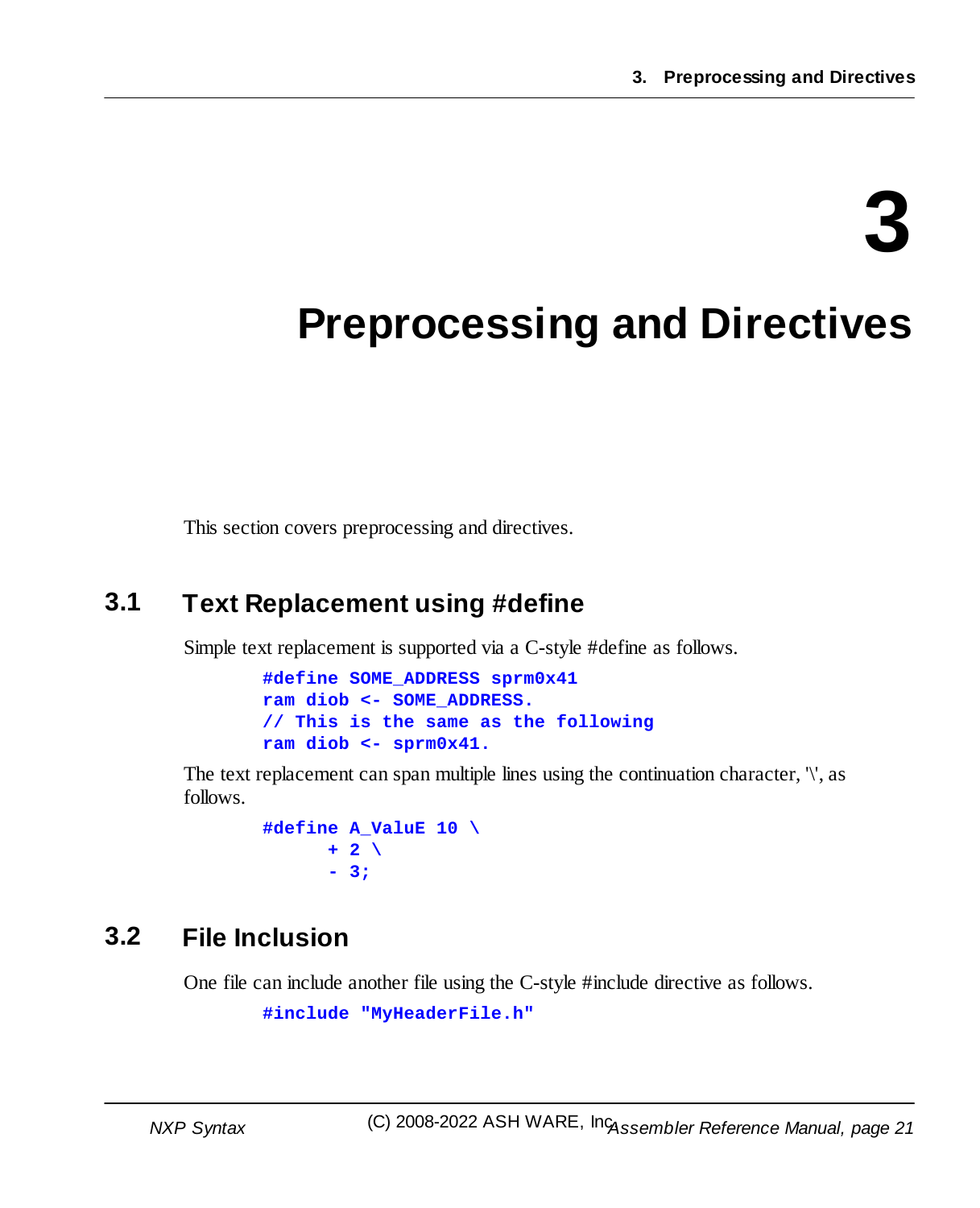#### <span id="page-21-0"></span>**3.3 Automatically-Generated Directives**

One of the following target define directives is automatically-generated. Note that the target is set by the command line options.

```
#define __TARGET_ETPU1__ 1
#define __TARGET_ETPU2__ 1
```
These are handy when generating code conditionally, such as the following.

```
#ifdef __TARGET_ETPU2__
     // Test FLAG 1 (eTPU2 and later only) ...
     seq if flag1 == 0 then goto
_Error_handler_Flag1NotSet, flush.
     alu p7_0 = p7_0 low| 0x40.
_Error_handler_Flag1NotSet:
```

```
#endif // __TARGET_ETPU2__
```
#### <span id="page-21-1"></span>**3.4 Comments**

Both C and C++ style comments are supported, as follows.

```
// This is a C++ style comment
/*
This is a C comment
*/
```
#### <span id="page-21-2"></span>**3.5 Verify Version**

A #pragma to verify that the proper version of the ETEC Assembler is being used to generate a particular piece of source code is available.

```
#pragma verify_version <comparator>, "<version string>",
"<error message>"
```
When such a #pragma is processed by the compiler, a comparison is performed using the specified <comparator> operation, of the ETEC Assembler's version and the specified "<version string>". The supported comparators are:

```
GE – greater-than-equal
GT – greater-than
```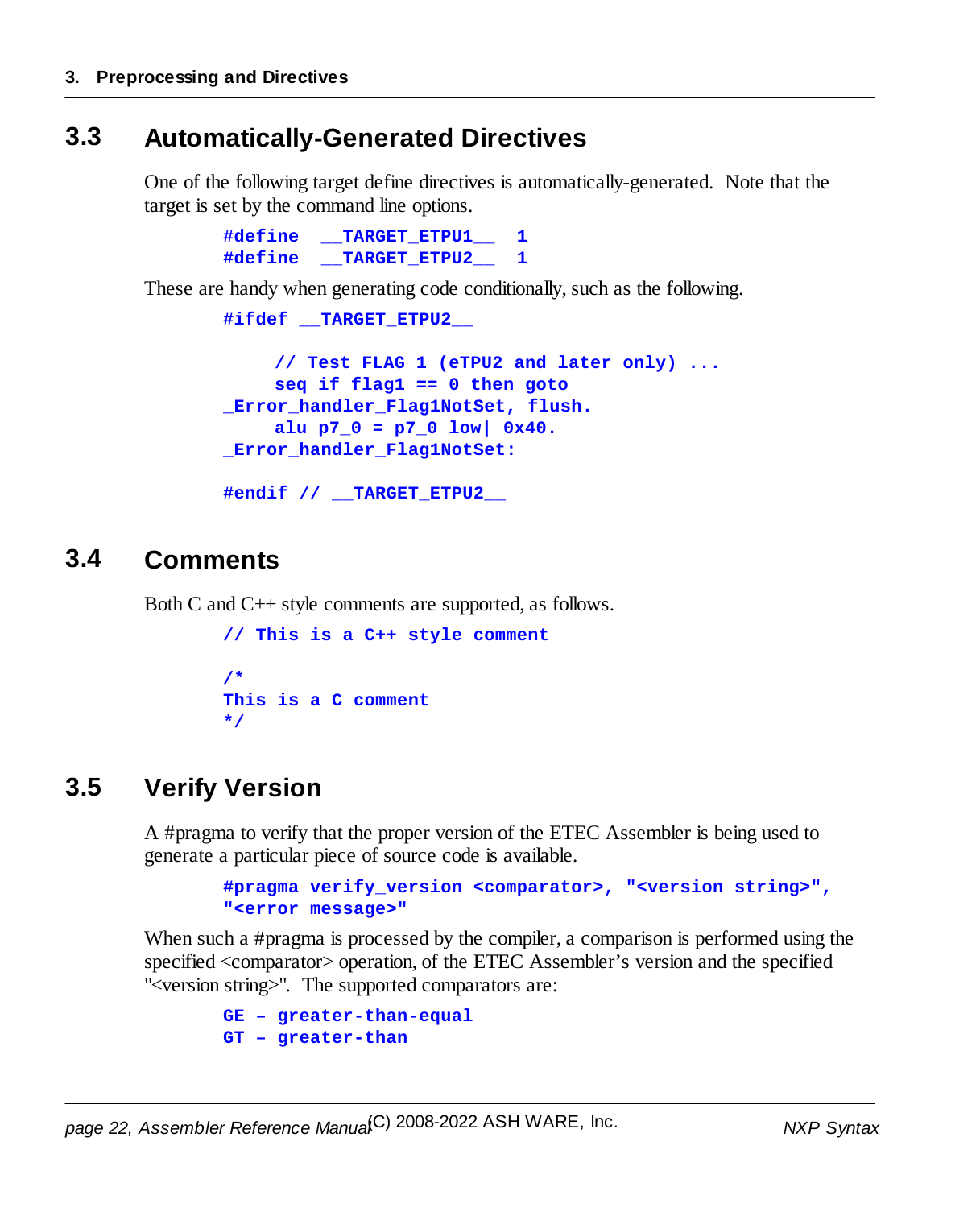**EQ – equal LE – less-than-equal LT – less-than**

The specified version string must have the format of " $\leq$  major version number $\geq$ .  $\leq$  minor version number (2 digits) $>$ build letter (letter A-Z) $>$ ". The last token of the #pragma verify\_version is a user-supplied error message that will be output should the comparison fail.

For example, if the compiler were to encounter the following in the source code

**#pragma verify\_version GE, "1.20C", "this build requires ETEC version 1.20C or newer"**

The ETEC Assembler will perform the test  $\leq$  ETEC Assembler version $\geq$  = "1.20C", and if the result is false an error occurs and the supplied message is output as part of the error. With this particular example, below are some failing & passing cases that explain how the comparison is done

```
// (equal to specified "1.20C")
ETEC Assembler version = 1.20C => true
// (major version is less than that specified)
ETEC Assembler version = 0.50.G => false
// (minor version 21 greater than that specified)
ETEC Assembler version = 1.21A => true
// (build letter greater than that specified)
ETEC Assembler version = 1.20E => true
```
#### <span id="page-22-0"></span>**3.6 Disabling Optimization in Chunks of Code**

If it is desired to disable optimization on a section of code, the pragmas

**#pragma optimization\_disable\_start**

and

**#pragma optimization\_disable\_end**

can be used to do so. All optimizations are disabled within the specified region, so this feature should be used with care.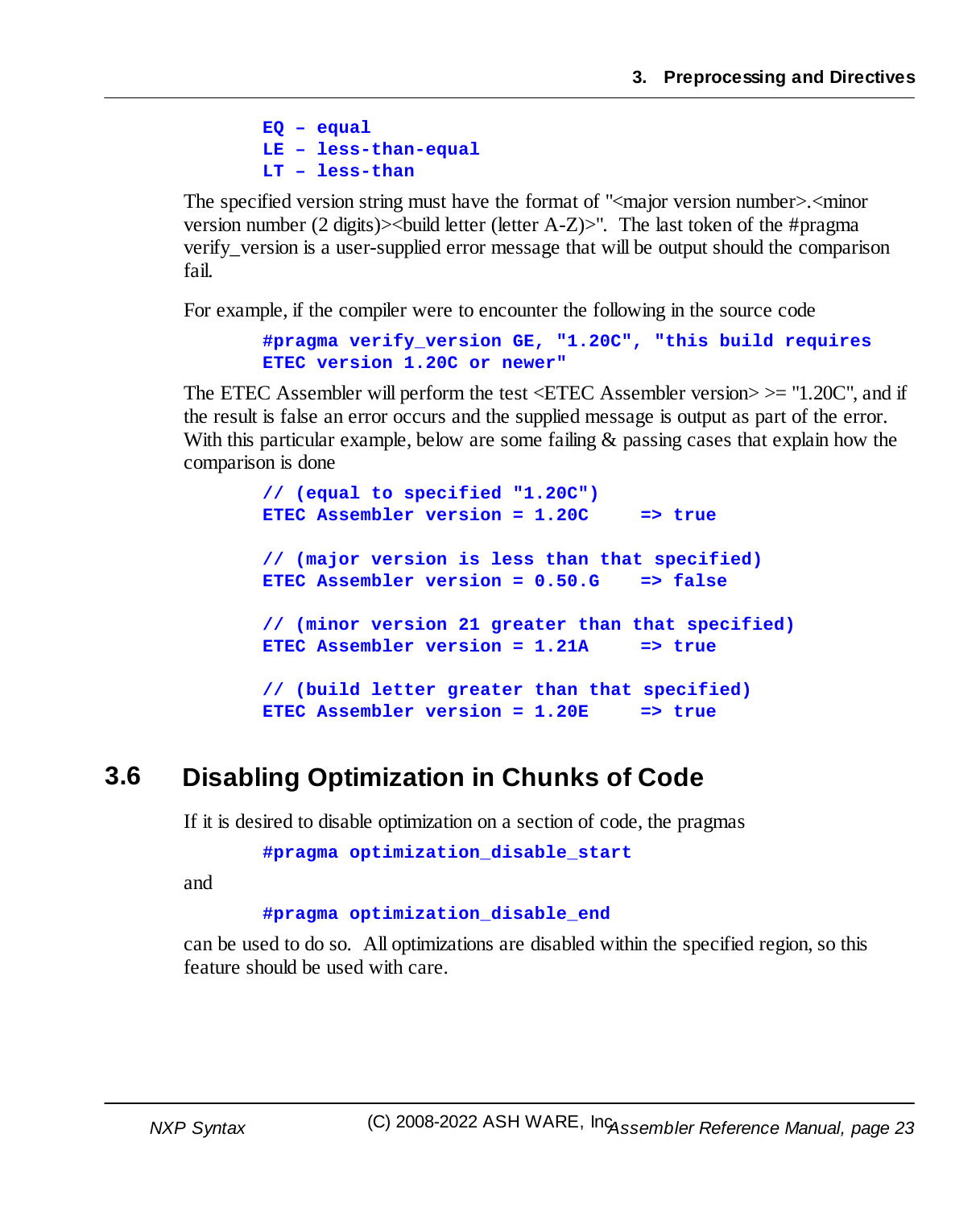#### <span id="page-23-0"></span>**3.7 Disabling Optimizations by Type**

The ETEC optimizer operates by applying a series of optimizations to the code, thereby reducing code size, improving worst case thread length, reducing the number of RAM accesses, etc. Although these optimizations are generally disabled en-masse from the command line using -opt-, it is also possible (but hopefully never) required to individually disable specific optimizations within a source code file using the following option.

```
#pragma disable_optimization <Num>
```
This disables optimization number,  $\langle$ num $\rangle$ , in entire translation unit(s) in which the source code or header file is found.

The optimization numbers are not documented and must be obtained directly from ASH WARE. Note that the purpose of disabling specific optimizations is to work-around optimizer bugs in conjunction with ASH WARE support personnel.

#### <span id="page-23-1"></span>**3.8 Atomicity Control**

In many cases multiple sub-instructions can be fit into a single opcode. One of the most powerful optimizations is to gather multiple such sub instructions into a single opcode, but occasionally (actually infrequently) there are dependencies between the sub-instructions such that in order to function properly, the multiple sub-instructions must be fit into a single opcode. The classic example of this is the clearing and enabling of the Match Enable Register (MRL.) The following atomic directive instructs the optimizer (if enabled) to retain these two sub-instructions in the same opcode.

```
// Keep these two sub-instructions
// in the same opcode
#pragma atomic
chan clr_mrla, write_erta.
```
#### <span id="page-23-2"></span>**3.9 Optimization Boundary**

In some cases there may be an ordering dependency that must be enforced. Say a buffer gets updated, followed by the setting of a flag that indicates to the host that the buffer has been updated. It is important that the buffer update completes prior to flag getting set, otherwise the host might read the buffer prior the eTPU completing the updated. This ordering dependency is enforced as follows.

```
// The first RAM operation
// MUST occur prior to the second
```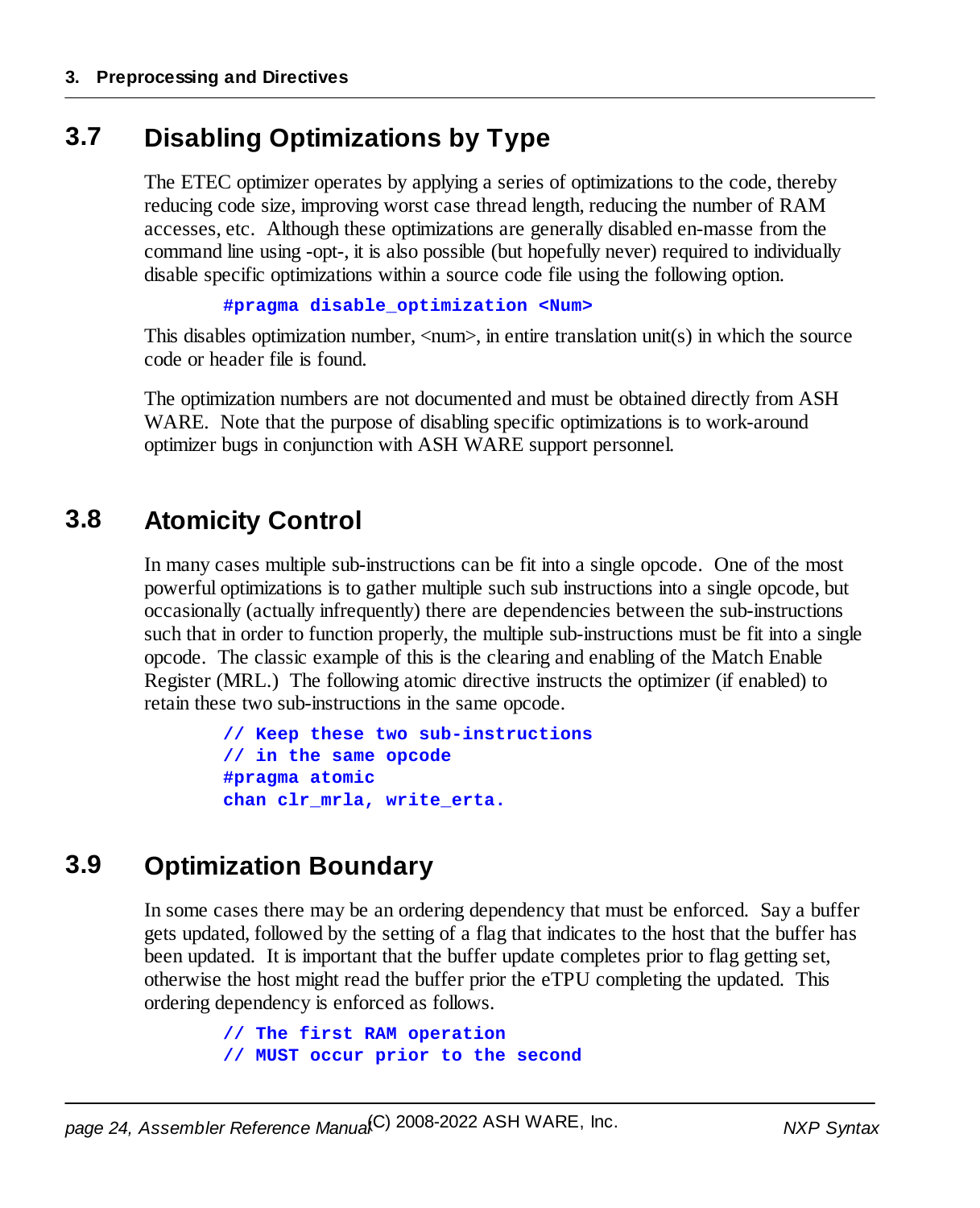```
ram p -> by diob++.
alu p = 1.
#pragma optimization_boundary_all
ram p -> prm0x2D.
```
#### <span id="page-24-0"></span>**3.10 Thread Length Verification (WCTL)**

The verify\_wctl pragma are used for the following:

- $\bullet$  No thread referenced from a Class or eTPU Function (including both member threads and global threads) exceed a specified number of steps or RAM accesses.
- ·A specific thread does not exceed a specified number of steps or ram accesses.
- · For classes with multiple entry tables, the worst-case thread of any entry table can be specified (currently only available in ETEC mode.)
- · A global 'C' function or member 'C' function does not exceed a specified number of steps or ram accesses.

The syntax is as follows:

| #pragma verify wctl <etpufunction><br/>steps <maxrams> rams</maxrams></etpufunction>                    | <maxsteps></maxsteps>       |
|---------------------------------------------------------------------------------------------------------|-----------------------------|
| #pragma verify wctl <etpufunction>::<thread><br/>steps <maxrams> rams</maxrams></thread></etpufunction> | <maxsteps></maxsteps>       |
| #pragma verify wctl <class><br/><maxrams> rams</maxrams></class>                                        | <maxsteps> steps</maxsteps> |
| #pragma verify wctl <class>::<thread><br/><maxrams> rams</maxrams></thread></class>                     | <maxsteps> steps</maxsteps> |
| #pragma verify wctl <class>::<table><br/><maxrams> rams</maxrams></table></class>                       | <maxsteps> steps</maxsteps> |
| #pragma verify wctl <class>::<cfunc><br/><maxrams> rams</maxrams></cfunc></class>                       | <maxsteps> steps</maxsteps> |
| #pragma verify wctl <globalcfunc><br/><maxrams> rams</maxrams></globalcfunc>                            | <maxsteps> steps</maxsteps> |

Note that global threads must be scoped with a class that references it. In other words, say there is a common global thread referenced from several different classes entry tables. The following syntax would be required where the class name is the name of one class that references the global thread.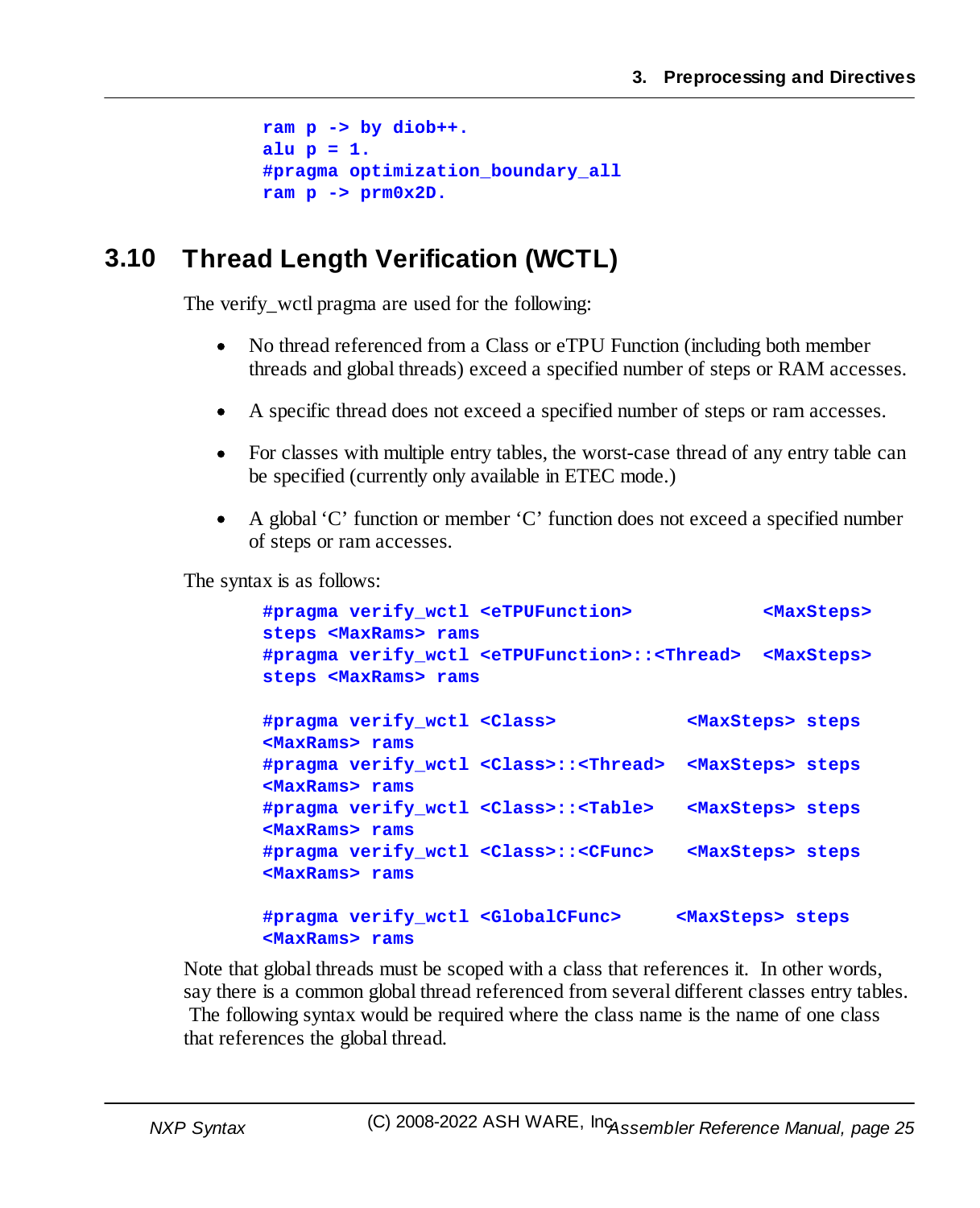#### **#pragma verify\_wctl <Class>::<GlobalThread> <MaxSteps> steps <MaxRams> rams**

Some called functions ('C' functions or member functions) may have routes that return to the caller but also may end the thread. In such causes the verify\_wctl acts on the longer of these two.

The WCTL analyses assumes that called functions are well-behaved in terms of call-stack hierarchy. For instance, if Func() calls FuncB() and FuncB() calls FuncC(), a return in FuncA() will go to the location in FuncB() where the call occurred. Additionally, a return within FuncB() will then return to Func() where that call occurred. In order for this to occur, the rar register must be handled correctly, which is guaranteed in ETEC compiled code, as long as inline assembly does not modify the RAR register. It is also guaranteed in assembly as long as RAR save-restore operations are employed in a function's prologue and epilogue.

The WCTL calculations remain valid even when a thread ends in a called function.

The following are examples uses of verify\_wctl:

**// Verify WCTL of a global function #pragma verify\_wctl mc\_sqrt 82 steps 0 rams // Verify WCTL of a specific thread within a class #pragma verify\_wctl UART::SendOneBit 25 steps 7 rams // Verify WCTL of the longest thread within an entire class #pragma verify\_wctl UART 30 steps 9 rams**

#### <span id="page-25-0"></span>**3.11 Forcing the WCTL**

In some cases a thread, eTPU function, or an eTPU class may not be able to be analyzed. This can occur when multiple loop are encountered or when the program flow is too convuluted for a static analyses. In these cases, the maximum WCTL can be forced using the following #pragma.

**#pragma force\_wctl <Name> <max\_steps> steps <max\_rams> rams**

An example of this is the square root function in the standard library used in NXP set 4. This has two loops where the maximum number of times through each of the loops is interdependent, and this complicated loop limit relationship is well, not supported ETEC's worst case thread length analyses. The following #pragma is used to establish this limit

**#pragma force\_wctl mc\_sqrt 82 steps 0 rams**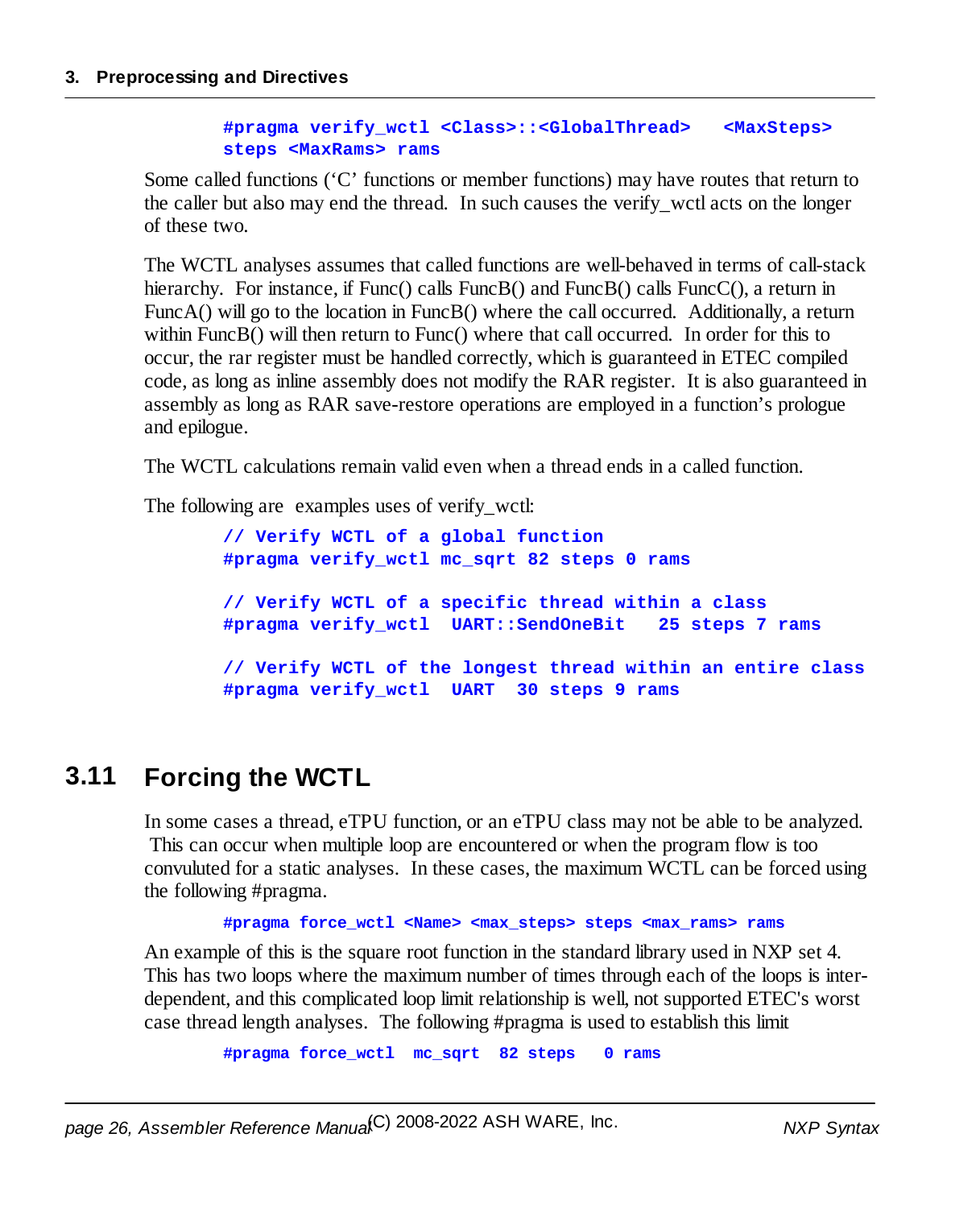#### <span id="page-26-0"></span>**3.12 Excluding a thread from WCTL**

A thread can be excluded from the WCTL calculation of a function. This is normally used for initialization or error handling threads that in normal operation would not contribute to the Worst Case Latency (WCL) calculation. The format is as follows:

**#pragma exclude\_wctl <eTPU Function>::<ExcludedInitThread>**

For example the following excludes a UART's initialization thread from the worst case.

**#pragma exclude\_wctl UART::init**

#### <span id="page-26-1"></span>**3.13 Loop Iteration Count**

Loops in eTPU code are generally not a good programming practice because the eTPU is an event/response machine in which long threads (such as those caused by loops) can prevent the quick response time to meet many applications' timing requirements.

However, loops are occasionally required, and are therefore supported by the optimizer.

But there is no way to analyze the worst case thread length for threads that contain loops, and therefore loops prevent analyses unless loop bounding iteration tags are added.

```
#pragma wctl_loop_iterations <max_loop_count>
<Some Loop>
```
It is critical that this pragma be placed right before the loop construct, so that the connection is properly found - here is a simple example:

```
#pragma wctl_loop_iterations 10
while (delayCount < threshold) { delayCount++; }
```
#### <span id="page-26-2"></span>**3.14 Memory Size (Usage) Verification**

The memory usage verification pragma, verify\_memory\_size, allows the user to verify at build time that their memory usage meets size requirements. Memory usage is verified on a memory section basis. The pre-defined (default) memory sections are named & described below:

```
GLOBAL_VAR - user-declared global variables
GLOBAL_SCRATCHPAD - local variables allocated
                  out of global memory (scratchpad)
GLOBAL_ALL - all global memory usage
```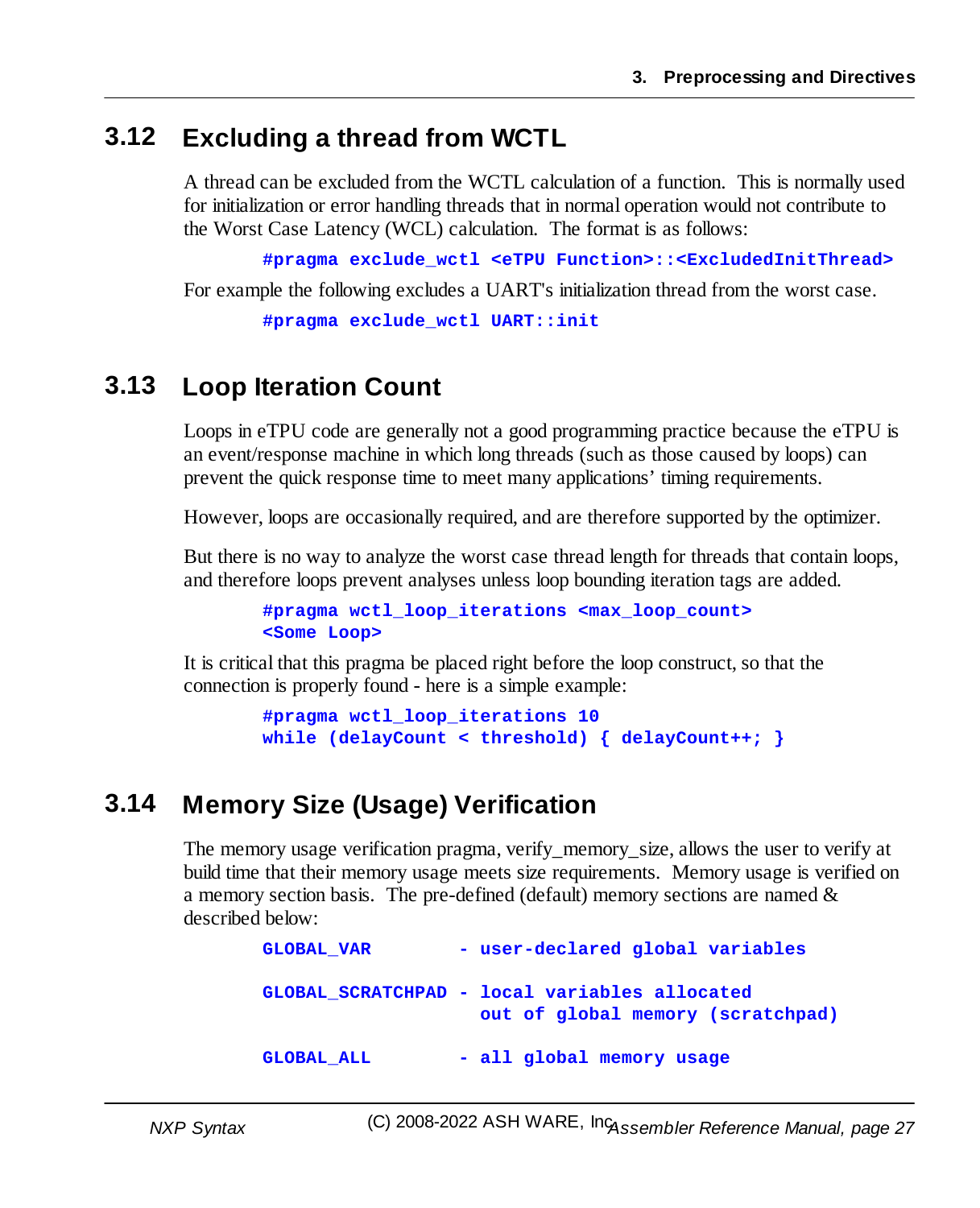| <b>ENGINE VAR</b> | - user-declared variables<br>in engine-relative memory space<br>(eTPU2 only)                                      |
|-------------------|-------------------------------------------------------------------------------------------------------------------|
|                   | ENGINE SCRATCHPAD - local variables allocated<br>out of engine-relative memory<br>(engine scratchpad, eTPU2 only) |
| <b>ENGINE ALL</b> | - all engine-relative memory usage<br>(eTPU2 only)                                                                |
| <b>STACK</b>      | - maximum stack size                                                                                              |

User-defined memory sections can also be verified. Currently only channel frames are supported – these are verified by specifying the appropriate eTPU class or function name.

The pragma has the following syntax options

```
#pragma verify_memory_size <memory section> <MaxSize> bytes
#pragma verify_memory_size <memory section> <MaxSize> words
#pragma verify_memory_size <eTPU class/function> <MaxSize> bytes
#pragma verify_memory_size <eTPU class/function> <MaxSize> words
```
The maximum allowable size for a given memory section (or channel frame) can be specified in bytes or words (4 bytes/word). If the actual size of the memory section exceeds MaxSize, the linker issues an error.

This pragma is available in both the Assembler and Compiler.

#### <span id="page-27-0"></span>**3.15 Same Channel Frame Base Address**

When multiple channels use the same channel frame base address, there is no need to reload channel variables when the channel is changed. In certain cases this can result in improvements in code speed and size. The following tells the compiler that the CPBA register value will be the same for all channel changes of within the specified function.

**#pragma same\_channel\_frame\_base <etpu\_function>**

The etpu function argument is the name of an eTPU function, C function, or eTPU class.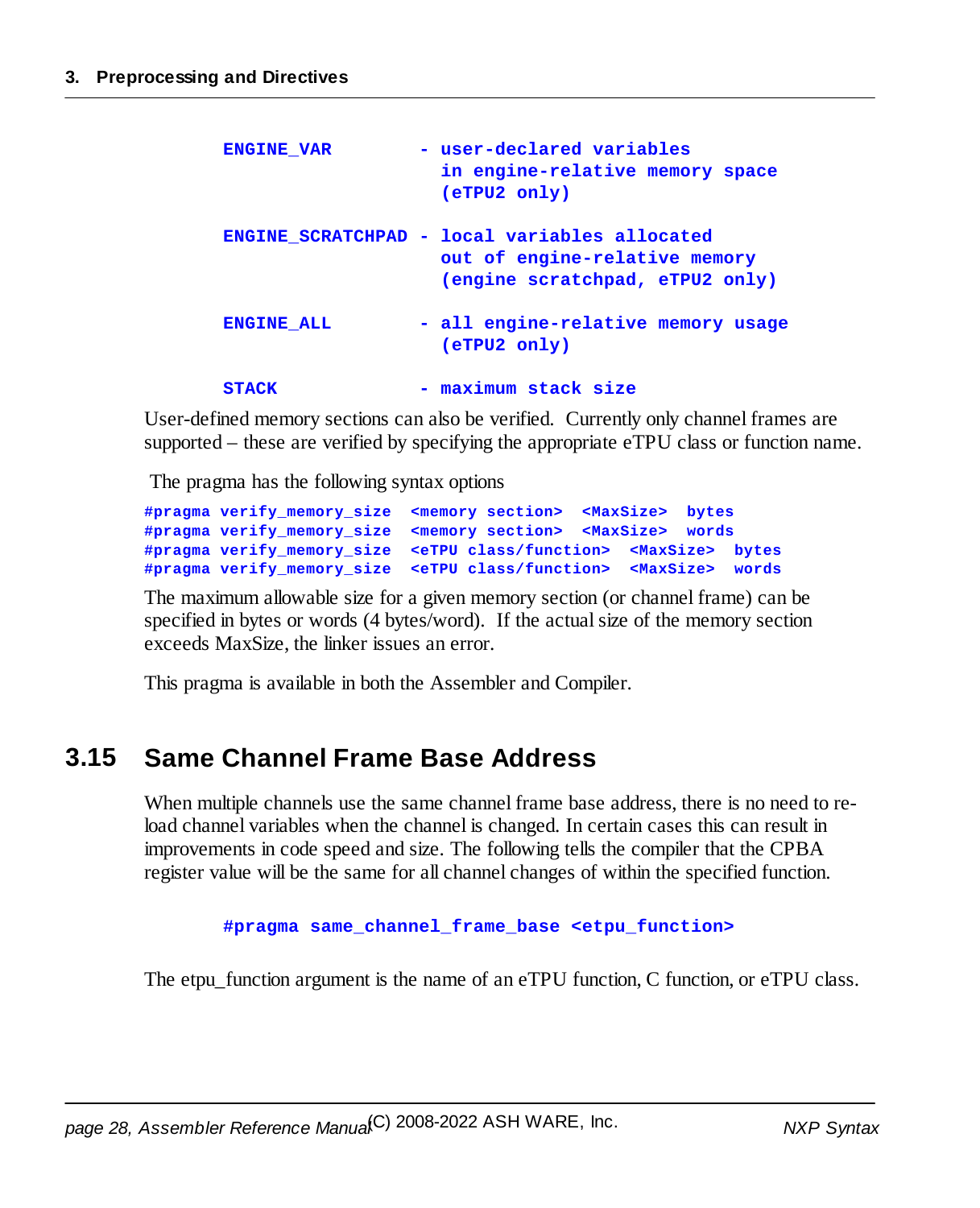An example where this is useful is in the NXP set 1 SPI function, which controls multiple channels that allshare the same channel frame base address. The SPI function can compile tighter when the ETEC tools know about this, which can be done by adding:

```
#pragma same_channel_frame_base SPI
```
#### <span id="page-28-0"></span>**3.16 Coherency**

The eTPU contains a Coherent Dual Parameter Controller (CDC) that allows coherent transfers to and from the DATA RAM of parameter pairs. The problem is that the optimizer may eliminate, re-order or otherwise change these accesses in such a way that they are no longer coherent. The following syntax is used to ensure that the optimizer retains coherency.

```
#pragma coherent_begin
ram p <- ChanVar1.
ram diob <- ChanVar5.
#pragma coherent_end
```
This results in the following action by the optimizer.

- The accesses will not be eliminated
- The accesses will remain on opcodes that are always executed sequentially
- \* There will always be a non-RAM on the preceding opcode. (If required, the optimizer will NOP to make this so.)

#### <span id="page-28-1"></span>**3.16.1 Coherency Notes**

For the purposes of coherency, the optimizer is a separate and distinct portion of the linker. The actions taken by the optimizer to ensure coherency are therefore only taken if the optimizer is enabled.

In other words, if optimizations are disabled, the optimizer cannot make non-coherent accesses coherent, and you are therefore required to ensure that the un-optimized assembly is intrinsically coherent.

#### <span id="page-28-2"></span>**3.17 Format Specification**

A specific format can be forced using the #pragma format directive. Assembly will fail if the opcode cannot be fit into the specified format.

```
#pragma format "FormatB2"
```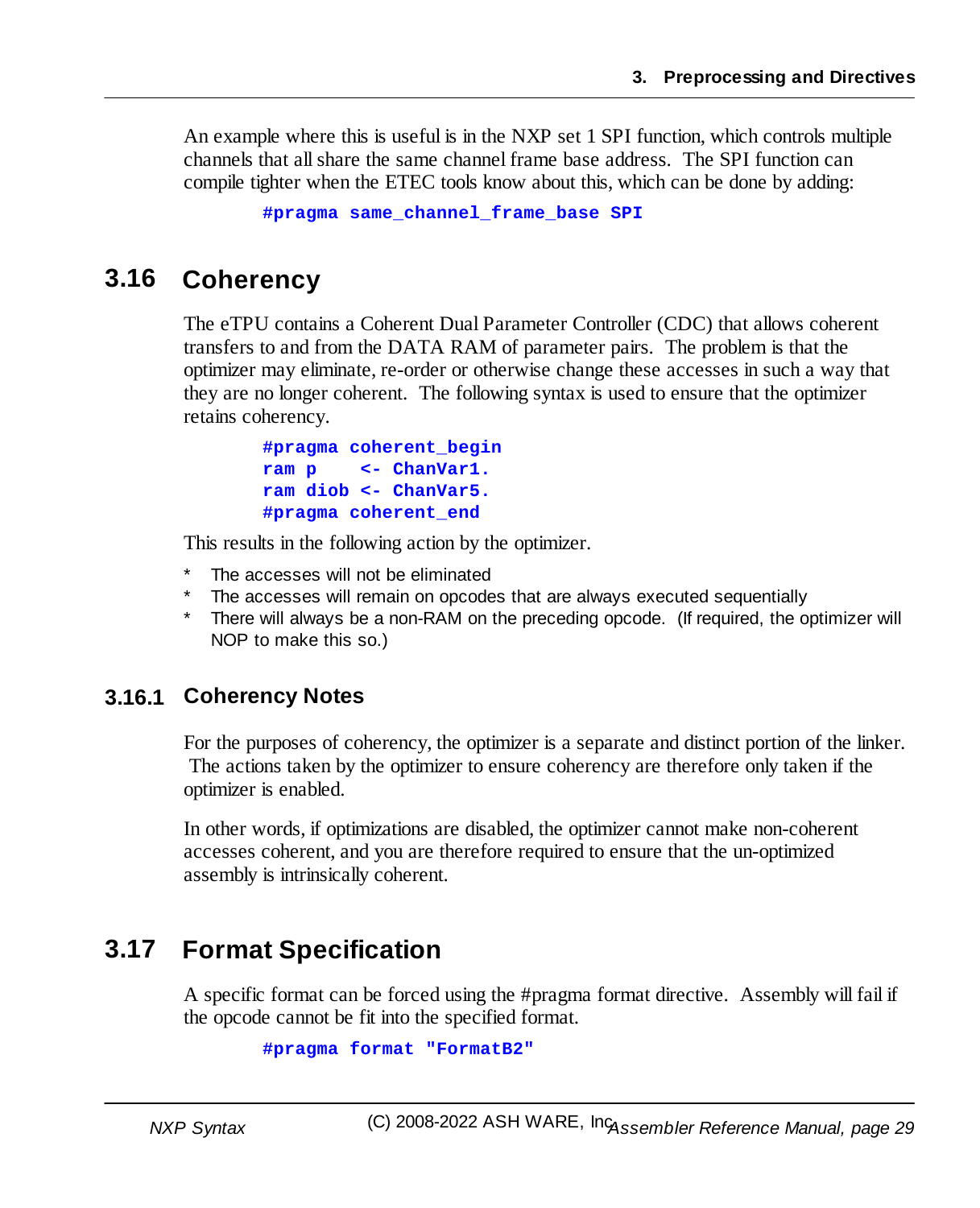The following is an example:

```
#pragma format "FormatB2"
ram p <- prm0xD.
```
#### <span id="page-29-0"></span>**3.18 Verifying Opcode Generation**

Generation of a specific opcode can be guaranteed using the #pragma verify\_opcode directive as follows.

> **ram diob <- sprm0x7D. #pragma verify\_opcode 0x9FEFFF1F 0xFFFFFFFF**

Note that the #pragma verify comes after the opcode. The second number is a mask applied to both the opcode that is verified and to the bit-pattern that is being verified. Clearing bits in the mask essentially disables those particular bits from being verified. An example of when the mask is handy is a function call where the destination address is indeterminate during assembly.

#### <span id="page-29-1"></span>**3.19 Forcing a Specific opcode**

A particular opcode bit-pattern can be forced using the following pattern.

```
%hex 0xBFEFFB7F.
// Above is the same as below, just hard-coded
ram p <- #0.
#pragma verify_opcode 0xBFEFFB7F 0xffffffff
```
#### <span id="page-29-2"></span>**3.20 Called Functions**

The user is tasked with correctly bounding code that forms a called function, as follows.

```
#pragma mimic_c_func_start
MySimpleFunc:
    // Do something (function body)
    alu diob = diob + 1.
    seq return, flush.
#pragma mimic_c_func_end
```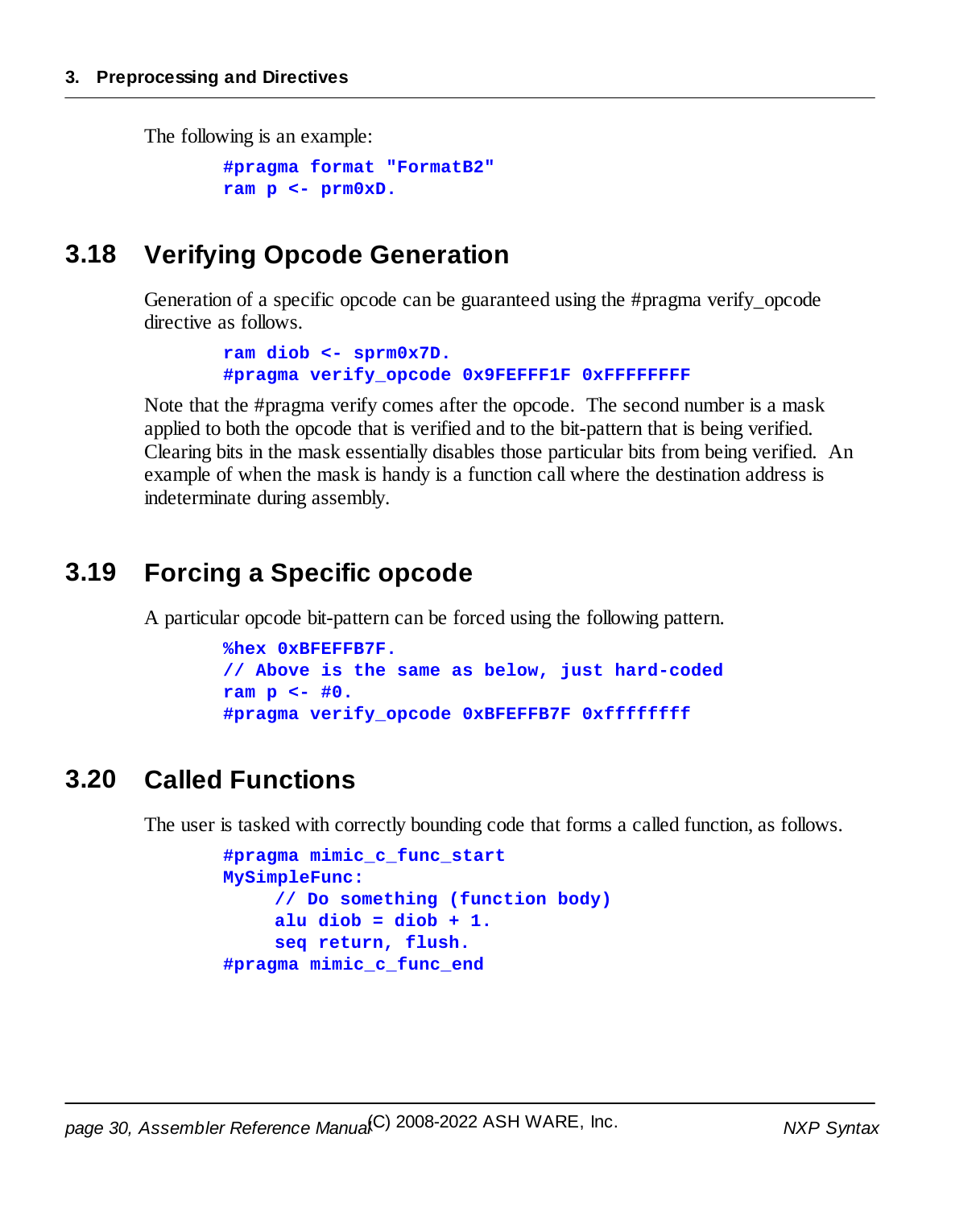#### <span id="page-30-0"></span>**3.21 Return Address Save/Restore**

When one called function calls a second called function a two-deep function call is generated in which the return address register from the calling function must be saved prior to the call and restored following the call.

Saving and restoring of the Return Address Register (RAR) can cause un-resolvable program-flow issues with the analyzer/optimizer. In order for optimization and analyses to be allowed, the save/restore operations (which are supported by the analyzer/optimizer) must be tagged using the #pragma start/end save/restore <regionName> tags. This is done as shown in the following example.

```
//-----------------------------------
#pragma mimic_c_func_start
OneDeepFunc:
    //-----------------------------------
    // Save the return address
    #pragma start save rar_chunk "OneDeepFunc_epop"
    // Save the ReturnAddr register
    alu diob = rar.
    #pragma end save rar_chunk "OneDeepFunc_epop"
    //-----------------------------------
    seq call TwoDeepFunc, flush.
    //-----------------------------------
    // Restore the ReturnAddr register
    #pragma start restore rar_chunk "OneDeepFunc_epop"
    alu rar = diob.
    #pragma end restore rar_chunk "OneDeepFunc_epop"
    //-----------------------------------
    seq return, flush.
#pragma mimic_c_func_end
//-----------------------------------
//-----------------------------------
#pragma mimic_c_func_start
TwoDeepFunc:
    alu p = p + 1.
    seq return, flush.
#pragma mimic_c_func_end
```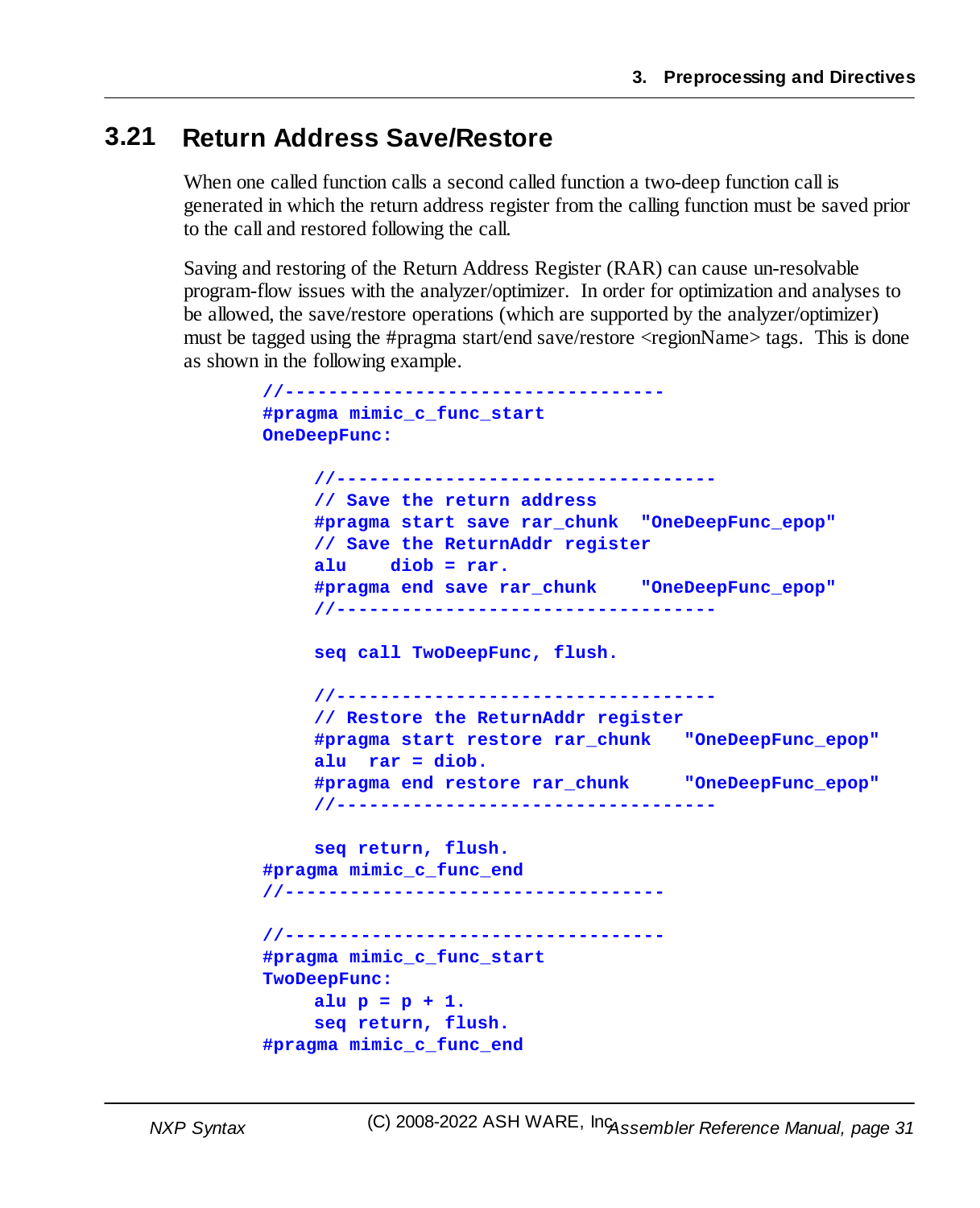**//-----------------------------------**

#### <span id="page-31-0"></span>**3.22 Dispatch List**

The 'dispatch' instruction, while very powerful, makes code nearly impossible to analyze or optimize because the ultimate destination is not known at link time (note that 'dispatch' is an indexed 'goto' or 'call' in which the next PC address is the current PC address plus an offset specified by the p31\_24 register.)

For this reason, use of a dispatch prevents both optimization and analyses unless tags are inserted into the code that 'tells' the optimizer all possible dispatch destinations. Failure to properly identify all possible dispatch destinations with these tags can result in improper optimization.

The following example illustrates use of the dispatch list start and dispatch list end tags. A #pragma dispatch list start tag immediately precedes the dispatch opcode and is followed by a comma-separated list of labels (dispatch destinations.) Following the final dispatch label, there must be a #pragma dispatch\_list\_end. All listed labels must be between the start/end tags. Note that since the dispatch only generated positives offsets, all the labels must follow the start tag. There may be multiple opcodes between the labels.

```
// Load the current state
     // into the p31_24 register
    ram p31_24 <- CurrentState.
#pragma dispatch_list_start Dst1, Dst2, Dst3, Dst4
     seq dispatch_goto, flush.
Dst1:
     // p_31_24 == 0
    seq goto State0, flush.
Dst2:
    // p_31_24 == 1
     seq goto State1, flush.
Dst3:
     // p_31_24 == 2
     seq goto State2, flush.
Dst4:
    // p_31_24 == 3
```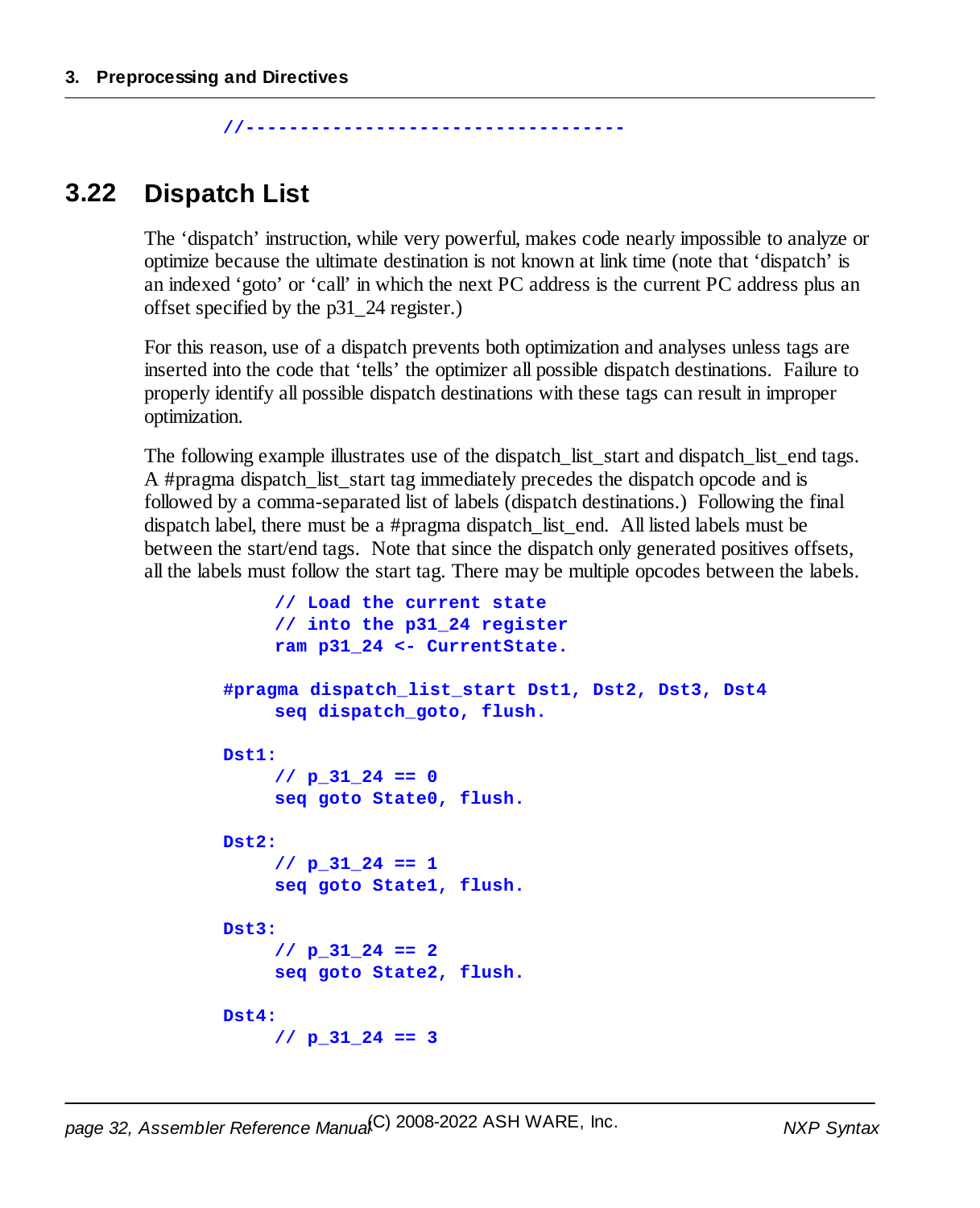**seq goto State3,flush.**

**#pragma dispatch\_list\_end**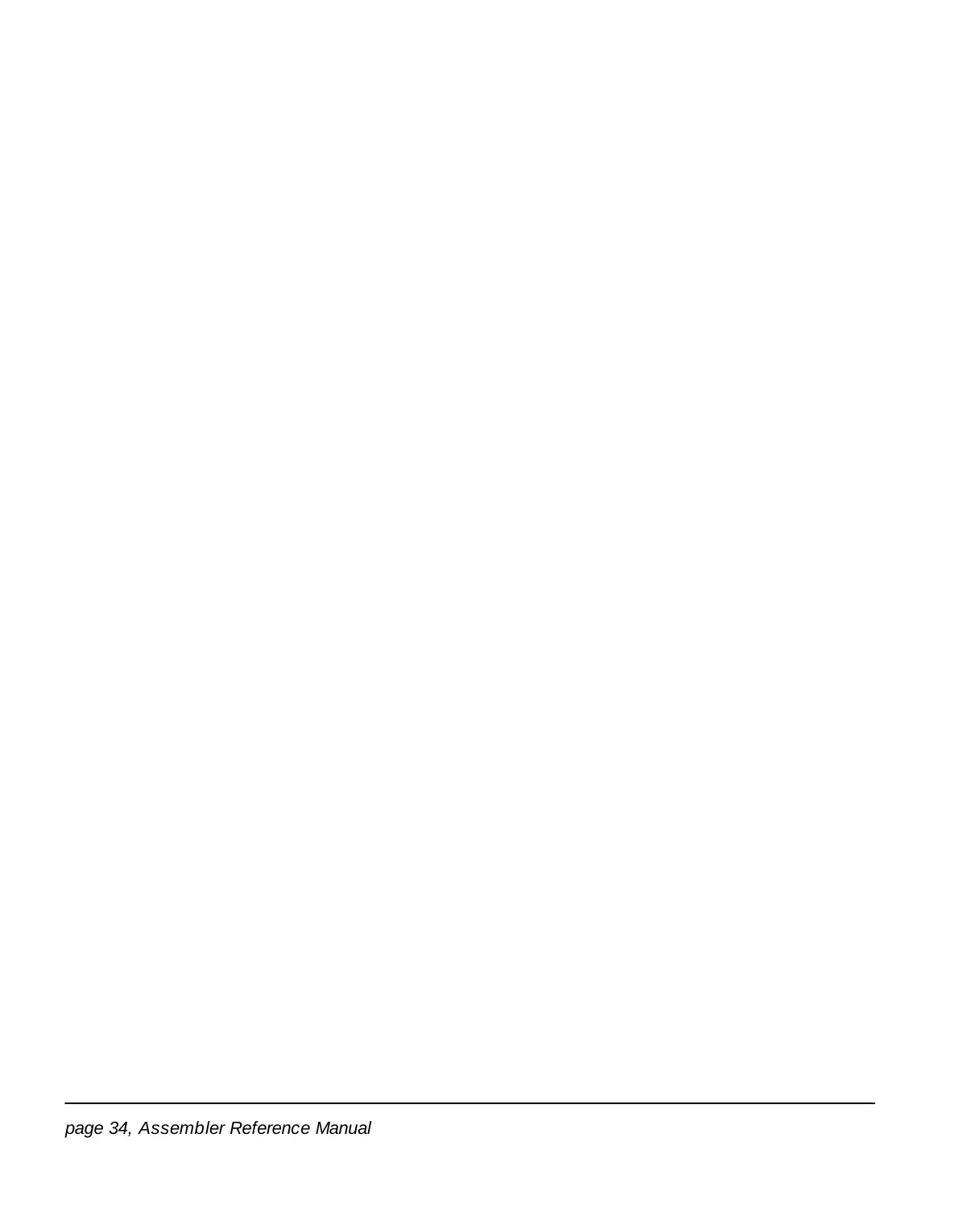# <span id="page-34-0"></span>**4 Notation and Syntax**

Decimal, hexadecimal, and binary notations are supported, as follows. All of the numbers shown below yield the same weighting of 85 decimal in their load of the 'p' register.

```
alu p = 0x55. // Hexadecimal Notation
alu p = 0b01010101. // Binary Notation
alu p = 85. // Decimal notation
```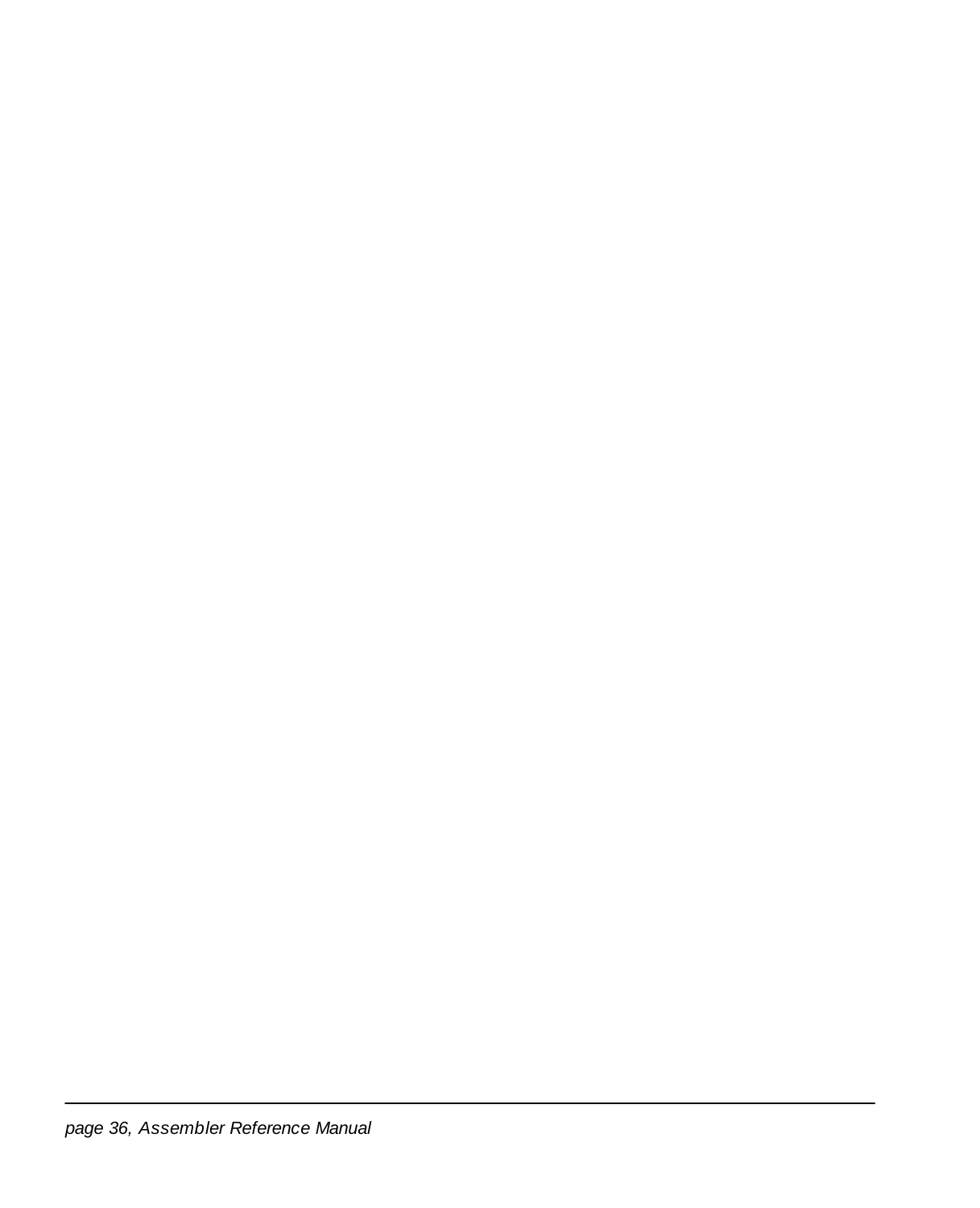# **5**

## **Data Memory Packing**

Data packing is not guaranteed and may change as new assembler and linker versions are released. All packing information should be determined using the auto-define capability which places data address information into header files for inclusion into both host side "C" code as well as eTPU Command Script files. If you are using a host-side language besides "C" please contact ASH WARE so that we can provide the required interface information for you language.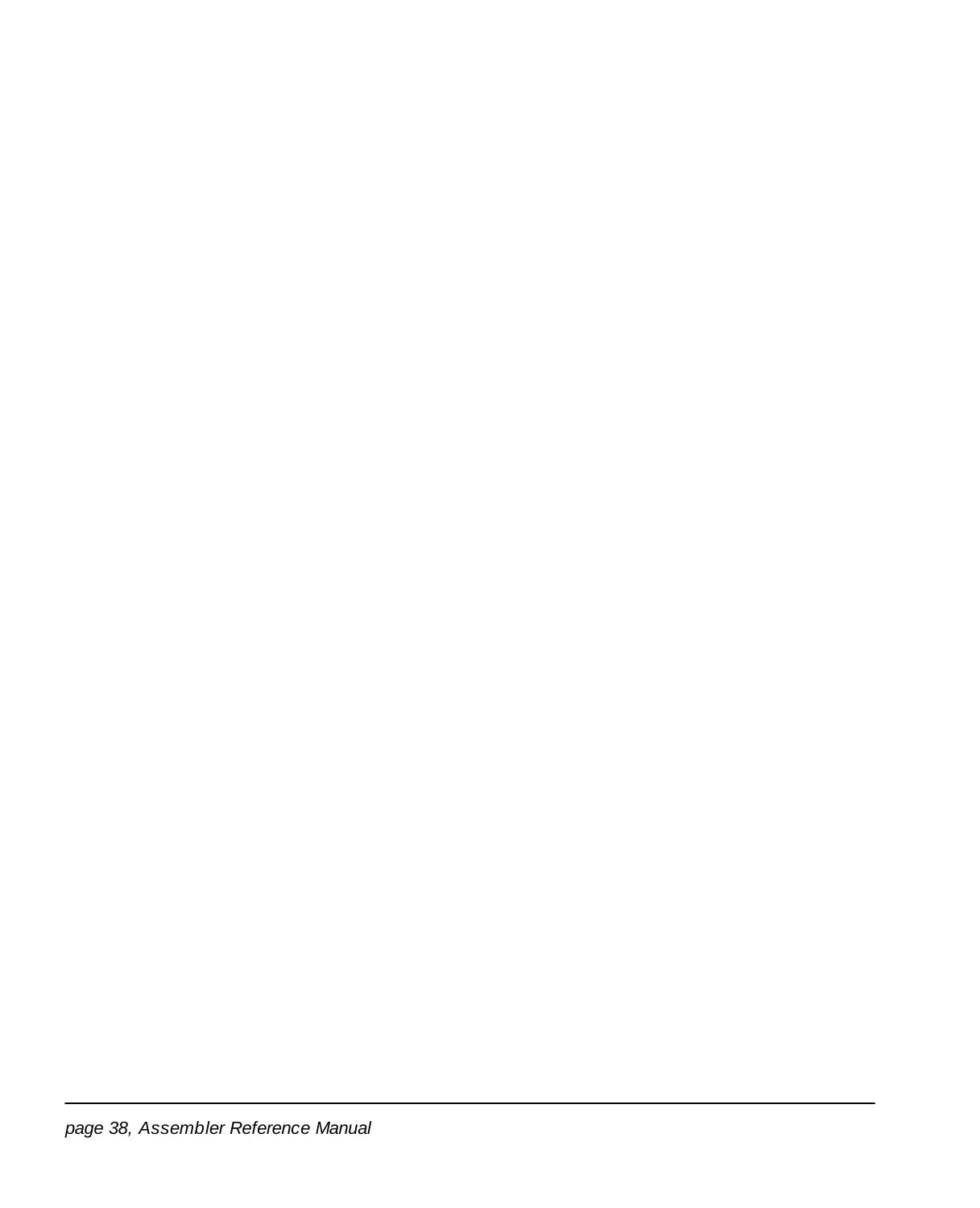# **6 The Register Set**

The eTPU contains a large number of registers many of which have specific purposes. The registers are listed by function in this section.

### **6.1 The "Big 4" Registers**

The following registers constitute the best and most commonly accessed registers.

```
alu p = p. // 'p' register on A-Bus-Source
alu p = diob. // 'diob' register on A-Bus-Source
alu p = sr. // 'sr' register on A-Bus-Source
alu p = a. // 'a' register on A-Bus-Source
```
### **6.2 The P Register**

The P register is one of the "big 4" as mentioned previously. It supports access of its 32, 24, 16, and 8 bit components, as follows.

```
// 24-Bit access (native)
alu p = p.
alu p = p23_0. // Same as above, just more explicit.
// 8-bit access of any of the 4 byte
alu p = p7_0.
```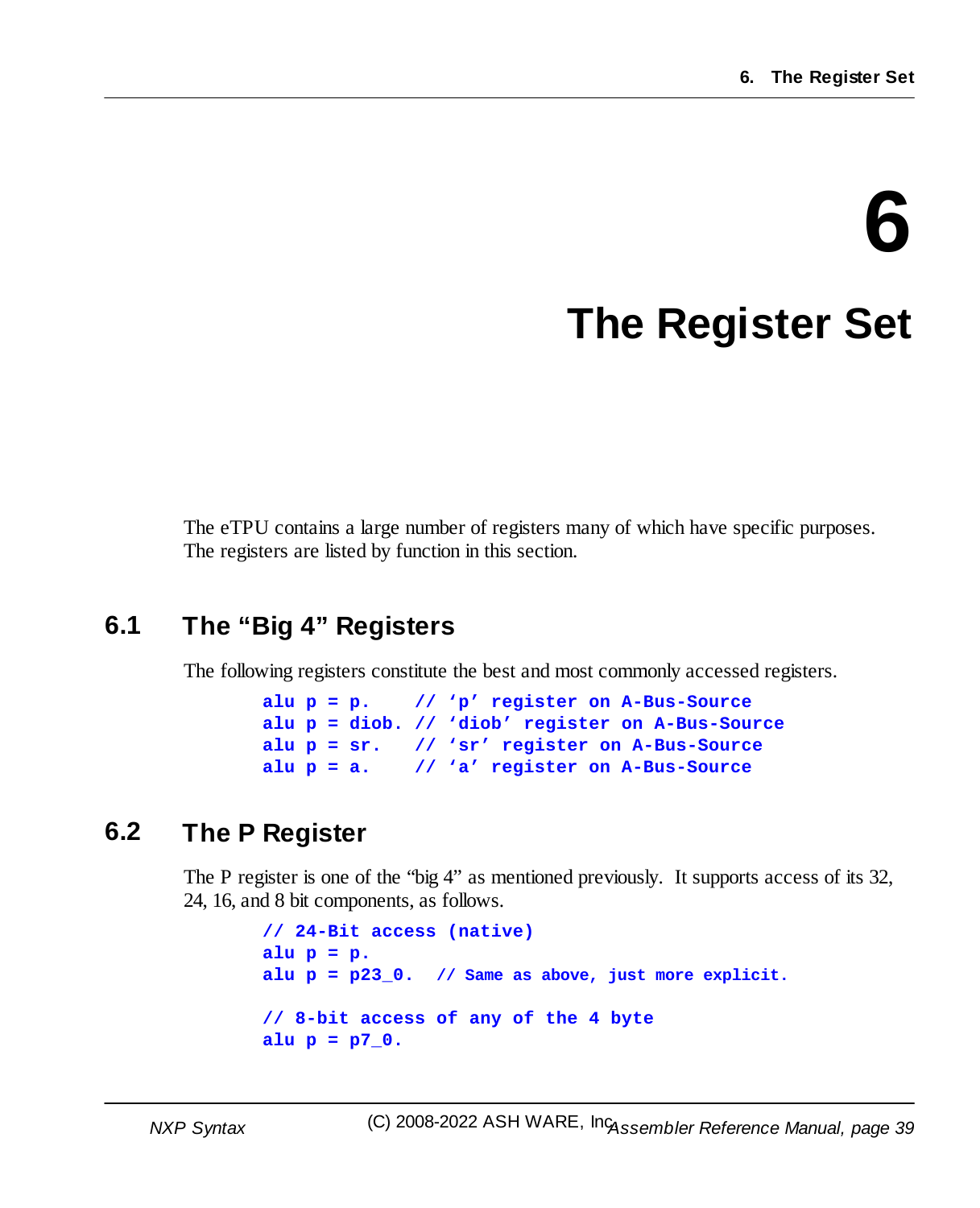```
alu p = p15_8.
alu p = p31_24.
alu p = p23_16.
// 32-bit access (Load/store with DATA RAM only)
ram p31_0 <- MyInt32.
// 16-bit access (Least common)
alu p = p15_0.
alu p = p31_16.
```
### **6.3 The Scratchpad Registers**

The following registers are considered "scratchpad" because they are less wellsupported by the instruction set. For instance, these are not available on the execution unit's "B-Bus."

```
// 'b' register on A-Bus-Source
alu p = b.
// 'cReg' register on A-Bus-Source
// !!! CASE SENSITIVE !!!
alu p = c.
// 'd' register on A-Bus-Source
alu p = d.
```
Due to a strange web of lies and half-truths, the 'c' register is case sensitive. This allows the 'c' register (lowercase) to be differentiated from the 'C' flag (uppercase.)

### **6.4 Global Timebase Registers**

Although these registers are can be both read and written by the execution unit, they serve as the global timebases. The TCR1 counter generally is clocked from the system clock such that it increments and a specific rate. The TCR2 counter is often used in conjunction with the special angle mode hardware to increment and an engine angle proportional rate.

```
// 'tcr1' register on A-Bus-Source
alu p = tcr1.
// 'tcr2' register on A-Bus-Source
alu p = tcr2.
```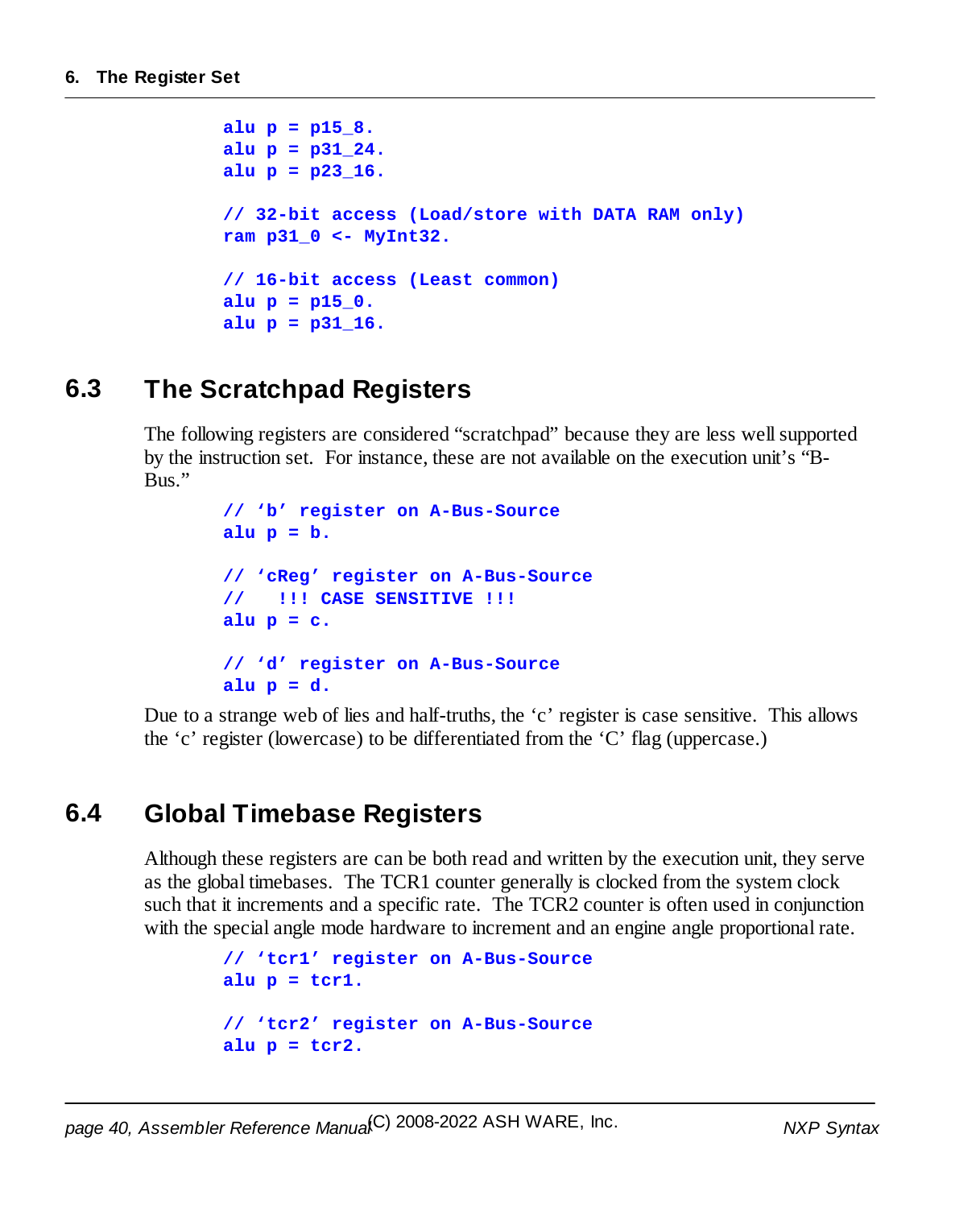### **6.5 The 'Chan' (channel) Register**

The channel register is written by the scheduler prior to the beginning of each thread, with the channel number that is being serviced. It can be read during the thread to determine which channel number is being serviced. It can be written during the thread to either update the event registers with (potentially) new capture values or to change the channel upon which most of the channel commands operate. The ChanBase register contains the address of the channel frame for the active channel. This register can be read, but not written. It is handy for accessing the channel variables of a different channel without having to actually change the channel number.

```
// 'chan' register on A-Bus-Source
alu p = Chan.
     Ref: CPBA
```
### **6.6 Channel Base Address Register**

The ChanBase register contains the address of the channel frame for the active channel. This register can be read, but not written. It is handy for accessing the channel variables of a different channel without having to actually change the channel number.

```
// 'chan_base' register on A-Bus-Source
alu p = chan_base.
     Ref: CPBA
```
### **6.7 Engine Base Address Register**

This register is only in eTPU2.

The engine base register is a read-only for the eTPU. It contains the value written in the Engine Control Register's Engine Relative Base Address Field (ECR.ERBA.) Note that ECR.ERBA is written by the host CPU. The value read by the eTPU is the base address (in bytes) of the engine relative data.

```
// 'engine_base' register on A-Bus-Source
alu p = engine_base.
    Ref: ECR.ERBA
```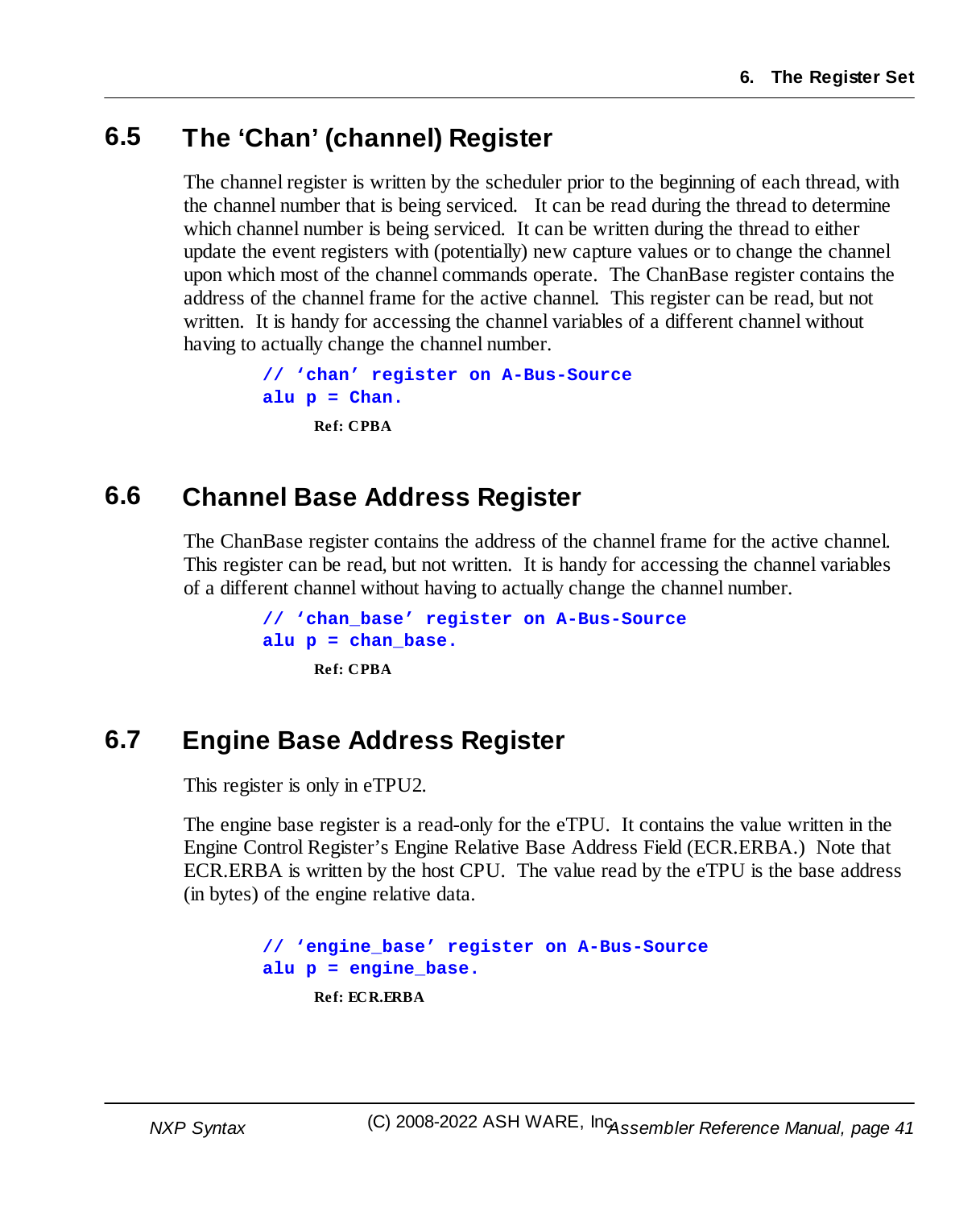### **6.8 Event Registers**

There are two event registers, one for each action unit. At the beginning each thread, the event register is loaded with the capture value from the channel being serviced. During the thread, match values can be loaded into this register and transferred to a channel's match registers. If the channel register is written, then new capture values are re-loaded into the event registers

```
alu p = erta. // 'erta' register on A-Bus-Source
alu p = ertb. // 'ertb' register on A-Bus-Source
```
### **6.9 Channel to Channel Linking Register**

The link register allows one channel to cause a thread to occur on another channel. This is accomplished by writing the link register with the channel number of the channel where the link event will occur. Note that this channel is write only such that it cannot be written.

```
// cause a 'link' thread on channel 5
#define LINK_CHAN 5
alu link = LINK_CHAN.
```
One consequence of this is that the channel from which a link occurred cannot be determined directly through the instruction set.

### **6.10 Multiply-Accumulate (MAC) Registers**

The following registers are used for multiply-accumulate.

```
// 'macl' register on A-Bus-Source
alu p = macl.
// 'mach' register on A-Bus-Source
alu p = mach.
// 'mac' register as MDU destination
mdu diob multu sr.
```
Some MAC operations access both the high and low MAC registers, the mac keyword is used to indicate this in the verbose syntax.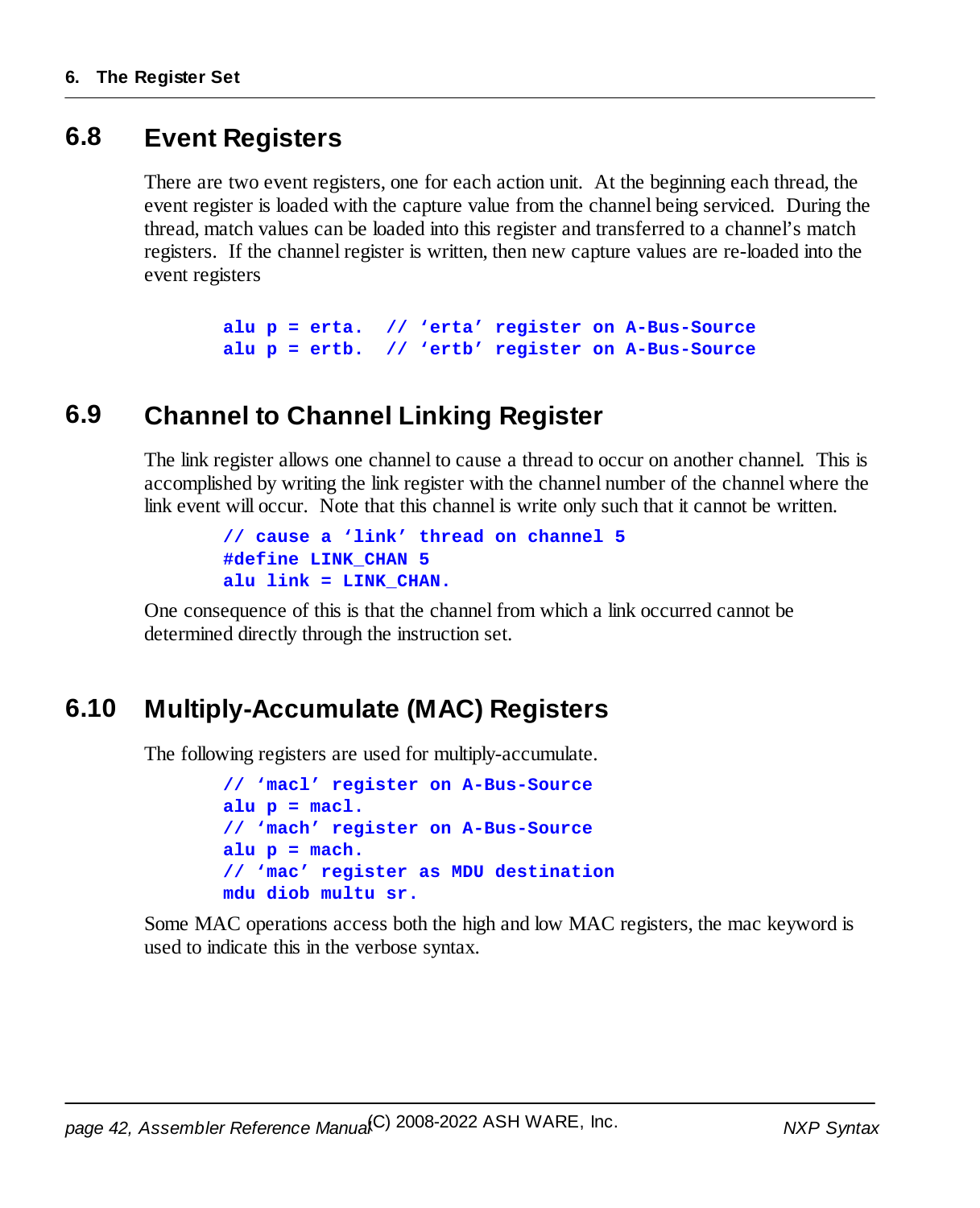### **6.11 Angle Mode Registers**

These registers are used as part of angle mode which is when the tcr2 counter is clocked at an angle-proportional rate. The tick rate register (TRR) establishes the number of tcr1 ticks must occur for each tcr2 to occur. In other words, it is the divide down from tcr1 to tcr2. The tooth program register (TPR) contains a several bit-packed fields that used to configure angle mode.

```
// Tooth Program register on A-Bus-Source
alu p = tpr.
// Tick Rate register on A-Bus-Source
alu p = trr.
```
### **6.12 Program Flow Registers**

The return address register (RAR) contains the return address following a call. It can be read and written, thereby supporting a callstack. The program counter cannot be directly read or written, but is used as part of the dispatch callsyntax which is why it is listed here.

```
// Program counter used in dispatch
seq dispatch_call,flush.
// 'ReturnAddr' register on A-Bus-Source
alu p = rar.
```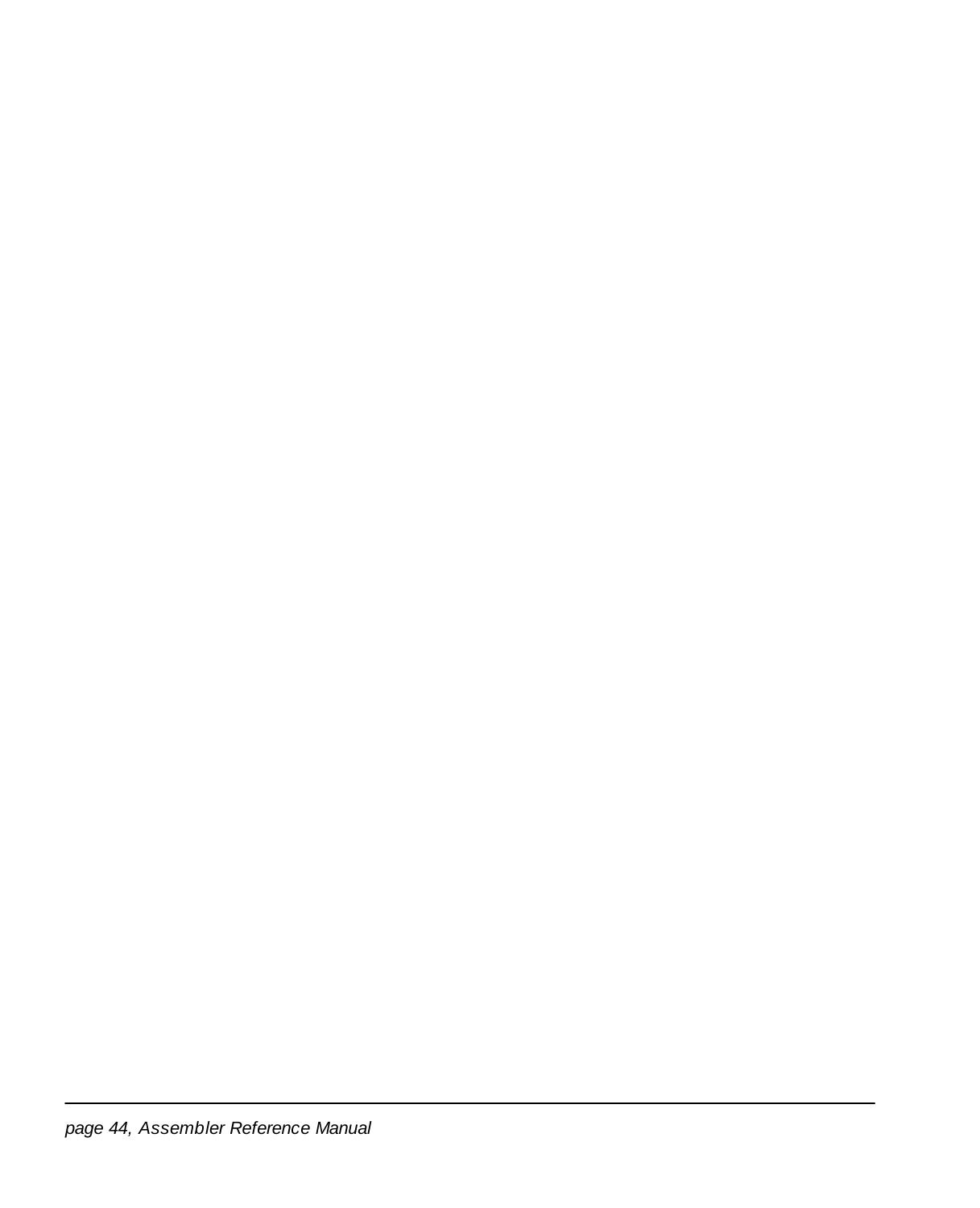**7**

## **Opcode and Sub-Instruction Structure**

This section covers the assembler's opcode and sub-instruction structure.

### **7.1 Sub Instruction Types**

Each ETPU opcode is split into one of the following four sub-instruction types.

**ram seq alu chan**

### **7.2 Sub-Instruction groups**

Multiple sub-instructions of the same type may be grouped together by separating the subinstructions with commas. Sub-instruction groups that contain one or more sub-instructions are terminated by a semicolon, as follows.

**chan clr\_mrla, clr\_mrlb.**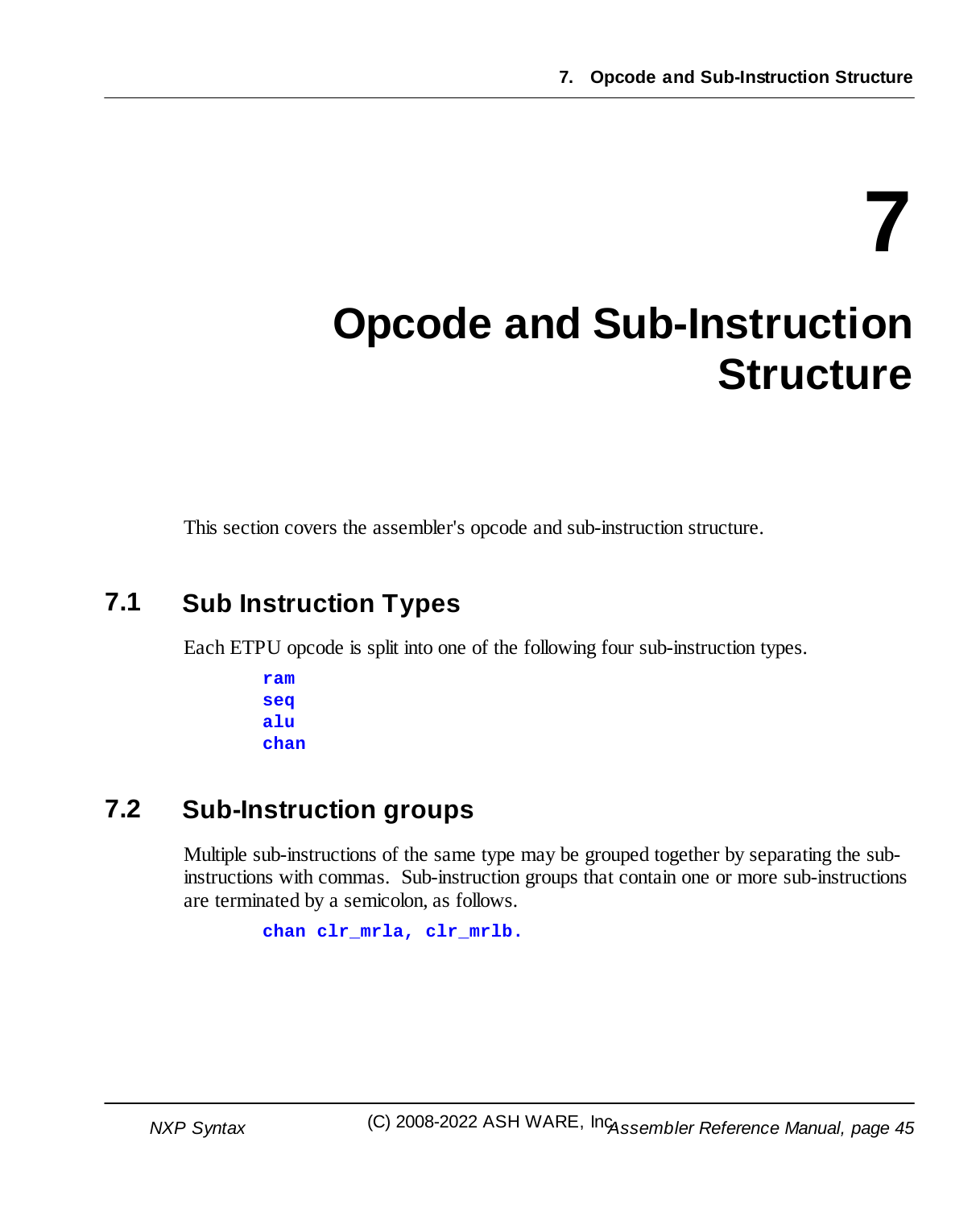### **7.3 Opcode Termination**

Opcodes are terminated by a period. Each opcode may contain multiple sub-instruction groups. All groups except the last are terminated by a semicolon

```
chan clr_mrla, clr_mrlb.
seq if z == 1 then goto startTest, flush.
```
### **7.4 The 'No-Operation' (NOP)**

A nop is used to generate an opcode that performs no operation.

**nop.**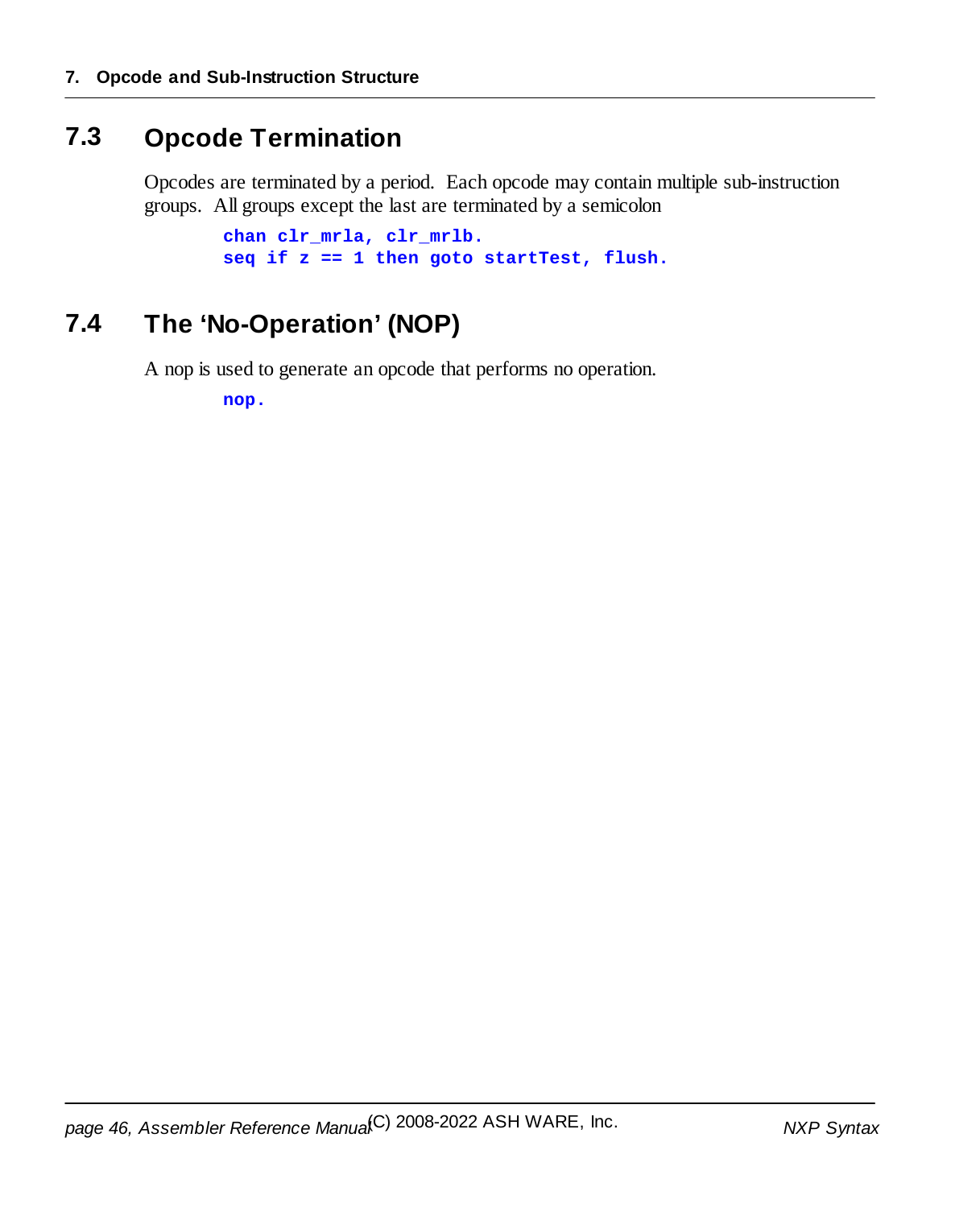# **8**

## **Parameter RAM Accesses**

This section describes the various capabilities available via the PRAM sub-instruction fields. Note that most, but not all, of these capabilities involve reading and writing PRAM. Non-- PRAM capabilities include clearing to zero the P and diob registers, auto-increment and auto-decrement of the diob register, and semaphore locking and freeing.

**Sub instructions: RW, PD, RSIZ, ZRO, STC, AID[7:0], AID[6:0], and AID[2:0],**

### **8.1 Accessing Data at a Specific Address**

Data can be read and written at a specific address using global addressing, as follows.

**// Read the 32-bit value // at address 40h into register P ram p31\_0 <- sprm0x40.**

Global PRAM can be written using the following format.

```
// Write the 24-bit value from the diob register
// to address 41h
ram diob -> sprm0x41.
     Field: AID[7:0]
```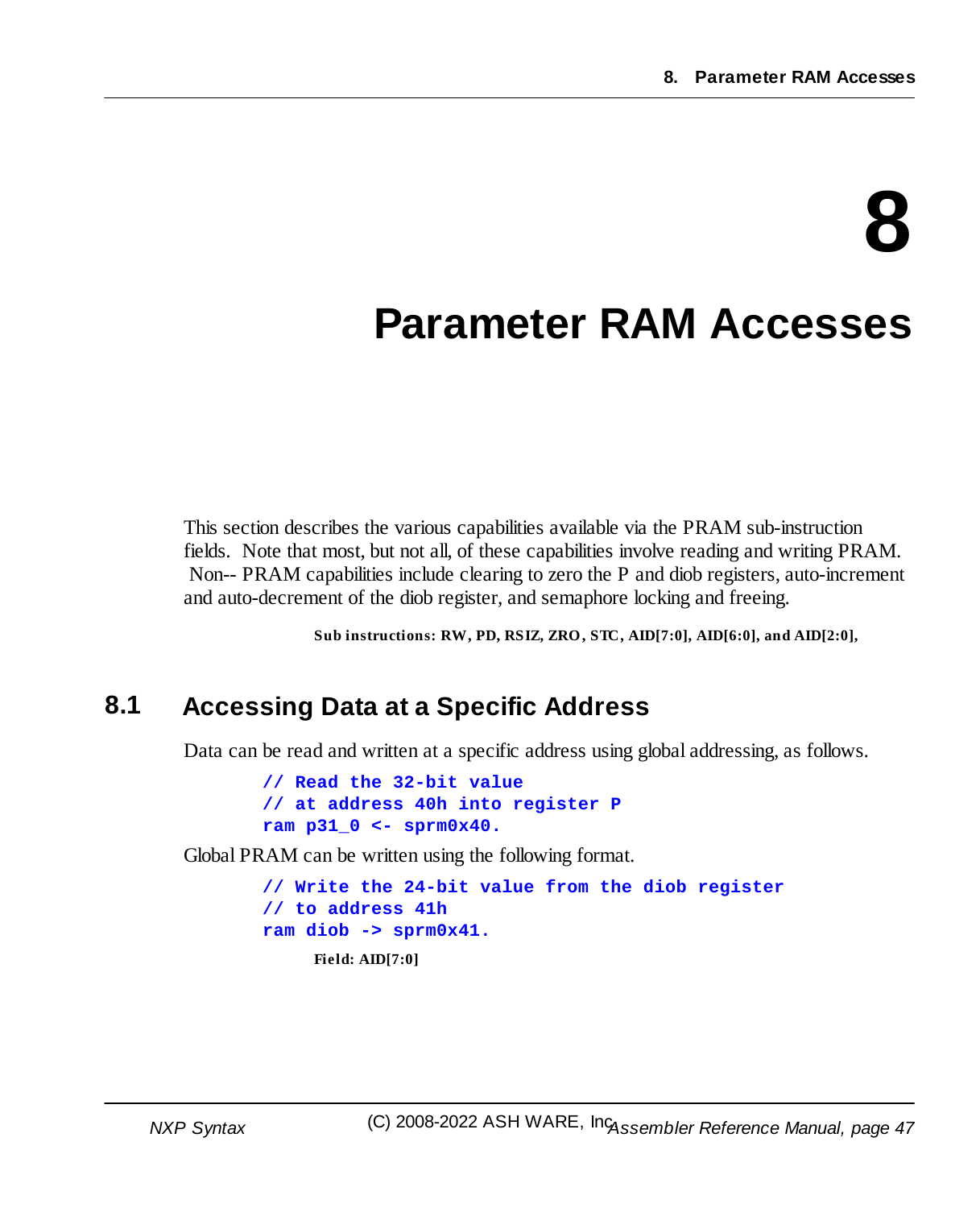### **8.2 Accessing a Channel's Data**

Each channel has its own base address. A channel's data is accessed relative to this base address using channel relative accesses as follows.

```
// Read a channel's relative 32-bit word
// into the P_31_0 register
ram p31_0 <- prm0x2C.
// Write channel data from the diob register
ram diob -> prm0x2D.
     Field: AID[6:0] and AID[2:0]
```
### **8.3 Accessing an Engine's Data**

Each engine has its own block of 'engine' data. This engine data is accessed relative to the engine-relative-base address field in the Engine Configuration Register (ECR.ERBA.) Engine data is accessed as follows

```
// Read engine relative 32-bit word
// into the P_31_0 register
ram p31_0 <- eng0x2C.
// Write channel data from the diob register
ram diob -> eng0x2D.
```
Note that when accessing engine data, the actual (byte) address is as follows

```
ByteAddress = (ECR.ERBA << 9) + ([AID_6_0] << 2);
```
This forms an address from the ECR.ERBA and AID\_6\_0 as follows.

| Value | ⌒<br>U | U  | $\rm 0$ |    | F(<br>. P | .ERBA |   | AID<br>6 |              |   |                               |   | $\mathbf{v}$<br>$\Lambda$ | $\mathbf -$ |  |  |
|-------|--------|----|---------|----|-----------|-------|---|----------|--------------|---|-------------------------------|---|---------------------------|-------------|--|--|
| Bit   | ⊥J     | 14 | 13      | 12 | 11        | 10    | Q | 8        | $\mathbf{r}$ | 6 | $\overline{\phantom{0}}$<br>ັ | 4 | $\sim$<br>ັ               | ⌒<br>∽      |  |  |

**Field: AID[6:0] (engine)**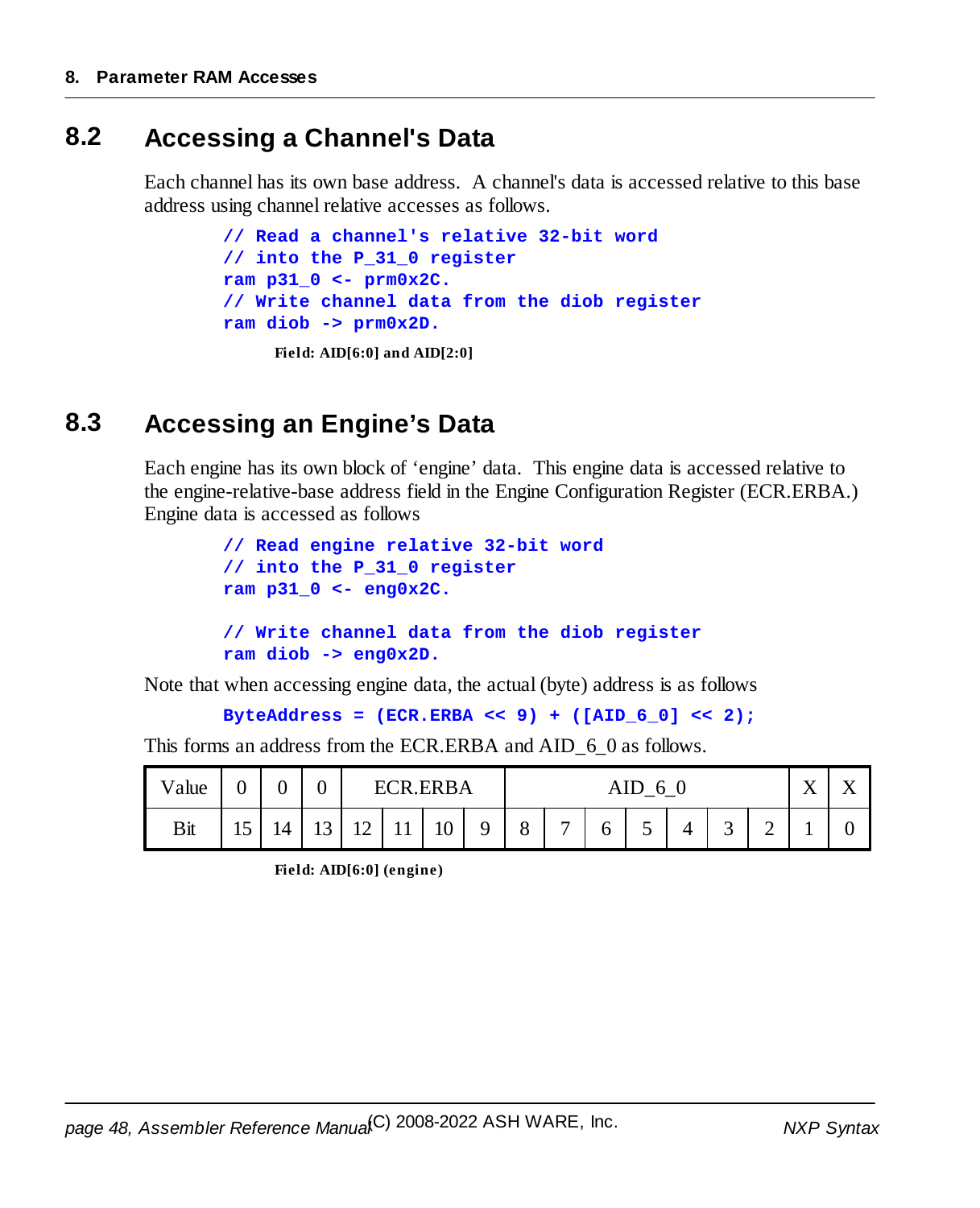### **8.4 Address Nomenclature**

All addresses are specified using the nearly universal byte mode. For instance, consider the following memory dump.

| 0000: 6C 7D 4C 85 3C B1 25 00 - 00 00 00 00 00 00 00 00 |  |  |  |  |  |  |  |  |  |
|---------------------------------------------------------|--|--|--|--|--|--|--|--|--|
|                                                         |  |  |  |  |  |  |  |  |  |
| 0020: GE 00 00 00 F8 CD 12 BD 00 00 00 00 00 00 00 00   |  |  |  |  |  |  |  |  |  |

The following read puts 0x6C7D4C85 into the P register.

**ram p31\_0 <- sprm0x0.**

The following read puts 0x3CB12500 into the P register.

```
ram p31_0 <- sprm0x4.
```
### **8.5 diob Register Relative Accesses**

The diob register can be used as a pointer for - PRAM accesses, as follows.

```
// Read the value from PRAM
// pointed to by the diob register
// into the P register
ram p <- by diob.
ram p -> by diob++. // Post Increment
ram p -> by --diob. // Pre-decrement
    Field: STC
```
### **8.6 Clearing Parameter RAM and Registers**

Data RAM and the P or diob registers can be cleared (set to zero), as follows. Note that when data RAM is being cleared, the size information is required as part of the opcode.

```
// Clear the diob register
ram diob <- #0.
// Clear some Channel RAM
ram #0 -> prm0x20, p_access_8.
ram #0 -> prm0x21, p_access_24.
ram #0 -> prm0x20, p_access_32.
```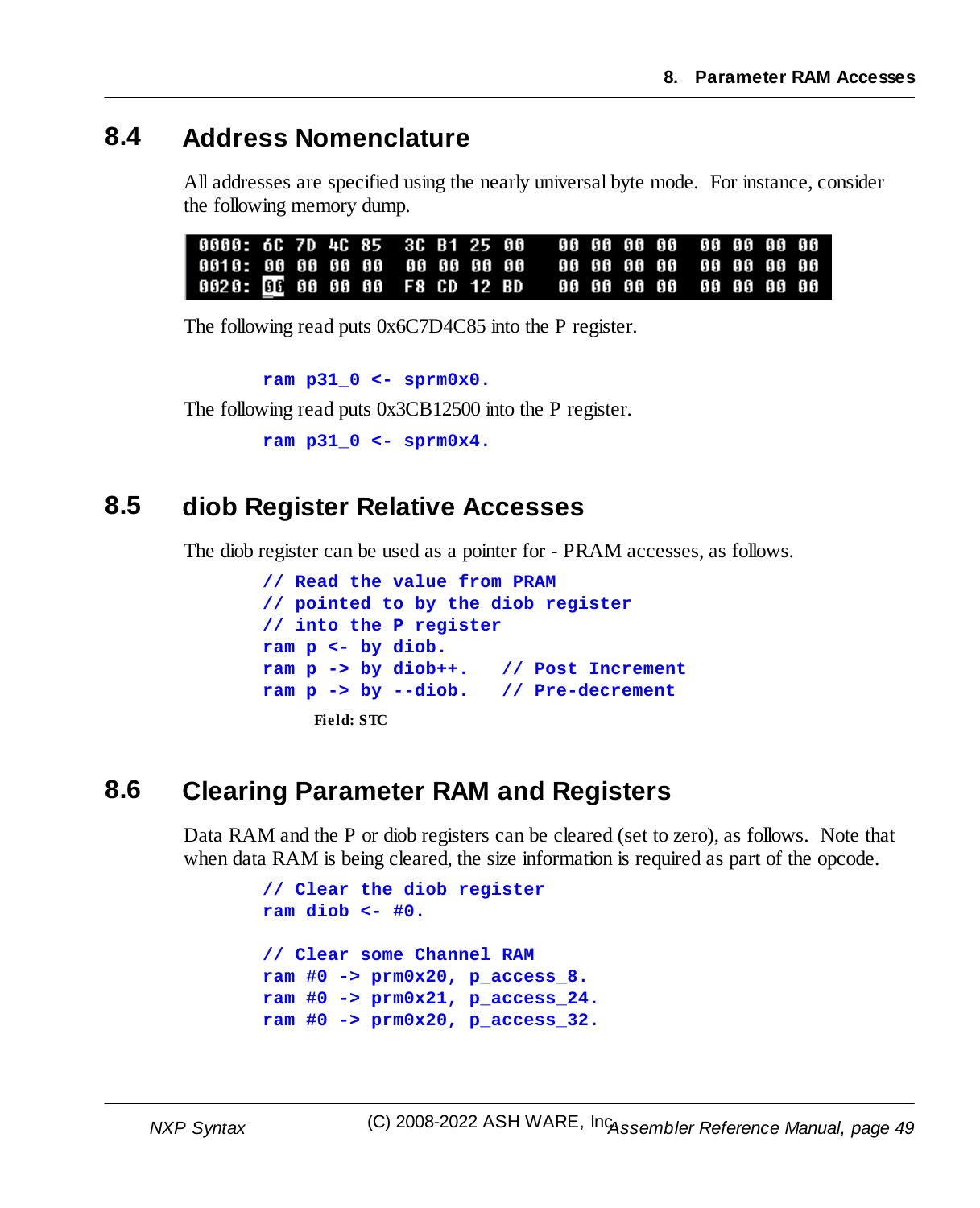```
// Clear some Engine RAM
ram #0 -> eng0x20, p_access_8.
ram #0 -> eng0x21, p_access_24.
ram #0 -> eng0x20, p_access_32.
```
### **8.7 diob Pre-Decrement and Post-Increment**

The diob register can be pre-decremented, as follows. Note that the address used is the decremented value of the diob register.

```
// Write the value from the P register
// into the PRAM address specified
// by the diob register minus 4.
// The diob register retains the decremented value
ram p <- by --diob.
```
The diob can be post-incremented, as follows. Note that the address used is the diob register prior to being incremented

```
// Read the value from PRAM
// pointed to by the diob register
// into the P register
// The diob register is then incremented.
ram p <- by diob++.
```
The decrement and increment are also available with the zero construct, as follows.

```
// Clear the P register,
// increment the diob register by 4.
ram p <- #0, by diob++.
// Clear a pram word using diob as a pointer,
// pre-decrement the diob register by 4.
ram #0 -> by diob++, p_access_24.
    Field: STC
```
### **8.8 Operation Size**

The operation size is specified similarly to a C cast, as follows.

```
// Write an 8-bit value
ram p31_24 -> by --diob.
// Write a 24-bit value
ram p23_0 -> by --diob.
// Write a 32-bit value
```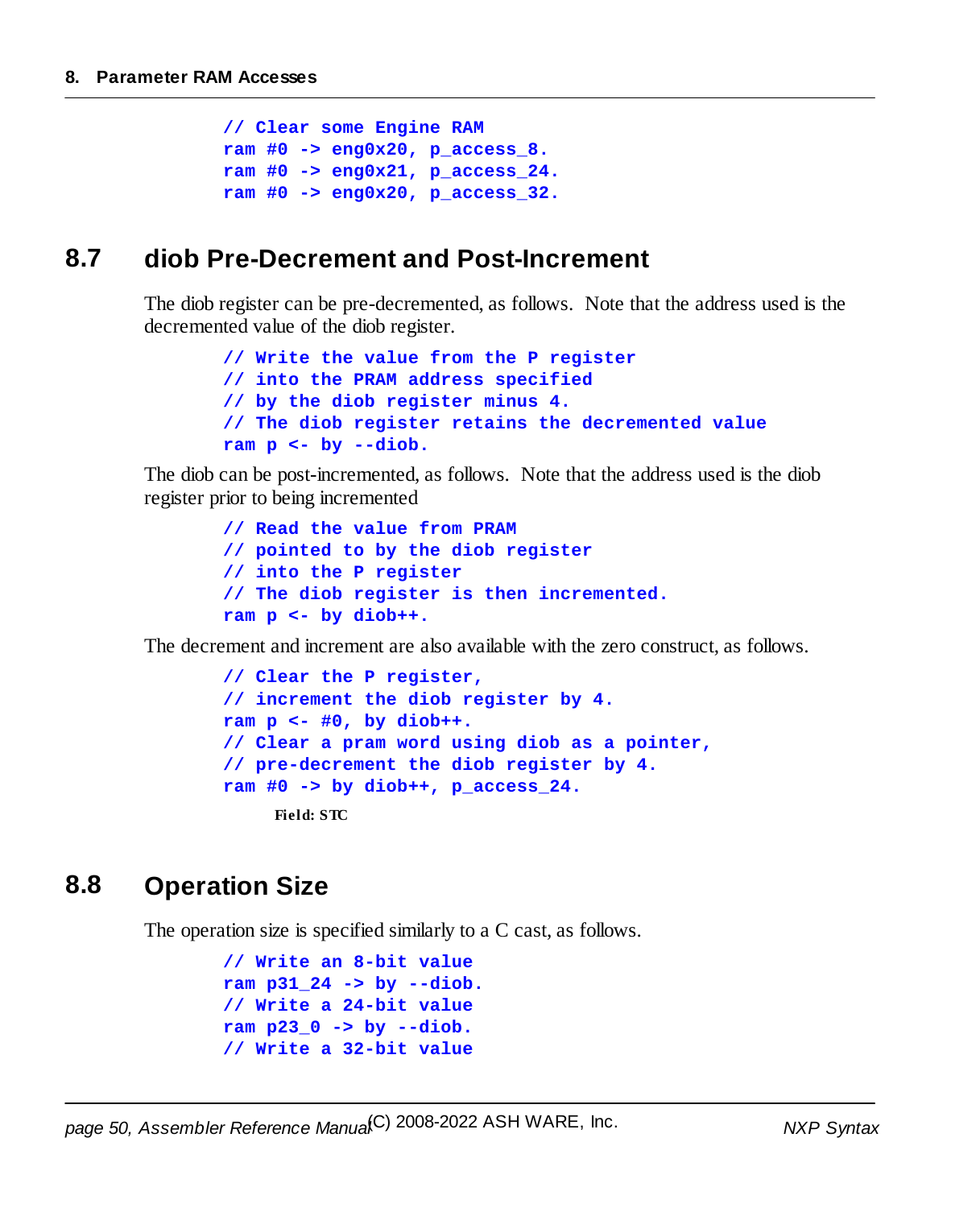### **ram p31\_0 -> by --diob.**

Note that despite the nomenclature, all pre-decrement and post-increment operations add/subtract the diob register by 4. Note also that an 8-bit access affects only the upper 8 bits (nibble) of the 32-bit location. A 24-bit access affects the lower 24-bits of the 32-bit location.

**Field: RSIZ.**

### **8.9 Semaphore Locking and Freeing**

Four semaphores are provided. These semaphores are locked and freed as follows. Note that whereas each semaphore is locked individually, a single sub-instruction frees any locked semaphore.

> **ram lock\_g2. ram free\_g.**

Wherever possible semaphores should be avoided as they provide a mechanism for nondeterministic execution speed. Simple deterministic algorithms can generally be employed in lieu of semaphores. But hey, if you do decide to use semaphores (drink, use drugs, smoke, etc.) remember to unlock them as soon as possible! And please, don't drink and drive.

### **8.10 Taking a Variable's Address**

A variables address can be loaded into a register. For instance, if in the following example, GlobalVar24 is at address 0x11, then the diob register is loaded with a 0x11.

```
int24 GlobalVar24;
// < ... >
alu diob = GlobalVar24.
```
The address of a channel variable can also be taken. For instance, in the following example, if ChanVar24 is at an address offset of 0x39 from the channel parameter base address, then a 0x39 is loaded into the 'B' register.

> **int24 ChanVar24; // < ... >**  $\mathbf{a}$ lu  $\mathbf{b} = \text{ChanVar24}.$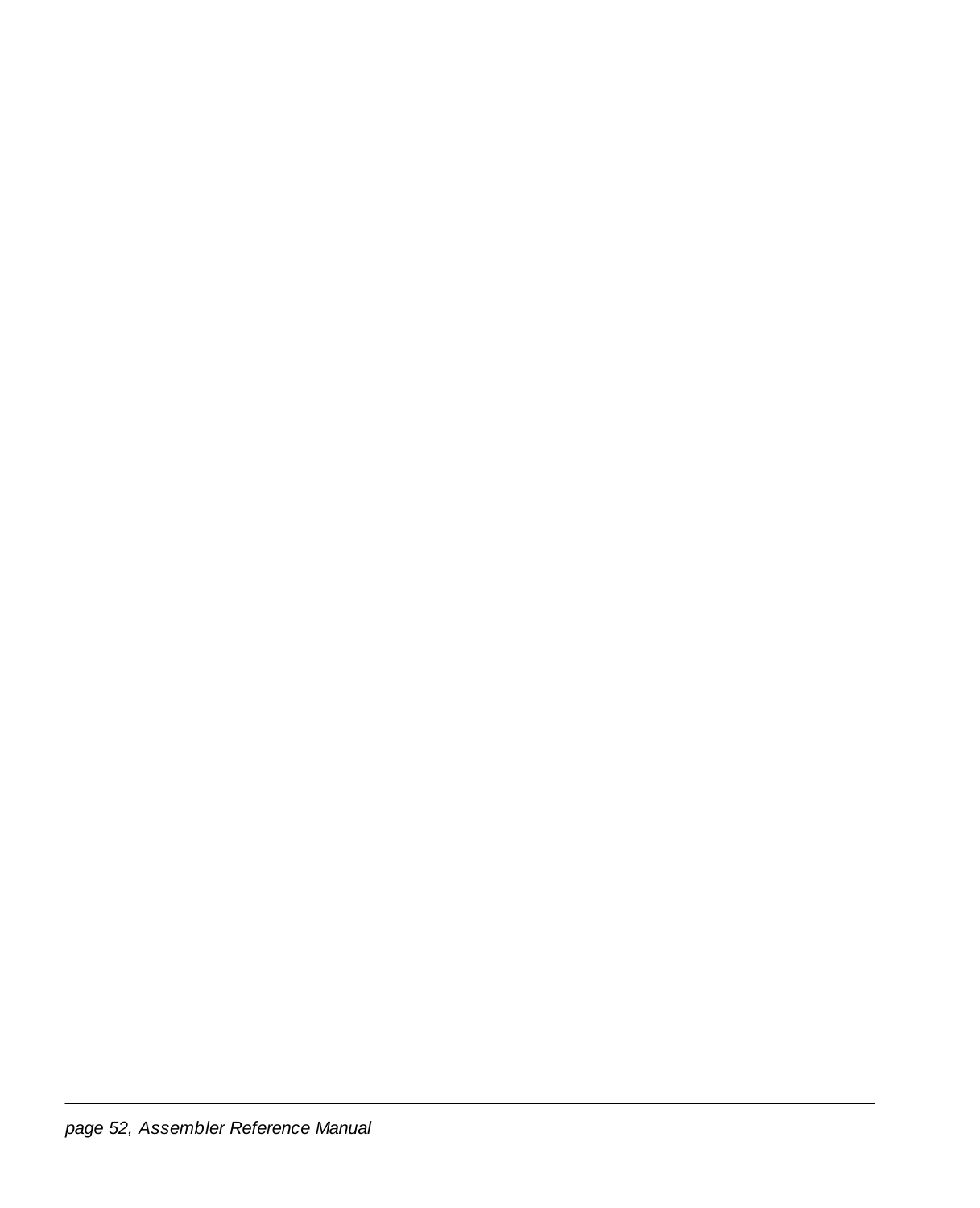# **9**

## **Arithmetic Logic Unit (alu)**

The ETPU has a Harvard architecture style Arithmetic Logic Unit (alu.) All alu commands begin with an A-bus source.

### **9.1 Irreversible Bus Sources**

The A-bus and B-bus sources are non-reversible. The A-bus must precede B-bus. For instance, the following is allowed:

**alu diob = erta + sr. // Ok.**

But the following is NOT allowed because the erta can be in the A-bus but not the B-bus, even though the above and below examples are logically equivalent.

**alu diob = sr + erta. // This won't assemble!**

### **9.2 Case Insensitivity**

The ASH WARE ETPU Assembler is case sensitive in ASH WARE's 'verbose' mode but generally case-insensitive in 'NXP' mode. Due to the preponderance of inline assembly in which case sensitive 'C' code is mixed with assembly, it is generally best to write assembly code using the case described in this manual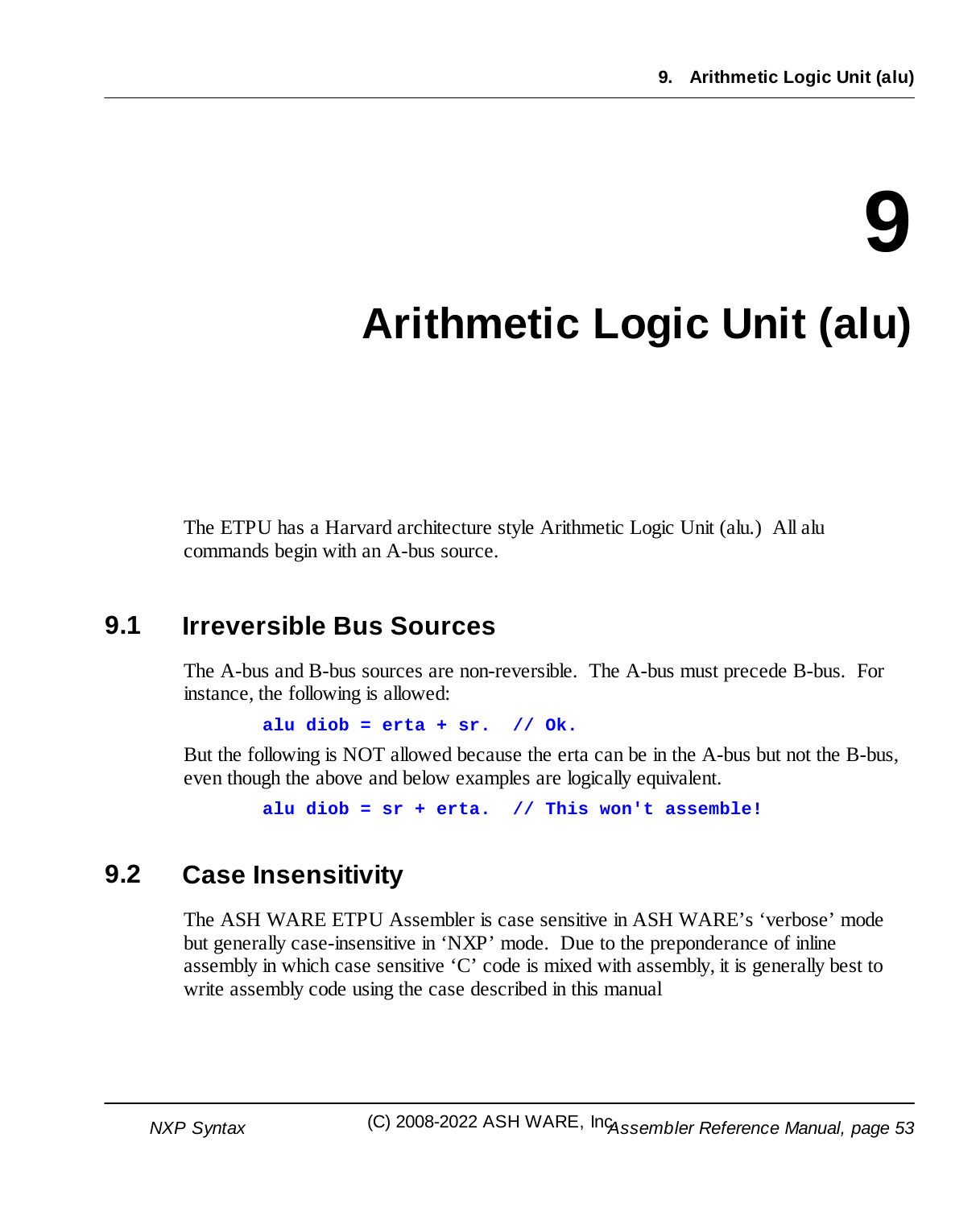### **9.3 Special Constants**

The ETEC assembler supports the special constants described in this section.

### **9.3.1 Loading a 24-bit Constant**

A 24-bit number can be loaded only into the diob, P, sr or A registers, as follows.

```
alu diob = 0x123456.
```
In this situation no additional sub-instructions are supported, except the return. Note that a constant and a return are used together with the dispatch jump to generate a special highlevel construct, as described in section 15.6,Constant .

**Field: T2D**

### **9.3.2 The "One" Constant**

A constant of one can be added to a register in formats that support the CIN field, as follows.

**alu sr = diob + sr + 1.**

A constant of one also can be used in a subtraction operation, as follows. When used as a subtraction then both the CIN and the BINV fields are asserted.

**alu sr = diob - sr – 1.**

Because subtraction and carry have their own fields, these operations are available with most of the operations specified by the SHF and ALUOP fields, as follows.

```
// Subtract, carry, and shift right
alu diob =>> a - sr – 1.
     Field: CIN
```
### **9.3.3 The 'max' Constant**

A 'max' constant is important in the ETPU as it represents the maximum time in the future that the 24-bit ETPU can handle. Max is equal to 0x800000, and short hand 'max' construct and is identical and interchangeable with a value of 0x800000, as follows.

```
alu sr = diob + max.
alu sr = diob + 0x800000.
```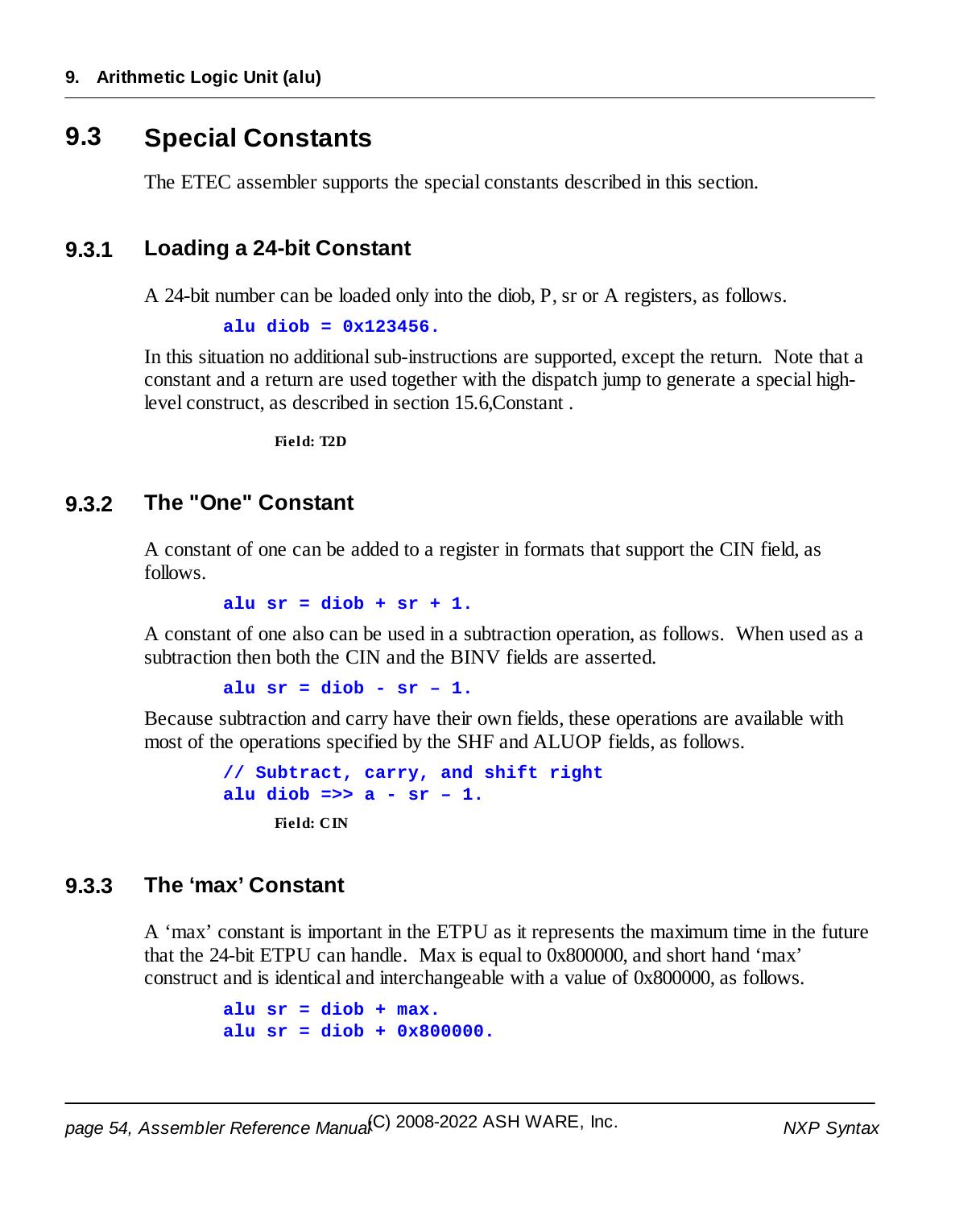Larger constants are supported, but these represent past events. Generation of this special constant requires the CIN, BINV, and T4BBS fields. As such it is supported only when added and only as the B-bus source.

**Field: CIN, BINV, T4BBS**

### **9.4 Addition And Subtraction**

The ETEC assembler supports the addition and subtraction operations described in this section.

### **9.4.1 Two-Register Addition**

Two registers can be added together as follows. An increment is supported using the CIN field.

> **alu a = diob + sr. alu a = diob + sr + 1. Field: SHF, ALUOP, CIN**

### **9.4.2 Subtraction of One Register by another Register**

One register can be subtracted from another, as follows. Note that subtraction requires the BINV and the CIN fields, so only formats that support those fields support subtraction.

> **alu a = diob - sr. alu a = diob – sr - 1. Field: BINV, CIN**

### **9.4.3 Addition by a Constant**

A register can be added to a constant, as follows.

**alu sr = diob + 0x1235.**

Excluding some special constants defined elsewhere these constants are only supported by the 'format A' opcodes.

**Field: IMM**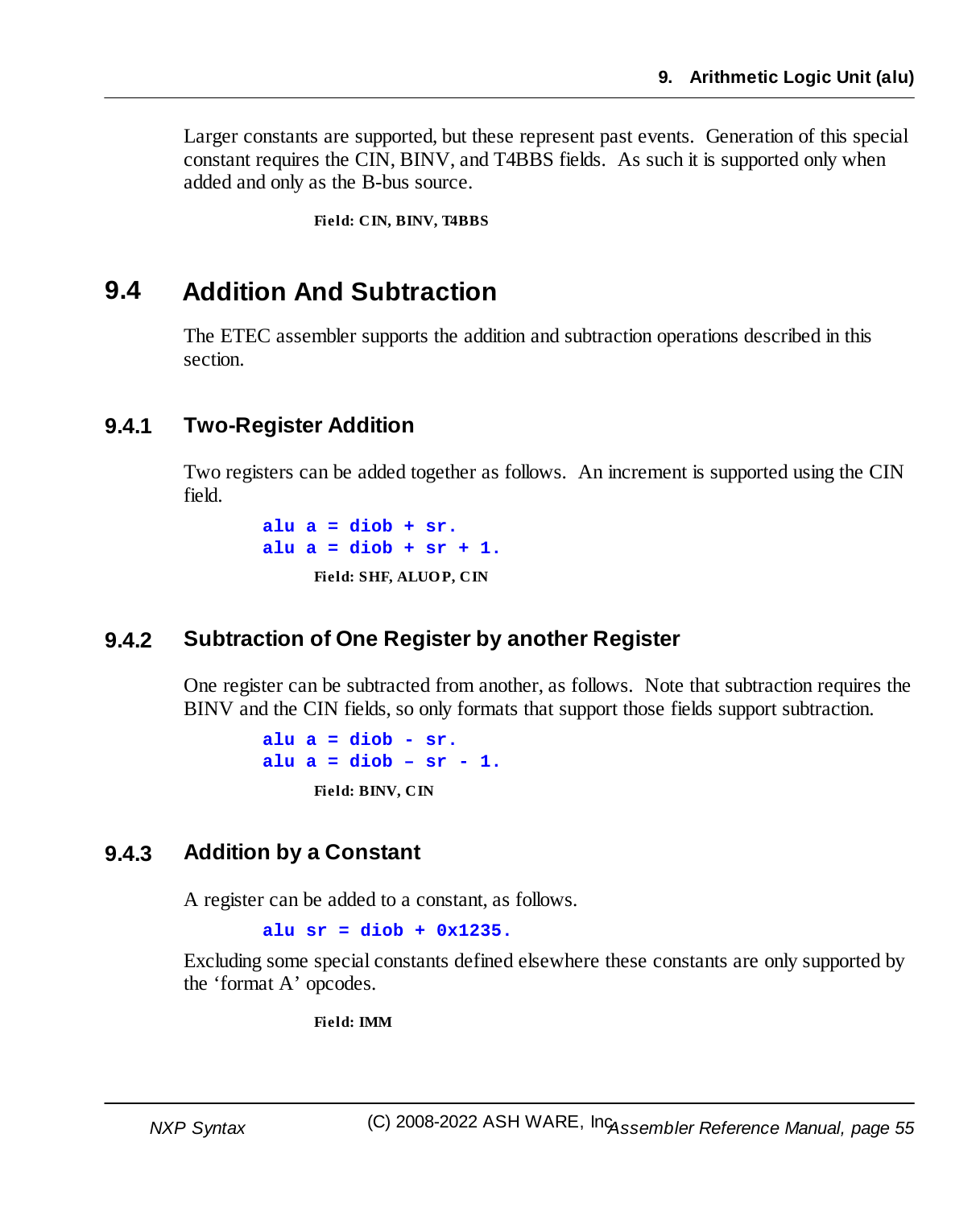### **9.5 Addition and Subtraction with the Carry Flag**

Two registers can be added together or subtracted from one another along with the carry flag, as follows.

> **alu a = diob + sr + C. alu a = diob - sr - C.**

Note 1: The CIN is ignored (except when generating the special 'max' constant) and the BINV field generates the subtraction.

Note 2: When the 'max' is being generated from the BINV and CIN fields both being asserted, then the behavior is that of a subtraction, as follows:

> **alu a = diob - max + C. Field: ALUOP, value 0b11000**

### **9.6 Single-Bit Shift and Rotate**

The ETEC assembler supports the single-bit shift and rotate operations described in this section.

### **9.6.1 Two-Register Addition with Shift or Rotate**

One register can be added to another register with a post-shift left, shift right, or rotate right. The shift or rotate is always by a single-bit position, as follows

```
alu a =<< diob + sr. // Shift left
alu a =>> diob + sr. // Shift right
alu a =R> diob + sr. // Rotate right
     Field: SHF and ALUOP, values 0b10101, 0b10110, and 0b10111
```
### **9.6.2 Two-Register Subtraction with Shift or Rotate**

Subtraction with shift or rotate by a single-bit position is also supported, similar to above.

```
alu a =<< diob - sr. // Shift left
alu a =>> diob - sr. // Shift right
alu a =R> diob - sr. // Rotate right
     Field: SHF and ALUOP, values 0b10101, 0b10110, and 0b10111
```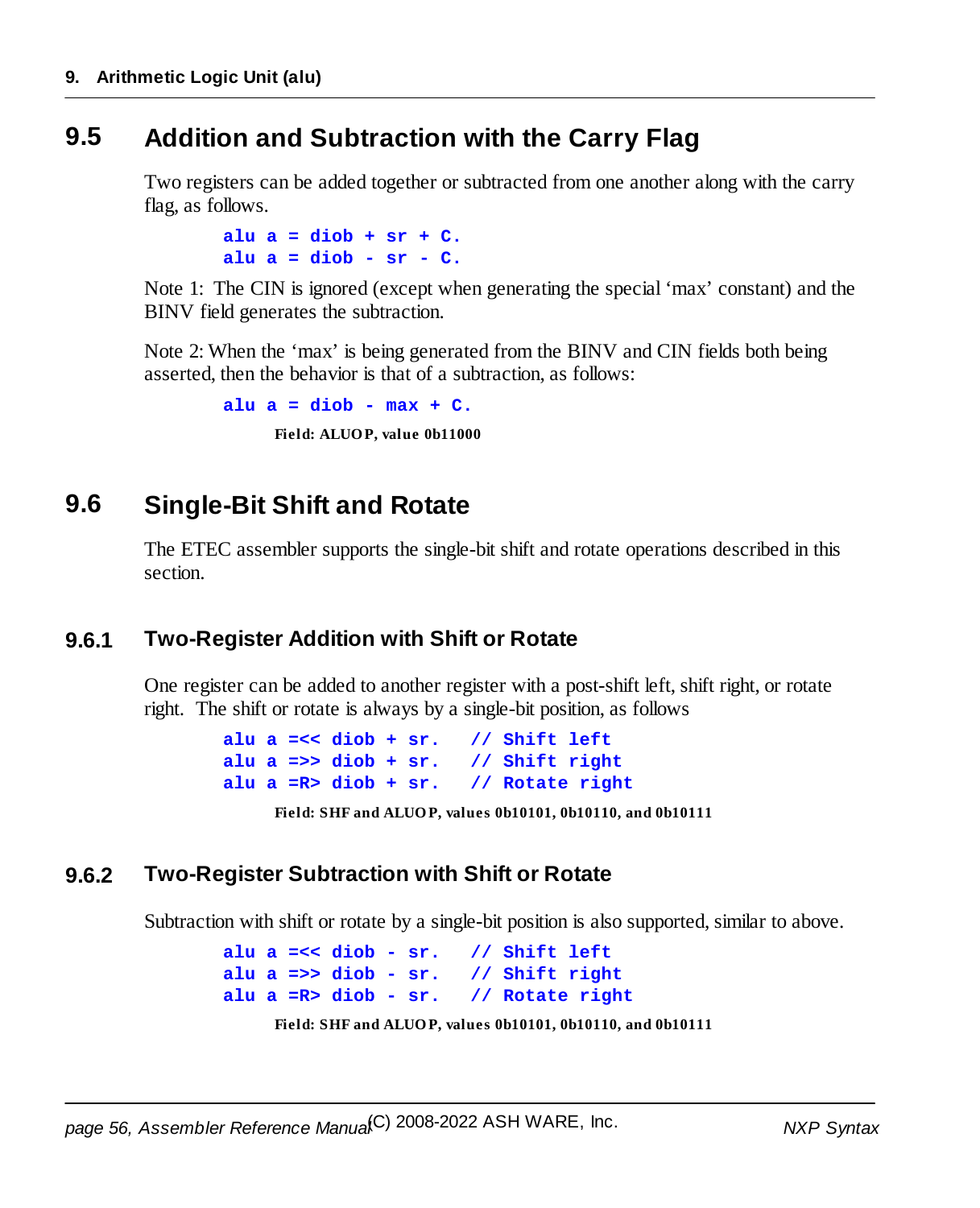### **9.6.3 Addition to a Constant with Shift or Rotate**

Addition with an eight-bit constant, followed by a shift left, shift right, or rotate right are supported, as follows. Note that only a shift and rotate of one are supported.

```
alu a =>> diob + 0x55. // Shift right
alu a =<< diob + 0x55. // Shift left
alu a =R> diob + 0x55. // Rotate right
     Field: SHF and ALUOPI, values 0b10101, 0b10110, and 0b10111
```
### **9.7 Multiple-Bit Shift and Rotate**

The ETEC assembler supports the multiple-bit shift and rotate operations described in this section.

### **9.7.1 Multiple-Bit Shift and Rotate by a Register**

A register can be used to specify the number of bit positions to shift left, shift right, and rotate right a second register. Curiously, the amount of bit-positions is NOT equal to the value of the first register. Rather the number shifted is per the somewhat bizarre relationship as follows. Note that only shifts of 2, 4, 8, or 16 are supported.

| B-bus          | Shift A-bus by this many bits |
|----------------|-------------------------------|
| 0              | 2                             |
|                |                               |
| $\overline{2}$ | 8                             |
|                | 16                            |

The following shows the syntax for the shift left, shift right, and rotate right.

**alu a = diob << (2^^(sr+1)). // Shift left alu a = diob >> (2^^(sr+1)). // Shift right alu a = diob >>R (2^^(sr+1)). // Rotate right**

The B-Bus can be inverted prior to the using the tilde character,  $\sim$ , as follows.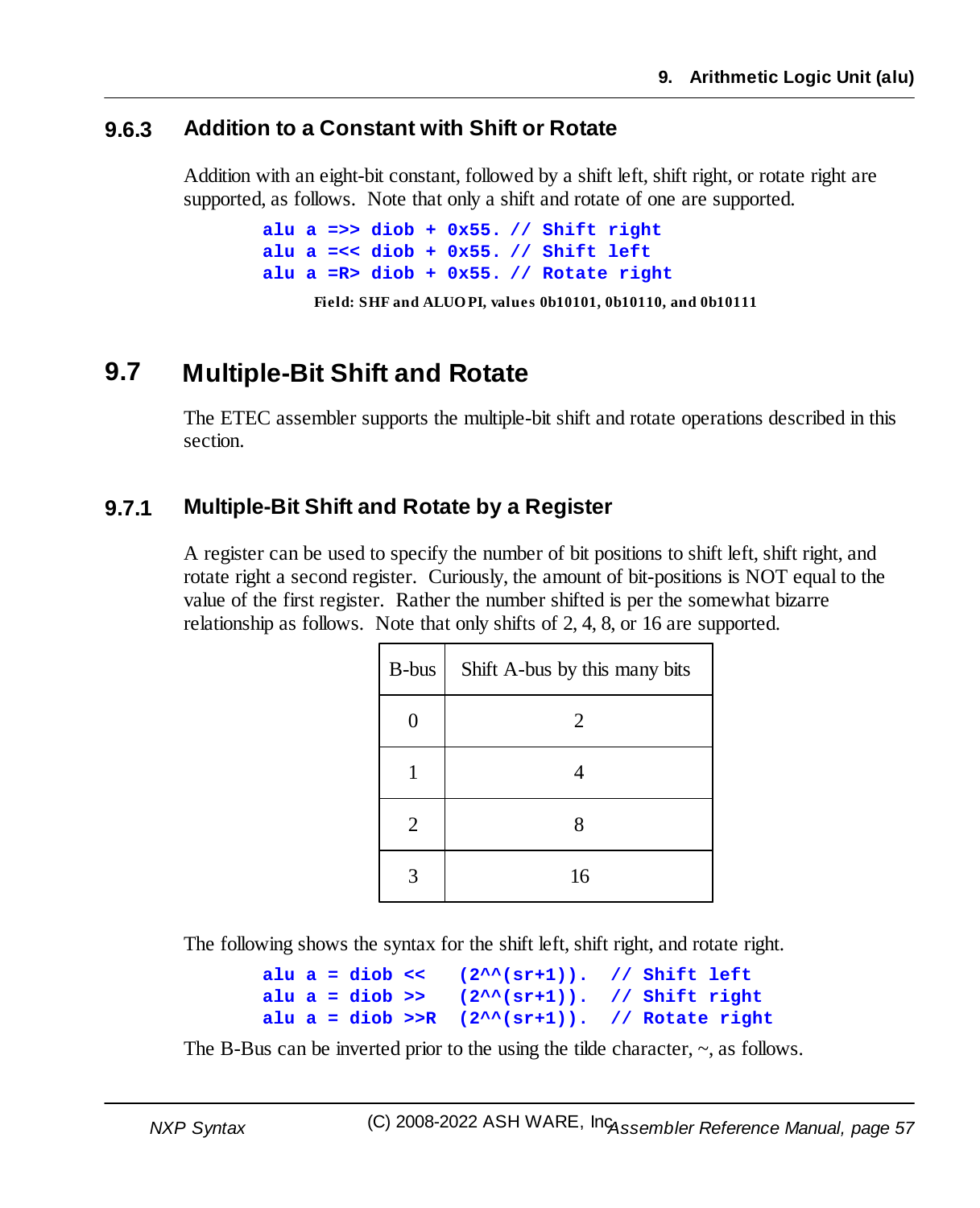$allu a = diob << (2^{\lambda\lambda}(\sim sr+1)).$ 

Note: The CIN field is ignored in these operations.

### **9.7.2 Multiple-Bit Shift and Rotate by a Constant**

A register can be shifted left, shifted right, or rotated right as follows.

```
alu a =<<2 diob.
alu a =<<4 diob.
alu a =R>2 diob.
```
Note that the number of bit positions shifted or rotated is 2, 4, 8, and 16.

### **9.8 Bitwise operations; 'OR', 'AND', and 'XOR'**

The ETEC assembler supports the bitwise 'OR', 'AND', and 'XOR' operations described in this section.

### **9.8.1 Register-Register 'Or', 'And' and 'Exclusive Or'**

Bitwise OR, AND, and XOR operations of two registers are supported as follows.

| alu $a = diob \mid sr.$  | // OR |          |
|--------------------------|-------|----------|
| alu $a =$ diob & $sr$ .  |       | $1/$ AND |
| alu a = diob $\land$ sr. |       | 11 XOR   |

The B-Bus can be inverted prior to the using the tilde character,  $\sim$ , as follows.

**alu a = diob | ~sr.**

Note: The CIN field is ignored in these operations except when generating the special 'max' constant.

**Field: ALUOP, bit values 0b1000, 0b10001, and 0b10010**

### **9.8.2 Bitwise Or, And, and Exclusive Or Using a Constant**

Bitwise 'OR', 'XOR' and 'AND' operation using a constant are supported as follows.

**alu a = diob low| 0x55, ccs. // a = diob | 0x000055 alu a = diob low& 0x55, ccs. // a = diob & 0xFFFF55 alu a = diob low&0 0x55, ccs. // a = diob & 0x000055**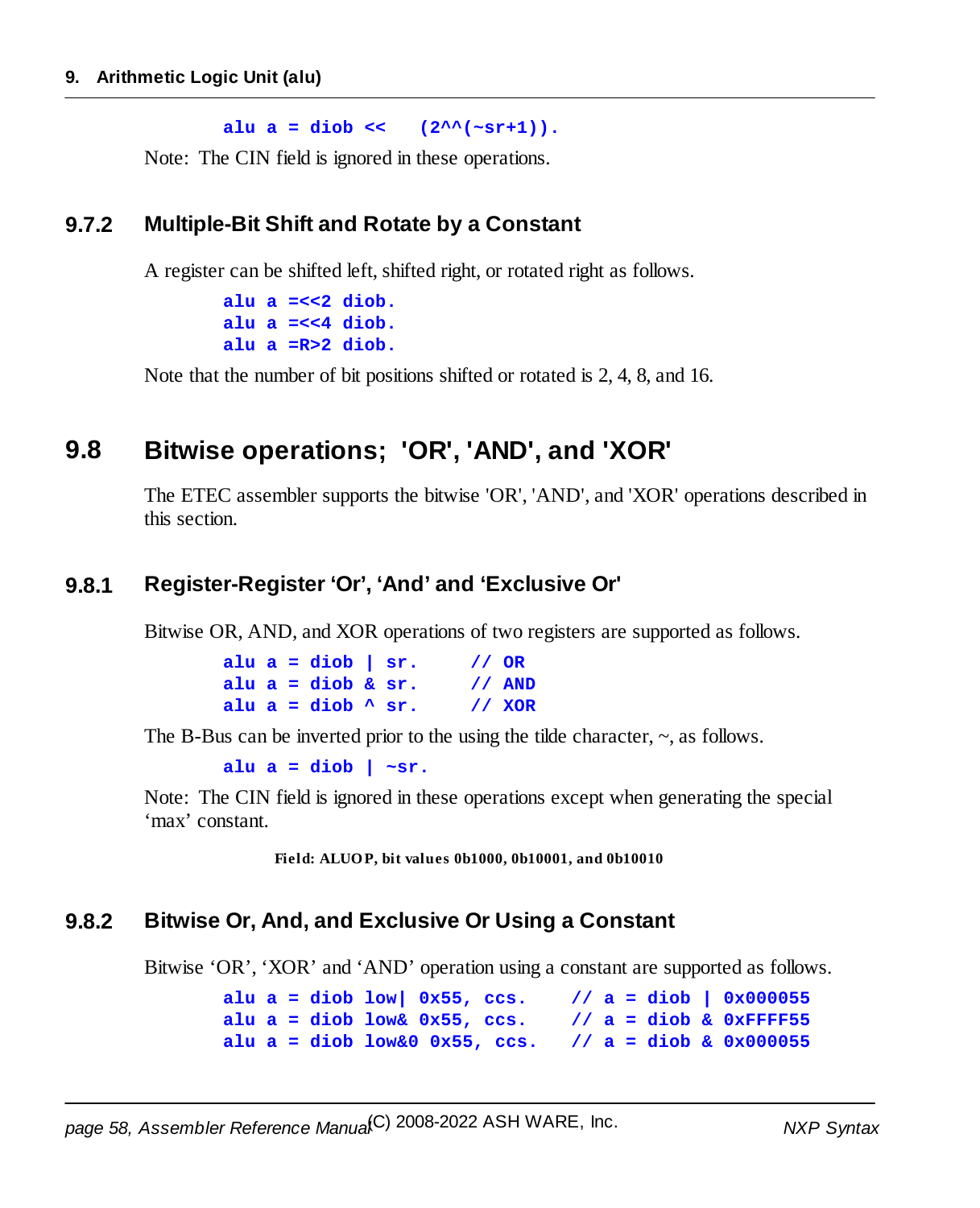```
alu a = diob low^ 0x55, ccs. // a = diob ^ 0x000055
alu a = diob mid| 0x55, ccs. // a = diob | 0x005500
alu a = diob mid& 0x55, ccs. // a = diob & 0xFF55FF
alu a = diob mid&0 0x55, ccs. // a = diob & 0x005500
alu a = diob mid^ 0x55, ccs. // a = diob ^ 0x005500
alu a = diob high| 0x55, ccs. // a = diob | 0x550000
alu a = diob high& 0x55, ccs. // a = diob & 0x55FFFF
alu a = diob high&0 0x55, ccs. // a = diob & 0x550000
alu a = diob high^ 0x55, ccs. // a = diob ^ 0x550000
```
Note that the bitwise OR constant must be in one of the following ranges:

```
(0x0 .. 0xFF)
```
This limitation is due to the fact that the immediate data value is limited to eight bits. This eight-bit value can be applied on any byte boundary.

In addition, for the bitwise AND operation only, the following constant range is also allowed.

**(0x0 .. 0xFF)**

**Field: ALUOPI, bit values 0b1000 through 0b10011.**

### **9.9 Bit Set and Bit Clear**

The ETEC assembler supports the bit set and bit clear operations described in this section.

### **9.9.1 Single-Bit Set and Bit Clear, by Register**

A register is used to determine which bit to set or clear in a second register, as follows.

```
alu a = setb diob[sr].
alu a = clrb diob[sr].
```
Note that only the least significant five bits of the sr register are used to determine which bit to set or clear. A value of greater than 32 may still perform a bit set or bit clear, as long as the least significant five bits reference a valid bit position. The valid bit position range is 0..23 for a 24-bit register.

The B-Bus can be inverted prior to the operation using the tilde character,  $\sim$ , as follows.

```
// Single-bit clear, B-Bus Invert
alu a = clrb diob[~sr].
```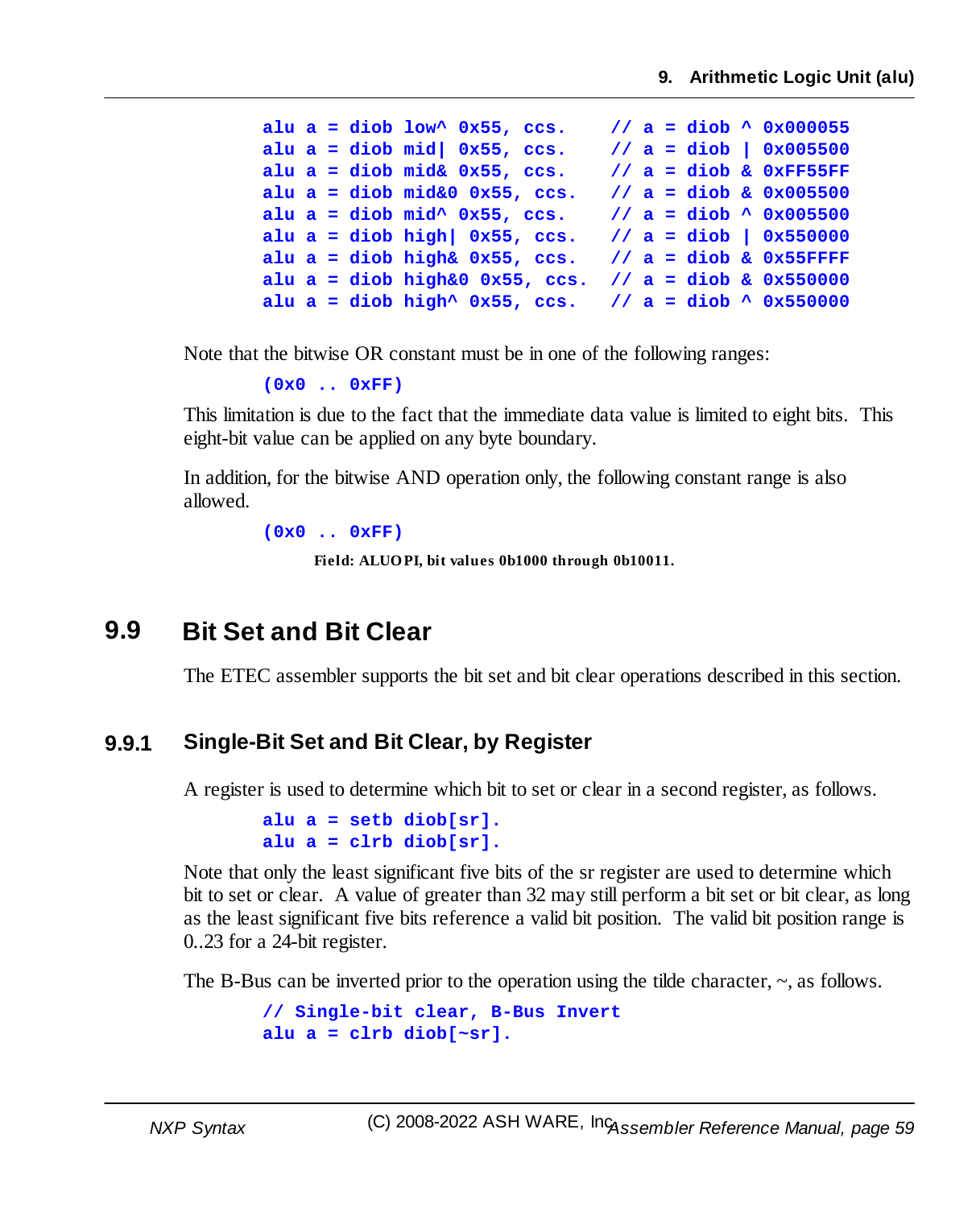Note: The CIN field is ignored in these operations except when generating the special 'max' constant.

**Field: ALUOP, bit values 0b11101, and 0b11110**

### **9.10 Single-Bit Exchange with the Carry Flag**

Enter topic text here.

### **9.10.1 Exchange the "c" Flag with a Bit, Register Specified**

A register-specified bit can be exchanged with the "c" flag, as follows.

**alu a = excb diob[sr].**

Only the least significant five bits are used in calculation of the bit position, such that values greater than 31 are truncated to be in the range 0..31.

The B-Bus can be inverted prior to the operation using the tilde character,  $\sim$ , as follows.

**alu a = excb diob[~sr].**

Note: The CIN field is ignored in this operation except when generating the special 'max' constant.

**Field:: ALUOP, value 0b11100**

### **9.10.2 Exchange the C Flag with a Bit, Constant Specified**

The "c" flag and a bit can be exchanged as follows.

**alu a = excb diob[14].**

The result of this operation is to exchange the "c" flag with a bit in the A-bus source register. Note that the A-bus source register is not modified; rather the result is placed in the A-bus destination. Any bit position can be specified.

**Field: ALUOPI, values 0b11001, 0b11010, and 0b11011.**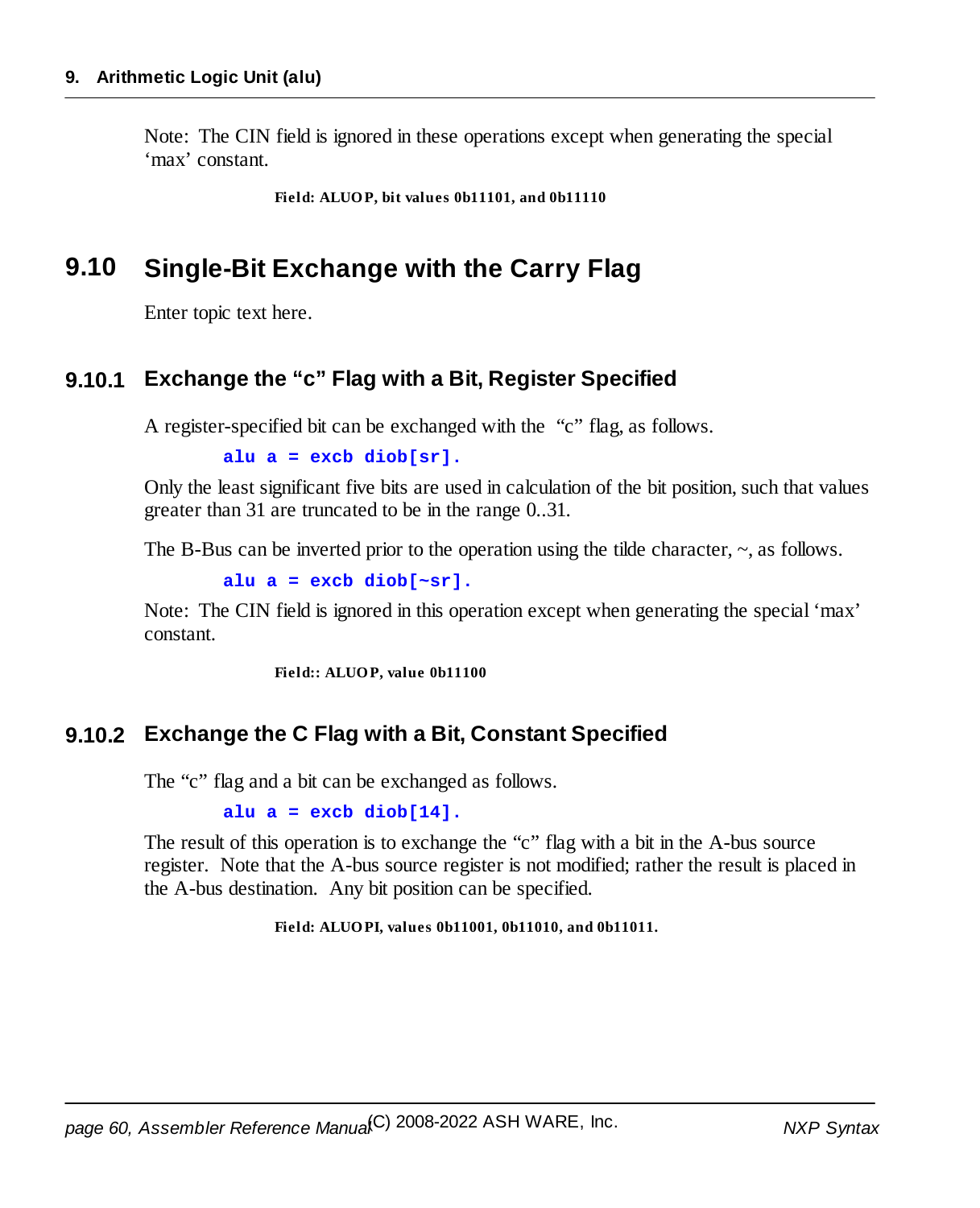### **9.11 Absolute Value**

The absolute value of the result of an addition operation can be calculated, as follows

**alu a = abs(diob).**

Note that only the A-bus source is used to calculate the absolute value as the B-bus source is ignored. The BINV and CIN fields are also ignored.

**Field: ALUOP, values 0b10011**

### **9.12 B-Bus Inversion and Carry-In**

alu bitwise operations generally ignore the carry-in bit (CIN field) except when generating the special 'max' constant. The operations that ignore the CIN field are OR, XOR, AND, ABS, ADC/SBC, SHL, SHR, ROR, EXCH, SETB, and CLRB. For these operations the B-Bus can generally still be inverted using the special tilde character,  $\sim$ , as follows:

**alu a = diob | ~sr.**

alu non-bitwise operations generally support the carry-in bit (CIN field) and in such cases the syntax is that of subtracting the B-Bus. The asserted state of the BINV field and the CIN field is a zero. The syntax used to generate all four possible combinations of BINV and CIN is as follows.

> **alu a = diob + sr. // BINV=1, CIN=1 alu a = diob + sr + 1. // BINV=1, CIN=0 alu a = diob - sr – 1. // BINV=0, CIN=1 alu a = diob – sr. // BINV=0, CIN=0**

### **9.13 Saving the Flags**

The alu has overflow (v), negative (n), carry (c), and zero (z) flags. These flags default to not saved. It is possible to override the default ,such that the flags are saved, as follows.

**alu a = diob – sr, ccs.**

The default flag discarding behavior can be actively enforced, as follows.

**alu a = diob – sr, ccd. Fields CCV, CCSV.**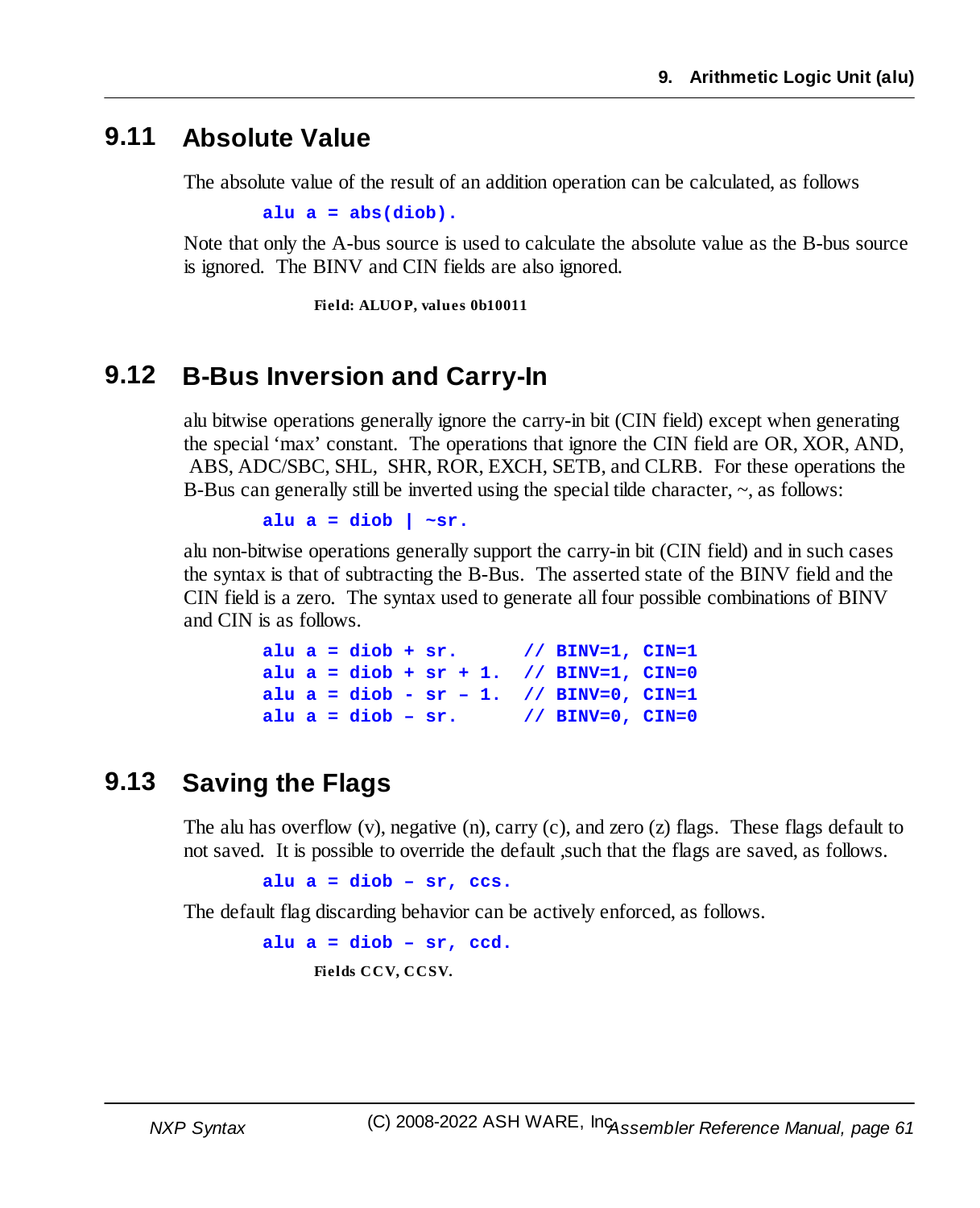### **9.13.1 Overriding the Default Flag Size**

Each alu operation has a "natural size" base on the A-bus source, B-bus source, and destination registers. The flags are normally calculated based on this naturalsize, but the flag calculation size can be overridden to be the specified size, as follows.

```
alu a = diob + sr, ccs8.
alu a = diob + sr, ccs16.
     Field: CCSV
```
### **9.14 Shifting the sr register**

The sr register can be shifted left by one bit position, as follows.

```
alu sr =>> 1.
```
Note that this operation uses the special SRC field and is therefore available in conjunction together with normal alu operations, as follows.

```
alu a = diob, shift.
     Field: SRC
```
### **9.15 Overriding the Default A-Bus Source**

The A-bus size is can be overridden by a casting operation similar that that used in C, as follows..

```
alu a = diob(8) + sr. // Do 8-bits
alu a = diob(16) + sr. // Do 16-bits
    Field: ASCE
```
### **9.16 A-Bus Source Sign Extension**

The A-bus operand can be sign extended such that the register's most significant bit is copied through bit 24 as follows.

```
// 8-bit sign extension
alu p = p31_24 + diob, sext.
// 16-bit sign extension
alu p = p31_16 + diob, sext.
```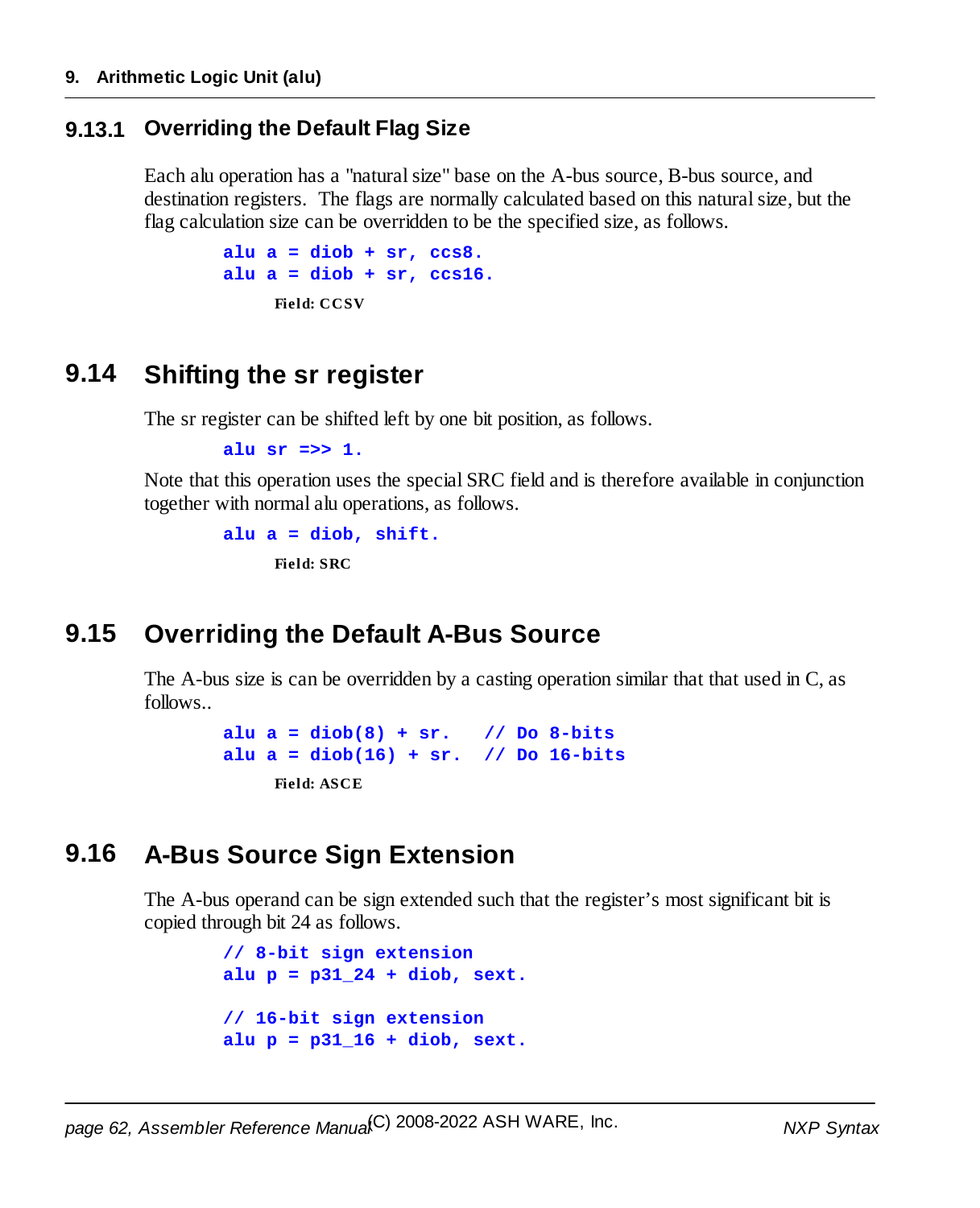**Field: SEXT**

### **9.17 Conditional ALU/MDU Operations**

alu and MDU operations can be made contingent on certain combinations of certain alu flags. The supported combinations are as follows.

- alu's carry flag is true
- alu's carry flag is false
- alu's zero flag is true
- alu's zero flag is false
- alu's negative flag is true

```
alu if C == 1 then diob = diob + 0x37.
alu if C == 0 then diob = diob + 0x37.
alu if Z == 1 then diob = diob + 0x37.
alu if Z == 0 then diob = diob + 0x37.
alu if N == 1 then diob = diob + 0x37.
    Field: ASCE
```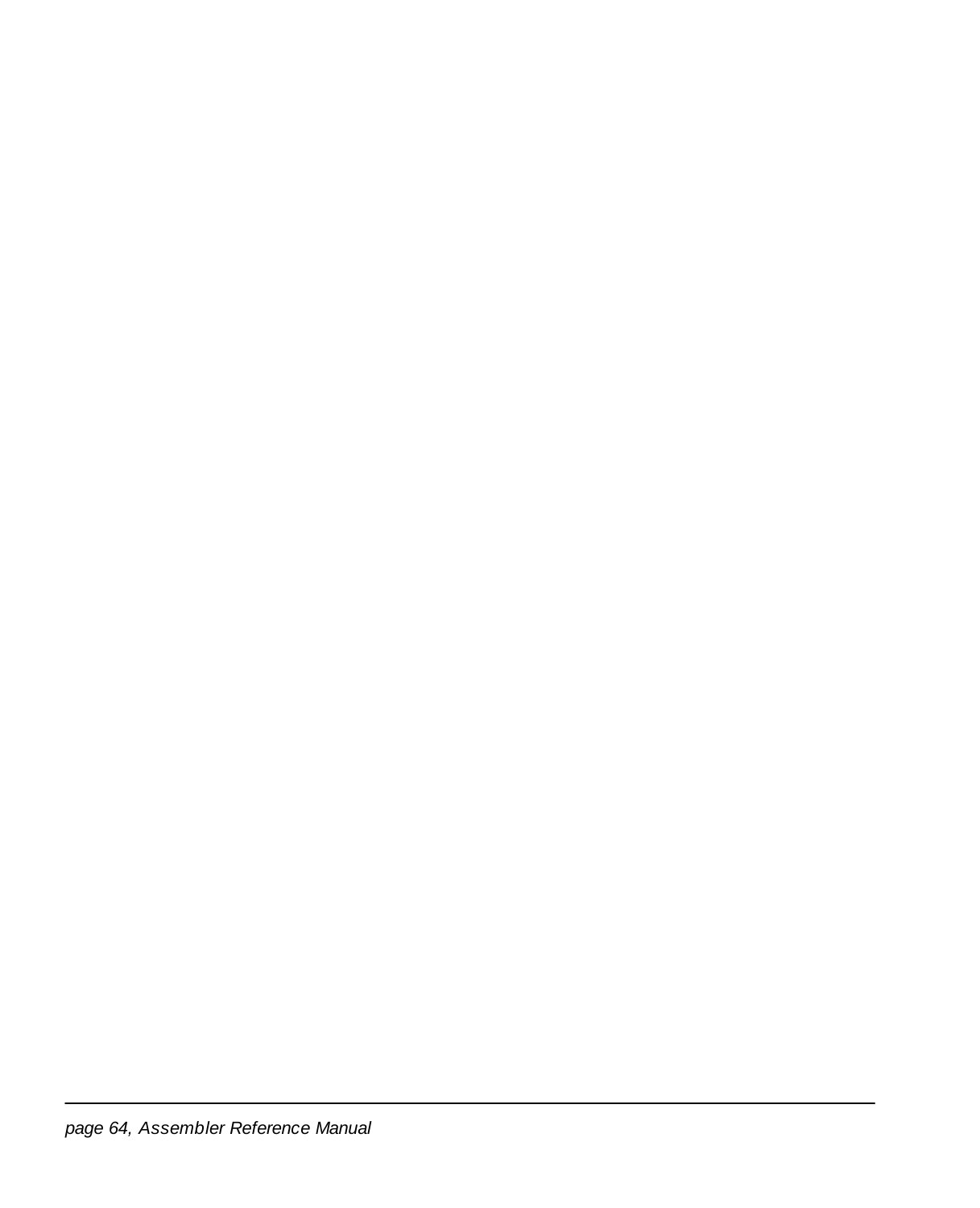# **10**

## **The Multiply Divide Unit**

The multiply divide unit (MDU) supports multiply and divide operations. Both register-byregister and register-by-constant-operations are supported. The MDU is distinct from the alu for the reasons listed below.

- Results are always stored in the MAC register.
- The MDU has its own set of flags; MZ, MC, MN, MV.
- The MDU flags are always saved and are not affected by SampleFlags.
- Operations require multiple micro-cycles.

### **10.1 MDU Multiply**

The MDU supports multiply by a constant and register-by-register multiply. Constants are always 8-bits whereas in register-by-register multiplies, 8, 16 and 24 bit operations are supported. All multiplies can be either signed or unsigned.

Multiply operations take multiple cycles to complete. The number of cycles depends on the size of the operation. The reader is referred to the NXP literature for the specifics.

### **10.1.1 Multiply by a Constant**

Both an unsigned and signed multiplication by an eight-bit constant is supported, as follows.

```
mdu diob multu 0x37.
mdu sr mults 0xE7.
```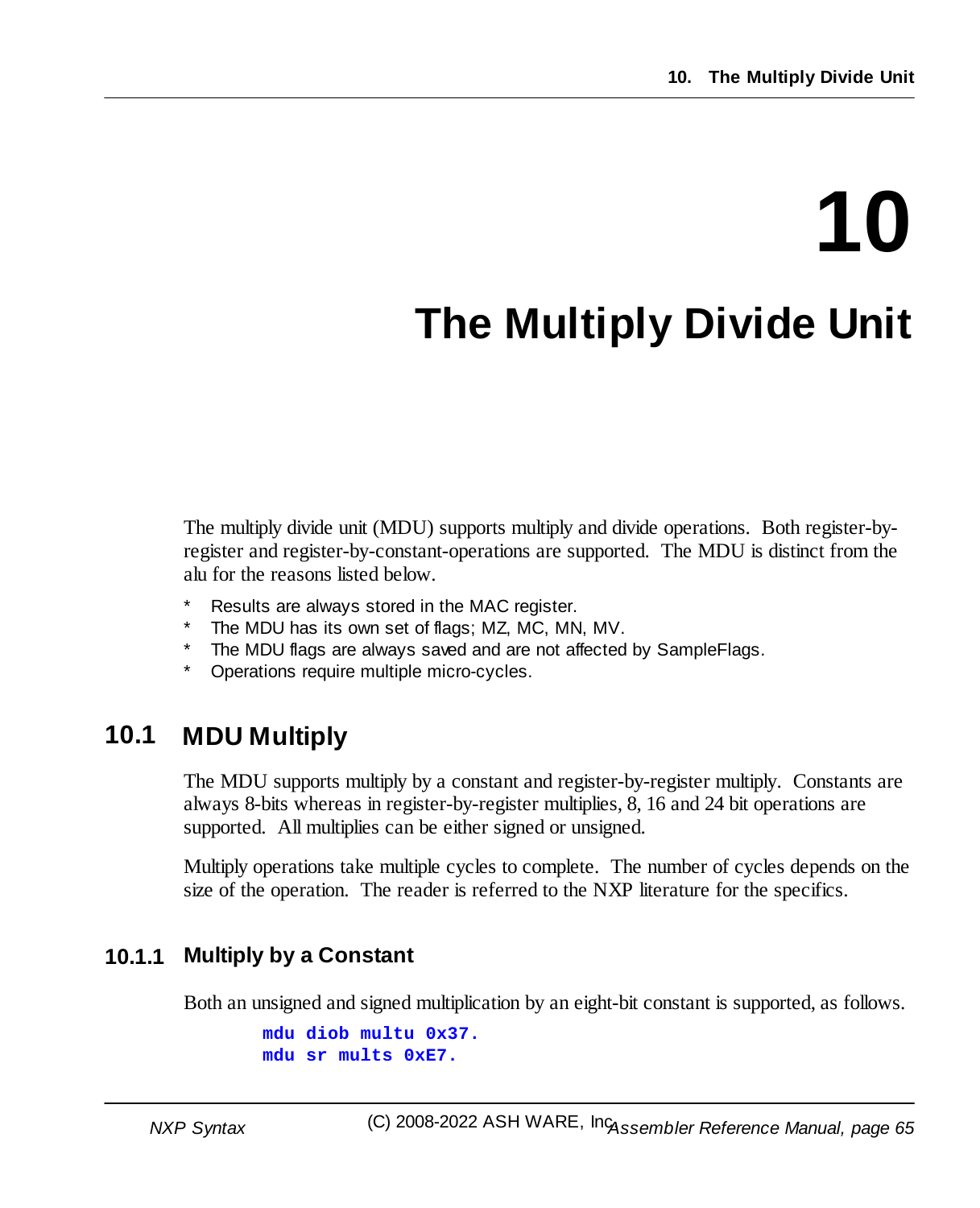Note that the register named MAC is a 48-bit register that consists of MACH (upper 24 bits) and MACL (lower 24-bits).

A couple special notes apply to the signed multiply only. All operands are sign extended to 24 bits prior to the operation. The result therefore fills the entire 48-bit MAC register. Also, a 16-bit operand extends the 15th bit to fill the entire 24-bits. Likewise, an 8-bit operand is sign extended to fill the entire 24-bit operand, per the following example.

```
// Bit 15 is sign-extended
mdu p7_0 mults 0x37.
// Bit 15 is sign-extended
mdu p7_0 mults 0x37.
```
### **10.1.2 MDU Register By Register Multiply**

Signed and unsigned 8-, 16-, and 24-bit register-by-register multiplies are supported, as follows. Note that unless the A-bus source size is overridden, the entire 24-bits of the Abus source are used. In the following examples, therefore, all 24 bits of the diob register are used.

```
mdu diob multu sr(8).
mdu diob mults sr(8).
mdu diob multu sr(16).
mdu diob mults sr(16).
mdu diob multu sr.
mdu diob mults sr.
```
### **10.2 MDU Multiply and Accumulate**

The 'multiply and accumulate' operation performs both a multiply and an addition in the same operation. This supports a running total of a series of multiply operations.

The MAC register is always the source for the addition as well as the destination. The multiply source is two general-purpose registers. Similar to the multiply operation, both signed and unsigned 8-, 16-, and 24 bit operations are supported, as follows.

> **mdu diob macs sr. mdu diob macu sr.**

These operations require multiple cycles to complete. Some add/multiply parallelism is allowed. For these specifics the reader is referred to the NXP literature.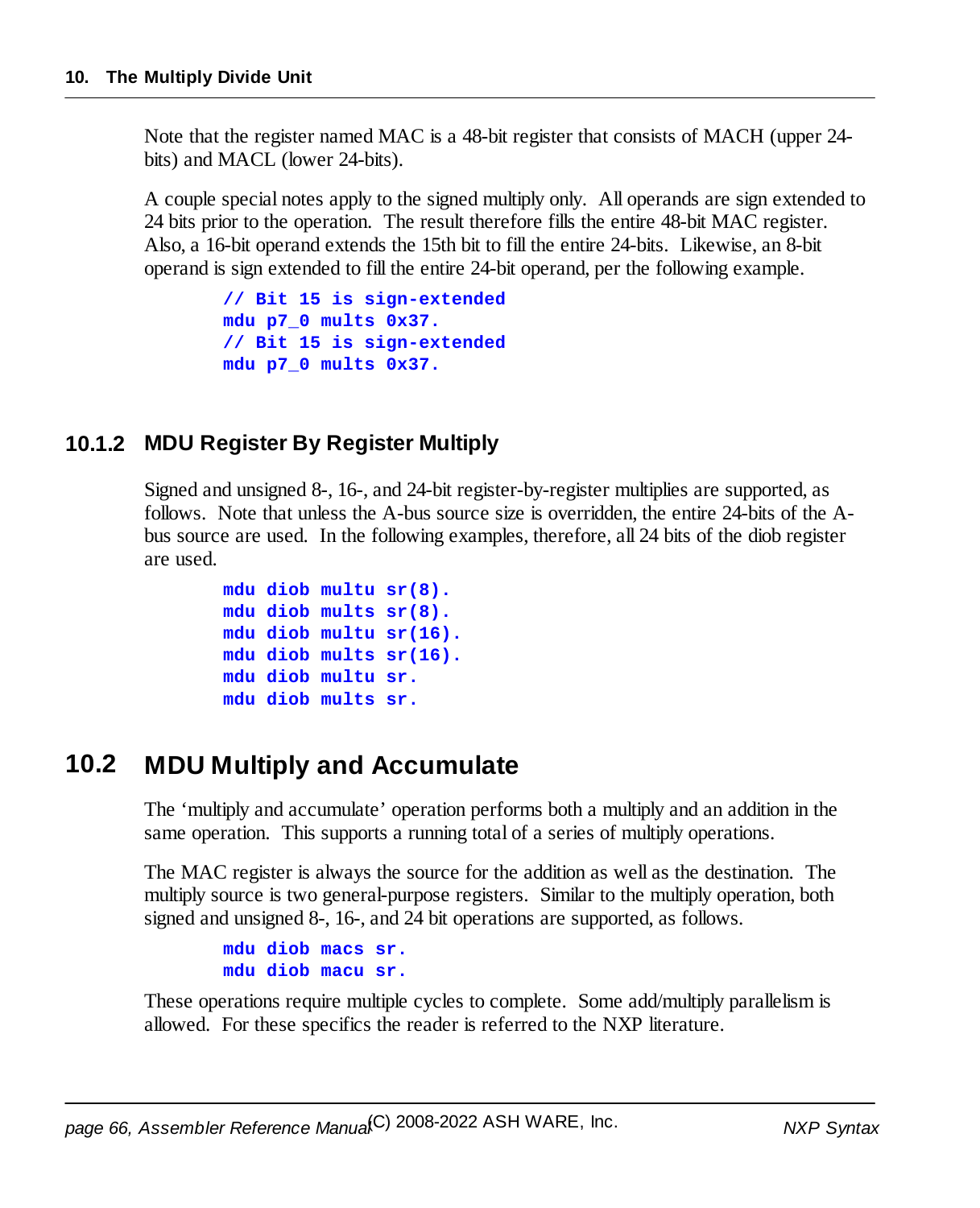### **10.3 Fractional Multiply**

A fractional multiply is supported for 8-bit and 16-bit signed and unsigned multiplies, as follows.

```
mdu diob fmults sr(8).
mdu diob fmults sr(16).
mdu diob fmultu sr(8).
mdu diob fmultu sr(16).
```
Signed and unsigned fractional 'multiply by a constant' are also supported.

```
// Signed fraction multiply
mdu diob fmults 37.
// Unsigned fraction multiply
```
### **mdu diob fmultu 52.**

### **10.4 Additional MDU B-Bus Options**

In some MDU operations a combination of the negative B-Bus and a B-Bus pre-increment can be used. But not all MDU operations support all combinations of negative B-Bus and B-Bus pre-increment. The capabilities and limitations depend on whether the MDU operation is considered to be signed or unsigned.

### **10.4.1 MDU Unsigned B-Bus operations**

In unsigned B-Bus operation the B-Bus can have a pre-increment but the negative (inverted) B-Bus is not supported. This is shown below. Surprisingly, the fractional operations are all considered to be unsigned as far as this capability/limitation goes.

```
mdu diob multu sr(8).
mdu diob multu sr(16).
mdu diob multu sr.
mdu diob fmultu sr(8).
mdu diob fmultu sr(16).
mdu diob fmults sr(8).
mdu diob fmults sr(16).
mdu diob macs sr.
mdu diob div sr(8).
mdu diob div sr(16).
mdu diob div sr.
```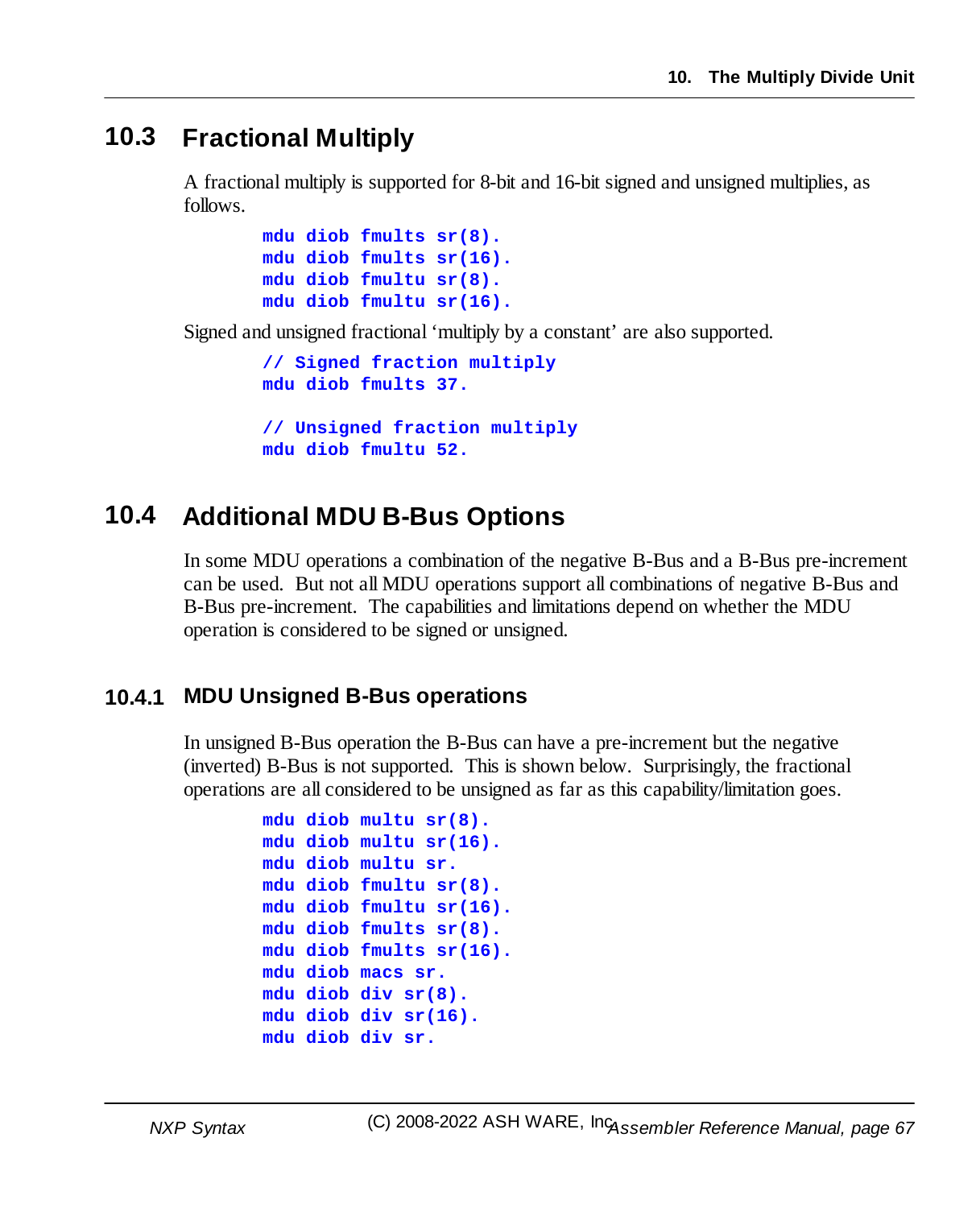### **10.4.2 MDU Signed B-Bus operations**

In signed B-Bus operation the B-Bus can be negative but a pre-increment is not supported. This is shown below. Surprisingly, the fractional operations are all considered to be unsigned as far as this limitation goes, so this applies only signed 8, 16, and 24-bit multiplies and the 24-bit multiply and accumulate.

```
mdu diob mults -sr(8).
mdu diob mults -sr(16).
mdu diob mults -sr.
mdu diob macs -sr.
```
Note that the pre-increment on a positive (non-inverted) B-Bus and the pre-decrement on a negative (inverted minus one) B-Bus are not supported.

### **10.5 MDU Divide**

MDU divides by both constants and register-by-register are supported. Unlike the MDU multiply, only unsigned operations are supported. Divide by zero results in a global exception.

Divide operations take multiple cycles to complete. The number of cycles depends on the size of the operation. The reader is referred to the NXP literature for the specifics.

### **10.5.1 MDU Divide by a Constant**

The MDU supports division by an 8-bit unsigned constant, as follows.

**mdu diob div 0xE7.**

### **10.5.2 MDU Register by Register Divide**

Similar to the MDU multiply, 8, 16, and 24 bit operations are supported. But only unsigned operations are supported.

```
mdu diob div sr(8).
mdu diob div sr(16).
mdu diob div sr.
```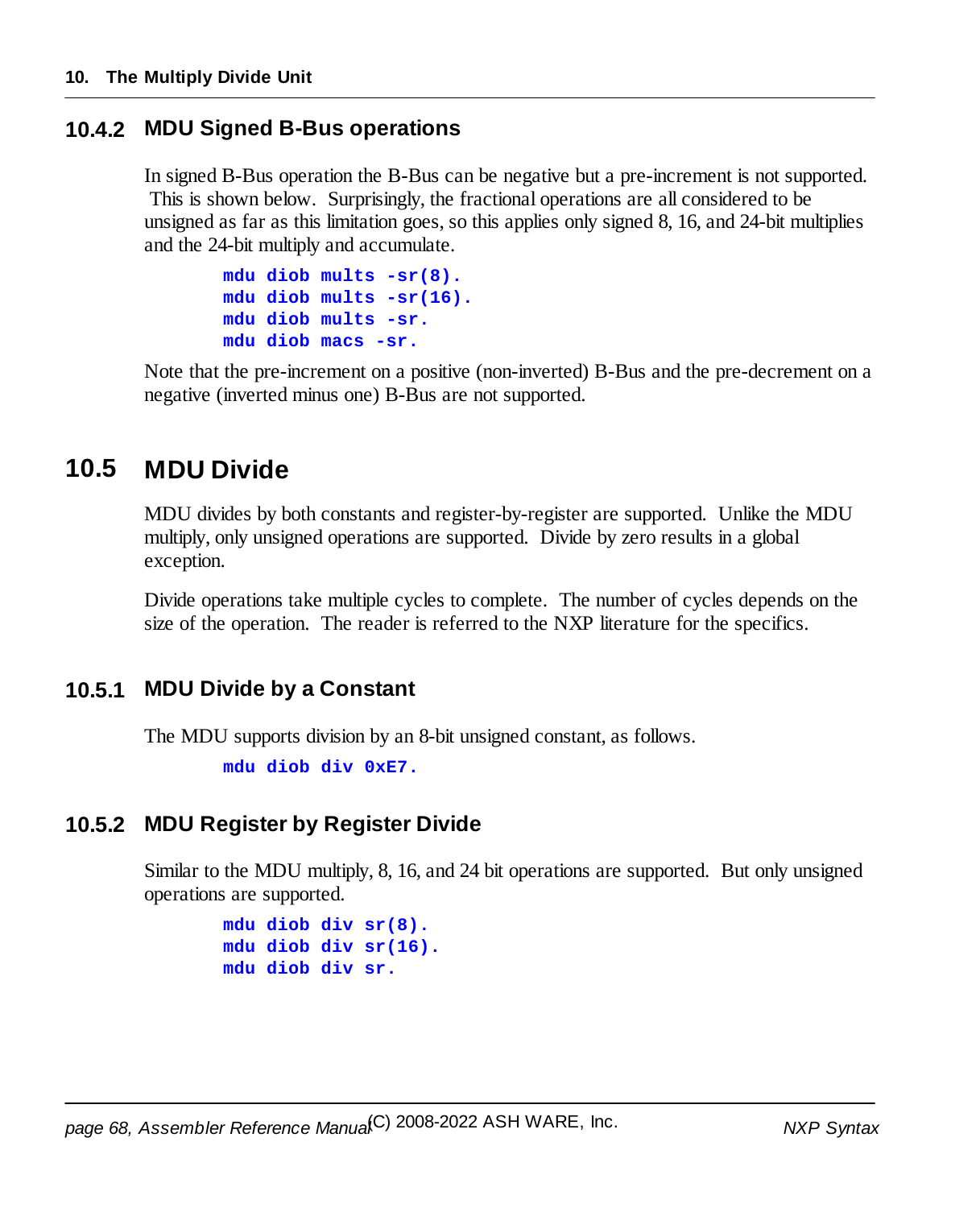### **10.6 Mac Busy Wait Loop**

Following a MAC operation the results are not available until several cycles later. A macbusy-wait loop can be constructed as follows that allows the mac operation to complete prior to the mac results being read.

```
MyMacBusyWaitLoop:
     seq if mbsy==true then goto MyMacBusyWaitLoop, flush.
     alu p = macl;
     ram p ->Result0.
     <...>
```
Note that to support Worst Case Thread Length (WCTL) analyses and for the assembly to be optimize-able, the 'if' sub-instruction must have 'flush' set, the loop must branch on 'true' and the loop destination label must be immediately above the 'if' instruction.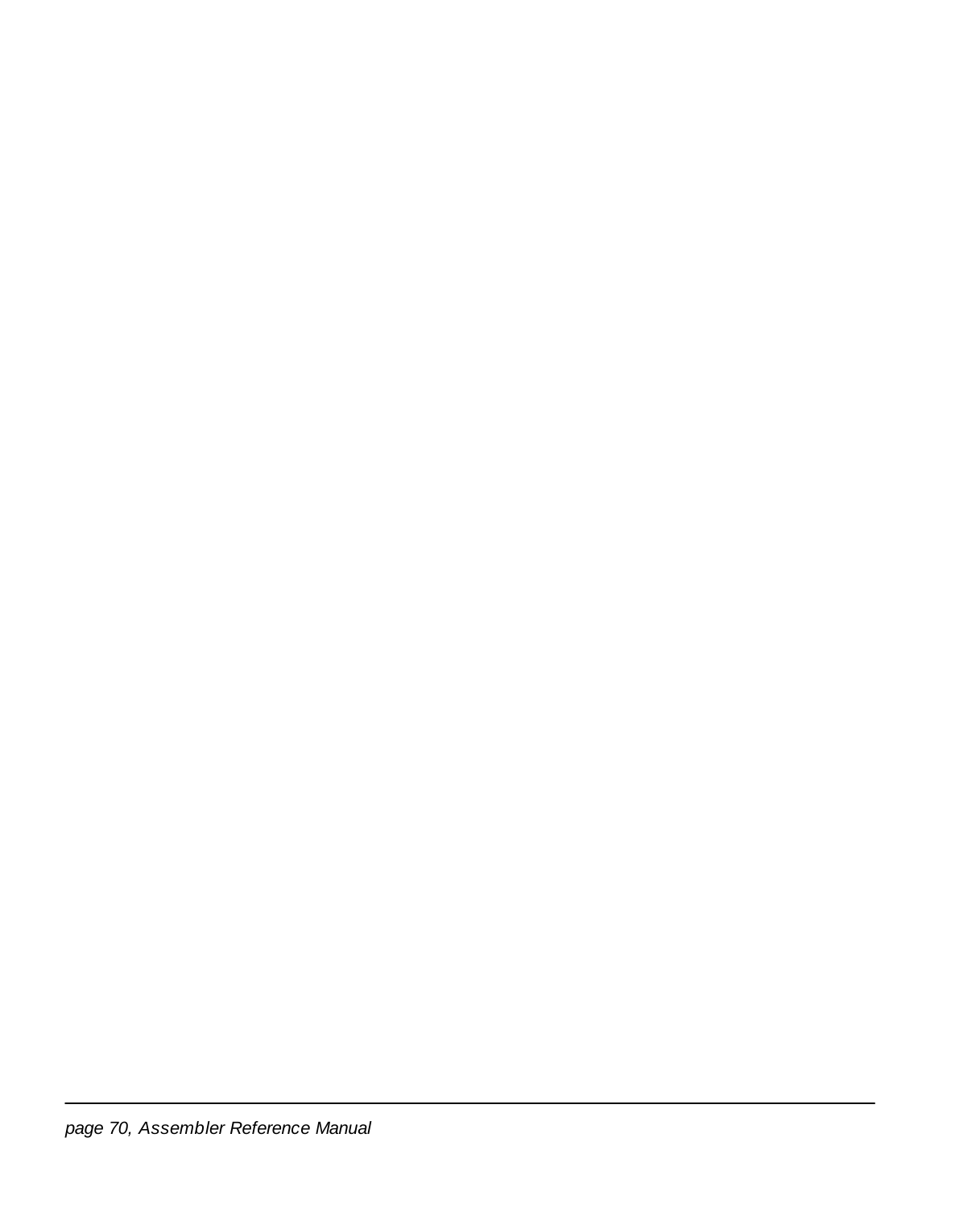# **11 Channel Hardware Sub-Instructions**

Channel sub-instructions provide the capability to modify channel hardware. Channel hardware is differentiated from other aspects of the ETPU in that there are channel hardware resources that belong to each of the 32 ETPU channels. For example, there are 32 Match Recognition Latch A's (MRLA), one for each channel. There is also a channel hardware sub-instruction for clearing this latch.

Channel hardware sub-instructions generally act on the channel hardware specified by the channel register. In most cases the channel register can be modified so that the channel resources from a specific channel number can be modified. But this is not always the case. Some resources are "stuck" to the original channel number so that even if the channel register is changed, the channel resources from the original channel number are always modified. In other cases a channel register modification takes several subinstructions to take affect so that channel sub-instructions one or two sub-instructions following a channel register change still act on the original channel, and only after these instructions act on the new channel. The reader is referred to the NXP literature for the specifics.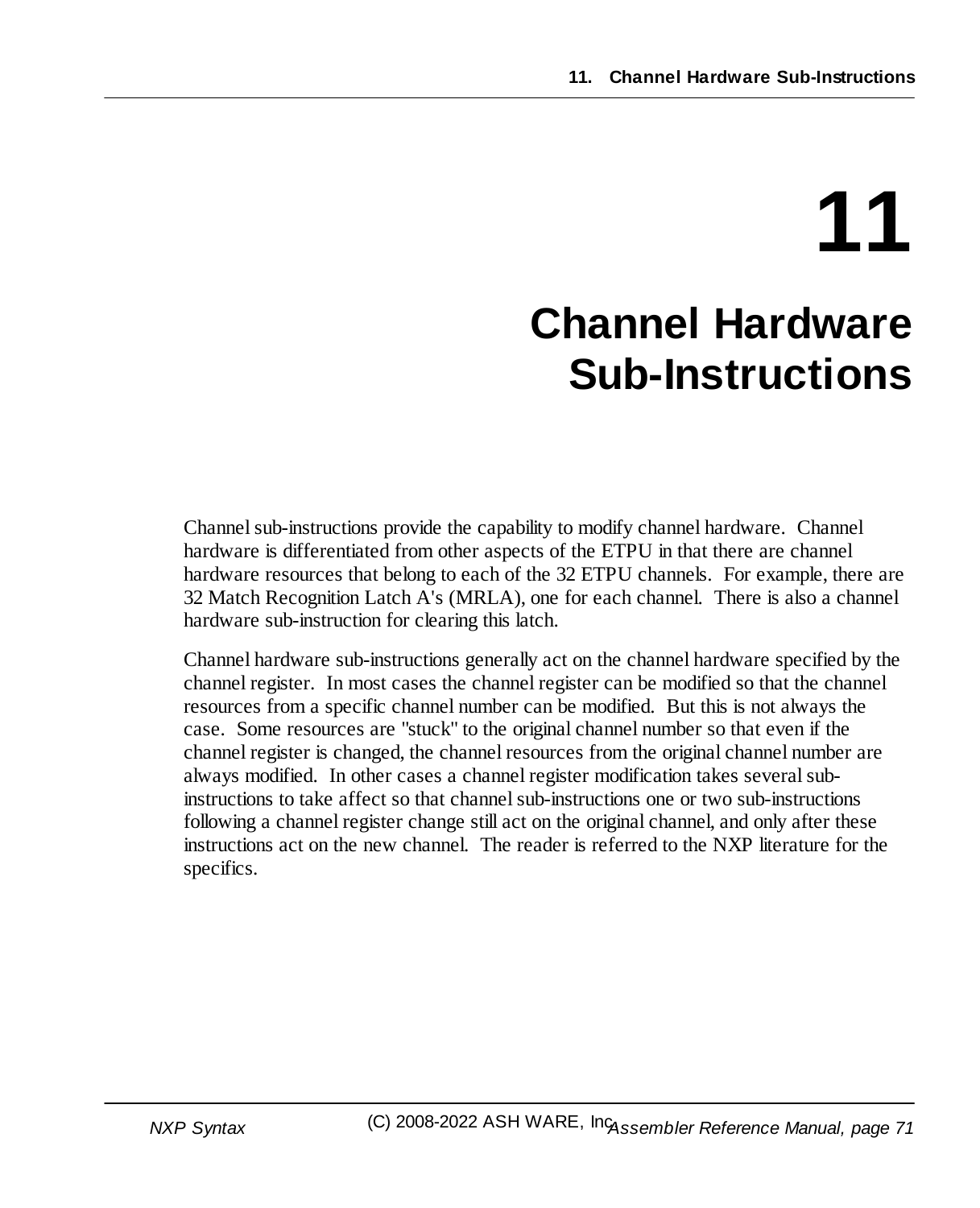### **11.1 Channel Flags**

Each channel has two channel flags, ChannelFlag1 and ChannelFlag0. Unlike the TPU, these channel flags cannot be directly tested using a sequencer sub-instruction. Instead, they are used as part of the thread table to direct a thread to start at a particular section of code.

Channel flags can directly cleared and set, as follows.

```
chan set flag0.
chan clear flag0.
chan set flag1.
chan clear flag1.
```
Both channel flags can also be set to the value of adjacent bits within the P register, as follows. Note that the only valid P register pairs are [31..30], [29..28], and [27..26]; and ChannelFlag1 must always be set to the higher numbered bit.

```
chan flag10 = p2524.
chan flag10 = p2726.
chan flag10 = p2928.
     Field: FLC
```
### **11.2 Time Base and Comparator**

A match can be programmed to occur on either an "equal" or "greater than or equal to" condition.

A match event can be programmed to be based on either the TCR1 or the TCR2 counter value.

A capture event occurs in two situations: on a match event and on an input transition event. On a capture event, the capture register can be programmed to be loaded with either the TCR1 or TCR2 counter value.

In addition, since the ETPU is double pumped, it has two separate action units for each channel. These three settings for each of the action units are programmed using the following instruction, where X is specifies the action unit, Y specifies which counter to match, and Z specifies the counter to capture.

**chan tbsX = matchY\_capZ\_ge.**

For example, to program action unit B to match events based on the TCR1 counter base on the "greater than or equal to" test and to capture TCR2, the following syntax is used.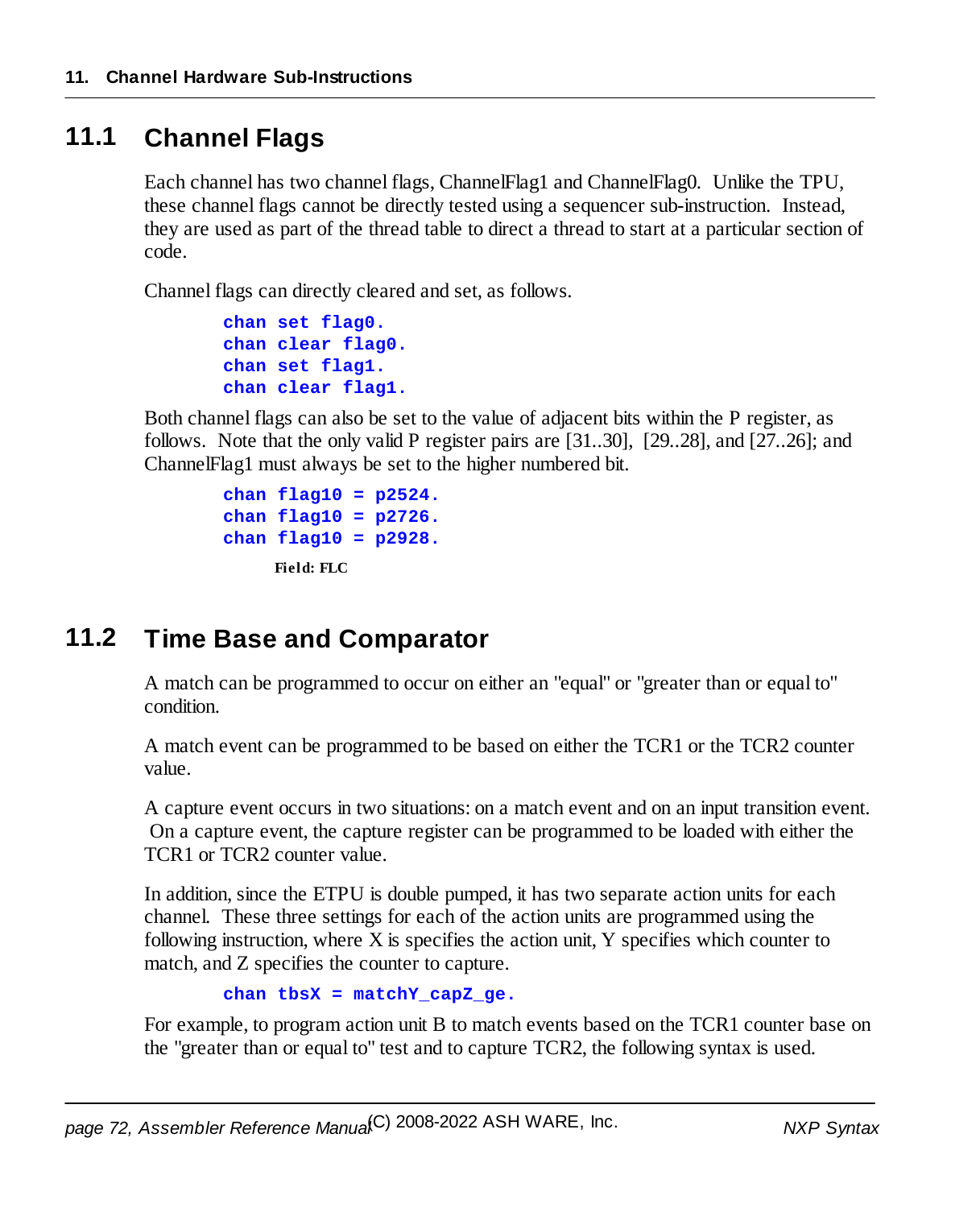```
chan tbsa = match1_cap2_ge.
```
To set the same set of conditions as above, but to match on "equals" condition instead of "greater or equal," use the following.

```
chan tbsb = match1_cap2_eq.
     Field: TBSA, TBSB
```
## **11.3 Output Buffer**

Each channel has separate input and output nodes. But in some cases the input and output nodes can be tied together forming an I/O pin on the physical device. In such case the ETPU channel can be used as an output by enabling the output buffer, or as an input by disabling the output buffer. This is done as follows.

```
chan tbsa = enable_output_buffer.
chan tbsa = disable_output_buffer.
```
Note that this capability uses the TBSA field, and this sub-instruction is therefore not available in an instruction that also sets action unit A.

**Field: TBSA**

## **11.4 Immediate Output Pin State Control**

Although the ETPU is best used by programming events to occur in the future using the Output Pin Action Command fields (OPACA and OPACB), it is also possible to force an immediate pin state, as shown below. The pin can be forced high, low, or to a value specified in the OPACA or OPACB field.

```
chan pin = high.
chan pin = low.
chan pin = opaca.
chan pin = opacb.
     Field: PSC, PSCS
```
## **11.5 Input Pin Transition Detection**

An input pin transition can be detected on each of the action units. Detectable transitions are a rising edge (low-to-high), a falling edge (high-to-low), or a toggle (high to low and low to high). Detection can also be disabled by setting it to off.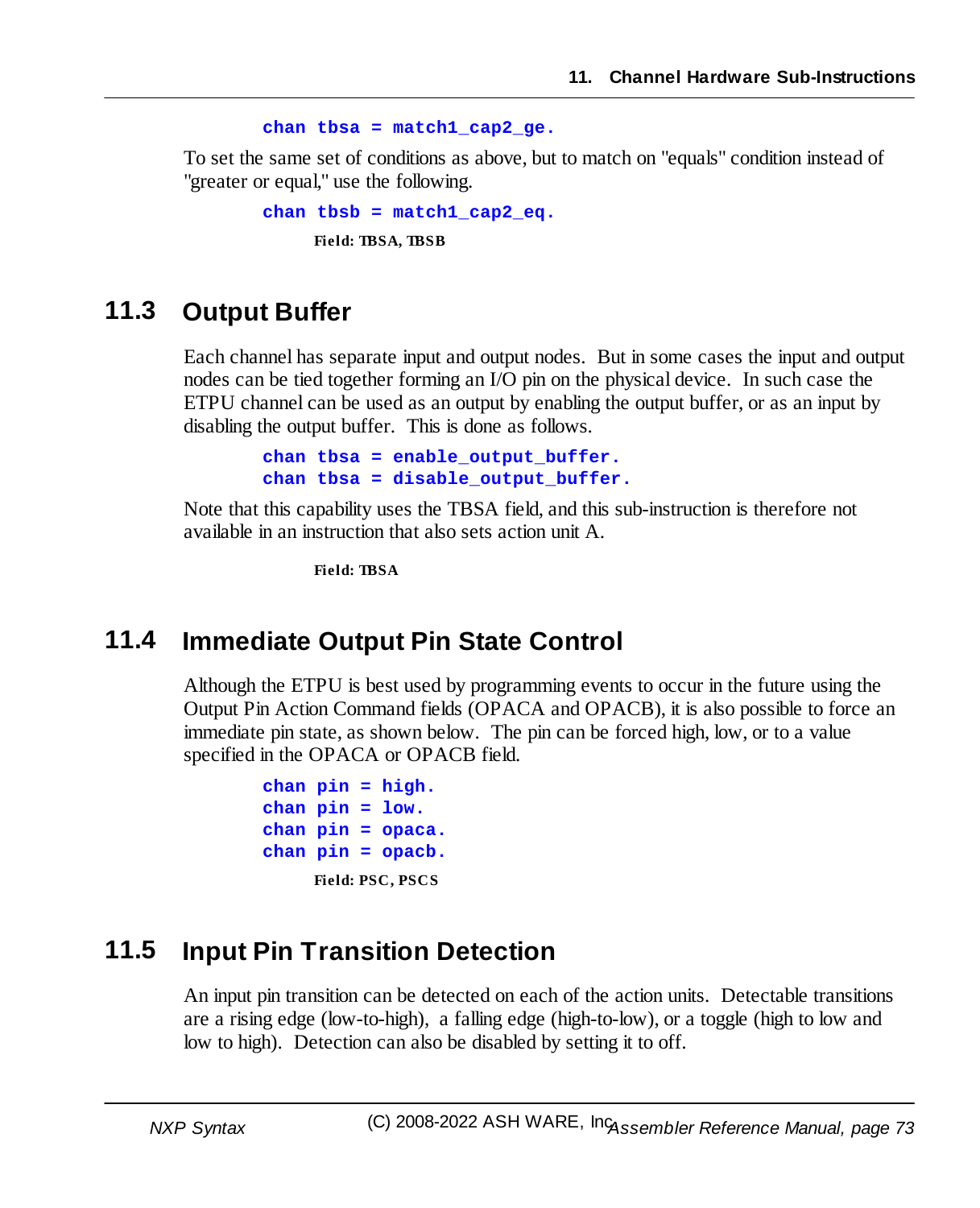```
chan ipaca = low_high.
chan ipaca = high_low.
chan ipaca = any_trans.
chan ipaca = no_detect.
```
Since the ETPU is "double pumped," input pin detection can be programmed into both action units. The second action unit is programmed as follows.

```
chan ipacb = low_high.
chan ipacb = high_low.
chan ipacb = any_trans.
chan ipacb = no_detect.
```
A window can be created so that an input transition is detected only if it occurs within a particular time-frame. This is done as follows.

```
chan ipacb = detect_input_0_on_match.
chan ipacb = detect_input_1_on_match.
chan ipaca = detect_input_0_on_match.
chan ipaca = detect_input_1_on_match.
```
Note that transition detection is more complicated than would be implied by just this field. Additional conditions affect transition detection such as the ability to block detection on action unit B until action unit A has detected a transition. Careful attention must be paid to the channel mode as configured by the PDCM field.

**Field: IPACA, IPACB**

## **11.6 Output pin Action**

The output pin can be programmed to go to a particular state on a match in action unit A as follows.

```
chan opaca = high.
chan opaca = low.
chan opaca = toggle.
chan opaca = no_change.
```
Action unit B supports the same capability, as follows.

```
chan opacb = high.
chan opacb = low.
chan opacb = toggle.
chan opacb = no_change.
```
In addition, an input pin transition can also generate a similar output pin action.

```
chan opaca = transition_low.
```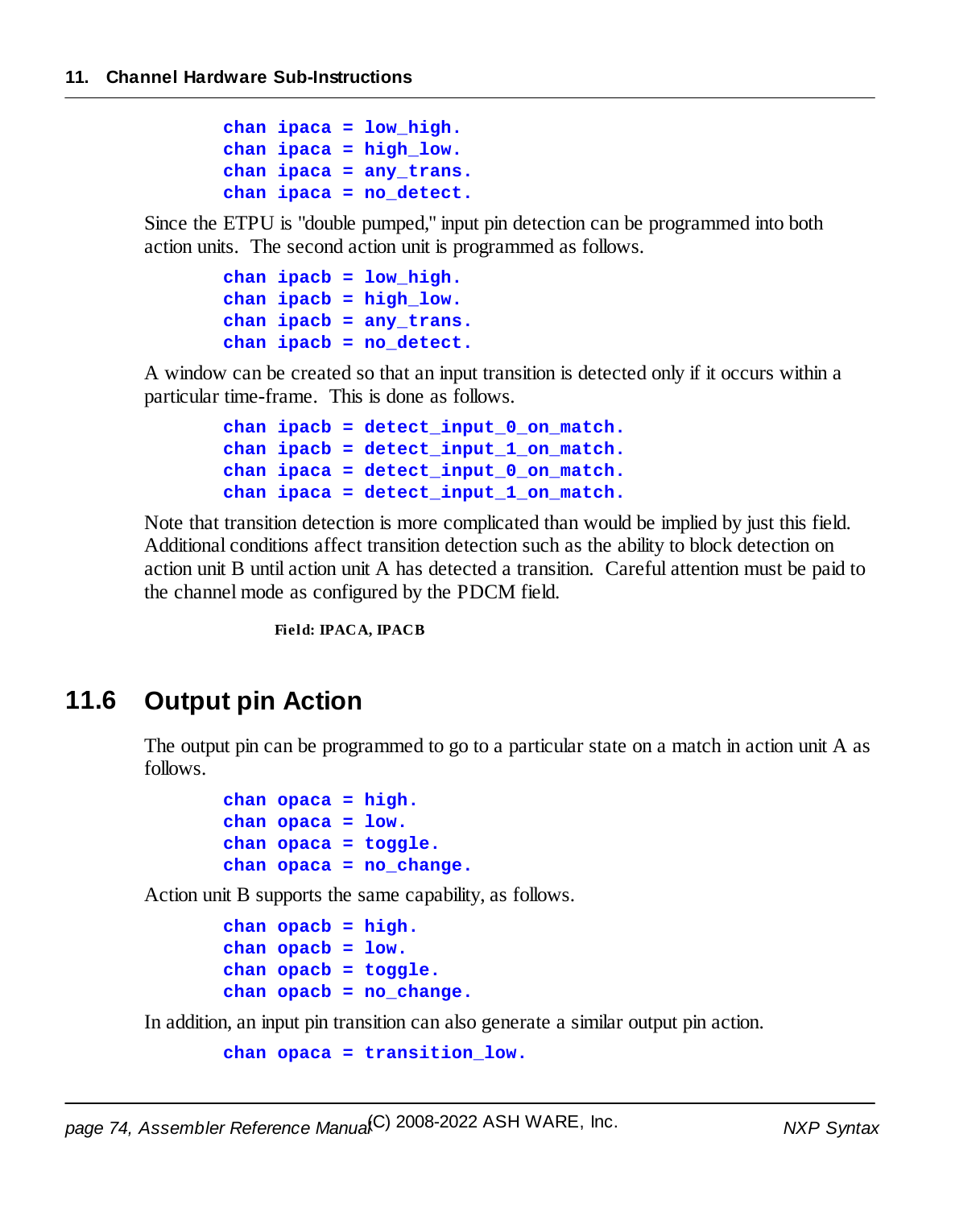```
chan opaca = transition_high.
chan opaca = transition_toggle.
```
This is also supported by both action units, as follows.

```
chan opacb = transition_low.
chan opacb = transition_high.
chan opacb = transition_toggle.
```
Note that this command does not immediately modify the output pin state. Instead, it prepares a response to some (typically) future event, and therefore it should use the FutureOutputPin naming convention. Use of this sub-instruction, though conceptually more difficult to understand than simply setting or clearing the current output pin via the PSC field, is what gives the ETPU the capability for such incredibly small latencies. Use of this sub-instruction therefore unleashes the full power of the ETPU.

The output pin action functionality is not as simple as might be implied by this description. The exact functionality is influenced by the PDCM field.

**Field: OPACA, OPACB**

## **11.7 Writing the Match Registers**

Each channel's match registers can be written. When writing a match register, the corresponding Match Recognition Latch Enable (MRLE) is concurrently set. A set MRLE is one of the things required to enable a match. Note that the ERT register is the only allowed source when writing a corresponding match register.

> **chan write\_erta. chan write\_ertb. Field: ERWA, ERWB**

## **11.8 Reading the Match Registers**

The matchA and matchB registers can both be read into the corresponding erta and ERTB registers with the following sub-instruction. Note that both registers MUST be written together, and the only valid destination are their respective ERT registers.

A twist of fate put this capability in the T4ABS field thereby preventing use of this subinstruction with an alu instruction that would require the T4ABS field. What curious webs we weave.

**alu read\_mer12.**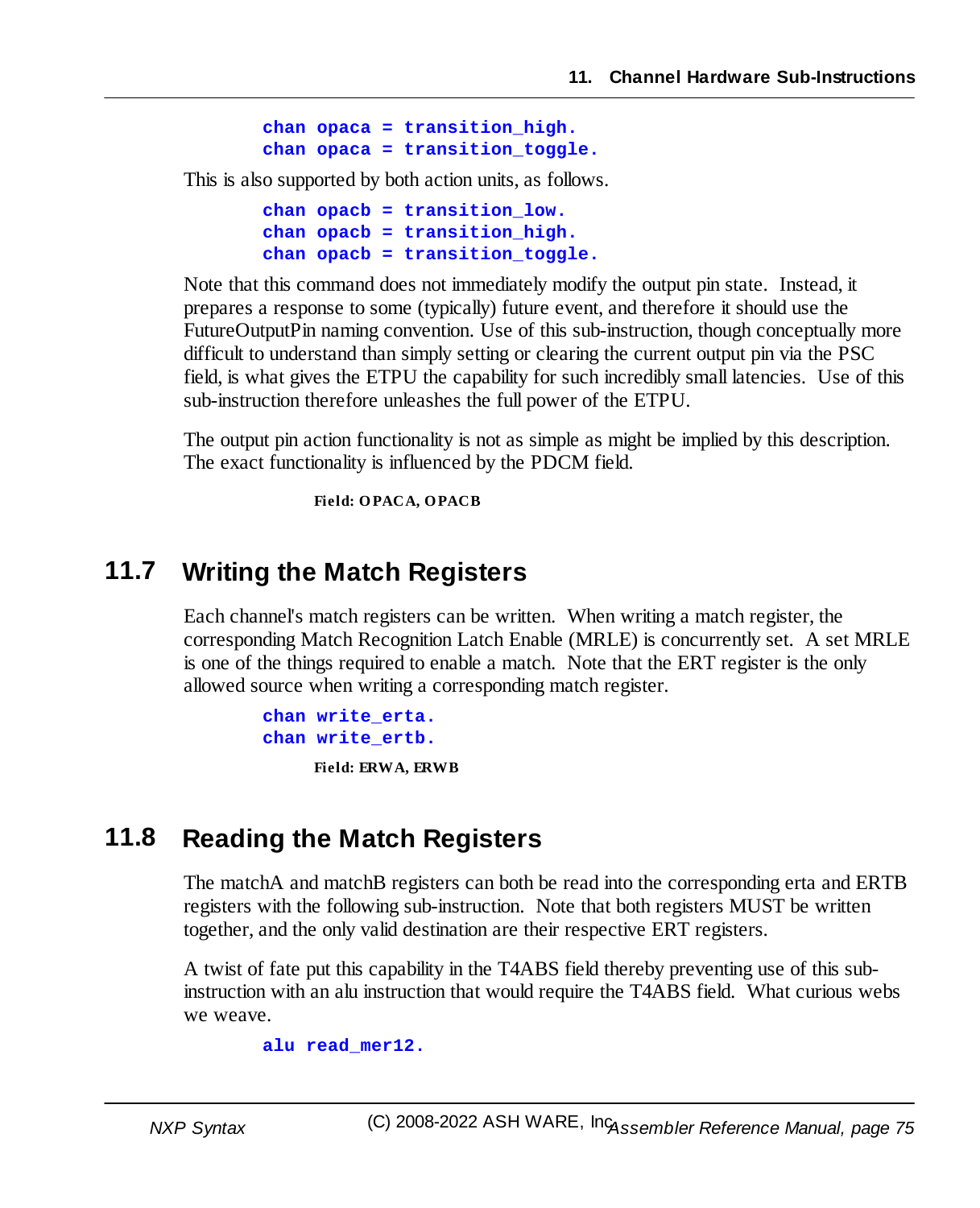**Field: T4ABS**

## **11.9 Reading the Capture Registers**

Although there is no direct way of reading the capture registers, there is an indirect way. This is accomplished by writing the channel register as shown below.

```
alu chan = chan.
// The ErtA register now contains the CaptureA value
// The ErtB register now contains the CaptureB value
```
Note that there are numerous other consequences of writing the channel register such as the TDL and other flags get re-sampled. Refer to the eTPU documentation for a complete list.

## **11.10 Clearing the Match Recognition Latches**

The match recognition latches become set when a match event occurs in their respective action units. Such a match sets the match recognition latch. A set match recognition latch does a number of things that are somewhat determined by the PDCM field. A set match recognition latch generally causes a capture and generally results in a new ETPU thread. The match recognition latches for each of the action units can be cleared, individually or in tandem, as follows.

```
chan clr_mrla.
chan clr_mrlb.
```
**Field: MRLA, MRLB**

## **11.11 Clearing the Transition Detection Latches.**

The transition detection latch gets set when the requisite set of conditions causes a transition to be detected. Although each action unit has its own transition detection latch, only a single sub-instruction is provided for clearing both latches, as follows.

#### **chan clr\_tdl.**

Note that a significant limitation in eTPU1 is that only support ordered transition detection is supported. The inability to individually negate each TDL latch is one aspect of that eTPU1 limitation.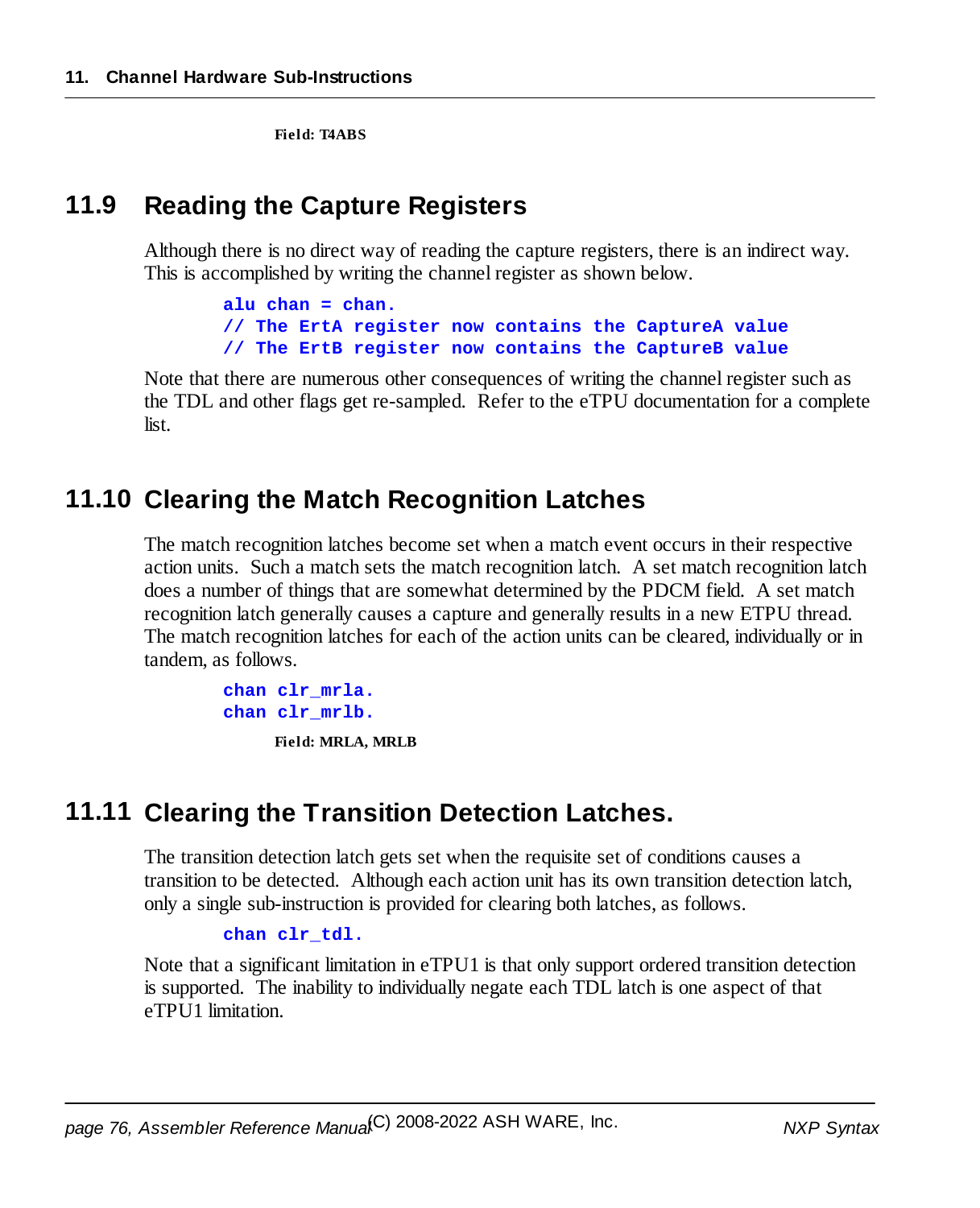In eTPU2 only, the TDLA and TDLB latches can be cleared individually as follows.

```
chan clr_tdla.
chan clr_tdlb.
     Field: TDL
```
## **11.12 Clearing Link Service Requests**

One channel can cause servicing of another channel by writing a channel number to the link register. The channel number specifies the channel that will get serviced. That linked channel's Link Service Latch gets set, thereby causing the linked channel to get serviced.

Upon servicing, the linked channel will generally clear this request. Clearing prevents the linked channel from immediately becoming serviced again following the end of the thread. Clear the Link Service Request using the following sub-instruction.

```
chan clr_lsr.
     Field: LSR
```
## **11.13 Disabling Matches**

In order for a match event to occur, matches must be enabled by setting the Match Recognition Latch Enable (MRLE). Normally this is set (enabled) automatically when the match register is written. A single sub-instruction clears both latches, as follows. Note that this disables matches, thereby undoing what was automatically done when the match register was written.

**chan neg\_mrle.**

Note that in the normal course of events the match enable latches get cleared when a match occurs. This command is therefore somewhat redundant and is generally not used in a typical ETPU flow of events.

**Field: MRLE**

### **11.13.1 Individual Match Disable on eTPU2**

eTPU2 supports individual clearing of each action unit's Match Recognition Latch Enable using the following commands.

**chan clr\_mrlea.**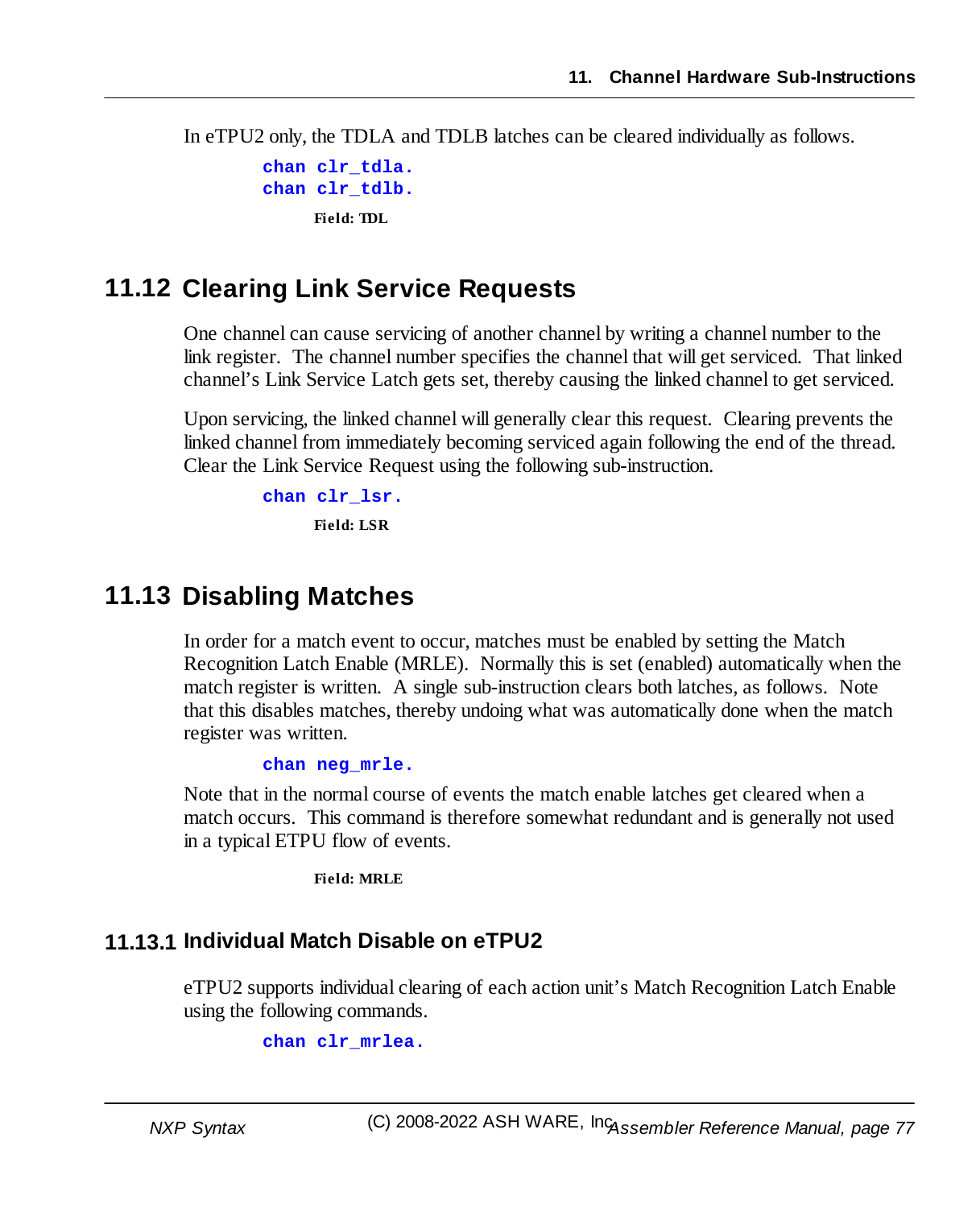**chan clr\_mrleb. Field: MRLE**

### **11.13.2 Individual Match Disable Limitation**

Due to an eTPU2 (silicon) design significant oversight, when individually clearing a MatchEnableLatch, semaphores must either be locked or freed. This is because the subinstruction used to individually clear semaphores is only found in instruction formats 'D4' and 'D8' and both of these formats are used to lock and free semaphores and there is no way to quisce the lock/free semaphore mechanism in these two formats.

ASH WARE recommends the following approach to semaphores when individually clearing a Match Recognition Latch.

- If all semaphores are free in the section of code in which an individual MatchRecognitionLatchEnable is cleared, then clear semaphores. Clearing semaphores in this situation is effectively a NOP.
- \* If a semaphore is locked in the section of code, then lock the already-locked semaphore again. Since the semaphore is already locked, locking it again is effectively a NOP.
- \* If the semaphore state is indeterminate in this section of code (such that it might be either set or clear due to conditional logic) then there is no good strategy and your code must be re-designed to make the semaphore state determinate.
- \* Clear both action units' MatchRecognitionLatchEnable in the same sub-instruction. The sub instruction that clears them together is found in instruction formats in which semaphore operation is quisced.

## **11.14 Enabling Matches**

Matches are enabled by writing the match register. See the "Writing the Match Registers" section for a description.

## **11.15 Disabling Match and Transition Service Requests**

Servicing of match and transition events can be disabled using the sub-instruction shown below.

```
chan mtd = enable_mtsr.
chan mtd = disable_mtsr.
```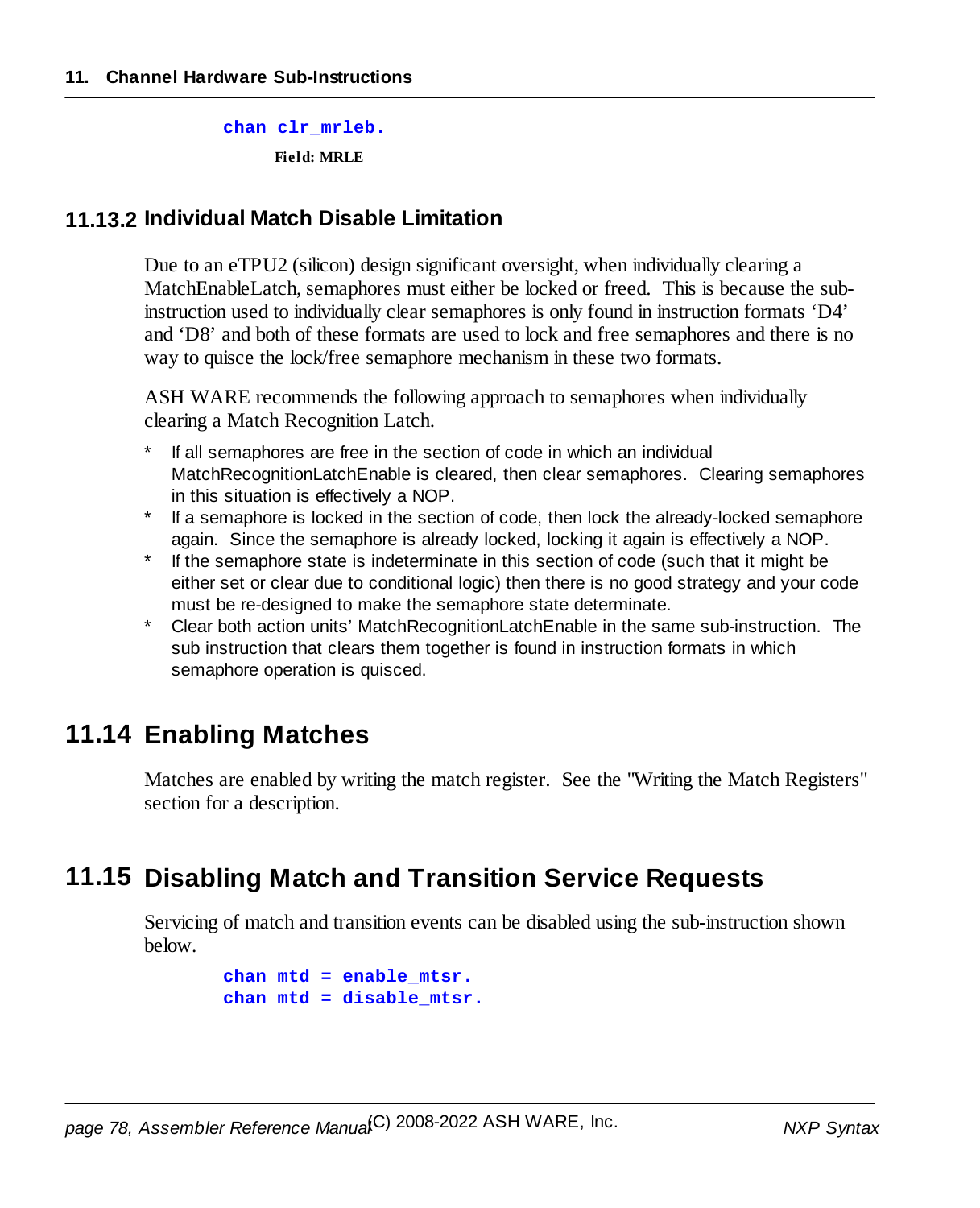This command does NOT prevent the match or transition detection event. Instead, it only prevents the micro-sequencer from entering a thread as a result of these events. The actual events are not prevented from occurring.

Remember, servicing is normally initiated by any one of the following events:

- A match event
- A transition event
- A link from another channel
- A host service request from the host CPU

The EnableMatchTransitionServicing command prevents servicing caused only by the first two from the above list. A link or a host service request is not blocked from generating a service event.

In eTPU2 only, the following construct supports a mode in which the CaptureA register is continuously updated on every incoming transition.

```
chan mtd = disable_mtsr_enable_cc.
     Field: MTD
```
## **11.16 Setting the Channel Modes**

The double-pumped nature of each ETPU channel necessitates the ability to configure the ETPU in more detail than provided by the Time Base Selection (TBS), Input Pin Action (IPAC), or Output Pin Action (OPAC) fields. For example, two edges can be generated, one by each action unit. This allows generation of pulse width down to a single TCR counter tick, something the original TPU was incapable of doing. But servicing following both edges would be wasteful in that twice as many service routines would be generated than are actually needed. The Channel Mode can be set up so that only the second edge actually results in a service routine.

The details of each of the following sub-instructions are too complicated to be described by this descriptive assembly syntax, or by this document. The user is therefore referred to the NXP literature for an exact explanation of how each of these works.

```
chan pdcm = em_b_st.
chan pdcm = em_b_dt.
chan pdcm = em_nb_st.
chan pdcm = em_nb_dt.
chan pdcm = m2_st.
chan pdcm = m2_dt.
```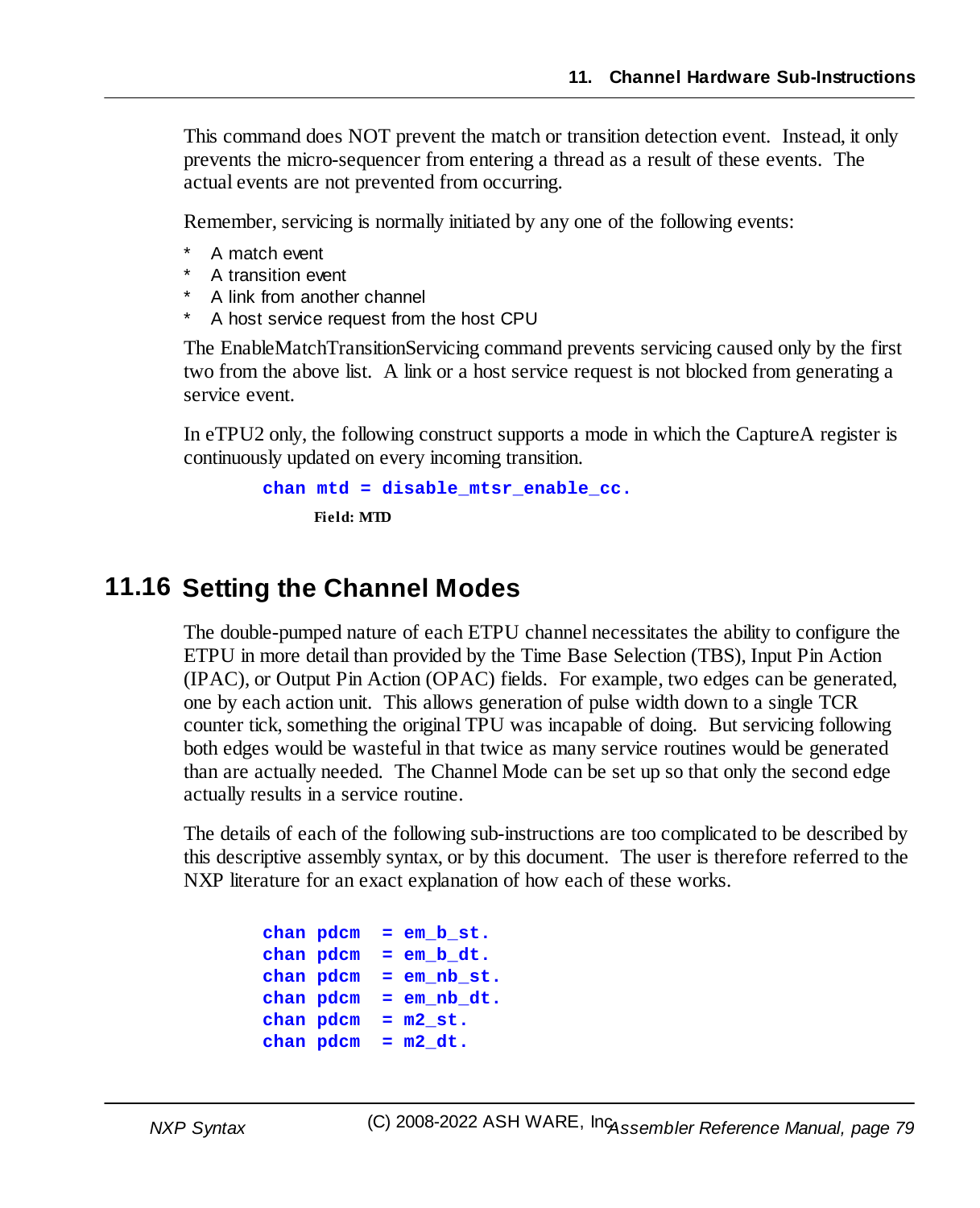```
chan pdcm = bm_st.
chan pdcm = bm_dt.
chain pdom = m2 o st.chan pdcm = m2_o_dt.
chan pdcm = udcm. // eTPU2 Only!
chan pdcm = sm_st.
chan pdcm = sm_dt.
chan pdcm = sm_st_e.
```
### **11.16.1 eTPU2's User-Defined Channel Mode**

In eTPU2 only, the underlying channel-mode settings can be individually programmed thereby providing significantly improved granularity to the operation of the channel hardware. This is done first by writing the User-Defined Channel Mode value into the ertA register, then transferring the ertA register contents into the User Define Channel Mode register (UDCM) then setting the Pre-Defined Channel Mode (PDCM) to 'UDCM' as follows.

```
// Desired UDCM value into ertA
alu ertA = 0x1234.
chan udcm = ertA.
chan pdcm = udcm.
    Field: PDCM, UDCM
```
## **11.17 Interrupts**

Each channel can interrupt the host to initiate a data transfer handler or to initiate a generic "channel" handler. Because each channel has its own interrupts, the host can have a separate handlers for each channels' interrupt service routines.

```
chan cir.
chan dtr.
```
A single global exception also is available. Unlike the channel interrupt, there is only a single global exception, which is shared by all channels. Regardless of the value of the channel register, the same global exception is generated.

#### **chan ge.**

Note that the channel interrupt and the data transfer interrupt always operation on the channel that began the thread. For example, if a thread responds to an event on channel 4, then the user channels the active channel to channel 21 (by writing a 21 to the 'chan' register) and asserts a data interrupt, the interrupt still occurs on channel 4.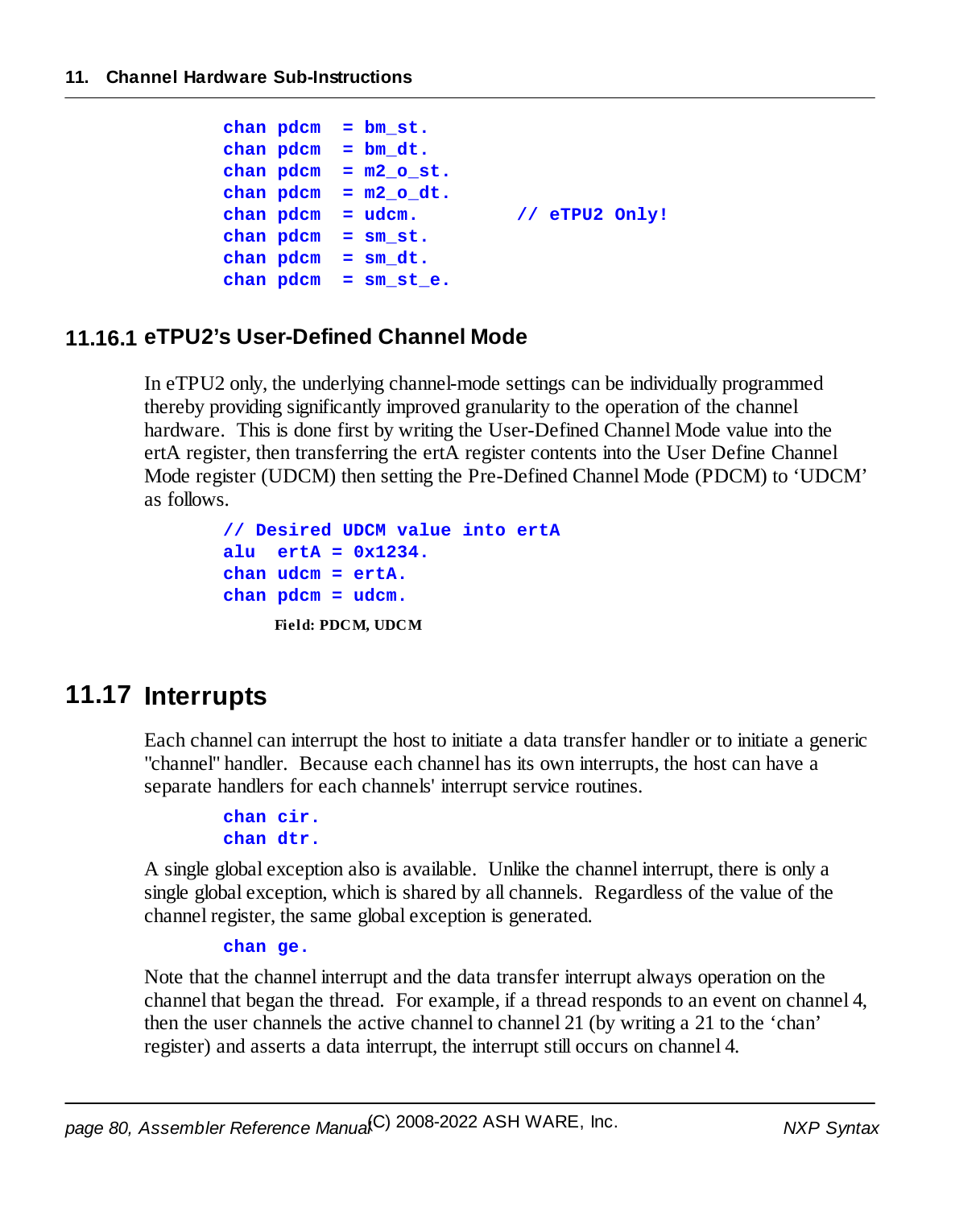**Field: CIRC**

### **11.17.1 eTPU2's Current Channel Interrupt**

In eTPU2 the current channel's interrupt can be set as follows.

**chan set CurChan cir. chan set CurChan dtr.**

Note that this overcomes a limitation in the eTPU1 in which an asserted interrupt would always occur on the originally-serviced channel, even when the 'chan' register is changed. With this new eTPU2 feature, if the channel register is changed an interrupt can be generated on the new channel, or on the old channel.

**Field: CIRC**

### **11.17.2 eTPU2's Set Both Interrupts**

In eTPU2, both channel and data-transfer interrupts can be generated on the same subinstruction as follows. Note that the inteerupts can be generated either on the originallyserviced channel or (assuming the 'chan' register has been written) on the new channel.

```
chan set CurChan BothIntr.
chan set SvcdChan BothIntr.
     Field: CIRC
```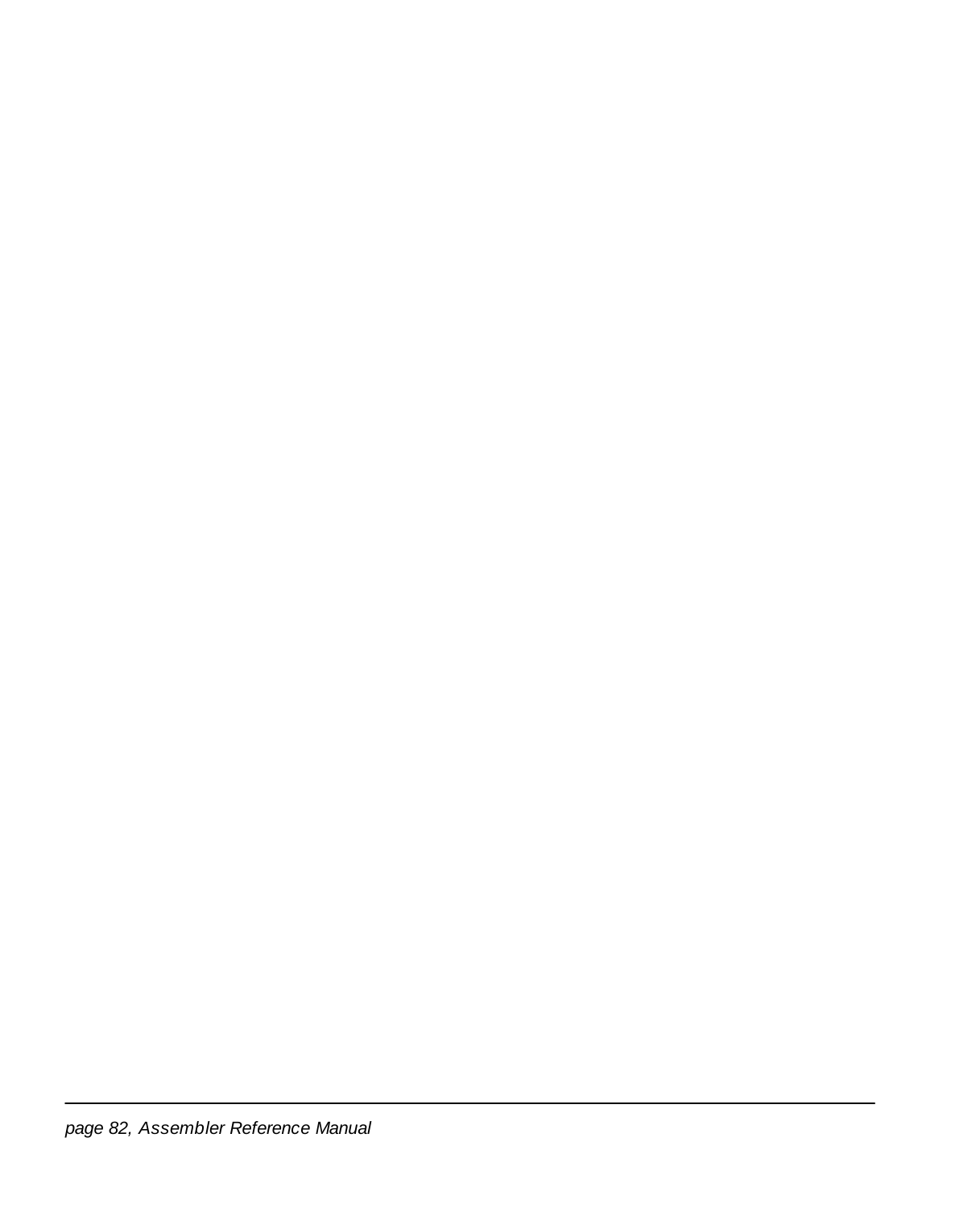# **12**

## **Sequencer Sub Instructions**

Enter topic text here.

## **12.1 Code Labels**

A particular code location can be assigned a label, as follows.

**SomeCodeLabel:**

This label can be referenced by jumps or calls, as follows.

**seq if z == 1 then goto ZIsSet. // <...> ZIsSet:**

**Sub instructions: BAF**

## **12.2 Conditional Branch**

A condition can be tested, and if the condition is met, then a jump can be taken, as follows.

```
seq if n == 1 then goto NIsSet.
// <...>
// <...>
NIsSet:
```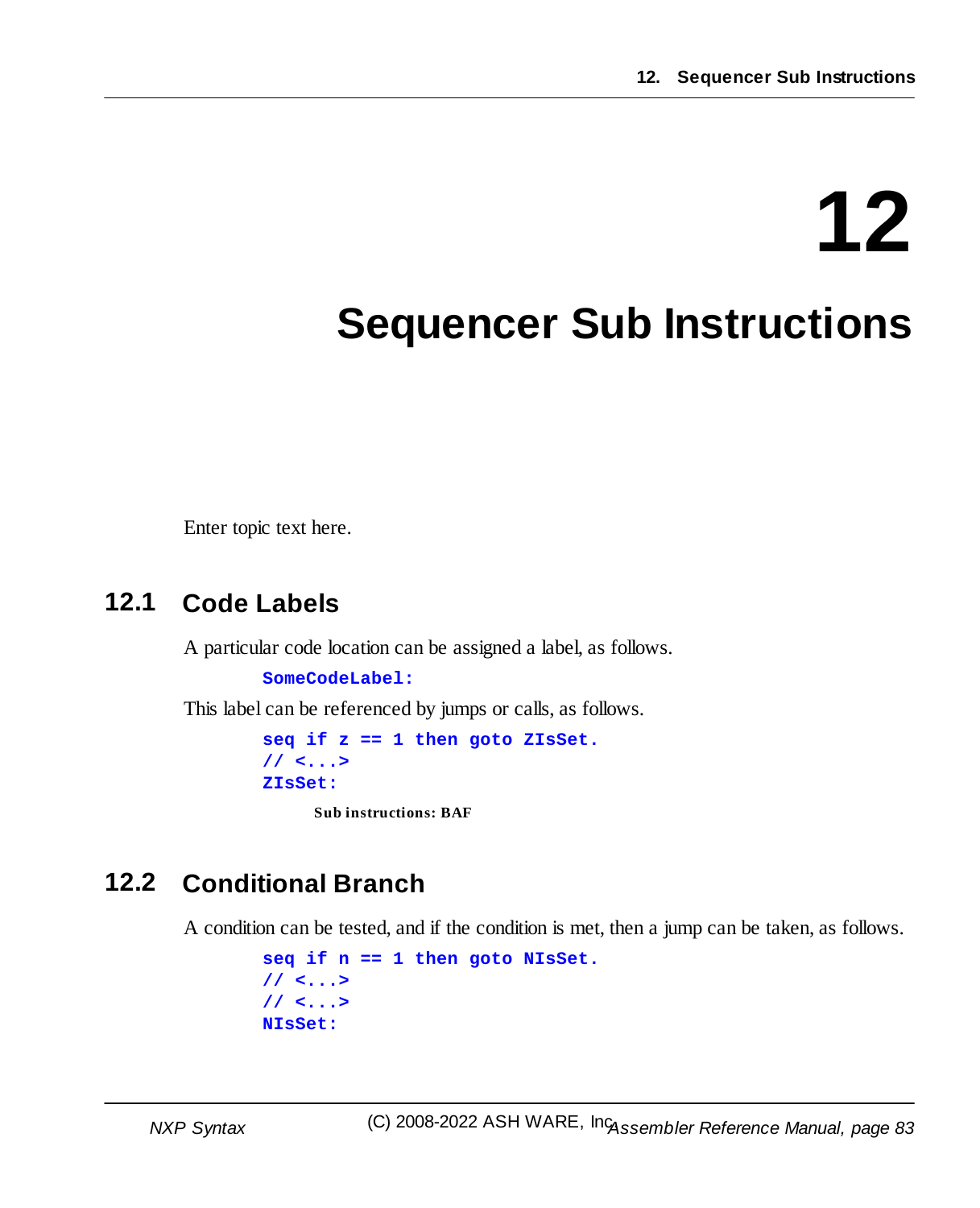The branch can also be taken if the condition is not met, as follows.

```
seq if z == 0 then goto Nope_ZAintSet.
// <...>
// <...>
Nope_ZAintSet:
     Sub instructions: BCF
```
## **12.3 Conditional Call**

A call is identical to a jump, except that the return address register is loaded with a return address.

```
seq if z == 1 then call BeamMeUpScotty.
// <...>
// <...>
BeamMeUpScotty:
// <...>
// <...>
seq return.
```
Note that there is not a formal stack in the ETPU. Use of a stack, while possible, would require a fair amount of expensive data movement. Think Pittsburg, not Hollywood.

**Sub instructions: JC, BCC, BAF, BCF**

## **12.4 Conditionals**

The alu's Overflow (v), Negative, (n), Carry (c), and Zero (z) flags can be tested.

```
seq if v == 1 then goto ZIsSet.
seq if n == 1 then goto NIsSet.
seq if C == 1 then goto CIsSet. // NOTE CASE!!!
seq if z == 1 then goto ZIsSet.
```
Due to a strange web of lies and half-truths, the 'C' flag is case sensitive. This allows the 'C' flag (uppercase) to be differentiated from the 'c' register (lowercase.)

The alu also supports a test of multiple flags, as follows.

**seq if lt then goto YupIsLessThan.**

The "less than" conditional examines both the (n) and (v) flags, as follows.

**isLessThan = (n && !v) || (!n && v);**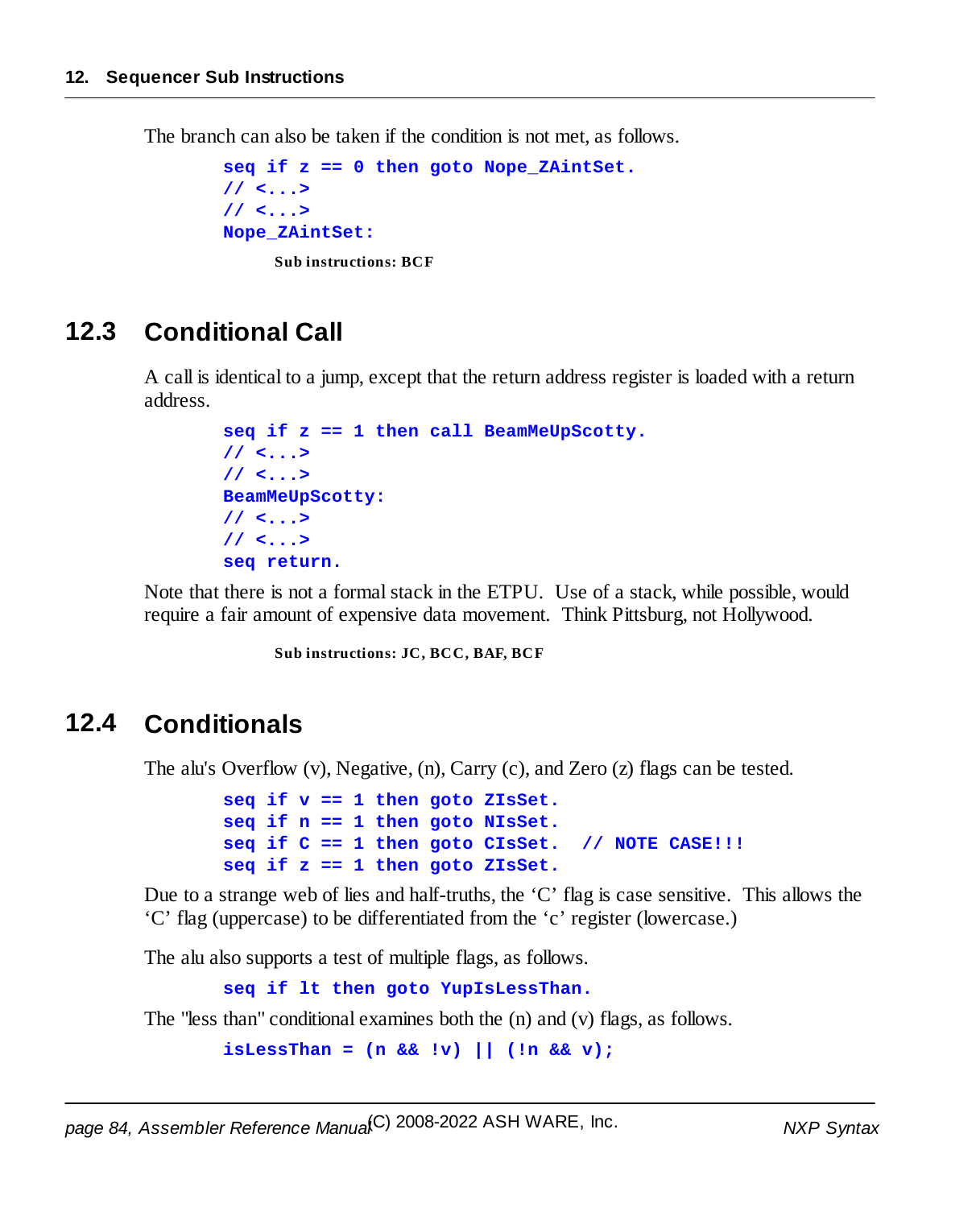A second multiple flag test is supported.

**seq if ls then goto YupItIsLowerEqual.**

This flag uses both the "c" and "z" flag, as follows.

**isLowSame = C || z;**

The MDU supports the same Overflow (mv), Negative, (mn), Carry (mc), and Zero (mz) flags as the alu, as follows.

```
seq if mv then goto MZIsSet.
seq if mn then goto MNIsSet.
seq if mc then goto MCIsSet.
seq if mz then goto MZIsSet.
```
During MDU execution of a multiple, multiple-accumulate, or divide, the MAC Busy flag is set. Upon completion of this operation the MAC busy flag is cleared. This flag can be tested as follows.

**seq if mbsy then goto MacBusyIsSet.**

The state of the transition detection latches and match recognitions latches for both action units can be tested, as follows. Note that the actual channel latches are not being tested. Rather these are the states of those latches at the time that the thread was entered.

```
seq if tdla then goto Tdl_A_IsSet.
seq if tdlb then goto Tdl_B_IsSet.
seq if mrla then goto Mrl_A_IsSet.
seq if mrlb then goto Mrl_B_IsSet.
```
Similar to the transition detection latches, the state of the link service request latch is also sampled at the beginning of the thread state. This is sampled as follows.

**seq if lsr then goto LsrIsSet.**

Each channel has both an output pin and an input pin. The current states of both of these can be tested.

```
seq if psto then goto PstoIsSet.
seq if psti then goto PstiIsSet.
```
In addition, the input pin state is sampled at the beginning of each state, and re-sampled if the channel register is written to. This sampled input pin state can also be read, as follows.

**seq if pss then goto PssIsSet.**

Each channel has two function mode bits that are written by the host CPU. These bits are sampled at the start of the thread and can be tested by the ETPU as follows.

```
seq if fm0 then goto Fm0IsSet.
seq if fm1 then goto Fm1IsSet.
```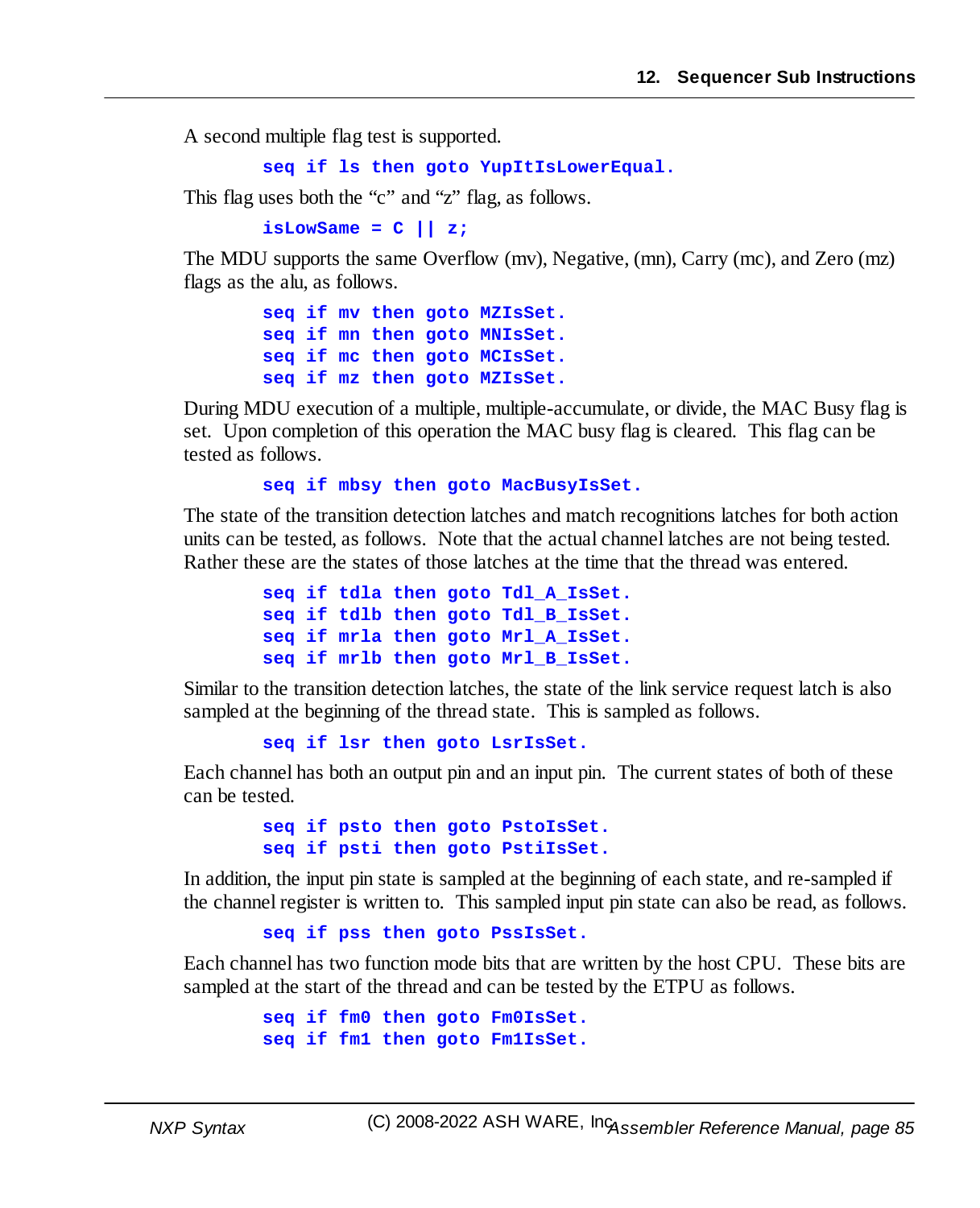Semaphores provide a mechanism for coherent data access. The semaphore lock flag can be tested as follows.

**seq if smlck then goto SemaphoreLockIsSet.**

The alu also supports a test of bits 24 through 31 of the P register, as follows.

```
seq if p_27 then goto YupBit27IsSet.
```
**Sub instructions: BCC**

### **12.4.1 eTPU2's Branch on 'Event' input pin**

In eTPU2, the input pin state is sampled at the first match or transition event that caused the thread. This 'Pin Request Sampled State' (PRSS) can also be branched on, as follows.

**seq if prss then goto PrssIsSet.**

**Sub instructions: BCC**

### **12.4.2 eTPU2's Branch on Channel Flag**

eTPU2 support branching on the channel flags as shown below.

```
if flag0 == 0 then goto Flag0IsClr, no_flush.
if flag0 == 1 then goto Flag0IsSet, no_flush.
if flag1 == 0 then goto Flag1IsClr, no_flush.
if flag1 == 1 then goto Flag1IsSet, no_flush.
```
## **12.5 Unconditional Goto and Call**

A code label can be called or jumped to as follows.

```
seq goto SomePlaceElse.
seq call SomeFunction.
```
## **12.6 Return from subroutine**

A return from subroutine uses the following syntax. Note that although this causes the program counter to be loaded by the return address register (RAR), other registers are not affected. (This is unlike a normal stack based-processor.)

**seq return.**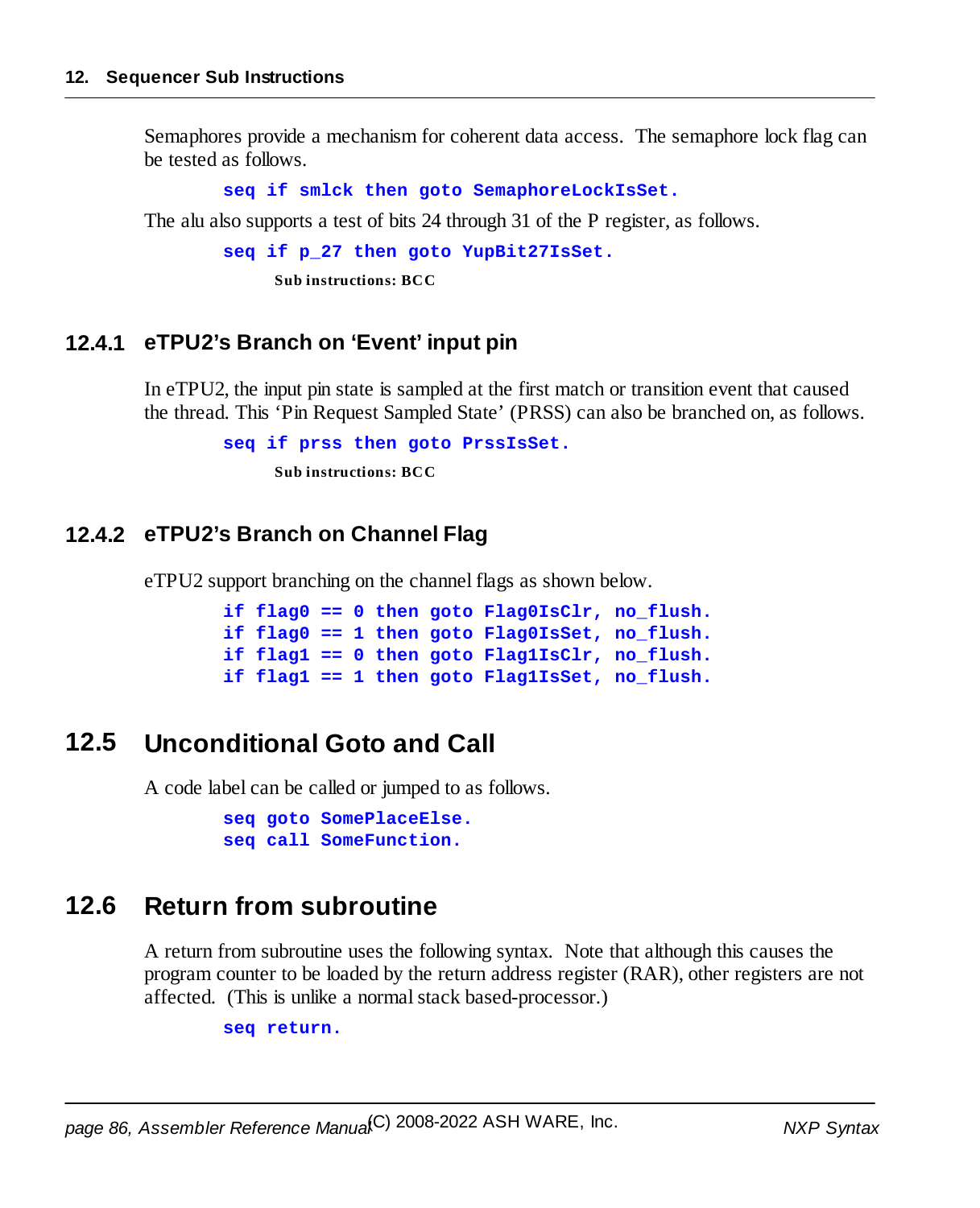**Sub instructions: RD, RTN**

## **12.7 Flush Pipeline**

The jump, call, and return instructions allsupport a flush pipeline sub-instruction. The very next instruction following the jump, call, or return instruction is executed prior to the change in program flow *unless* flush is active. If the flush is active, then a NOP is inserted. flushes are therefore wasteful and should be avoided. The default is no flush;;

The following are uses of the flush instruction:

```
seq return, flush.
seq if z == 1 then call SomeFunction, flush.
seq if z == 1 then goto SomeLocation, flush.
```
Note that in a call, the flushed sub-instruction affects the value written to the return address register. If a flush is asserted then the address of the very next instruction is written to the return address register. If flush is not asserted then the address of the instruction following the next instruction is written to the return address register.

The following is wasteful microcode. The order of operations is instruction A, B, C, D.

```
// InstructionA
    // InstructionB
    seq if z == 1 then call SomeFunction, flush.
    // InstructionD
// <...>
SomeFunction:
    // InstructionC
    seq return, flush.
```
The following executes the exact same instructions in the same order as above, but the wasteful flushes have been removed by re-ordering the instructions.

```
// InstructionA
     seq if z == 1 then call MyFunction.
     // InstructionB
     // InstructionD
     // <...>
MyFunction:
     seq return.
     // InstructionC
     Sub instructions: FLS
```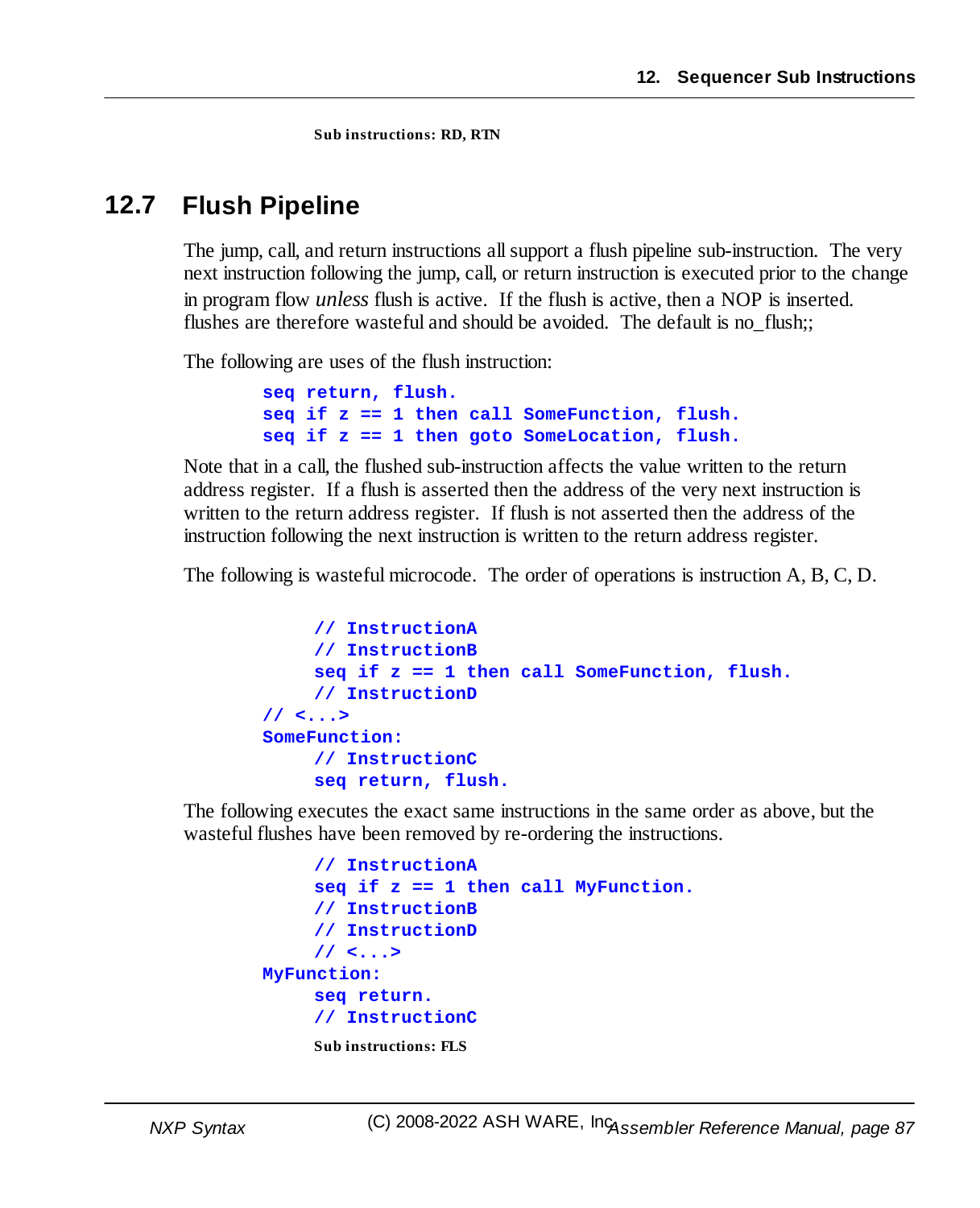## **12.8 Dispatch Jump and Dispatch Call**

Dispatch jumps and dispatch calls both cause a change of flow. Specifically, the program counter is increased by the value of the upper byte of the P register. This provides the following powerful capabilities.

- **Extension of state resolution**
- Table look-up

ASH WARE provides high-level constructs for both of these capabilities in section 15.6, Constant , and section 15.5, Jump Table.

Extension of state resolution can be used to effectively extend the entry table. A table of jump-to-addresses can generated. The upper byte of the P register, which is automatically loaded at the start of the thread, can be used to contain additional state information. Since each thread table has 32 addresses, and since the upper byte of the P-register contains an offset to a table of up to 256 start addresses using this capability, the theoretical number of unique states is 32\*256 or 8092 unique states!

Table look-up is useful for generating a non-linear function or for providing linearity to a non-linear relationship. For example, the relationship between temperature and voltage of a thermocouple is non-linear. A linear approximation of this relationship results in an error, when calculation temperature based on voltage. This error is reduced by looking the temperature up in a table rather than using a linear approximation. The dispatch call and dispatch jump can provide this capability.

Dispatch operations dispatch increment the program counter by the value of the upper byte of the P register, as follows.

```
ProgramCounter += p_31_24 + flush ? 0 : 4;;
```
Similar to normal jumps and calls, the return address register is loaded with the return address on a call, but is not affected by a jump. The wasteful flush option is also available, and this affects the return address for a call, per the previous equation. The dispatch jump and dispatch callsyntax is as follows.

```
seq dispatch_call, flush.
seq dispatch_goto, flush.
```
Although the default is no flush, it is possible to explicitly specify that the next instruction is not flushed using the following syntax.

> **seq dispatch\_goto, no\_flush. Sub instructions: RD**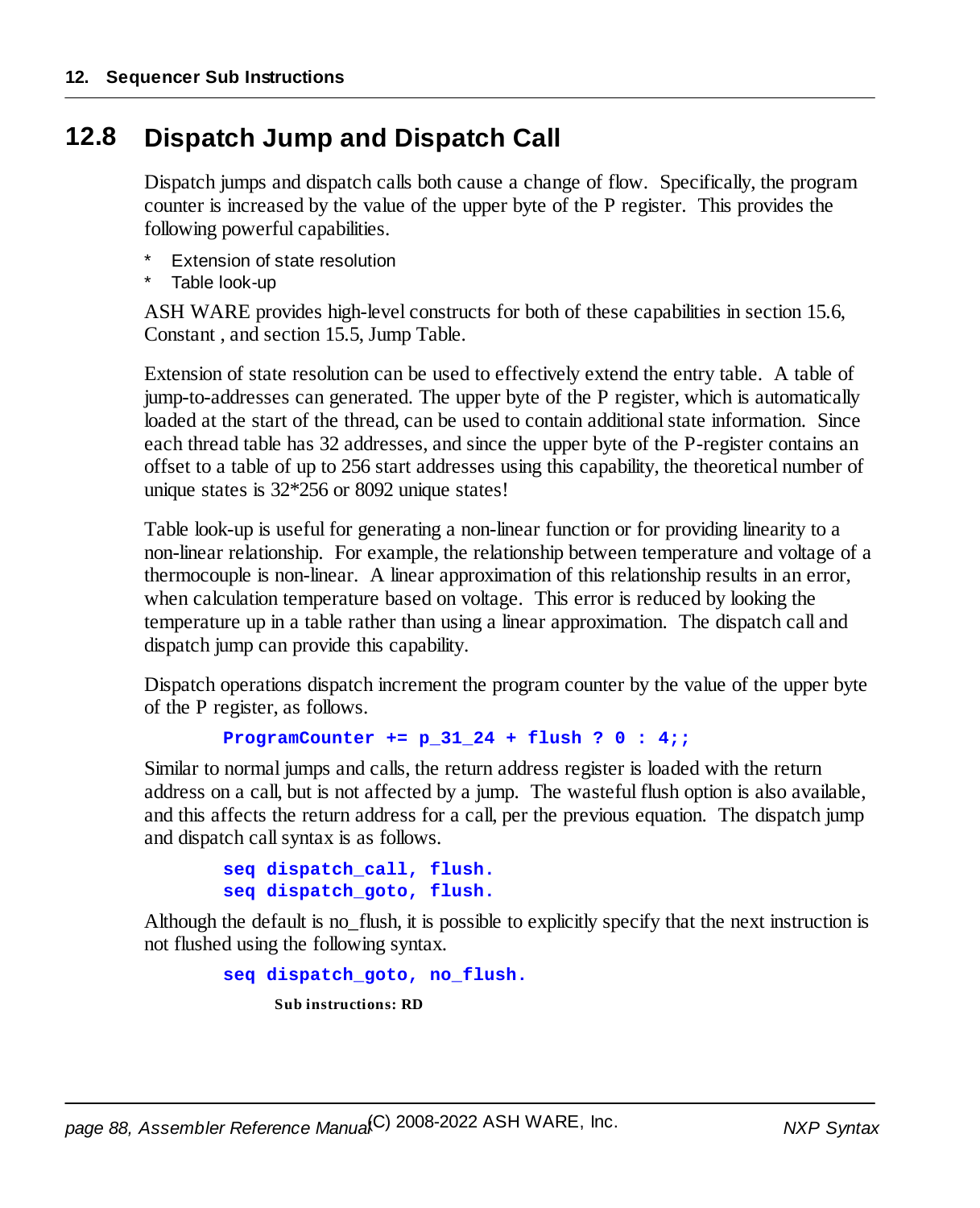## **12.9 Ending the Current Thread - END**

A thread is terminated with an end sub-instruction. Following the end sub-instruction the micro-sequencer ceases to execute microcode until a new thread becomes active.

#### **seq end.**

Note that a flush sub-instruction has no affect when used in conjunction with an end subinstruction.

**Sub instructions: END**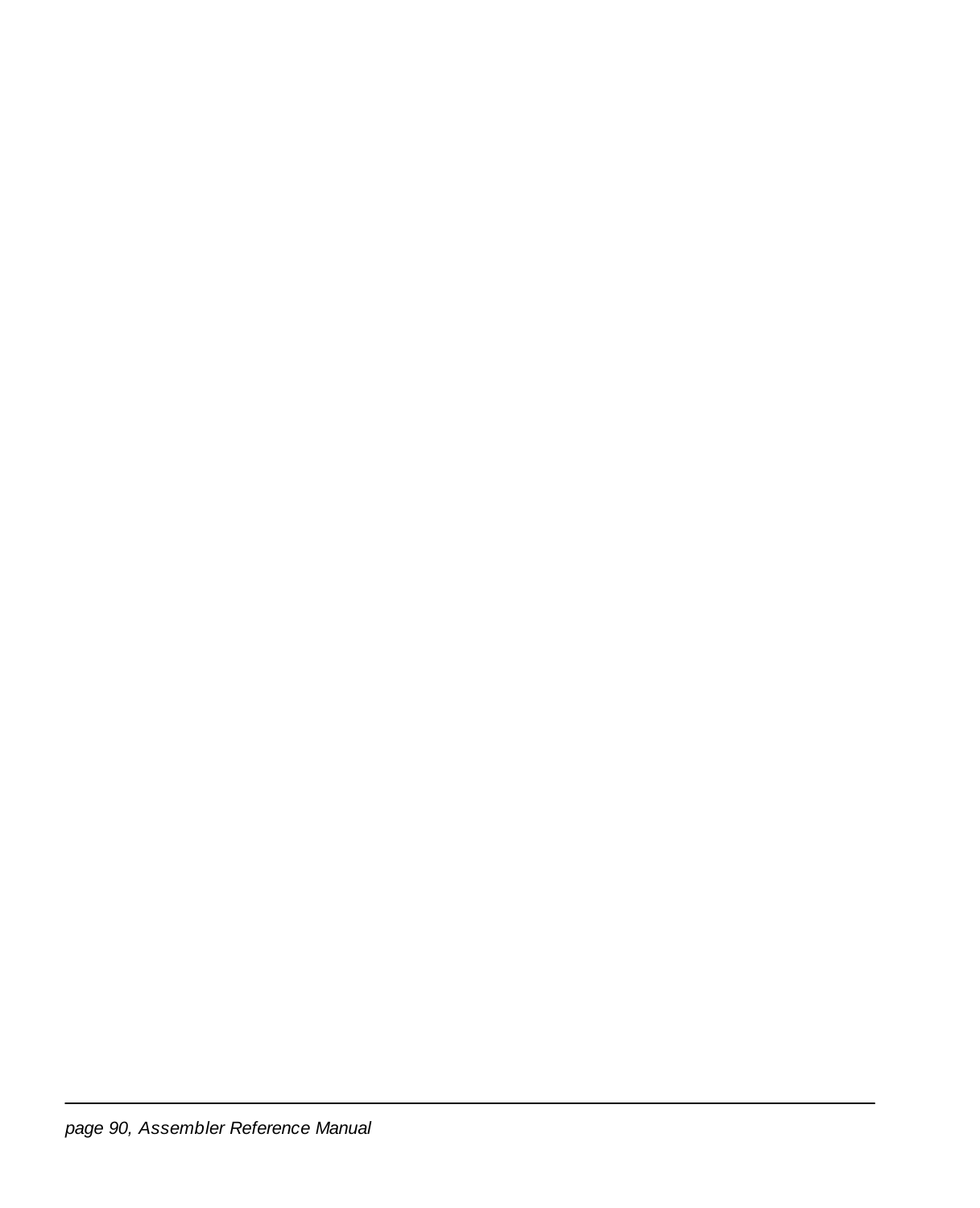# **13**

## **Linking to other channels**

Links are similar to host service requests but whereas host service requests are a request from the host CPU for some action to occur on the eTPU, in a link, the request for action is generated in the eTPU itself. The eTPU supports a rich set of linking capabilities, including links from one channel to another channel within that same engine, links to a specific channel in a specific engine, and cross engine links where a link in the "other" engine is requested. The syntax for these are as follows.

A link is generated by writing a value to the link register, as follows.

**#define LINK\_TO\_CHAN 5 alu link = LINK\_TO\_CHAN.**

Bits 5:0 specify the channel that is to be linked destination channel. Note that the destination of the link may be the same channel that generated the link which is known as a "link to self" and is a common and effective way of breaking a long thread into two shorter threads.

Bits 7:6 specify that engine being linked to where a zero is the same engine a one is engine 1, a 2 is engine 2, and a 3 is a cross engine link.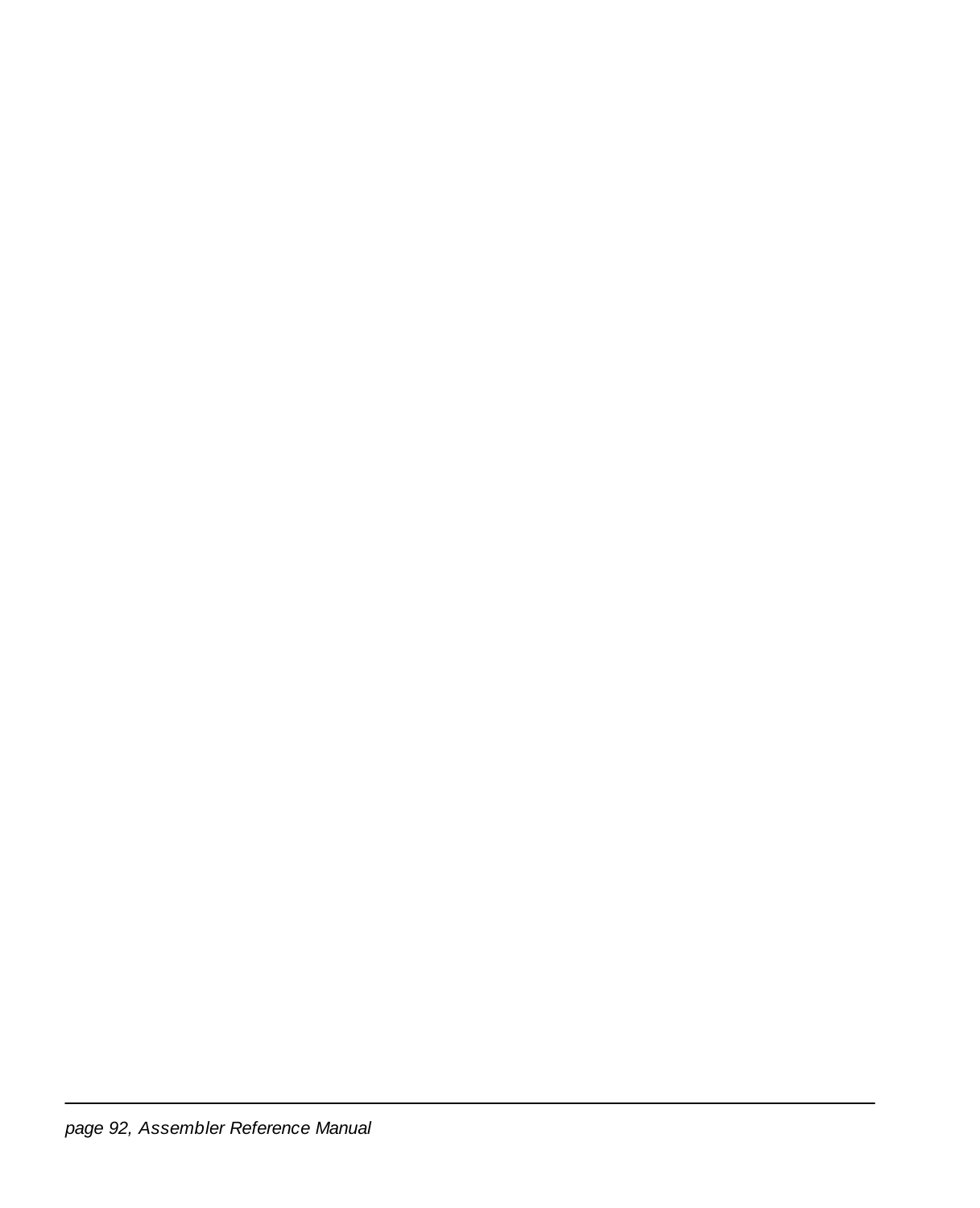# **14**

## **Structured Programming**

A class structure serves as a container for channel variables and callable member functions (that can also access the channel variables as follows.

```
_eTPU_class MyChannelClass
{
    int24 X;
    int24 Y;
    int24 Result;
    MemberFunction MyMemberFunc;
};
```
## **14.1 Data Types**

The following data types are supported.

|       | $int24$ // 24-bit native eTPU data type |
|-------|-----------------------------------------|
| int32 | // 32-bit data type                     |
| int8  | // 8-bit data type                      |

## **14.2 Data Scopes**

Data scope can be global, channel, or engine.

Symbol names are limited to 256 characters.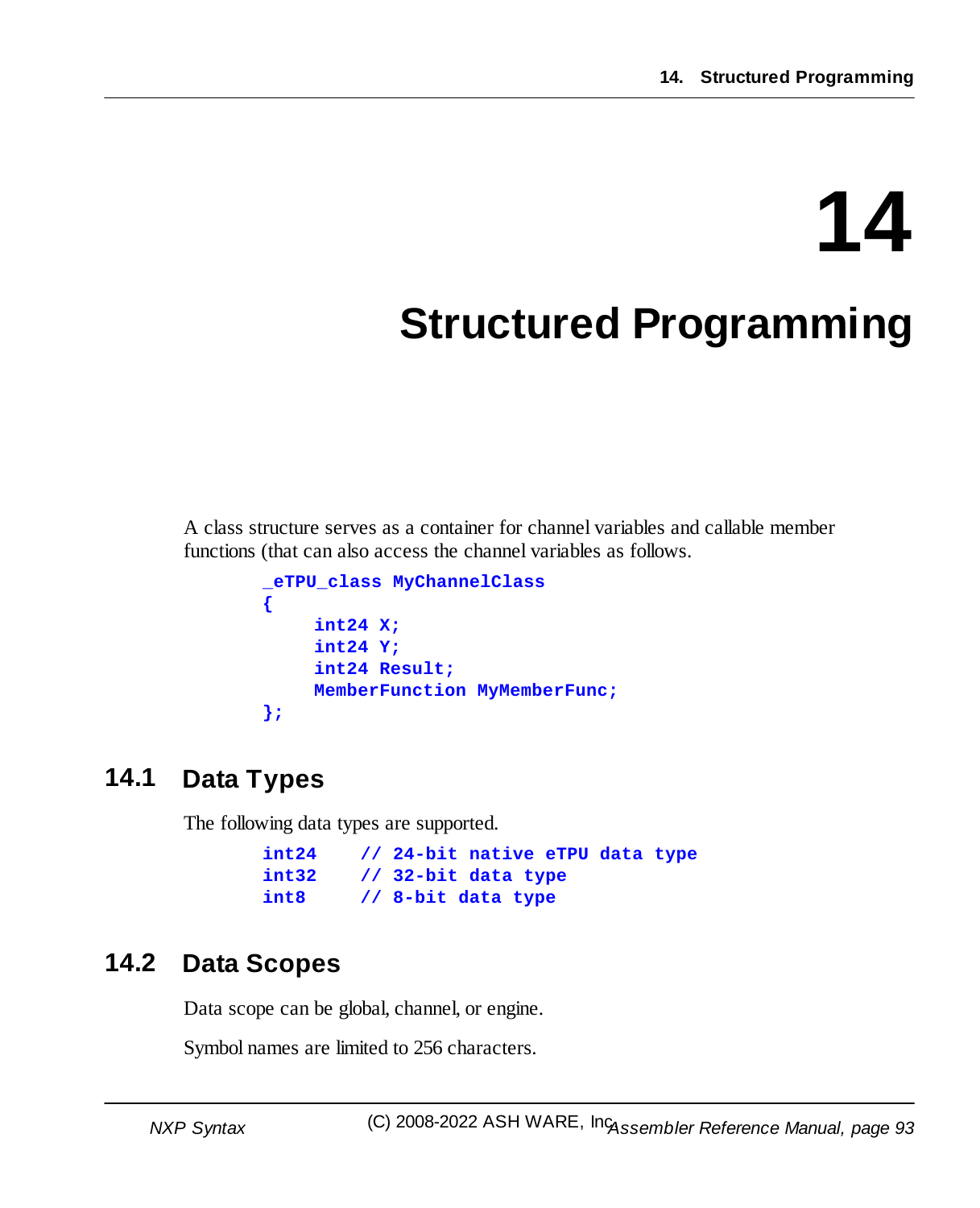### **14.2.1 Global Variables**

The following is an example of declaration and access of global variables.

```
int24 MyGlobalInt24;
int8 MyGlobalInt8;
int32 MyGlobalInt32;
ram diob <- MyGlobalInt24.
ram p31_24 <- MyGlobalInt8.
ram p_31_0 <- MyGlobalInt32.
```
### **14.2.2 Channel Variables**

A class structure serves as a container for variables whose scope is a structure. Code that accesses these channel variables must be located within a 'using' region as follows.

```
_eTPU_class MyChanVarClass
{
     int8 MyChanVar8;
     int24 MyChanVar24;
    int32 MyChanVar32;
};
using MyChanVarClass
{
ThisThread:
    alu diob = 0xBAD.
    ram diob -> MyChanVar24;
    seq end.
}
```
### **14.2.3 Engine Variables**

Engine variables only exist in eTPU2 and later eTPUs. The –target=etpu2 command line argument is required in order for engine variables to be allowed.

Engine variables are declared similarly to global variables. The leading keyword 'engine' is used to signify that the variable is placed engine-relative instead of globally. The following illustrates declaration of 8, 24, and 32-bit engine variables.

```
engine int32 MyEngine32;
engine int24 MyEngine24;
engine int8 MyEngine8;
```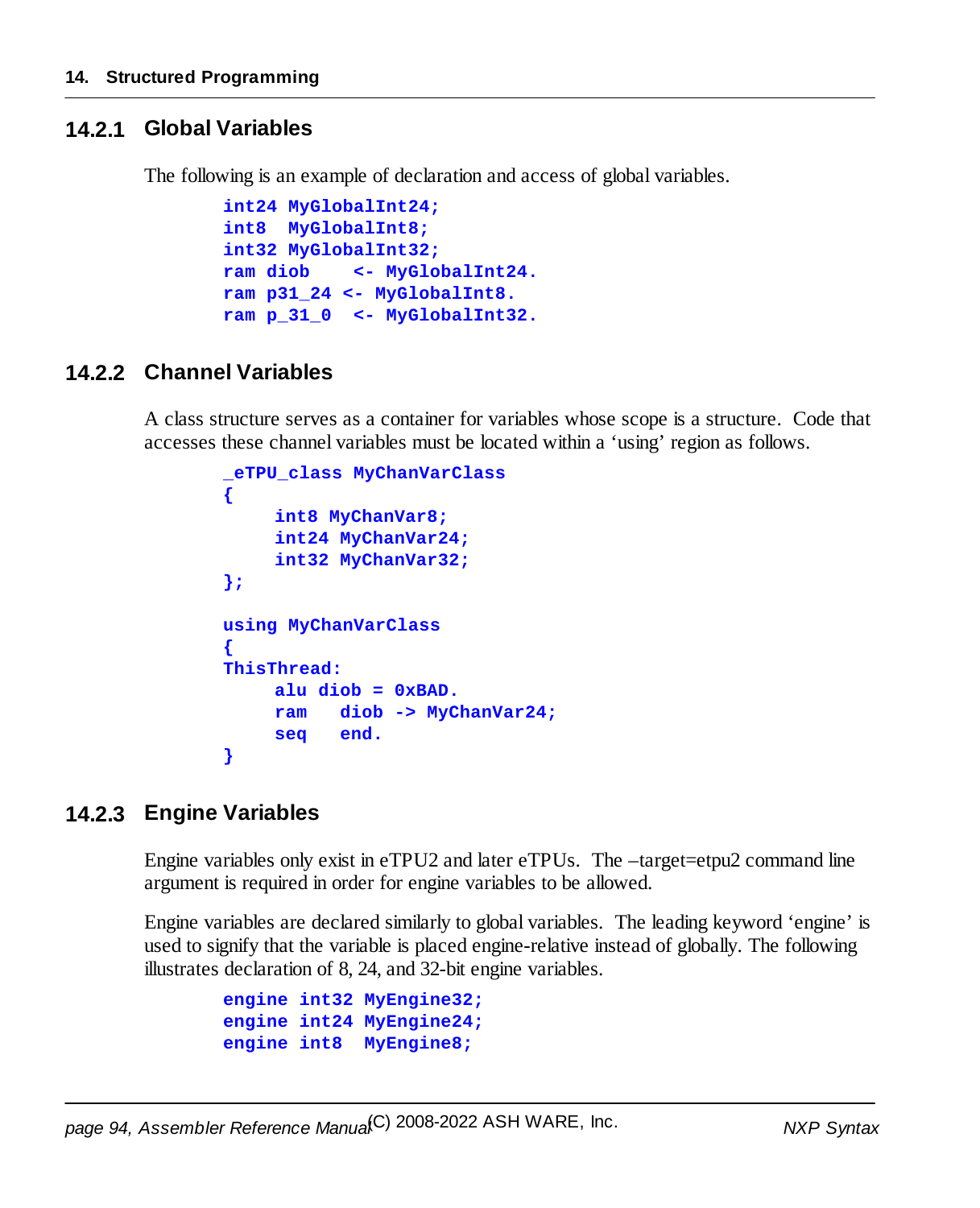These variables can be read and written similarly to other global variables, with one exception. Namely, engine variables can be directly set to zero, whereas global variables can only be loaded with the contents of the 'p' or 'diob' register.

```
ram p31_0 -> MyEngine32. // 32-bit write
ram p23_0 <- MyEngine24. // 24-bit read
ram diob <- MyEngine24. // 24-bit read (diob)
ram p31_24 -> MyEngine8. // 8-bit write
ram #0 -> MyEngine24. // Clr an engine variable
```
## **14.3 Referencing an Address**

It is possible to reference the address of a global variable, channel variable, engine variable or a code label as follows.

```
MyRefCodeLabel:
    alu diob = MyEngine24.
    alu sr = MyGlobal8.
    alu a = MyChanVar32.
    alu diob = MyRefCodeLabel.
```
See the next section of a discussion on why code label addresses load the word address and not the byte address.

### **14.3.1 Referencing Code Address Note**

When referencing a code address the WORD address is taken not the byte address. This is because the Return Address register (RAR) operates on the WORD address and not the byte address. By taking the byte address, the address can immediately be used (as a pseudo indirect call) using the 'seq return' sub instruction, as seen in the following example.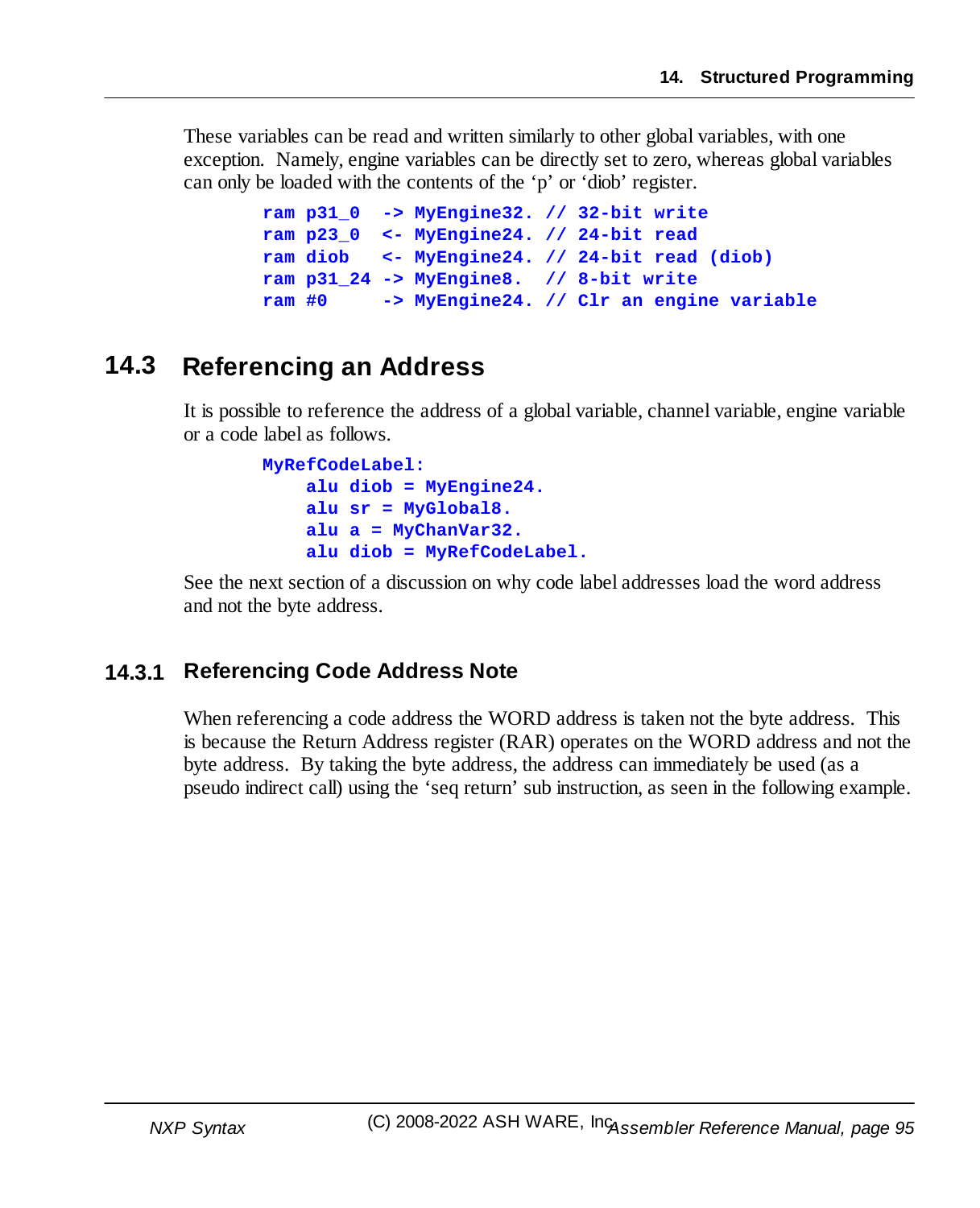```
MuCodeLabel:
     alu p = TAKE CODE LABEL VAL.
    ram p -> Result_24_0.
0968: 0xBFFFFB83
                   ram *((channel int24 *) 0xD) = p 23 0;; FormatB2 [4]
    seq end.
096C: 0x0FFFFFFF
                         end;;
                                        FormatB3 [4]
                   seq
TakeAddrCodeLabelTest:
    // Put the code-label's address
    // into Return Address Register (RAR)
    // Note that the address loaded is the WORD address
    // Which is the byte address divided by 4
     alu rar = MuCodeLabel.
0970: 0x016F64B1
                          ReturnAddr = ((u24) 0)+0x259;; FormatA2 [4]
                   alu
    seq return, flush.
0974: 0xFFDFCEF9 seq return, flush;; FormatD3 [4]
```
In the example shown above the referenced code address of MyCodeLabel is 0x964. But a 0x259 is loaded into the ReturnAddr register. Why? Because 0x964/4=0x259. The byte address is divided by four to generate the word address.

## **14.4 Class Member Functions**

Class member functions are functions that are both callable and can access the channel variables. If optimization or analyses is enabled in the linker, class member functions must be surrounded by the special #pragma mimic c func start and #pragma mimic c func end.

```
_eTPU_class MyChanMemClass
{
     int24 X;
    int24 Y;
    int24 Result;
    MemberFunction MyMemberFunc;
};
using MyChanMemClass
{
MyThread:
     seq call MyMemberFunc, flush.
     seq end.
#pragma mimic_c_func_start
MyMemberFunc:
```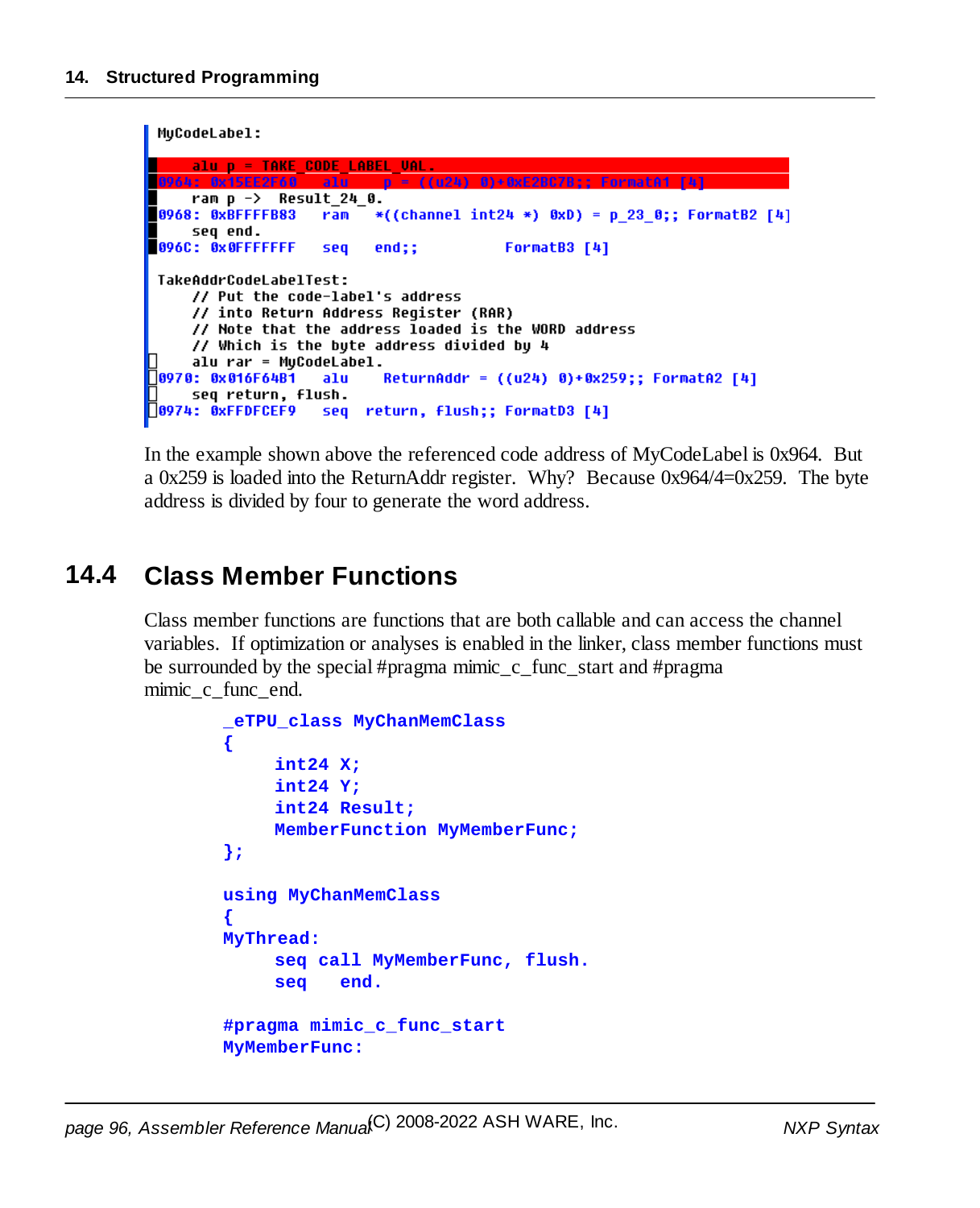```
alu diob = 0xBAD.
    ram diob -> Result;
    seq return, flush.
#pragma mimic_c_func_end
}
```
Note that if optimization or analyses is enabled in the linker then there are a number of limitations to any called function (including class member functions.) These limitations are listed below

- The only allowed program-flow exit is via a 'return', 'end', or another call
- The only allowed program-flow entry point is the very first opcode
- The function must have at least one opcode
- The function may ONLY be accessed via a call (never a goto)
- Indirect calls via writing the return address register are NOT allowed
- The return address register may only be written in save/restore operations within the prologue/epilogue. Additionally, these save/restore operations must be marked using #pragma start/end save/restore rar\_chunk regions

## **14.5 Jump Table**

The Jump Table construct supports index-based jumping to a label within an array of code labels.

The Jump Table contains an array of code labels. where an offset into the array is loaded into the p31\_24 and a dispatch jump sub-instruction is executed such that the location corresponding the label at that offset is executed. . The  $\langle N'$ th $\rangle$  code label in the array is executed when array of code labels serve as an array of  $\langle n \rangle$  jump destinations where the  $\langle N'$ th destination is determined by the value in the p31\_24 register. So if the p31\_24 register contains (say) a 7, then the 7'th destination is execution.

The Jump Table can effectively extend the thread table by allowing the start address to be determined by additional state information stored in the  $p31_224$  register. The table consists of an array of labels, as follows.

```
seq dispatch_goto, flush.
JumpTable g_myJumpTable[] = {
    Label1StartAddr, Label2StartAddr, Label3StartAddr,
}.
Label1StartAddr:
// <...>
Label2StartAddr:
// <...>
```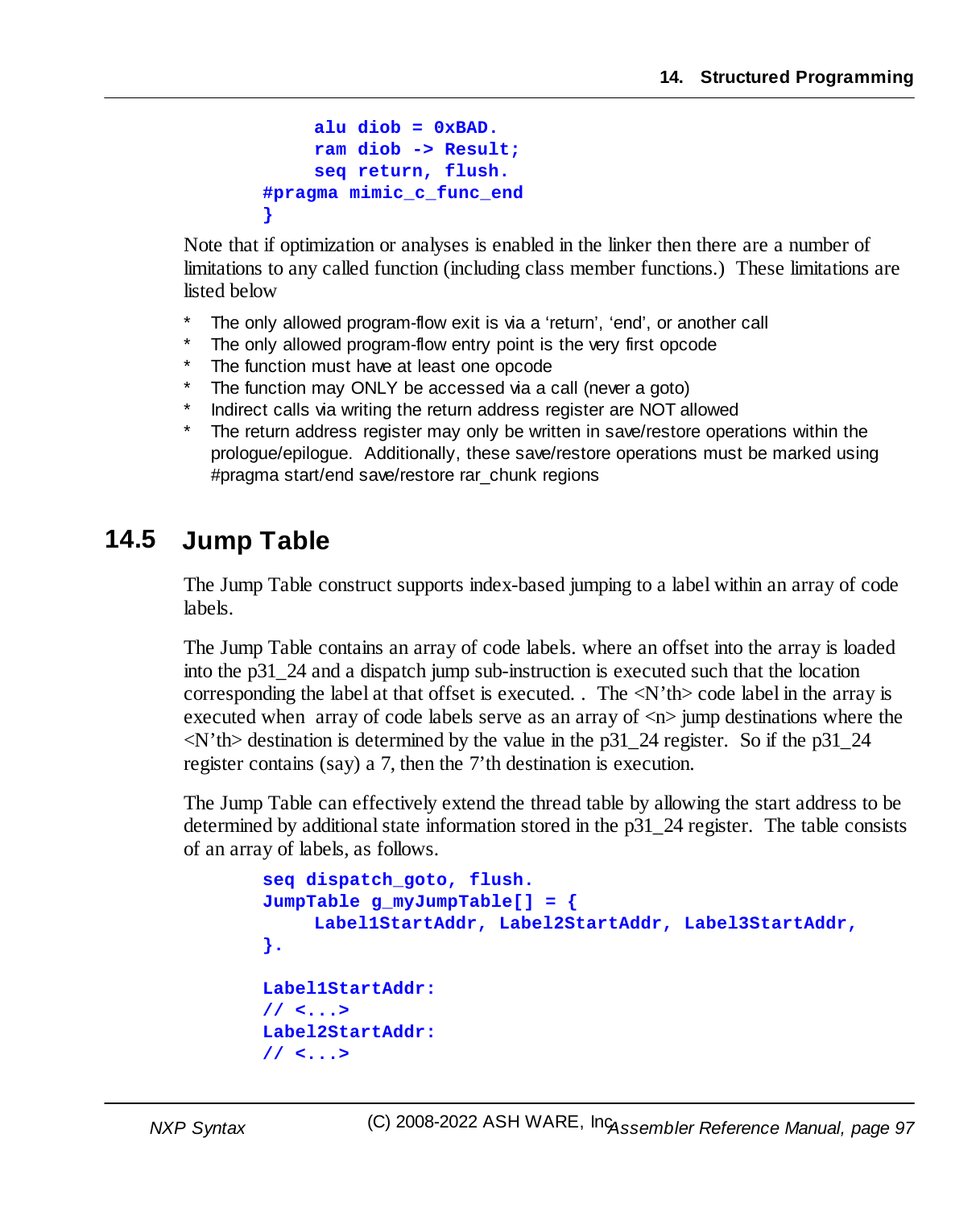#### **Label3StartAddr:**

**// <...>**

Unlike the ConstantTable construct, this ThreadState construct does not include the dispatch call. The user is responsible for performing the dispatch-call as is seen in the following code snippet

```
\blacksquareram p31_24 <- jump_index2.
0800: 0xCFEFF100 ram
                         p 31 24 = *((qlobal int8 *) 0x0);; FormatD1 [4]
seq dispatch goto, flush.
9804: 0xFFDFDEF9seq goto ProgramCounter + p 31 24, flush;; FormatD3 [4]
 JumpTable q myJumpTable[] = {
    Label1StartAddr, Label2StartAddr, Label3StartAddr,
0808: 0xF7D040A7 seq goto 0x814, flush;; FormatE1 [4]
080C: 0xF7D04107
                   seq goto 0x820, flush;; FormatE1 [4]
0810: 0xF7D04167
                   seq goto 0x82C, flush;; FormatE1 [4]
∣ };;
```
In the above table, the dispatch goto generates the opcode at address 0x804. The table itself generates a series of unconditional calls seen at addresses 0x808 through 0x810.

Similar to the ThreadState construct, no bounds checking is performed on the jump index, p31\_24. For instance, the above table consists of only four entries, so the valid range of P31\_24 is 0..3. If p31\_24 contains a value of 4 or above, then the dispatch jump exceed the bounds of the table, which would presumably be an error.

### **14.5.1 Jump Table Auto-Defines**

The auto-defines header file generated by the ETEC linker generates the index to be used to jump to these code-labels. Note that if optimization is enabled and the code label is close enough to the dispatch opcode, the generated index for that jump will cause a jump directly to the code label, thereby skipping the extra jump operation from within the table.

```
// Jump Table Index for jumping to the label
// alu p31_24 = _JUMP_TABLE_g_myJumpTable_Label1StartAddr_.
#define _JUMP_TABLE_g_myJumpTable_Label1StartAddr_ 0x00
#define _JUMP_TABLE_g_myJumpTable_Label2StartAddr_ 0x01
#define _JUMP_TABLE_g_myJumpTable_Label3StartAddr_ 0x02
    Sub instructions: RD
```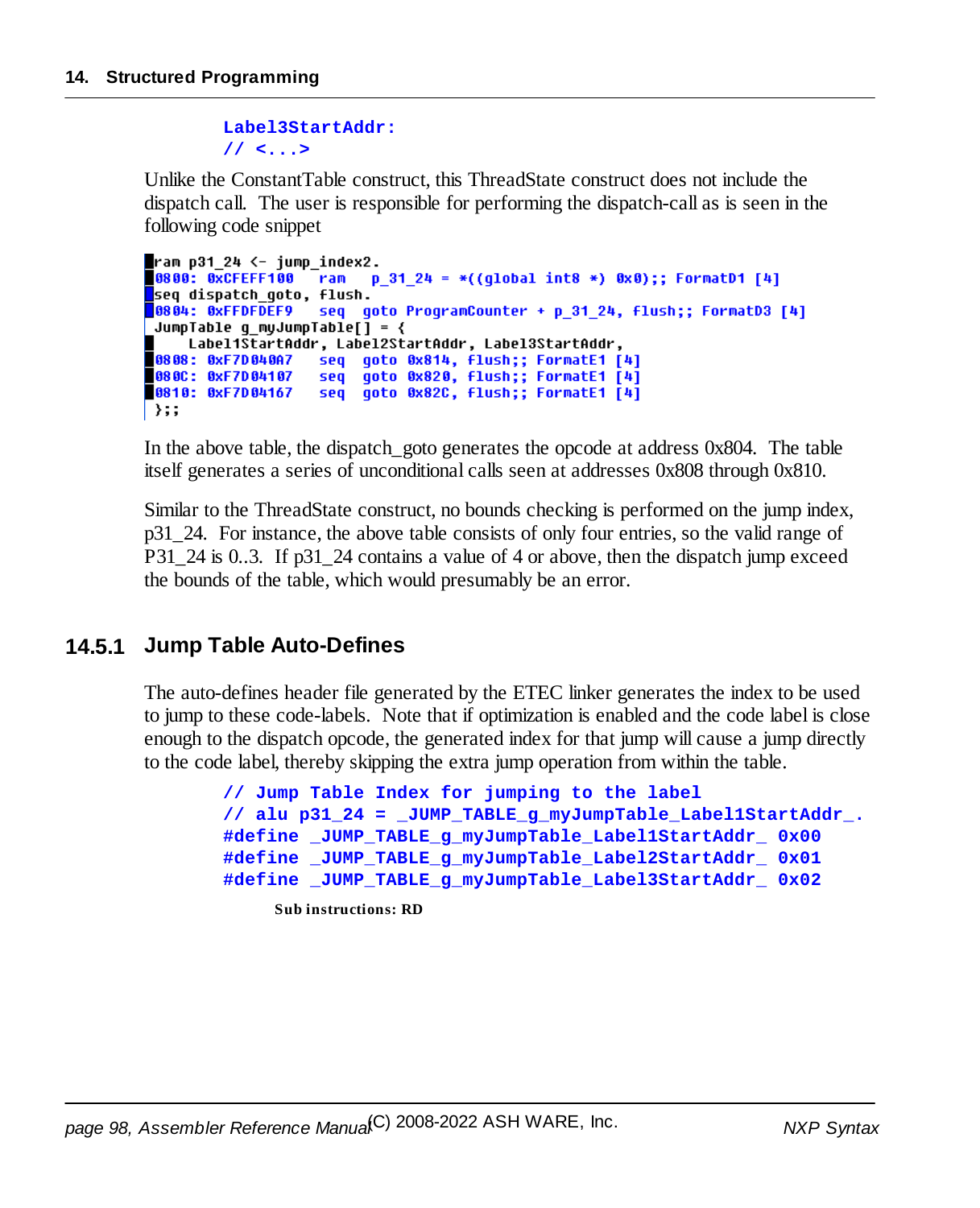## **14.6 Constant Lookup Table**

The constant look-up high level construct provides the ability to place a table of constants into code memory. A special construct allows reading the constant value from code memory.look-up a constant. The following is the equation for the constant that is returned.

```
result = MyTableLookup[p_31_24];;
```
Of special interest is the ability to do run-time calibration by modifying at startup the constants in the Constant Lookup array.

### **14.6.1 The Constant Lookup Table Definition**

The constant table looks very much like an initialized C array, as follows.

```
ConstantLookup <Register> <TableName> [<Size>] =
{
    <Val0>, <Val1> ..., <ValN>
};;
```
ConstantLookup is a keyword. Register is the p, diob, sr, or a register. TableName is the name that the user assigns to the table. Size indicates the number of elements in the array and must match the number of initialized values. The size must be between two and 256, inclusive. The "initialized values" list is a comma-separated, and the constants are 24-bits. An example table with eight initializes that returns the looked-up value in the diob register is found below.

```
ConstantLookup sr MyTableLookup[8] =
{
    0x000220, 0x100102, 0x200226, 0x330032,
    0x400040, 0x500557, 0x606660, 0x700070,
};;
```
The above example is a table that returns the looked-up value in the diob register. The name assigned to the table is "g\_diobLookup." The table contains eight members where the first element in the array is 0x000112 and the eighth is 0xAAADFB.

The table may be accessed from multiple locations including from other files. In this case the table can be declared, but not defined using the extern keyword as follows.

**extern ConstantLookup <register> <tableName> [<size>];**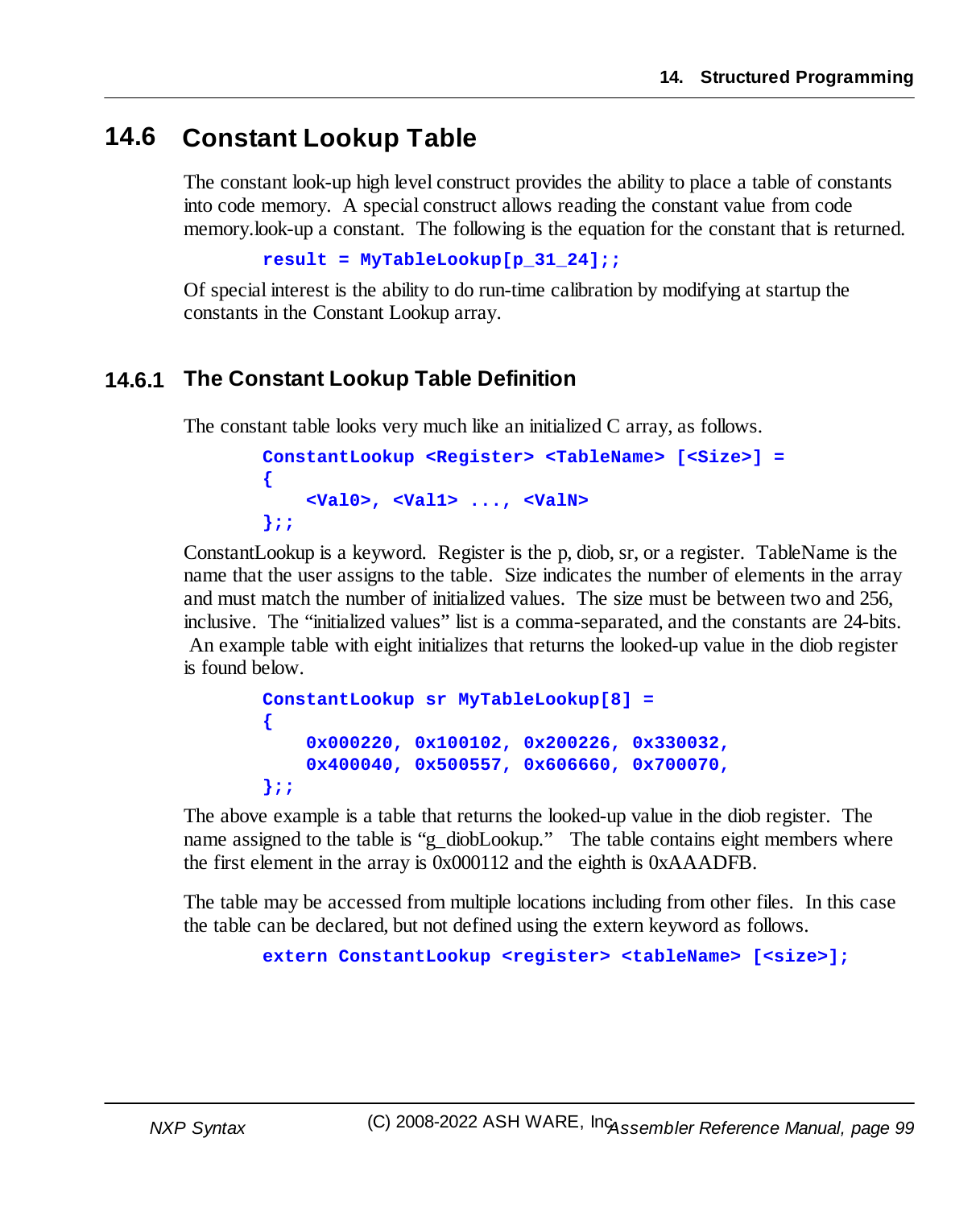### **14.6.2 The Constant Lookup Table Declaration**

A constant lookup table can be called from many locations. Prior to being called, the constant lookup must be declared, as follows.

```
extern ConstantLookup diob g_myTableLookup [256];
```
### **14.6.3 The Constant Lookup Table Call**

In order to retrieve the value out of the array, a call must occur. The table call has the following format.

```
seq <condition> <register> = :: <TableName>[p_31_24],
<MaybeFlush>.
```
The condition is the program flow conditional that controls whether or not a value is actually retrieved from the table. The register parameter describes which register the returned value will be placed and must match the table definition. TableName must match the table name assigned to the table in the table definition.

```
ram p31_24 <- TableIndex.
seq sr = :: MyTableLookup[p_31_24], flush.
alu p = sr.
ram p -> Result.
```
The above example puts the third element from the g\_myTableLookup table into the diob register.

### **14.6.4 Conditional Execution**

Because the table call consists of two sub-instructions, a call and a dispatch, the call can be made conditional. All the *"Sequencer Sub-Instructions"* are available. In the following example the diob register will be loaded with a value, but only if the sr register is non-zero.

```
// Test the diob register value
alu nil = diob, ccs.
// TableIndex is an 8-bit DATA RAM variable
ram p31_24 <- TableIndex.
seq if z then sr = :: MyTableLookup[p_31_24], flush.
```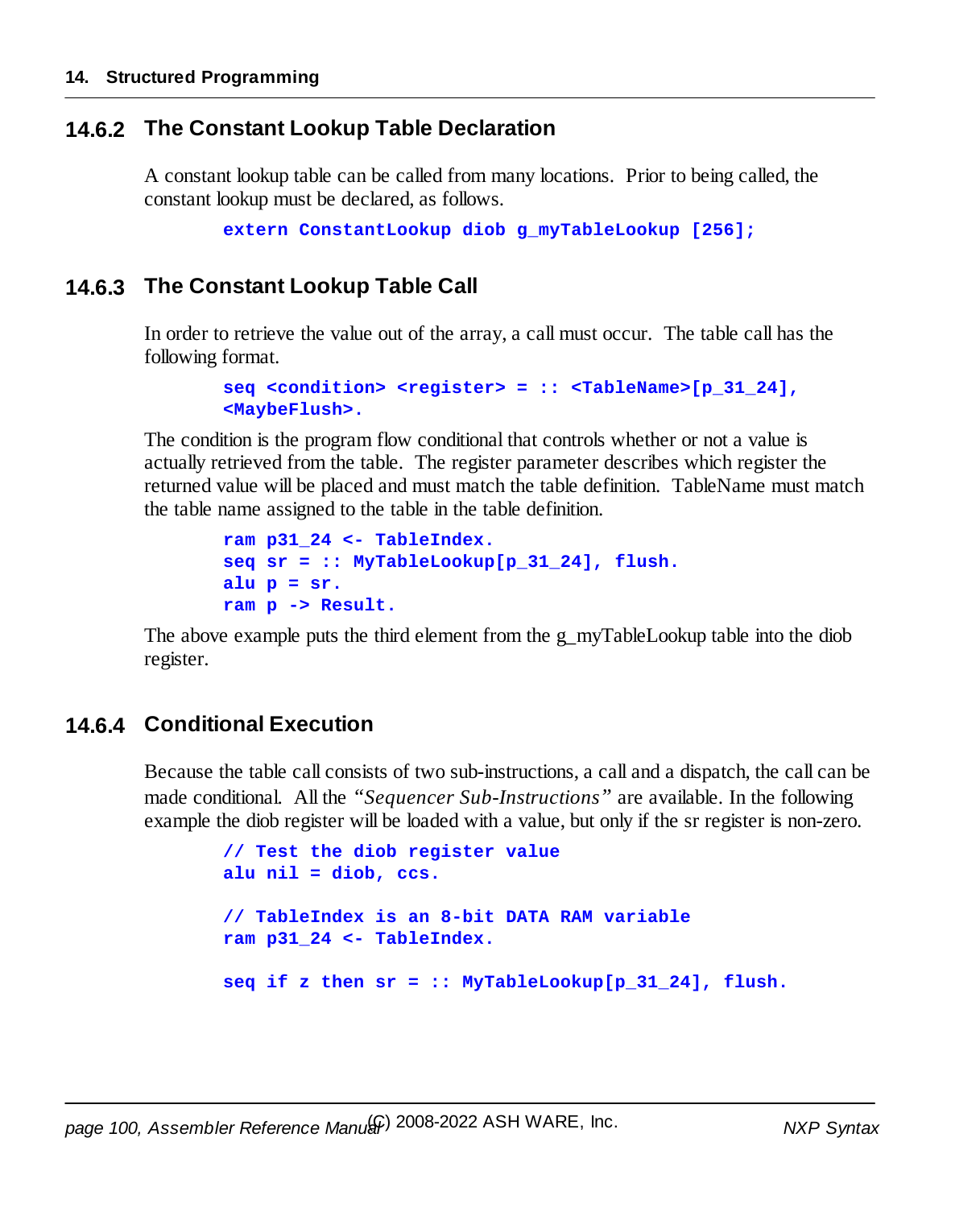### **14.6.5 No-Flush**

The table-lookup consists of two instructions, first a call then a dispatch. Therefore it is possible to place an instruction after the call that gets executed prior to the dispatch as long as the NoFlush is selected. Additionally, since the dispatch instruction follows the call, it is possible to use the non-flushed instruction to load the index into the p31\_24 register as follows.

> **seq sr = :: MyTableLookup[p\_31\_24], no\_flush. // TableIndex is an 8-bit DATA RAM variable ram p31\_24 <- TableIndex.**

### **14.6.6 Constant Table Initialization**

There are three initialization options as listed below.

- Simple Initialization
- \* Via an "include <File>" Initialization
- **Run-time Initialization**

Simple initialization has been seen in the previous examples. The next two sections describe run-time and 'include file' initialization.

### **14.6.7 Include File Initialization**

The values that go into the array contained in a separate file that gets included. This is particularly useful if (say) the values are automatically generated by some other tool.

```
ConstantLookup p g_pLookup[4] =
{
    #include "MyInitializedValues.dat"
};;
```
### **14.6.8 Run-Time Initialization (Calibration)**

The last and most interesting initialization method is run-time. For this to occur, the array must still contain dummy values, as follows.

```
ConstantLookup diob g_RunTimeLookup[4] =
{
    0,0,0,0,
};;
```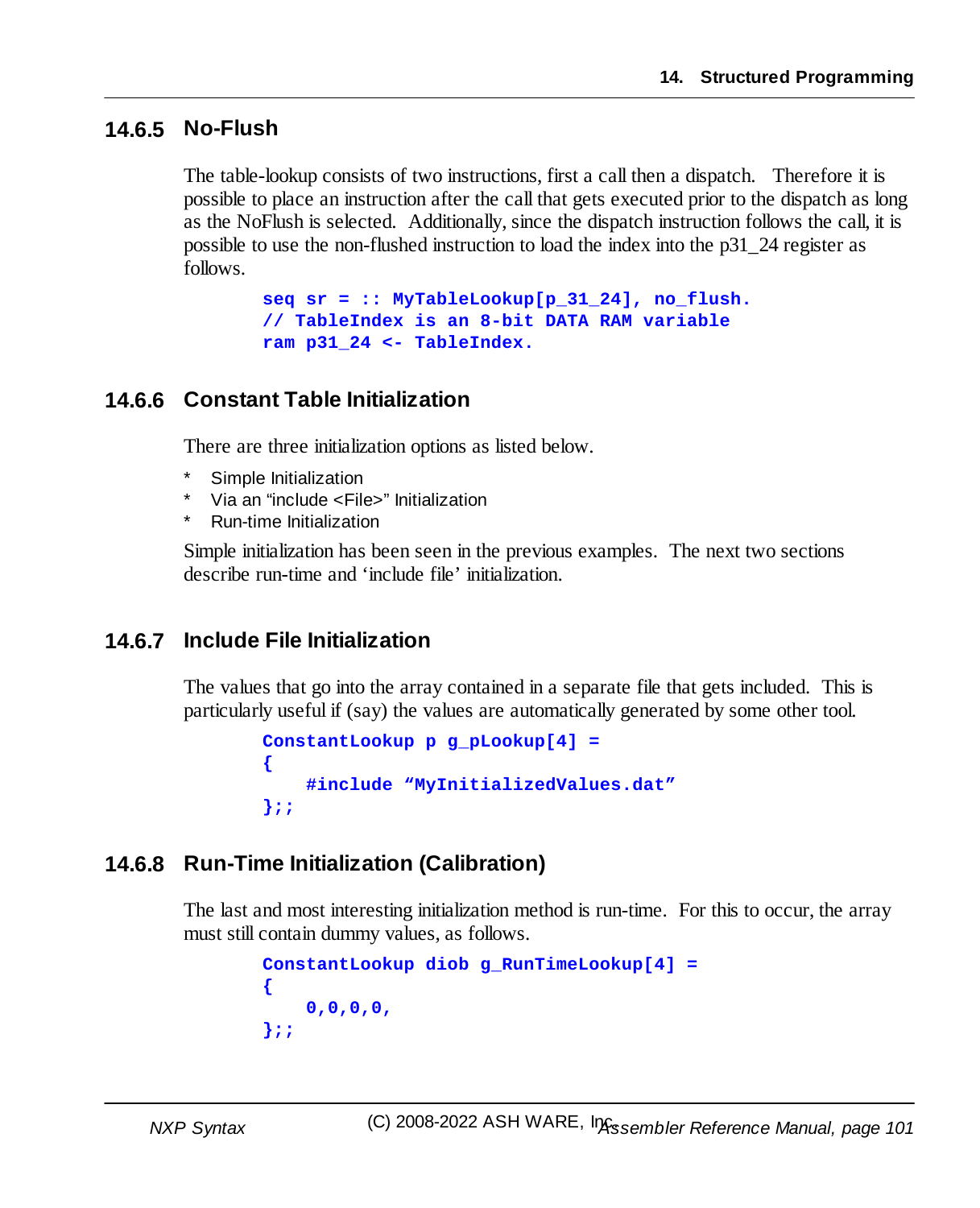At run-time the SCM image is copied into the eTPU's SCM. Run time initialization involves modifying the SCM image at run-time such that it contains run-time specified values. One possible use of this might be run-time, crank teeth characterization.

In order to initialize the constant array, the address of the array (within the SCM) is available within the auto-defines file. For instance, for Constant Table 'MyTableLookup' the following address is provided by the auto-defines file.

```
#define _CONSTANT_TABLE_ADDR_MyTableLookup_ 0x804
```
This indicates that the Constant Table named 'MyTableLookup' is located at address 0x804 relative to the base of the SCM.

The Constant Table accesses a series of format A1 opcodes that load a value into the p, diob, sr, or a register, then return. The run-time written value is encoded into the opcode using the following macro.

```
#define SCM_BASE_ADDR 0xC3FD0000 // SCM Code Memory
Address (MPC5554)
#define MODIFY_CONST_TABLE(addr, val ) \
    *((uint32 *) SCM_BASE_ADDR + addr) &= 0x18; \
    *((unit32 *) SCM_BASE_ADDR + addr) |= \
    ((val & 0x000003) << 5 ) + \
    ((val & 0x0000FC) << 18 ) + \
    ((val & 0x000100) >> 6 ) + \
    ((val & 0x000E00) >> 2 ) + \
    ((val & 0x001000) >> 1 ) + \
    ((val & 0x00E000) << 13 ) + \
    ((val & 0xFF0000) >> 4 ) \
    ;
```
The above macro injects a new value into a constant table. The macro is used below to inject four values into the constant table. Note that the SCM base address varies from one microcontroller to the next, the value shown is for the MPC5554.

```
// Inject values 0-3
MODIFY_CONST_TABLE(_CONSTANT_TABLE_ADDR_MyTableLookup_+0x00
, 0x111111)
MODIFY_CONST_TABLE(_CONSTANT_TABLE_ADDR_MyTableLookup_+0x04
, 0x222222)
MODIFY_CONST_TABLE(_CONSTANT_TABLE_ADDR_MyTableLookup_+0x08
, 0x333333)
MODIFY_CONST_TABLE(_CONSTANT_TABLE_ADDR_MyTableLookup_+0x0C
, 0x444444)
```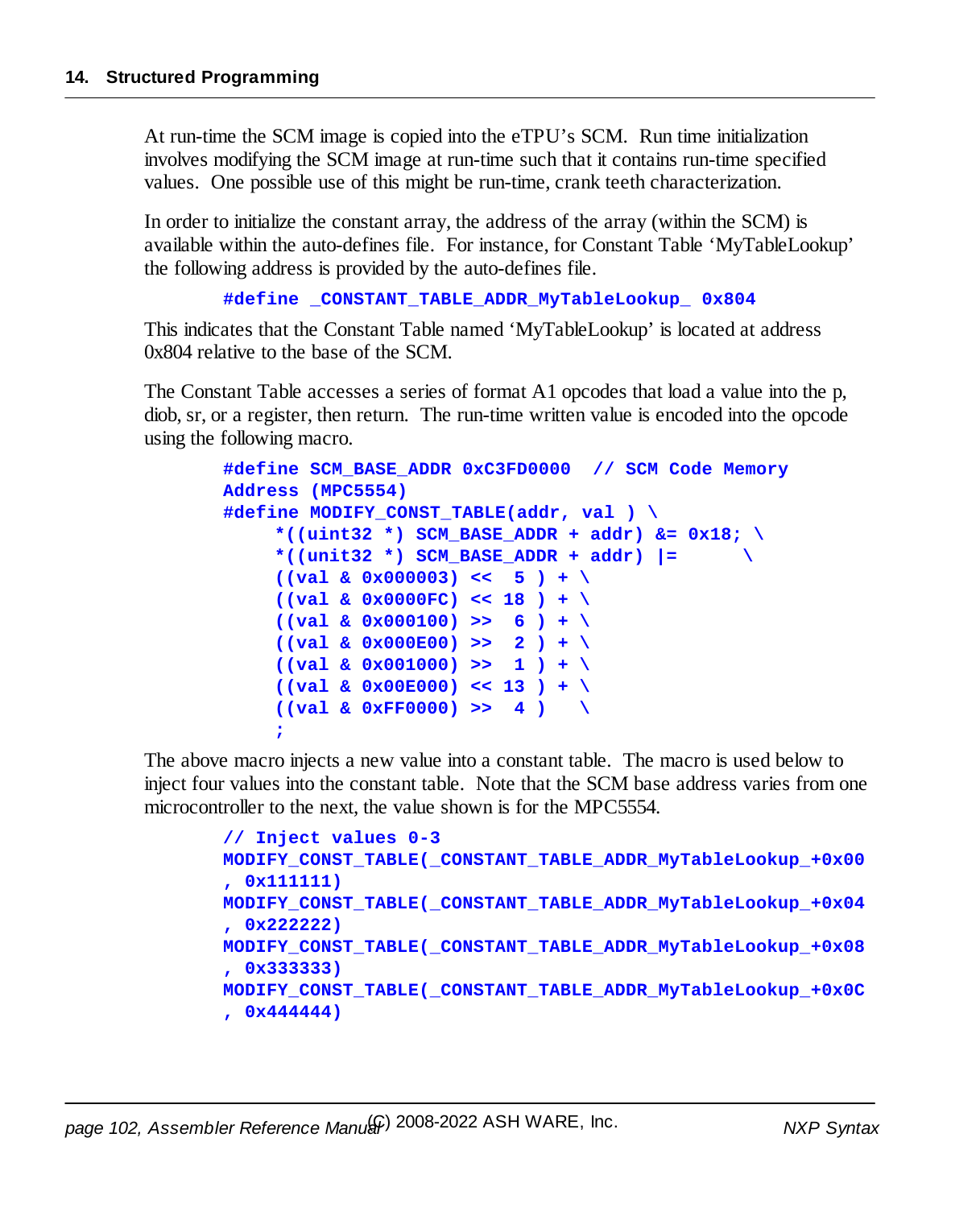### **14.6.9 Considerations and Restrictions**

This constructs overwrites any previous return-address in the ReturnAddr register. It is the user's responsibility to save and restore this register's contents.

The calling location and the table itself MUST agree on the register in which the looked-up value is returned.

To save space, it is often desirable to have a table of a size less than the maximum, which is 256 entries. But there is no mechanism for ensuring that table index ( $p31$  24 register) does not exceed the table size. When the jump index does exceed the table size, the jump will overrun the end of the table, which is an error that is difficult to debug.

The intent of the table lookup is to have a single table that can be accessed from multiple locations, including from multiple files. As a result, the table itself has been restricted such that it must be global and cannot be defined within a scope.

If run-time Lookup Table is used than the MISC value generated in the auto-defines file is no longer valid. As a result, the MISC value must be re-calculated at startup.

**Sub instructions: RD**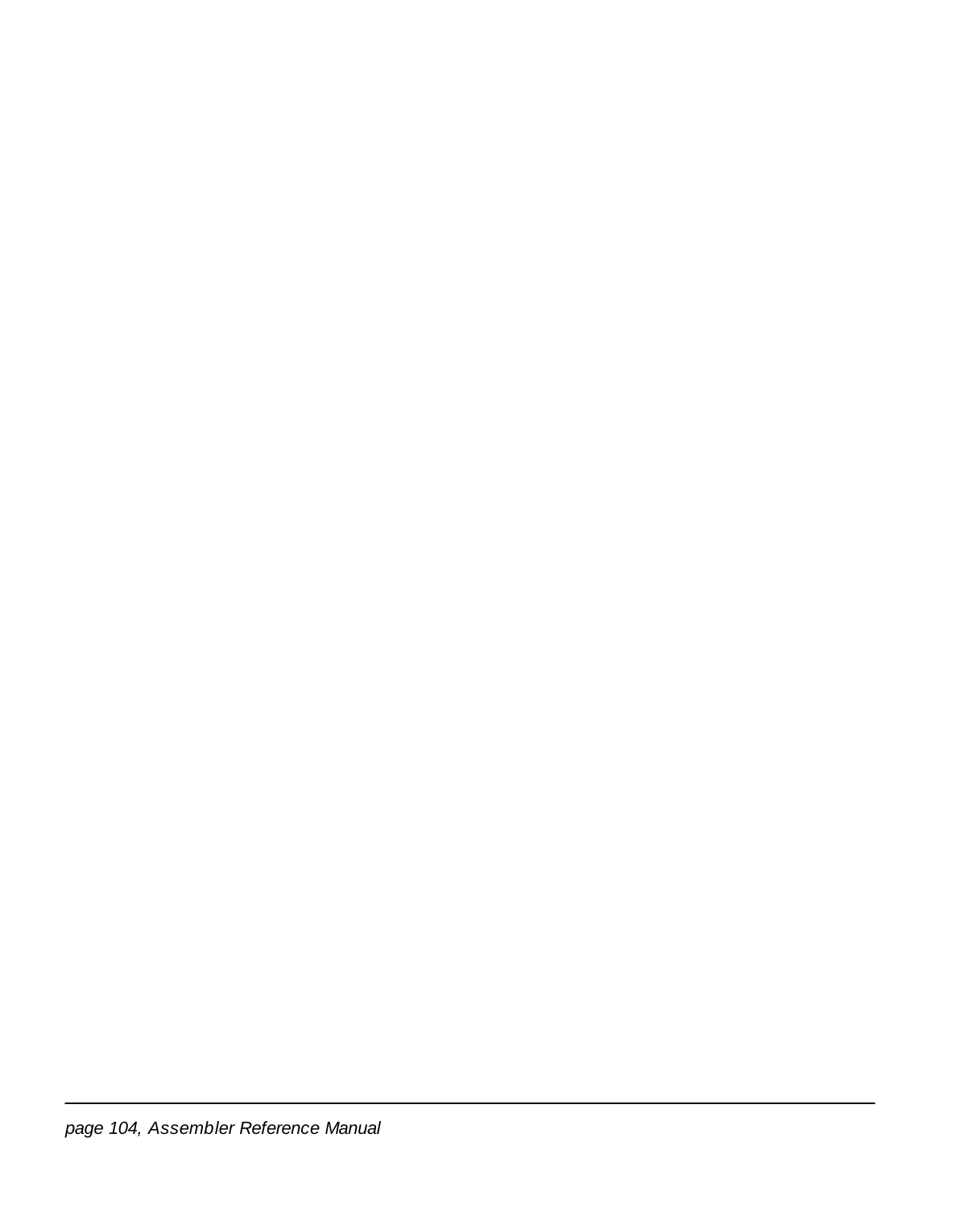# **15 Entry Table**

The eTPU is an event response machine. When an event occurs, a thread executes that handles the event. The execution unit is idle if there are not pending events that require servicing.

## **15.1 Event Types**

There are four distinct event sources which are a Host Service Request, a Match, a Transition, and a Link. These events are the only things that can cause a thread to occur.

A significant confuse-ifier is that there are two action units, action unit A and action unit B. Events from the sources are grouped together and become M1 and M2 events, as follows.

An M1 event consists of the "ORing" of a Match on action unit A (matchA) or a Transition on action unit B.

An M2 event consists of the "ORing" on a Match on action unit B or a Transition on action unit A.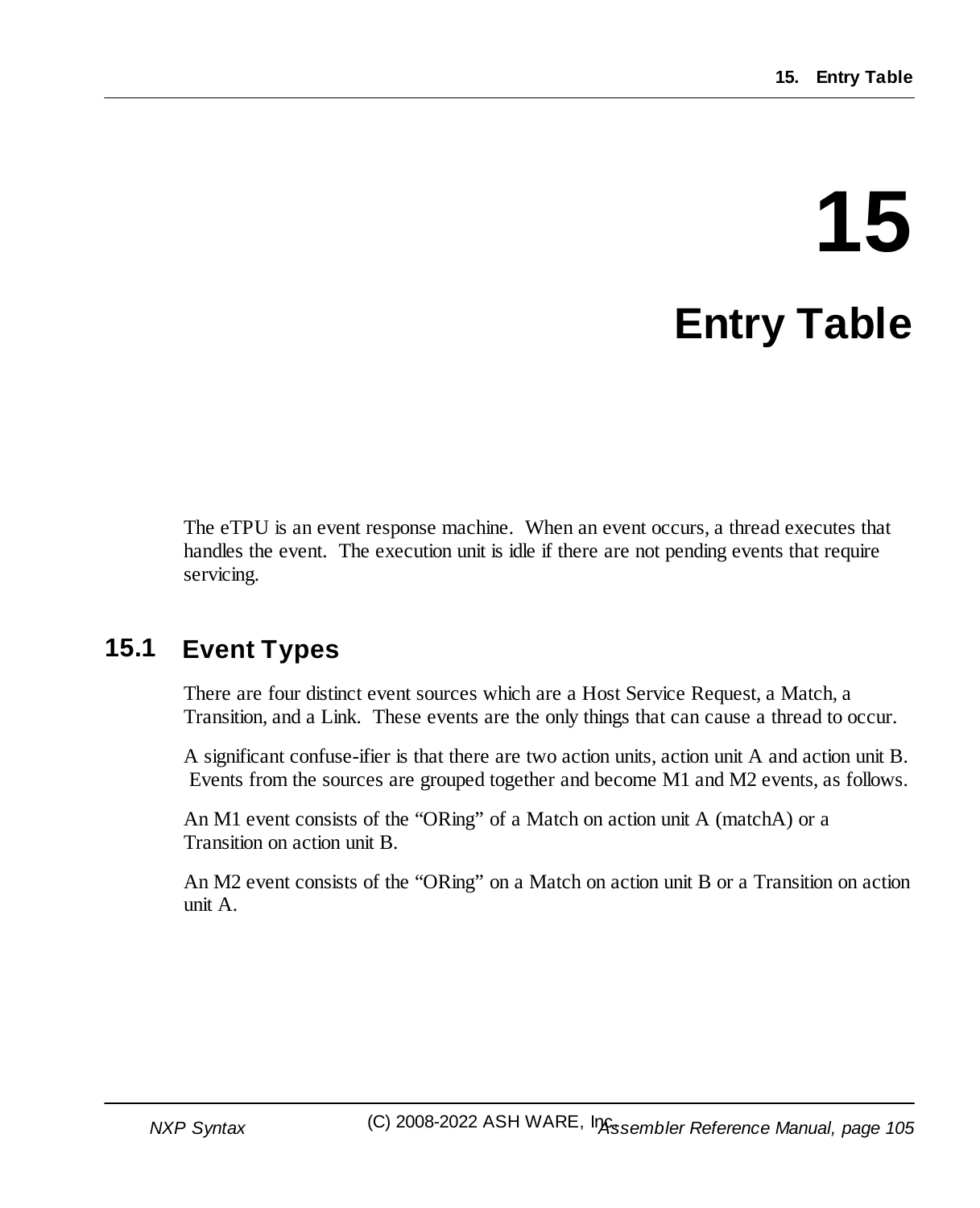## **15.2 Conditionals**

Conditionals are funny things. Since they are not events, they do not cause a thread to occur. Instead, conditionals determine which thread occurs when an event occur. Consider the PIN conditional. Say an input transition occurs which is detected by the channel hardware of a channel such that an event occurs. If the input pin is high, one thread might handle this transition event, whereas if the input pin is low, a different thread may handle the event. The following conditionals are supported

```
Channel Flag 1
Channel Flag 0
Input Pin State (high or low)
Output Pin State (high or low)
```
## **15.3 Mapping Threads to Event/Conditional Combinations**

The thread table contains 32 thread pointers. The thread table is arranged such that each of the 32 positions in the table corresponds to a combination of one or more events and conditions. The table is structured as follows.

```
Using <ClassName>
{
thread_table { alternate | Standard } <TableName>
{
       | | matchA or | matchB or | | | | pre- | |
hsr | lsr | transitionB | transitionA | pin | flag1 | flag0 | load | matches |
 1 | X | X | X | input=0 | X | 0 | low | enable | Thread0
 1 | X | X | X | input=0 | X | 1 | low | enable | Thread1
. . .
 0 | 1 | 1 | 0 | input=X | X | 1 | low | enable | Thread3
};
}
```
Entry tables must be located within the context of a class which is done using the 'using' keyword and <ClassName> which is the name of the class with which this thread table is associated. All entry tables must be associated with a class. And the same using context would normally enclose all code as well as entry table(s).

Thread\_Table is a keyword that tells the assembler that an thread table is being defined.

Every thread table must be either alternate or standard. The alternate thread table provides better flag support. The standard thread table provides better granularity for HSR's and LSR's but does not support flag1. Note that this is used by the auto-header capability to generated the host-side #define.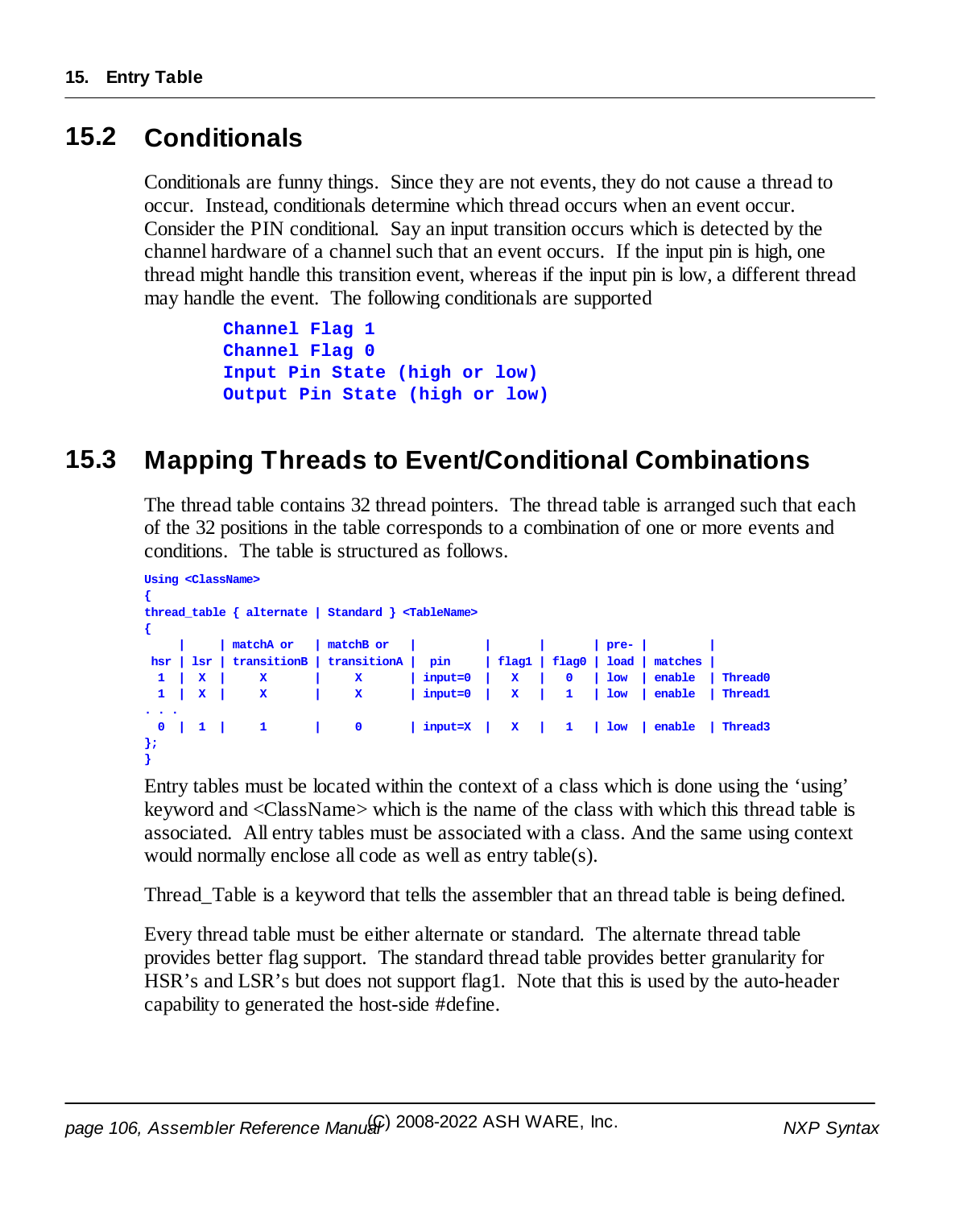The <TableName> is the name of the table. This is used to check that all the event/conditional combinations are correct. Each table must be defined within the context of a class, and within each class every thread table name must be unique.

The first four columns, ( hsr, lsr, matchA or transitionB, and matchB or transitionA) are the four event types that can occur.

The next three columns define the conditionals (pin, flag1, and flag0.) Additionally the pin direction is defined (input or output). Although the pin directions is not used during code generation, it is used in auto-header generation to set the value of the CxCr.ETPD field.

The next two columns define the preload (high, Low, or X) and the matches (enable or disable). These settings are encoded into the thread table itself, see the PP and ME bits for the entry point format encoding. The preload 'X' value allows the Linker/Optimizer to choose a preload value.

The last column specifies the name of the thread that will handle the entry. If there is both a class code label and a global code label (a code label located outside of a class context) then the class label is used.

## **15.4 The Alternate Entry Table**

Although it is named "alternate", this table type is generally more useful that the standard table type. Its big advantage is that it supports both channel flags. An example of this table is shown below.

| thread_table alternate MyAltTable |  |  |  |
|-----------------------------------|--|--|--|
|-----------------------------------|--|--|--|

|              |             | matchA or   | matchB or   |            |              |              | pre- |         |              |
|--------------|-------------|-------------|-------------|------------|--------------|--------------|------|---------|--------------|
| hsr          | lsr         | transitionB | transitionA | pin        | flag1        | flag0        | load | matches |              |
| 2,3          | x           | $\mathbf x$ | $\mathbf x$ | output=0   | $\mathbf x$  | 0            | low  | enable  | DanglingElse |
| 2,3          | $\mathbf x$ | $\mathbf x$ | $\mathbf x$ | output=0   | $\mathbf x$  | 1            | high | enable  | DanglingElse |
| 2,3          | $\mathbf x$ | $\mathbf x$ | $\mathbf x$ | output=1   | $\mathbf x$  | 0            | low  | disable | DanglingElse |
| 2,3          | $\mathbf x$ | $\mathbf x$ | $\mathbf x$ | output=1   | $\mathbf x$  | 1            | low  | enable  | DanglingElse |
| 1, 4, 5      | x           | $\mathbf x$ | $\mathbf x$ | output=X   | $\mathbf x$  | $\mathbf x$  | low  | enable  | DanglingElse |
| 6,7          | $\mathbf x$ | $\mathbf x$ | $\mathbf x$ | output=X   | $\mathbf x$  | $\mathbf x$  | low  | enable  | DanglingElse |
| 0            | 1           | O           | $\mathbf 0$ | output=0   | $\mathbf x$  | $\mathbf x$  | low  | enable  | DanglingElse |
| 0            | 1           | O           | $\mathbf 0$ | output=1   | $\mathbf x$  | $\mathbf x$  | low  | enable  | DanglingElse |
| $\mathbf{0}$ | $\mathbf x$ | 1           | $\Omega$    | output=0   | $\mathbf{0}$ | $\mathbf{O}$ | low  | enable  | DanglingElse |
| $\mathbf{0}$ | $\mathbf x$ | 1           | $\Omega$    | $output=0$ | $\mathbf{0}$ | 1            | low  | enable  | DanglingElse |
| $\mathbf{0}$ | $\mathbf x$ | 1           | $\Omega$    | output=0   | 1            | $\mathbf{O}$ | low  | enable  | DanglingElse |
| 0            | $\mathbf x$ | 1           | $\mathbf 0$ | output=0   | 1            | 1            | low  | enable  | DanglingElse |
| 0            | x           | 1           | $\Omega$    | output=1   | $\mathbf{0}$ | $\mathbf{O}$ | low  | enable  | DanglingElse |
| 0            | x           | 1           | $\Omega$    | output=1   | $\mathbf{0}$ | 1            | low  | enable  | DanglingElse |
| 0            | $\mathbf x$ | 1           | $\mathbf 0$ | output=1   | 1            | 0            | low  | enable  | DanglingElse |
| 0            | $\mathbf x$ | 1           | $\Omega$    | output=1   | 1            | 1            | low  | enable  | DanglingElse |
| $\mathbf{O}$ | x           | O           |             | output=0   | $\mathbf 0$  | $\mathbf{0}$ | low  | enable  | DanglingElse |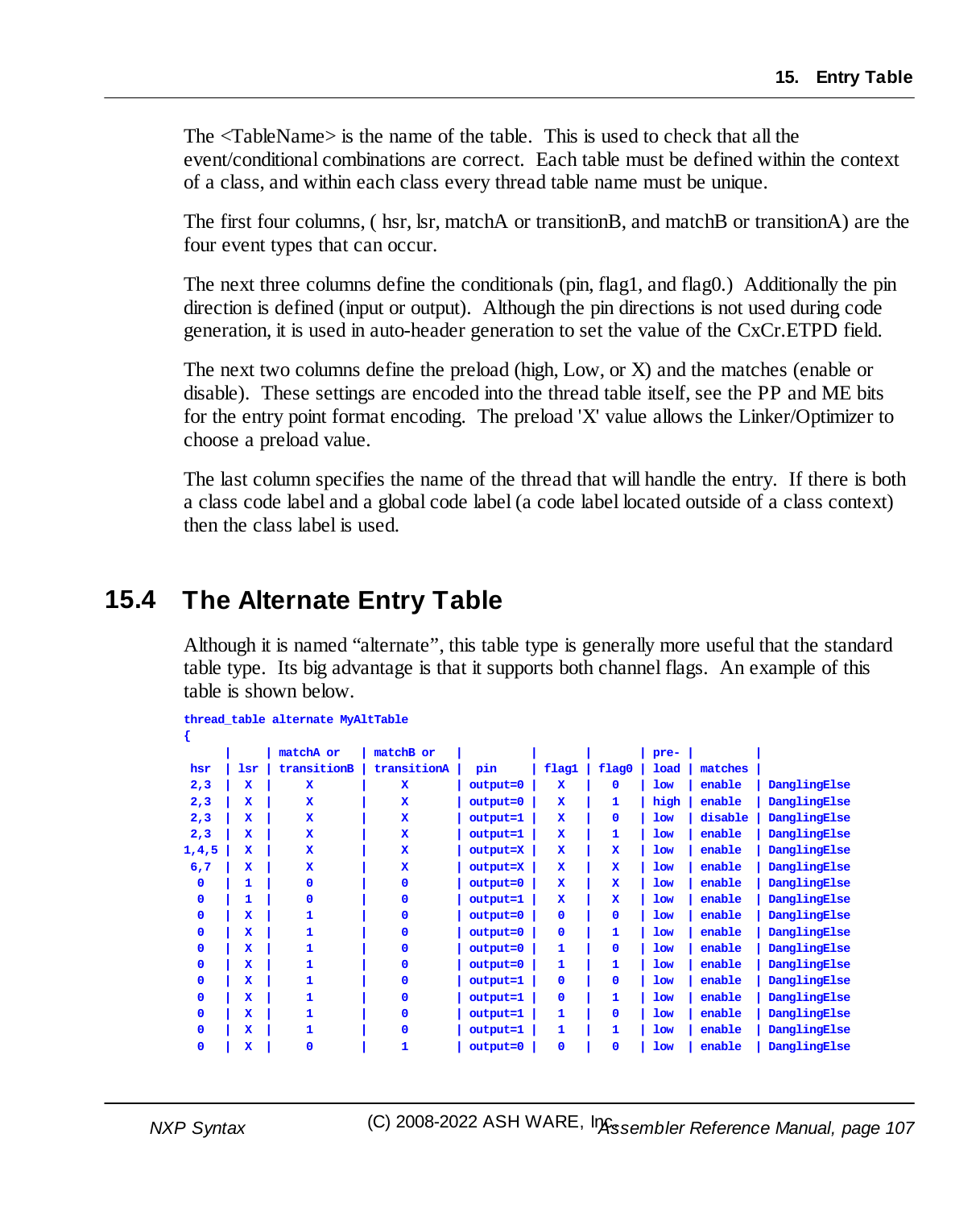| $\Omega$ | $\mathbf x$             | $\mathbf{0}$ | 1 | output=0   | $\mathbf{0}$ | 1            | low        | enable | DanglingElse |
|----------|-------------------------|--------------|---|------------|--------------|--------------|------------|--------|--------------|
| $\Omega$ | $\mathbf x$             | $\mathbf{0}$ |   | $output=0$ | 1            | $\mathbf{O}$ | low        | enable | DanglingElse |
| $\Omega$ | $\mathbf x$             | 0            |   | output=0   | 1            | 1            | low        | enable | DanglingElse |
| $\Omega$ | $\mathbf x$             | O            |   | output=1   | $\mathbf{0}$ | $\mathbf{O}$ | low        | enable | DanglingElse |
| $\Omega$ | $\mathbf x$             | $\mathbf{O}$ |   | $output=1$ | $\mathbf{0}$ | 1            | <b>low</b> | enable | DanglingElse |
| $\Omega$ | $\mathbf x$             | 0            | 1 | $output=1$ | 1            | $\mathbf{O}$ | <b>low</b> | enable | DanglingElse |
| $\Omega$ | $\mathbf x$             | 0            |   | output=1   | 1            | 1            | low        | enable | DanglingElse |
| $\Omega$ | $\mathbf x$             | 1            |   | output=0   | $\mathbf{0}$ | $\mathbf{O}$ | <b>low</b> | enable | DanglingElse |
| $\Omega$ | $\mathbf x$             | 1            |   | $output=0$ | $\mathbf{0}$ | 1            | low        | enable | DanglingElse |
| $\Omega$ | $\mathbf x$             | 1            | 1 | $output=0$ | 1            | $\mathbf{O}$ | <b>low</b> | enable | DanglingElse |
| $\Omega$ | $\mathbf x$             | 1            | 1 | output=0   | 1            | 1            | low        | enable | DanglingElse |
| $\Omega$ | $\mathbf x$             | 1            |   | $output=1$ | $\mathbf{0}$ | $\mathbf{O}$ | <b>low</b> | enable | DanglingElse |
| $\Omega$ | $\mathbf x$             | 1            |   | $output=1$ | $\Omega$     | 1            | low        | enable | DanglingElse |
| $\Omega$ | $\mathbf x$             | 1            | 1 | output=1   | 1            | $\mathbf{0}$ | <b>low</b> | enable | DanglingElse |
| $\Omega$ | $\overline{\mathbf{x}}$ | 1            | 1 | output=1   | 1            | 1            | <b>low</b> | enable | DanglingElse |
| };       |                         |              |   |            |              |              |            |        |              |

## **15.5 The standard entry table**

The 'standard" entry got its name because it was the first defined, not because it in any way better. The author generally uses the alternate table because it supports more channel flags. The standard thread table does not support channel flag1. On the other hand, the standard thread table does support more host service request (hsr) values as well as finer link control.

| €                       |             | thread_table standard MyStdTable |              |         |              |              |             |         |              |
|-------------------------|-------------|----------------------------------|--------------|---------|--------------|--------------|-------------|---------|--------------|
|                         |             | matchA or                        | matchB or    |         |              |              | pre-        |         |              |
| hsr                     | lsr         | transitionB                      | transitionA  | pin     | flag1        | flag0        | <b>load</b> | matches |              |
| 1                       | $\mathbf x$ | $\mathbf x$                      | $\mathbf x$  | input=0 | $\mathbf x$  | ٥            | <b>low</b>  | enable  | DanglingElse |
| 1                       | $\mathbf x$ | $\mathbf x$                      | $\mathbf x$  | input=0 | $\mathbf x$  | 1            | <b>low</b>  | enable  | DanglingElse |
| 1                       | $\mathbf x$ | $\mathbf{x}$                     | $\mathbf x$  | input=1 | $\mathbf x$  | 0            | <b>low</b>  | enable  | DanglingElse |
| 1                       | $\mathbf x$ | $\mathbf x$                      | $\mathbf x$  | input=1 | x            | 1            | <b>low</b>  | enable  | DanglingElse |
| $\overline{\mathbf{2}}$ | $\mathbf x$ | $\mathbf{x}$                     | $\mathbf x$  | input=X | $\mathbf{x}$ | $\mathbf{x}$ | <b>low</b>  | enable  | DanglingElse |
| 3                       | $\mathbf x$ | $\mathbf{x}$                     | $\mathbf x$  | input=X | $\mathbf x$  | $\mathbf x$  | <b>low</b>  | enable  | DanglingElse |
| 4                       | $\mathbf x$ | $\mathbf x$                      | $\mathbf x$  | input=X | $\mathbf x$  | $\mathbf x$  | <b>low</b>  | enable  | DanglingElse |
| 5                       | $\mathbf x$ | $\mathbf{x}$                     | $\mathbf x$  | input=X | $\mathbf x$  | $\mathbf x$  | <b>low</b>  | enable  | DanglingElse |
| 6                       | $\mathbf x$ | $\mathbf x$                      | $\mathbf x$  | input=X | $\mathbf x$  | $\mathbf x$  | <b>low</b>  | enable  | DanglingElse |
| 7                       | $\mathbf x$ | $\mathbf x$                      | $\mathbf x$  | input=X | $\mathbf x$  | $\mathbf x$  | <b>low</b>  | enable  | Main         |
| 0                       | 1           | 1                                | 1            | input=X | $\mathbf x$  | $\mathbf 0$  | <b>low</b>  | enable  | DanglingElse |
| $\mathbf{O}$            | 1           | $\mathbf{1}$                     | 1            | input=X | $\mathbf x$  | $\mathbf{1}$ | <b>low</b>  | enable  | DanglingElse |
| $\mathbf{O}$            | $\mathbf 0$ | $\Omega$                         | 1            | input=0 | $\mathbf x$  | $\mathbf{0}$ | <b>low</b>  | enable  | DanglingElse |
| 0                       | $\mathbf 0$ | $\Omega$                         | 1            | input=0 | $\mathbf x$  | 1            | <b>low</b>  | enable  | DanglingElse |
| 0                       | $\mathbf 0$ | $\mathbf 0$                      | 1            | input=1 | $\mathbf x$  | 0            | <b>low</b>  | enable  | DanglingElse |
| $\mathbf{O}$            | $\mathbf 0$ | $\Omega$                         | 1            | input=1 | $\mathbf x$  | 1            | <b>low</b>  | enable  | DanglingElse |
| 0                       | $\mathbf 0$ | $\mathbf{1}$                     | 0            | input=0 | $\mathbf x$  | $\mathbf 0$  | <b>low</b>  | enable  | DanglingElse |
| $\mathbf{0}$            | $\Omega$    | 1                                | 0            | input=0 | $\mathbf x$  | 1            | <b>low</b>  | enable  | DanglingElse |
| $\mathbf{0}$            | $\mathbf 0$ | 1                                | $\mathbf{0}$ | input=1 | $\mathbf x$  | $\mathbf{0}$ | <b>low</b>  | enable  | DanglingElse |
| $\mathbf{O}$            | $\mathbf 0$ | 1                                | 0            | input=1 | $\mathbf x$  | 1            | <b>low</b>  | enable  | DanglingElse |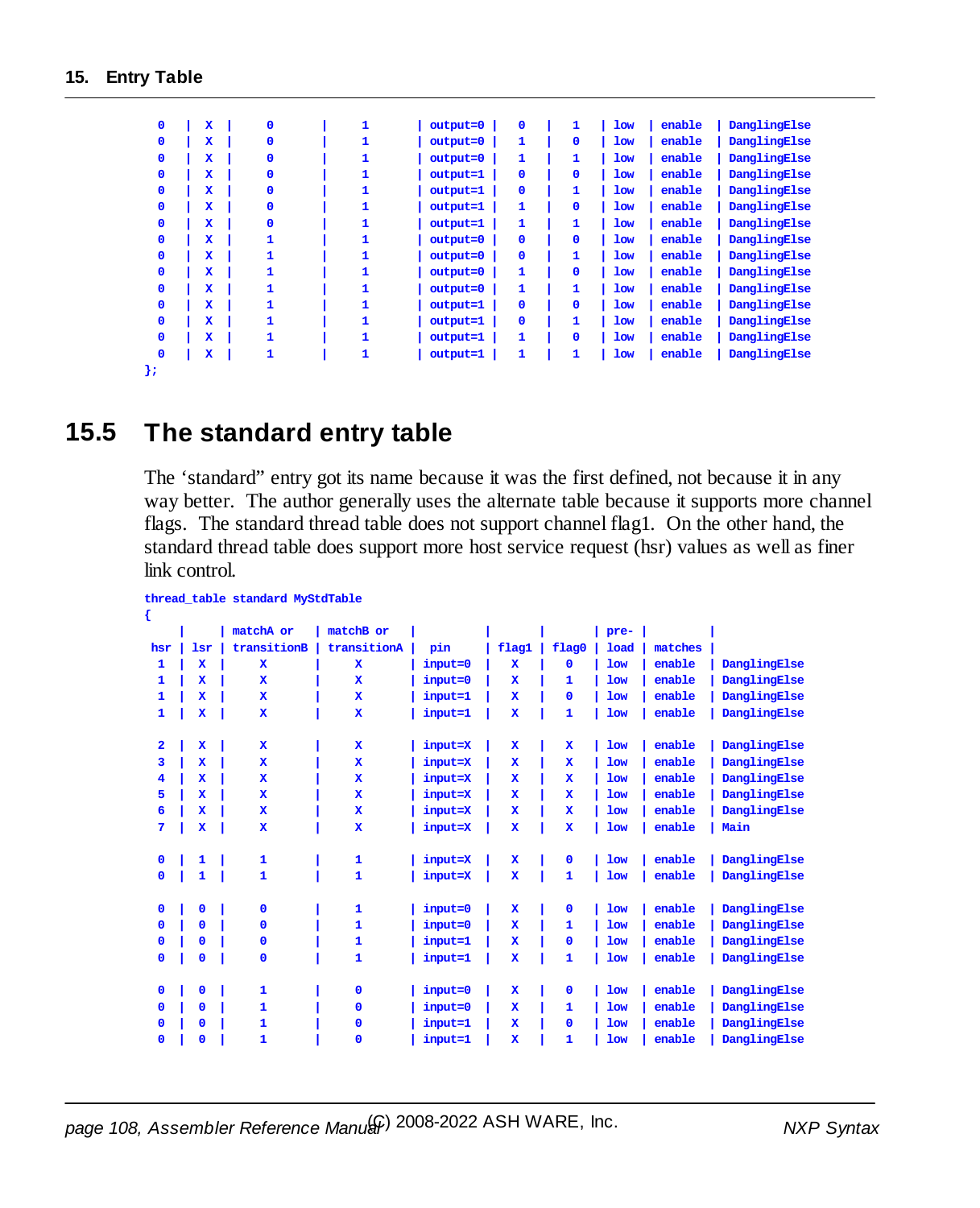| $\mathbf{0}$ | $\mathbf 0$  | 1            | 1            | input=0 | $\mathbf x$ | $\mathbf 0$ | <b>low</b> | enable | DanglingElse |
|--------------|--------------|--------------|--------------|---------|-------------|-------------|------------|--------|--------------|
| $\mathbf{0}$ | $\mathbf{0}$ | 1            | 1            | input=0 | $\mathbf x$ | 1           | <b>low</b> | enable | DanglingElse |
| $\mathbf{0}$ | $\mathbf{0}$ | 1            | 1            | input=1 | $\mathbf x$ | $\mathbf 0$ | <b>low</b> | enable | DanglingElse |
| $\mathbf{0}$ | 0            | 1            | 1            | input=1 | $\mathbf x$ | 1           | <b>low</b> | enable | DanglingElse |
|              |              |              |              |         |             |             |            |        |              |
| $\mathbf 0$  | 1            | $\mathbf 0$  | $\mathbf 0$  | input=0 | $\mathbf x$ | $\mathbf 0$ | <b>low</b> | enable | DanglingElse |
| $\mathbf{0}$ | 1            | $\mathbf{0}$ | $\mathbf{0}$ | input=0 | $\mathbf x$ | 1           | <b>low</b> | enable | DanglingElse |
| $\mathbf{0}$ | 1            | $\mathbf 0$  | $\mathbf 0$  | input=1 | $\mathbf x$ | $\mathbf 0$ | <b>low</b> | enable | DanglingElse |
| $\mathbf 0$  | 1            | $\mathbf 0$  | $\mathbf 0$  | input=1 | x           | 1           | <b>low</b> | enable | DanglingElse |
|              |              |              |              |         |             |             |            |        |              |
| $\mathbf 0$  | 1            | $\mathbf 0$  | 1            | input=X | $\mathbf x$ | $\mathbf 0$ | <b>low</b> | enable | DanglingElse |
| $\mathbf{0}$ | 1            | $\mathbf{0}$ | 1            | input=X | $\mathbf x$ | 1           | <b>low</b> | enable | DanglingElse |
| $\mathbf{0}$ | 1            | 1            | $\mathbf 0$  | input=X | $\mathbf x$ | $\Omega$    | <b>low</b> | enable | DanglingElse |
| $\mathbf 0$  | 1            | 1            | $\mathbf 0$  | input=X | $\mathbf x$ | 1           | <b>low</b> | enable | DanglingElse |
|              |              |              |              |         |             |             |            |        |              |
|              |              |              |              |         |             |             |            |        |              |

**};**

## **15.6 Entry Error Handler**

Access of unused entries is a particularly pernicious error and this author recommends careful attention to the handling of unused entries with the primary goal being observability such that the underlying bug can be identified and fixed.

ETEC provides a mechanism for making the access of an unused entry observable via the \_Error\_handler\_entry and in fact generally points entries from unused functions to this error handler.

It is recommended to also use this error handler for unused entries. This is done by placing the following label in your entry table. The :: (double colons) are required because the global error handler's scope is global. This will access the global error handler which sets the global error handler error and interrupts the host CPU.

```
::_Error_handler_entry
```
Note that to close the loop on finding and fixing this class of bug using the global error handler, the global variable, '\_Global\_error\_data,' must be monitored by the host-side code.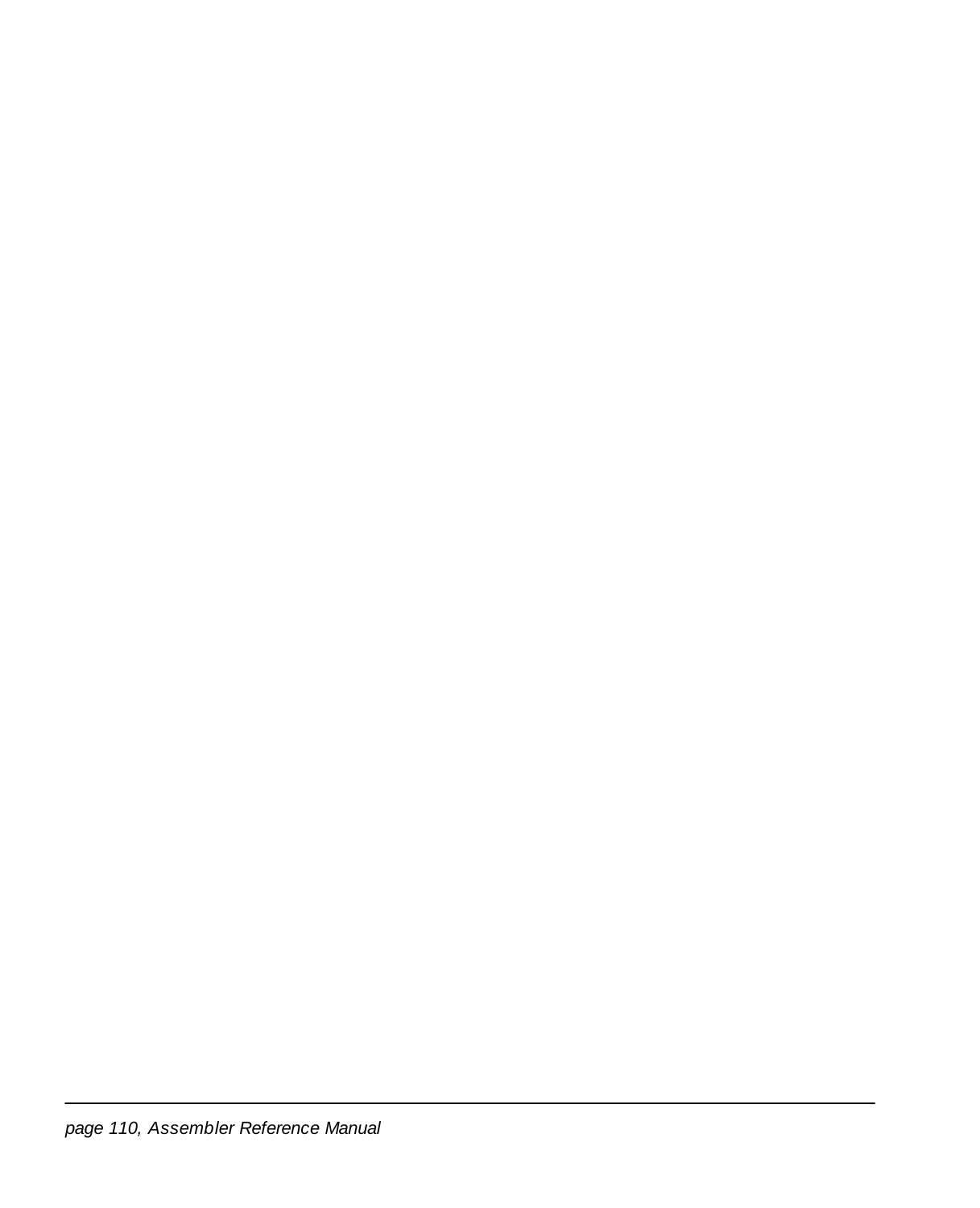# **16**

# **Writing Optimize-Able Assembly**

The optimizer can generally optimize assembly code. Unfortunately, there are some restrictions to coding style in order for the optimizer to work properly. This section documents those assembly coding restrictions.

# **16.1 Functions and Function Calls**

Optimization and analyses require that function calls and called functions be 'C' like. A call-able function must tagged as such. A called function can only be accessed by a function call. A called function cannot be accessed by a jump. A function can only be exited by a return. See the Called Function section for tagging a 'C' like function.

## **16.2 Writing the Return Address Register**

Writing of the 'Return Address' register followed by a return results in highly irregular code-flow that can prevent optimization and analyses. Reading and writing of the return address register within Return Address Save/Restore regions allows optimization and analyses. See the Return Address Save/Restore section for a description.